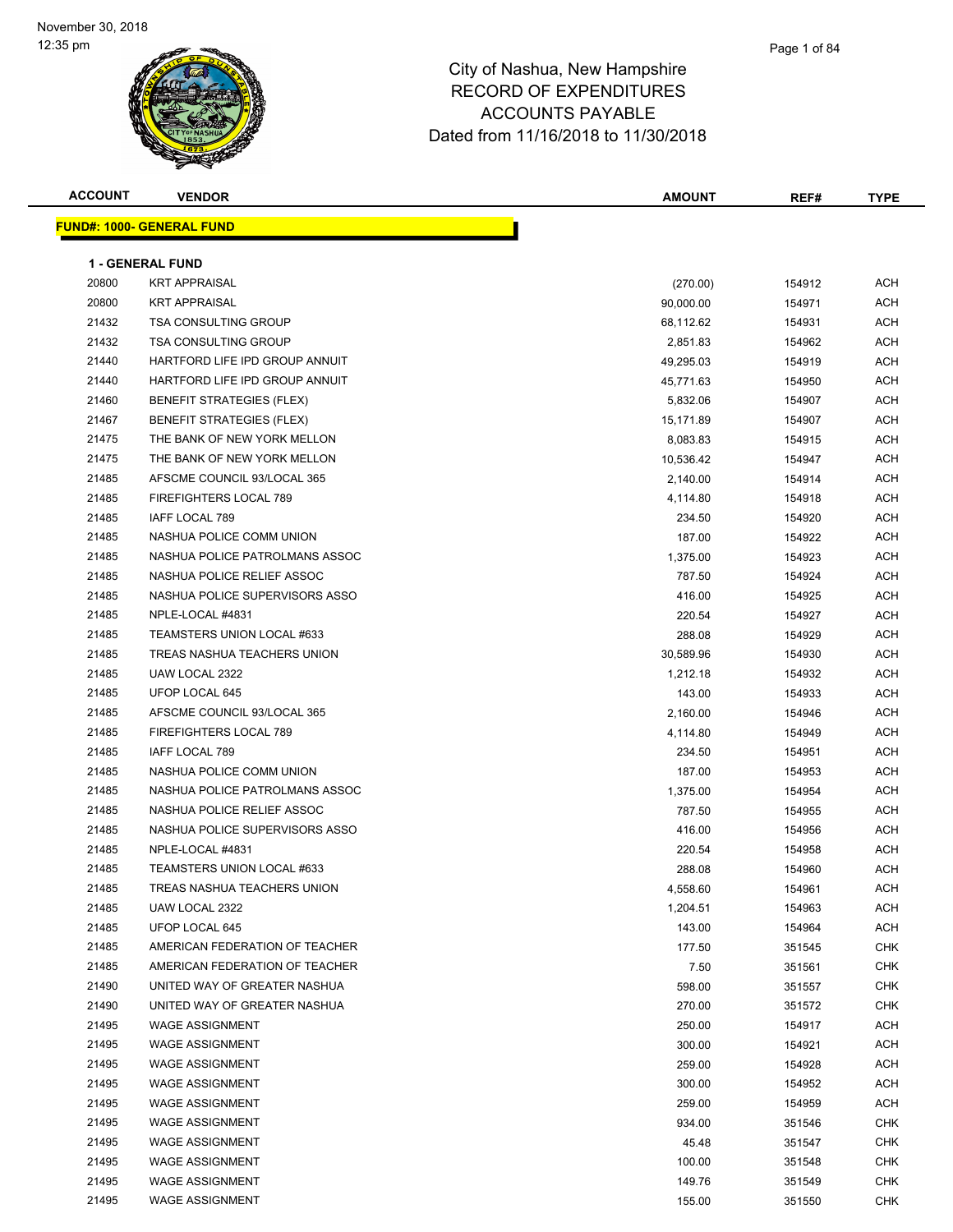| <b>ACCOUNT</b> | <b>VENDOR</b>                    | <b>AMOUNT</b> | REF#   | <b>TYPE</b> |
|----------------|----------------------------------|---------------|--------|-------------|
|                | <b>FUND#: 1000- GENERAL FUND</b> |               |        |             |
|                | 1 - GENERAL FUND                 |               |        |             |
| 21495          | <b>WAGE ASSIGNMENT</b>           | 104.00        | 351551 | <b>CHK</b>  |
| 21495          | <b>WAGE ASSIGNMENT</b>           | 75.00         | 351552 | <b>CHK</b>  |
| 21495          | <b>WAGE ASSIGNMENT</b>           | 1,610.09      | 351553 | <b>CHK</b>  |
| 21495          | <b>WAGE ASSIGNMENT</b>           | 225.18        | 351554 | <b>CHK</b>  |
| 21495          | <b>WAGE ASSIGNMENT</b>           | 90.00         | 351555 | <b>CHK</b>  |
| 21495          | <b>WAGE ASSIGNMENT</b>           | 311.88        | 351556 | <b>CHK</b>  |
| 21495          | <b>WAGE ASSIGNMENT</b>           | 847.44        | 351558 | <b>CHK</b>  |
| 21495          | <b>WAGE ASSIGNMENT</b>           | 203.03        | 351559 | <b>CHK</b>  |
| 21495          | <b>WAGE ASSIGNMENT</b>           | 934.00        | 351562 | <b>CHK</b>  |
| 21495          | <b>WAGE ASSIGNMENT</b>           | 100.00        | 351563 | <b>CHK</b>  |
| 21495          | <b>WAGE ASSIGNMENT</b>           | 155.00        | 351564 | <b>CHK</b>  |
| 21495          | <b>WAGE ASSIGNMENT</b>           | 104.00        | 351565 | <b>CHK</b>  |
| 21495          | <b>WAGE ASSIGNMENT</b>           | 25.00         | 351566 | <b>CHK</b>  |
| 21495          | <b>WAGE ASSIGNMENT</b>           | 25.00         | 351567 | <b>CHK</b>  |
| 21495          | <b>WAGE ASSIGNMENT</b>           | 1,333.59      | 351568 | <b>CHK</b>  |
| 21495          | <b>WAGE ASSIGNMENT</b>           | 11.54         | 351569 | <b>CHK</b>  |
| 21495          | <b>WAGE ASSIGNMENT</b>           | 90.00         | 351570 | <b>CHK</b>  |
| 21495          | <b>WAGE ASSIGNMENT</b>           | 311.88        | 351571 | <b>CHK</b>  |
| 21495          | <b>WAGE ASSIGNMENT</b>           | 404.61        | 351573 | <b>CHK</b>  |
| 21538          | NASHUA TEACHERS UNION            | 3,088.30      | 154926 | <b>ACH</b>  |
| 21538          | NASHUA TEACHERS UNION            | 87.35         | 154957 | <b>ACH</b>  |
| 21921          | STATE OF NH -MV                  | 37,953.22     | 154902 | <b>ACH</b>  |
| 21921          | STATE OF NH-MV                   | 15,213.80     | 154904 | <b>ACH</b>  |
| 21921          | STATE OF NH-MV                   | 22,260.74     | 154905 | <b>ACH</b>  |
| 21921          | STATE OF NH-MV                   | 23,406.92     | 154934 | <b>ACH</b>  |
| 21921          | STATE OF NH-MV                   | 36,037.92     | 154938 | <b>ACH</b>  |
| 21921          | STATE OF NH-MV                   | 32,360.09     | 154941 | <b>ACH</b>  |
| 21921          | STATE OF NH-MV                   | 23,198.24     | 154942 | <b>ACH</b>  |
| 21921          | STATE OF NH-MV                   | 20,170.17     | 154976 | <b>ACH</b>  |
| 21921          | STATE OF NH -MV                  | 21,429.88     | 154978 | <b>ACH</b>  |
|                | <b>TOTAL 1 - GENERAL FUND</b>    | \$598,756.51  |        |             |

#### **101 - MAYOR**

| 61830 | THE NASHUA TELEGRAPH     | 213.20   | 351353 | CHK |
|-------|--------------------------|----------|--------|-----|
|       |                          |          |        |     |
|       | <b>TOTAL 101 - MAYOR</b> | \$213.20 |        |     |

#### **102 - BOARD OF ALDERMEN**

| 61100 | AMAZON.COM LLC                | 13.99   | 154965 | ACH |
|-------|-------------------------------|---------|--------|-----|
|       | TOTAL 102 - BOARD OF ALDERMEN | \$13.99 |        |     |

#### **103 - LEGAL**

| 55200 | PETTY CASH                |                       | 75.00  | 351349  | СНК |
|-------|---------------------------|-----------------------|--------|---------|-----|
| 55200 | CITIZENS BANK CREDIT CARD | MA Board of Overseers | 361.79 | 9201905 | ACH |
| 61100 | PETTY CASH                |                       | 260.00 | 351349  | СНК |
| 61100 | PETTY CASH                |                       | 36.25  | 351591  | CHK |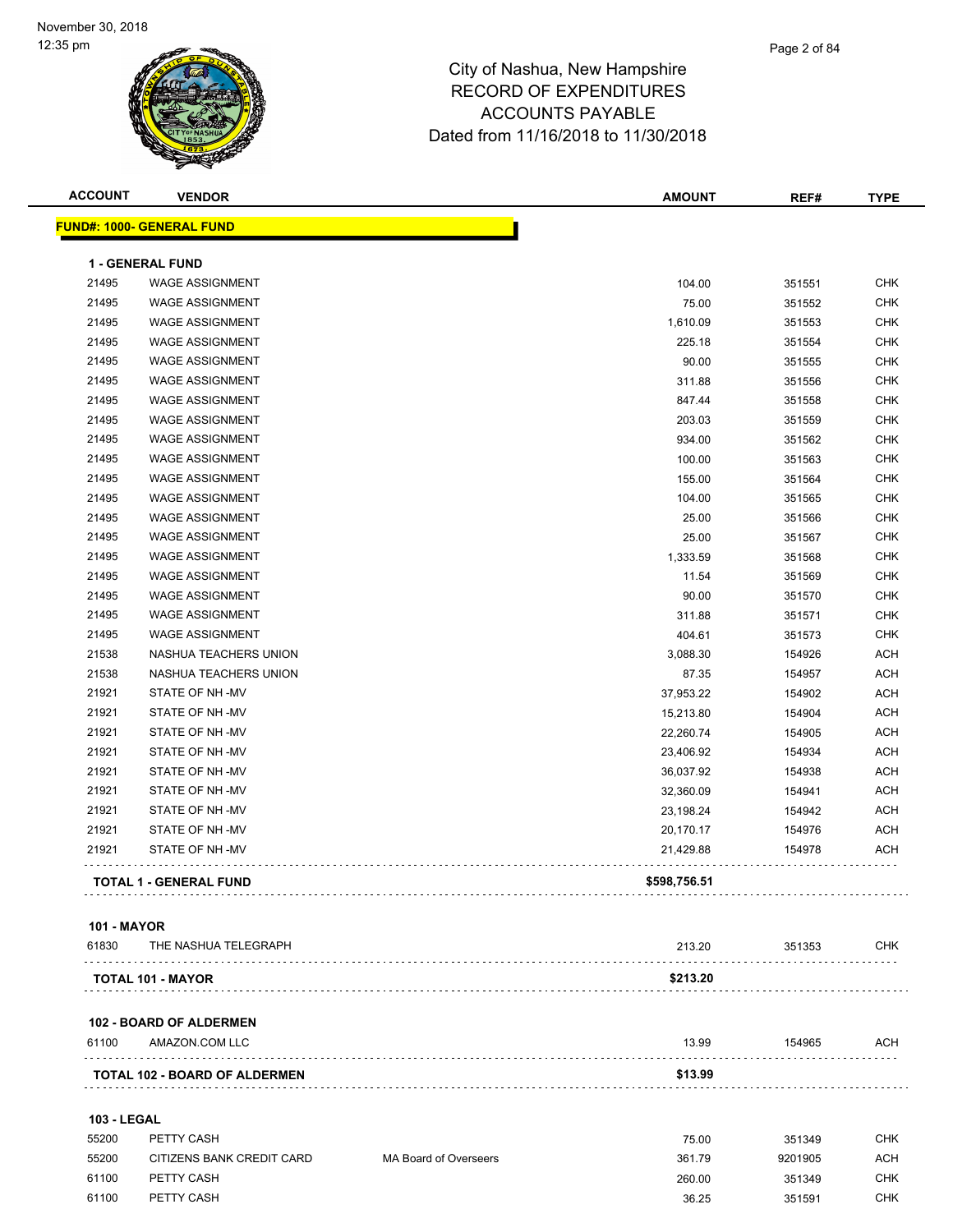

| <b>ACCOUNT</b>                 | <b>VENDOR</b>                                                  |                                | <b>AMOUNT</b>      | REF#    | <b>TYPE</b> |
|--------------------------------|----------------------------------------------------------------|--------------------------------|--------------------|---------|-------------|
|                                | <u> FUND#: 1000- GENERAL FUND</u>                              |                                |                    |         |             |
|                                | TOTAL 103 - LEGAL                                              |                                | \$733.04           |         |             |
|                                |                                                                |                                |                    |         |             |
|                                | 107 - CITY CLERK                                               |                                |                    |         |             |
| 55421                          | CITIZENS BANK CREDIT CARD                                      | Red Jacket Mountain View Resor | 477.00             | 9201905 | ACH         |
| 61100                          | ANCO SIGNS & STAMPS INC                                        |                                | 35.95              | 351387  | <b>CHK</b>  |
| 61100                          | WB MASON CO INC                                                |                                | 159.93             | 351498  | <b>CHK</b>  |
| 61100                          | WB MASON CO INC                                                |                                | 47.69              | 351753  | <b>CHK</b>  |
| 61650                          | WB MASON CO INC                                                |                                | 126.20             | 351498  | <b>CHK</b>  |
| 61807                          | THOMPSON-REUTERS                                               |                                | 44.10              | 351488  | <b>CHK</b>  |
|                                | <b>TOTAL 107 - CITY CLERK</b>                                  |                                | \$890.87           |         |             |
|                                | <b>109 - CIVIC &amp; COMMUNITY ACTIVITIES</b>                  |                                |                    |         |             |
| 56200                          | UNITED WAY OF GREATER NASHUA                                   |                                | 1,000.00           | 351594  | <b>CHK</b>  |
|                                | TOTAL 109 - CIVIC & COMMUNITY ACTIVITIES                       |                                | \$1,000.00         |         |             |
|                                |                                                                |                                |                    |         |             |
|                                | <b>111 - HUMAN RESOURCES</b>                                   |                                |                    |         |             |
| 55421                          | LAWRENCE BUDREAU                                               |                                | 136.50             | 351577  | <b>CHK</b>  |
|                                | <b>TOTAL 111 - HUMAN RESOURCES</b>                             |                                | \$136.50           |         |             |
|                                |                                                                |                                |                    |         |             |
| <b>113 - BENEFITS</b><br>59580 | STATE OF NEW HAMPSHIRE UC                                      |                                | 542.06             | 351615  | <b>CHK</b>  |
|                                | <b>TOTAL 113 - BENEFITS</b>                                    |                                | \$542.06           |         |             |
|                                |                                                                |                                |                    |         |             |
| 55109                          | <b>120 - TELECOMMUNICATIONS</b><br>CONSOLIDATED COMMUNICATIONS |                                |                    | 351599  | <b>CHK</b>  |
| 55109                          | <b>WINDSTREAM</b>                                              |                                | 2,324.60<br>636.20 | 351625  | <b>CHK</b>  |
| 55109                          | <b>WINDSTREAM</b>                                              |                                | 2.246.88           | 351626  | CHK         |
| 55109                          | LANGUAGE LINE SERVICES                                         |                                | 162.40             | 351700  | <b>CHK</b>  |
| 55118                          | AT & T MOBILITY                                                |                                | 129.69             | 351596  | CHK         |
| 55118                          | <b>COMCAST</b>                                                 |                                | 148.08             | 351598  | CHK         |
|                                | <b>TOTAL 120 - TELECOMMUNICATIONS</b>                          |                                | \$5,647.85         |         |             |
|                                |                                                                |                                |                    |         |             |
|                                | <b>122 - INFORMATION TECHNOLOGY</b>                            |                                |                    |         |             |
| 54407                          | SHI INTERNATIONAL CORP                                         |                                | 301.60             | 351733  | <b>CHK</b>  |
| 54407                          | CITIZENS BANK CREDIT CARD                                      | NLI*SHAREFILE                  | 139.80             | 9201905 | ACH         |
| 54407                          | CITIZENS BANK CREDIT CARD                                      | LOGMEIN*GOTOMEETING            | 55.00              | 9201905 | ACH         |
| 54407                          | CITIZENS BANK CREDIT CARD                                      | NLI*SHAREFILE                  | 139.80             | 9201905 | <b>ACH</b>  |
| 54407                          | CITIZENS BANK CREDIT CARD                                      | SMK*SURVEYMONKEY.COM           | 360.00             | 9201905 | <b>ACH</b>  |
| 55118                          | <b>SPRINT</b>                                                  |                                | 21.01              | 351374  | <b>CHK</b>  |
| 55200                          | CITIZENS BANK CREDIT CARD                                      | SOCIETY FOR INFORMARITON       | 140.00             | 9201905 | <b>ACH</b>  |
| 61100                          | AMAZON.COM LLC                                                 |                                | 8.97               | 154965  | <b>ACH</b>  |
| 61100                          | CITIZENS BANK CREDIT CARD                                      | <b>STAPLES DIRECT</b>          | 169.99             | 9201905 | <b>ACH</b>  |
| 71221                          | AMAZON.COM LLC                                                 |                                | 445.05             | 154906  | <b>ACH</b>  |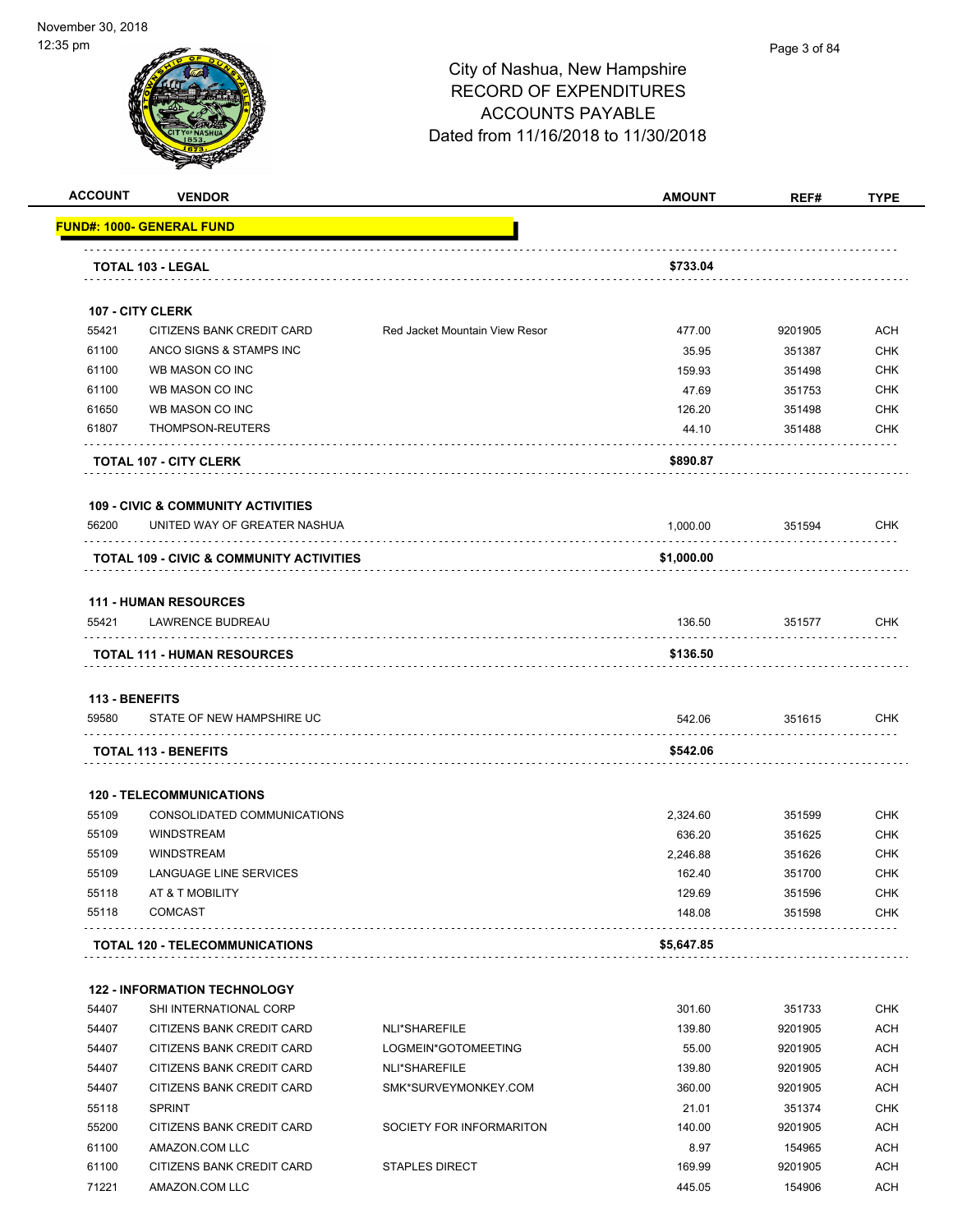|       | <b>VENDOR</b>                                                      |                                | <b>AMOUNT</b> | REF#    | <b>TYPE</b>                                                                      |
|-------|--------------------------------------------------------------------|--------------------------------|---------------|---------|----------------------------------------------------------------------------------|
|       | FUND#: 1000- GENERAL FUND                                          |                                |               |         |                                                                                  |
|       | <b>122 - INFORMATION TECHNOLOGY</b>                                |                                |               |         |                                                                                  |
| 71221 | AMAZON.COM LLC                                                     |                                | 308.46        | 154965  | <b>ACH</b>                                                                       |
| 71221 | CONWAY OFFICE SOLUTIONS                                            |                                | 3,443.00      | 351664  | <b>CHK</b>                                                                       |
| 71221 | CITIZENS BANK CREDIT CARD                                          | <b>BESTBUYCOM</b>              | 4.99          | 9201905 | <b>ACH</b>                                                                       |
|       | TOTAL 122 - INFORMATION TECHNOLOGY                                 |                                | \$5,537.67    |         |                                                                                  |
|       |                                                                    |                                |               |         |                                                                                  |
|       | <b>126 - FINANCIAL SERVICES</b>                                    |                                |               |         |                                                                                  |
| 42200 | UNIFIRST CORPORATION                                               |                                | 85.00         | 351492  | <b>CHK</b>                                                                       |
| 42200 | <b>AUTOMOTIVE TITLING CORP</b>                                     |                                | 1,020.00      | 351641  | <b>CHK</b>                                                                       |
| 42200 | <b>JOHN A SPEIDEL</b>                                              |                                | 8.00          | 351735  | <b>CHK</b>                                                                       |
| 53467 | <b>MAILINGS UNLIMITED</b>                                          |                                | 978.77        | 351705  | <b>CHK</b>                                                                       |
| 55421 | <b>JANET GRAZIANO</b>                                              |                                | 45.86         | 351331  | <b>CHK</b>                                                                       |
| 55421 | CITIZENS BANK CREDIT CARD                                          | Red Jacket Mountain View Resor | 268.00        | 9201905 | <b>ACH</b>                                                                       |
| 55607 | UNITED PARCEL SERVICE                                              |                                | 39.74         | 351621  | <b>CHK</b>                                                                       |
| 55607 | <b>MAILINGS UNLIMITED</b>                                          |                                | (74.31)       | 351705  | <b>CHK</b>                                                                       |
| 61100 | WB MASON CO INC                                                    |                                | 307.77        | 351498  | <b>CHK</b>                                                                       |
| 61100 | WB MASON CO INC                                                    |                                | 462.86        | 351753  | <b>CHK</b>                                                                       |
| 61830 | CITIZENS BANK CREDIT CARD                                          | <b>Wall Street Journal</b>     | 131.25        | 9201905 | ACH                                                                              |
|       |                                                                    |                                | 99.00         | 9201905 | ACH                                                                              |
| 61830 | CITIZENS BANK CREDIT CARD<br><b>TOTAL 126 - FINANCIAL SERVICES</b> | <b>CRYSTALGRAPHICS</b>         | \$3,371.94    |         |                                                                                  |
|       | <b>129 - CITY BUILDINGS</b>                                        |                                |               |         |                                                                                  |
| 54141 | PENNICHUCK WATER WORKS INC                                         |                                | 658.66        | 351611  | <b>CHK</b>                                                                       |
| 54243 | JOMAR DISTRIBUTORS INC                                             |                                | 20.48         | 351697  | <b>CHK</b>                                                                       |
| 54280 | POWER UP GENERATOR SERVICE CO                                      |                                | 155.00        | 351461  | <b>CHK</b>                                                                       |
| 54280 | DOOR CONTROL INC                                                   |                                | 937.21        | 351674  | <b>CHK</b>                                                                       |
| 54280 | <b>HAJOCA CORPORATION</b>                                          |                                | 29.86         | 351686  | <b>CHK</b>                                                                       |
| 54280 | M & M ELECTRICAL SUPPLY CO INC                                     |                                | 95.70         | 351703  | <b>CHK</b>                                                                       |
| 55118 | <b>SPRINT</b>                                                      |                                | 73.59         | 351374  |                                                                                  |
| 61428 | NEW ENGLAND PAPER & SUPPLY                                         |                                | 511.87        | 351719  | <b>CHK</b><br><b>CHK</b>                                                         |
|       | <b>TOTAL 129 - CITY BUILDINGS</b>                                  |                                | \$2,482.37    |         |                                                                                  |
|       | 130 - PURCHASING                                                   |                                |               |         |                                                                                  |
| 55307 | DANIEL KOOKEN                                                      |                                | 16.90         | 351334  |                                                                                  |
| 55500 | MASSACHUSETTS MUNICIPAL ASSOC                                      |                                | 375.00        | 351607  |                                                                                  |
| 55500 | THE TELEGRAPH                                                      |                                | 2,572.05      | 351616  |                                                                                  |
| 55500 | UNION LEADER CORP -- 19828                                         |                                | 1,260.94      | 351620  |                                                                                  |
| 61100 | <b>ULINE</b>                                                       |                                | 215.58        | 351491  |                                                                                  |
| 61242 | LINDENMEYR MUNROE                                                  |                                | 124.20        | 351702  | <b>CHK</b><br><b>CHK</b><br><b>CHK</b><br><b>CHK</b><br><b>CHK</b><br><b>CHK</b> |

| 55421 | TREASURER STATE OF NH | 50.00 | 351617 | CHK. |
|-------|-----------------------|-------|--------|------|
| 61100 | AMAZON.COM LLC        | 41.02 | 154965 | ACH  |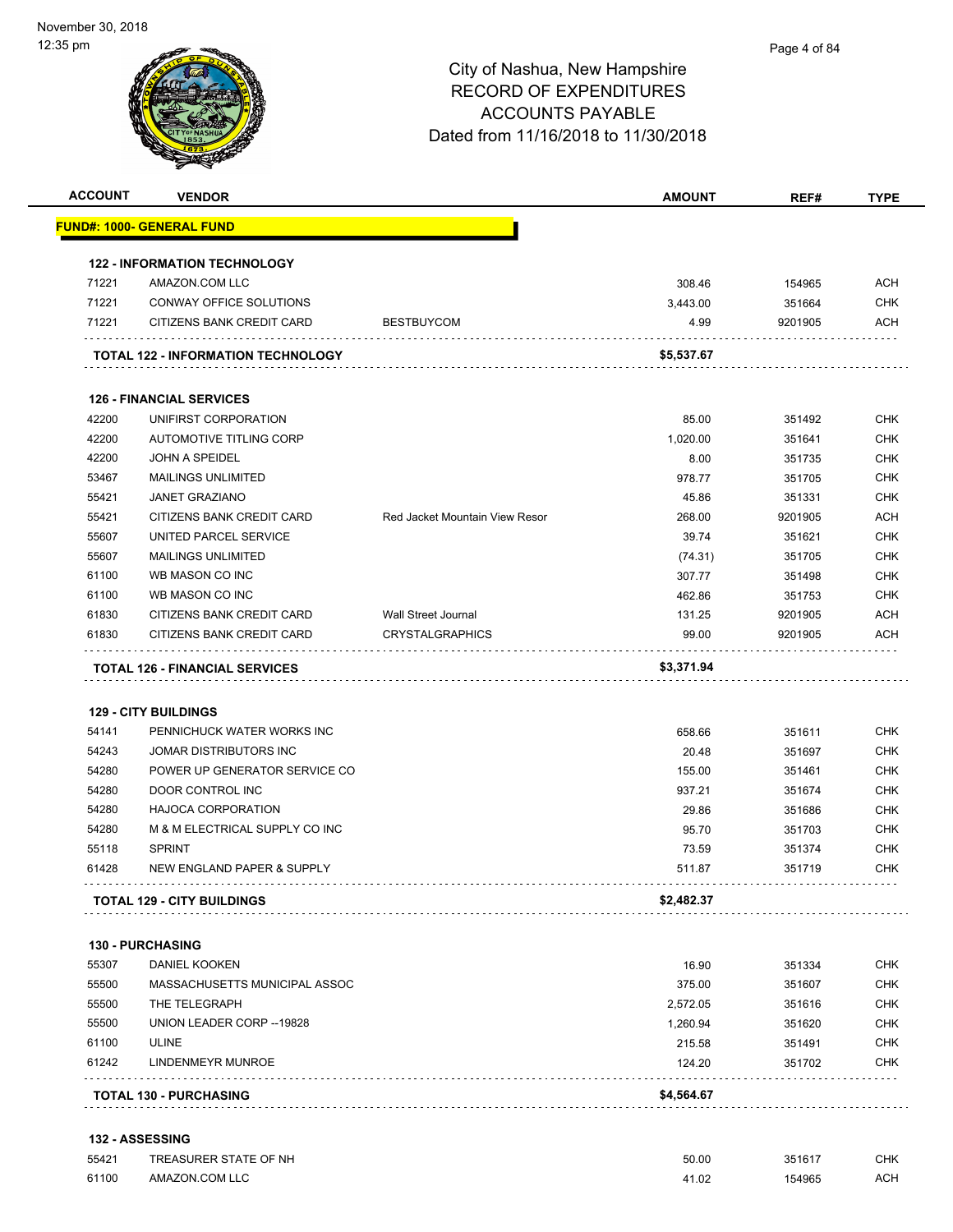| <b>ACCOUNT</b> | <b>VENDOR</b>                                   |            | <b>AMOUNT</b> | REF#    | <b>TYPE</b> |
|----------------|-------------------------------------------------|------------|---------------|---------|-------------|
|                | <u> FUND#: 1000- GENERAL FUND</u>               |            |               |         |             |
|                | <b>TOTAL 132 - ASSESSING</b>                    |            | \$91.02       |         |             |
|                |                                                 |            |               |         |             |
| 134 - GIS      |                                                 |            |               |         |             |
| 53500          | PICTOMETRY INTL CORP                            |            | 2,250.00      | 351459  | <b>CHK</b>  |
|                | TOTAL 134 - GIS                                 |            | \$2,250.00    |         |             |
|                |                                                 |            |               |         |             |
|                | <b>142 - WOODLAWN CEMETERY</b>                  |            |               |         |             |
| 54107          | MCLAUGHLIN OIL CO                               |            | 401.26        | 351444  | <b>CHK</b>  |
| 54114          | LIBERTY UTILITIES - NH                          |            | 76.05         | 351606  | <b>CHK</b>  |
| 54399          | PHILIP J STYLIANOS INC                          |            | 85.00         | 351481  | <b>CHK</b>  |
| 54487          | NASHUA OUTDOOR POWER EQUIPMENT                  |            | 247.99        | 351453  | <b>CHK</b>  |
| 61100          | WB MASON CO INC                                 |            | 40.82         | 351498  | <b>CHK</b>  |
| 61300          | DENNIS K BURKE INC                              |            | 506.17        | 351408  | <b>CHK</b>  |
| 61499          | <b>BELLETETES INC</b>                           |            | 109.99        | 351390  | <b>CHK</b>  |
| 61499          | <b>GRIFFIN GREENHOUSE SUPPLIES</b>              |            | 84.28         | 351418  | <b>CHK</b>  |
| 61499          | HOME DEPOT CREDIT SERVICE 3065                  |            | 66.84         | 351690  | <b>CHK</b>  |
| 61709          | NASHUA OUTDOOR POWER EQUIPMENT                  |            | 36.72         | 351453  | CHK         |
|                |                                                 |            |               |         |             |
|                | <b>TOTAL 142 - WOODLAWN CEMETERY</b>            |            | \$1,655.12    |         |             |
|                |                                                 |            |               |         |             |
|                | <b>144 - EDGEWOOD &amp; SUBURBAN CEMETERIES</b> |            |               |         |             |
| 54141          | PENNICHUCK WATER WORKS INC                      |            | 94.97         | 351611  | <b>CHK</b>  |
| 54280          | HOME DEPOT CREDIT SERVICE 3065                  |            | (3.03)        | 351690  | <b>CHK</b>  |
| 61300          | DENNIS K BURKE INC                              |            | 516.04        | 351408  | CHK         |
|                | TOTAL 144 - EDGEWOOD & SUBURBAN CEMETERIES      |            | \$607.98      |         |             |
|                |                                                 |            |               |         |             |
| 150 - POLICE   |                                                 |            |               |         |             |
| 53135          | ST JOSEPHS BUSINESS & HEALTH                    |            | 224.35        | 351478  | <b>CHK</b>  |
| 53135          | OCCUPATIONAL DRUG TESTING LLC                   |            | 360.00        | 351721  | <b>CHK</b>  |
| 54100          | <b>EVERSOURCE</b>                               |            | 620.58        | 351357  | <b>CHK</b>  |
| 54114          | LIBERTY UTILITIES - NH                          |            | 1,870.08      | 351358  | <b>CHK</b>  |
| 54114          | LIBERTY UTILITIES - NH                          |            | 35.84         | 351359  | <b>CHK</b>  |
| 54114          | <b>LIBERTY UTILITIES - NH</b>                   |            | 130.37        | 351369  | <b>CHK</b>  |
| 54114          | <b>DIRECT ENERGY BUSINESS</b>                   |            | 8.08          | 351671  | <b>CHK</b>  |
| 54243          | J LAWRENCE HALL INC                             |            | 322.50        | 351434  | <b>CHK</b>  |
| 54280          | HOME DEPOT CREDIT SERVICE 3073                  |            | 212.35        | 351427  | <b>CHK</b>  |
| 54407          | CITIZENS BANK CREDIT CARD                       | GoDaddy    | 169.99        | 9201905 | ACH         |
| 54600          | <b>BEST FORD</b>                                |            | 2,607.25      | 351392  | <b>CHK</b>  |
| 54600          | SULLIVAN TIRE COMPANY                           |            | 84.00         | 351483  | <b>CHK</b>  |
| 54600          | TMDE CALIBRATION LABS INC                       |            | 2,060.00      | 351744  | <b>CHK</b>  |
| 55109          | WINDSTREAM                                      |            | 286.10        | 351625  | <b>CHK</b>  |
| 55200          |                                                 |            |               |         | <b>CHK</b>  |
|                | PRAETORIAN DIGITAL                              |            | 1,400.00      | 351463  |             |
| 55200          | MICHAEL BOULAY                                  |            | 132.00        | 351576  | <b>CHK</b>  |
| 55300          | CITIZENS BANK CREDIT CARD                       | Hotels.com | 416.01        | 9201905 | ACH         |
| 55300          | CITIZENS BANK CREDIT CARD                       | JetBlue    | 505.40        | 9201905 | <b>ACH</b>  |
| 55307          | <b>CONNOR PERRY</b>                             |            | 43.60         | 351347  | <b>CHK</b>  |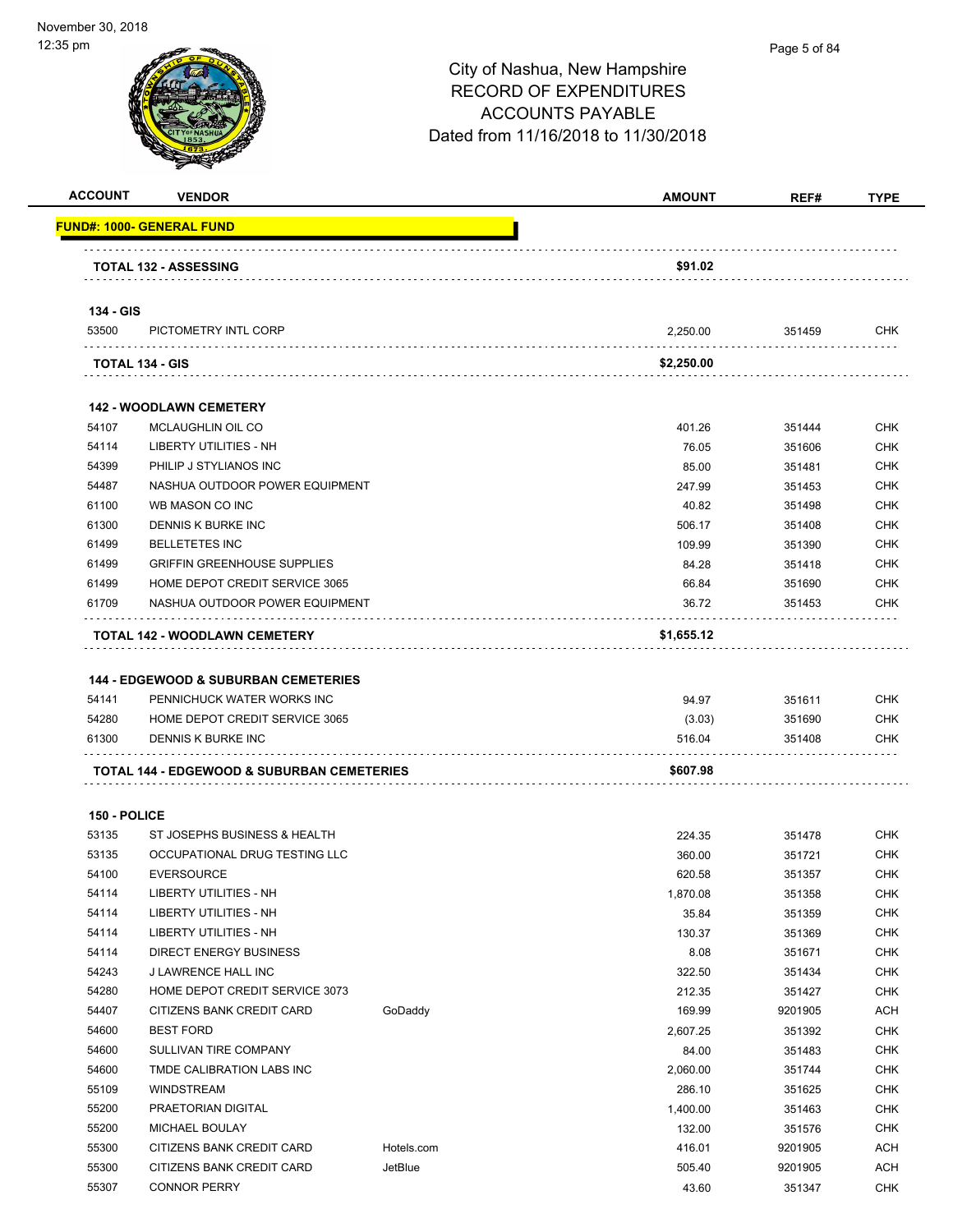| <b>ACCOUNT</b> | <b>VENDOR</b>                             |                      | <b>AMOUNT</b> | REF#    | <b>TYPE</b> |
|----------------|-------------------------------------------|----------------------|---------------|---------|-------------|
|                | <b>FUND#: 1000- GENERAL FUND</b>          |                      |               |         |             |
|                |                                           |                      |               |         |             |
| 150 - POLICE   |                                           |                      |               |         |             |
| 55400          | <b>ASHLEY CEDORCHUK</b>                   |                      | 261.60        | 351328  | <b>CHK</b>  |
| 55400          | ROBERT PAGE                               |                      | 140.00        | 351345  | CHK         |
| 55400          | <b>MATTHEW DIFAVA</b>                     |                      | 324.12        | 351582  | <b>CHK</b>  |
| 55400          | CITIZENS BANK CREDIT CARD                 | Institute of Public  | 499.00        | 9201905 | <b>ACH</b>  |
| 55400          | CITIZENS BANK CREDIT CARD                 | Skillpath            | 149.00        | 9201905 | ACH         |
| 55400          | CITIZENS BANK CREDIT CARD                 | <b>Calibre Press</b> | 687.00        | 9201905 | <b>ACH</b>  |
| 55607          | UNITED PARCEL SERVICE                     |                      | 71.24         | 351621  | <b>CHK</b>  |
| 55699          | ABSOLUTE DATA DESTRUCTION                 |                      | 206.70        | 351378  | <b>CHK</b>  |
| 55699          | J P PEST SERVICES INC                     |                      | 34.30         | 351435  | <b>CHK</b>  |
| 55699          | <b>1ST PRIORITY TOWING &amp; RECOVERY</b> |                      | 205.00        | 351627  | <b>CHK</b>  |
| 55699          | CITIZENS BANK CREDIT CARD                 | American Arbitration | 275.00        | 9201905 | <b>ACH</b>  |
| 61100          | <b>GRANITE STATE STAMPS INC</b>           |                      | 13.74         | 351417  | <b>CHK</b>  |
| 61100          | SAM'S CLUB DIRECT-0860                    |                      | 10.98         | 351471  | CHK         |
| 61100          | WB MASON CO INC                           |                      | 319.58        | 351498  | CHK         |
| 61100          | ACCURATE LOCK AND KEY                     |                      | 135.00        | 351631  | CHK         |
| 61100          | CITIZENS BANK CREDIT CARD                 | Amazon               | 26.03         | 9201905 | ACH         |
| 61107          | ALECS SHOE STORE INC                      |                      | 569.85        | 351385  | <b>CHK</b>  |
| 61107          | <b>BEN'S UNIFORMS</b>                     |                      | 733.00        | 351391  | <b>CHK</b>  |
| 61107          | ALECS SHOE STORE INC                      |                      | 134.95        | 351634  | <b>CHK</b>  |
| 61107          | <b>BEN'S UNIFORMS</b>                     |                      | 4,299.99      | 351646  | <b>CHK</b>  |
| 61110          | ALECS SHOE STORE INC                      |                      | 109.95        | 351385  | <b>CHK</b>  |
| 61110          | <b>BEN'S UNIFORMS</b>                     |                      | 560.00        | 351391  | <b>CHK</b>  |
| 61121          | AAA POLICE SUPPLY                         |                      | 394.00        | 351377  | <b>CHK</b>  |
| 61121          | CHIEF SUPPLY CORP INC                     |                      | 545.30        | 351400  | CHK         |
| 61121          | <b>MERRIMACK FIREARMS LLC</b>             |                      | 327.00        | 351446  | CHK         |
| 61121          | CHIEF SUPPLY CORP INC                     |                      | 13.98         | 351662  | CHK         |
| 61121          | LAW ENFORCEMENT TARGETS INC               |                      | 41.56         | 351701  | <b>CHK</b>  |
| 61142          | TACTICAL MEDICAL SOLUTIONS INC            |                      | 327.58        | 351484  | <b>CHK</b>  |
| 61142          | ATLANTIC SAFETY PRODUCTS                  |                      | 1,512.00      | 351639  | CHK         |
| 61299          | <b>GUIDO MARCHIONDA</b>                   |                      | 94.98         | 351343  | CHK         |
| 61299          | <b>MADELINE CHAREST</b>                   |                      | 30.00         | 351578  | <b>CHK</b>  |
| 61299          | <b>ERIC WALKER</b>                        |                      | 39.99         | 351595  | <b>CHK</b>  |
| 61299          | KIWI BREACHING PRODUCTS LLC               |                      | 116.00        | 351698  | <b>CHK</b>  |
| 61299          | CITIZENS BANK CREDIT CARD                 | Cyalume Technologies | 114.00        | 9201905 | ACH         |
| 61300          | <b>WEX BANK</b>                           |                      | 1,449.76      | 351499  | <b>CHK</b>  |
| 61428          | LOWE'S - 3502                             |                      | 39.82         | 351438  | <b>CHK</b>  |
| 61428          | THE DURKIN CO INC                         |                      | 499.40        | 351675  | CHK         |
| 61428          | <b>IMPERIAL DADE</b>                      |                      | 438.45        | 351693  | CHK         |
| 61428          | CITIZENS BANK CREDIT CARD                 | Amazon               | 28.65         | 9201905 | ACH         |
| 61615          | CONWAY OFFICE SOLUTIONS                   |                      | 1,806.00      | 351403  | <b>CHK</b>  |
| 61650          | WB MASON CO INC                           |                      | 417.63        | 351498  | <b>CHK</b>  |
| 61705          | SULLIVAN TIRE COMPANY                     |                      | 3,192.48      | 351483  | <b>CHK</b>  |
| 61799          | ADAMSON INDUSTRIES CORP                   |                      | 3,324.65      | 351381  | <b>CHK</b>  |
| 61799          | <b>BEST FORD</b>                          |                      | 296.17        | 351392  | <b>CHK</b>  |
| 61799          | MHQ MUNICIPAL VEHICLES                    |                      | 1,027.65      | 351447  | CHK         |
| 61799          | QUIRK GM PARTS DEPOT                      |                      | 358.75        | 351465  | CHK         |
| 61799          | USP OF NEW ENGLAND                        |                      | 988.93        | 351496  | <b>CHK</b>  |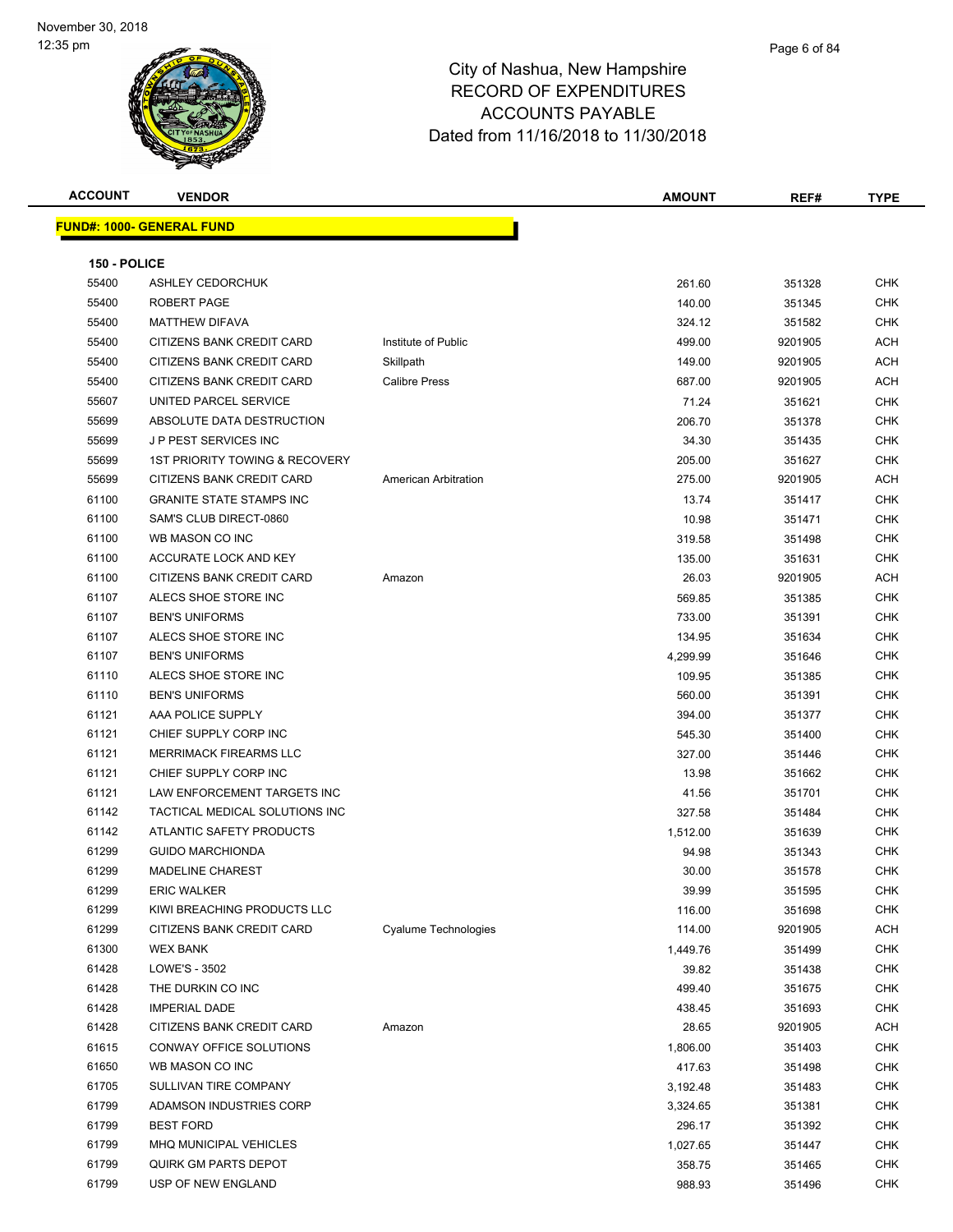

| <b>ACCOUNT</b>    | <b>VENDOR</b>                       |                                       | <b>AMOUNT</b> | REF#             | TYPE       |
|-------------------|-------------------------------------|---------------------------------------|---------------|------------------|------------|
|                   | <b>FUND#: 1000- GENERAL FUND</b>    |                                       |               |                  |            |
|                   |                                     |                                       |               |                  |            |
| 150 - POLICE      |                                     |                                       |               |                  |            |
| 61799             | <b>BEST FORD</b>                    |                                       | 231.40        | 351648           | <b>CHK</b> |
| 61799             | NORTHERN FOREIGN CAR PARTS INC      |                                       | 111.73        | 351720           | <b>CHK</b> |
| 61807             | <b>THOMSON REUTERS</b>              |                                       | 748.00        | 351743           | <b>CHK</b> |
| 61807             | CITIZENS BANK CREDIT CARD           | APCO International                    | 360.24        | 9201905          | ACH        |
| 71025             | SNAP ON TOOLS                       |                                       | 59.75         | 351476           | <b>CHK</b> |
| 71221             | <b>GOVCONNECTION INC</b>            |                                       | 35.00         | 351681           | <b>CHK</b> |
|                   | <b>TOTAL 150 - POLICE</b>           |                                       | \$40,225.38   |                  |            |
| <b>152 - FIRE</b> |                                     |                                       |               |                  |            |
| 53135             | ST JOSEPHS BUSINESS & HEALTH        |                                       | 4,227.30      | 351736           | <b>CHK</b> |
| 54100             | <b>EVERSOURCE</b>                   |                                       | 35.08         | 351357           | <b>CHK</b> |
| 54114             | <b>LIBERTY UTILITIES - NH</b>       |                                       | 780.71        | 351604           | <b>CHK</b> |
| 54114             | <b>LIBERTY UTILITIES - NH</b>       |                                       | 260.28        | 351605           | <b>CHK</b> |
| 54114             | <b>DIRECT ENERGY BUSINESS</b>       |                                       | 364.90        | 351671           | <b>CHK</b> |
| 54141             | PENNICHUCK WATER WORKS INC          |                                       | 394.33        | 351611           | <b>CHK</b> |
| 54228             | <b>JP PEST SERVICES INC</b>         |                                       | 89.00         | 351695           | <b>CHK</b> |
| 54243             | AE MECHANICAL INC                   |                                       | 299.85        | 351633           | <b>CHK</b> |
| 54280             | <b>BELLETETES INC</b>               |                                       | 16.19         | 351390           | <b>CHK</b> |
| 54280             | HOME DEPOT CREDIT SERVICE 3065      |                                       | 83.97         | 351426           | <b>CHK</b> |
| 54280             | ADAM SNOW PLUMBING                  |                                       | 400.00        | 351632           | <b>CHK</b> |
| 54280             | <b>B &amp; S LOCKSMITHS INC</b>     |                                       | 1,142.10      | 351643           | <b>CHK</b> |
| 54280             | <b>FIMBEL GARAGE DOORS</b>          |                                       | 895.60        | 351679           | <b>CHK</b> |
| 54280             | HOME DEPOT CREDIT SERVICE 3065      |                                       | 54.96         |                  | <b>CHK</b> |
| 54600             | <b>BELLETETES INC</b>               |                                       | 19.58         | 351690<br>351390 | <b>CHK</b> |
| 54600             | MINUTEMAN TRUCKS INC                |                                       | 149.10        | 351448           | <b>CHK</b> |
| 54600             | NEW ENGLAND KENWORTH                |                                       | 8.50          | 351454           | <b>CHK</b> |
| 54600             | <b>FASTENAL CO</b>                  |                                       | 9.26          | 351678           | <b>CHK</b> |
| 54600             | MINUTEMAN TRUCKS INC                |                                       | 219.36        | 351711           | <b>CHK</b> |
| 54600             | NEW ENGLAND KENWORTH                |                                       | 447.12        | 351716           | <b>CHK</b> |
| 55118             | <b>SPRINT</b>                       |                                       | 80.01         | 351374           | <b>CHK</b> |
| 55200             | NH FIRE PREVENTION SOCIETY          |                                       | 25.00         | 351457           | <b>CHK</b> |
| 55200             | <b>IAFC MEMBERSHIP</b>              |                                       | 429.00        | 351602           | <b>CHK</b> |
| 55200             | CITIZENS BANK CREDIT CARD           | <b>National Fire Protection Prote</b> | 175.00        | 9201905          | <b>ACH</b> |
| 55699             | TRUE BLUE CLEANERS                  |                                       | 226.81        | 351746           | <b>CHK</b> |
| 61100             | WB MASON CO INC                     |                                       | 61.62         | 351498           | <b>CHK</b> |
| 61100             | <b>ZAX SIGNAGE</b>                  |                                       | 30.95         | 351757           | <b>CHK</b> |
| 61110             | BERGERON PROTECTIVE CLOTHING        |                                       | 117.27        | 351647           | <b>CHK</b> |
| 61142             | HOME DEPOT CREDIT SERVICE 3065      |                                       | 7.94          | 351690           | <b>CHK</b> |
| 61166             | MAINE OXY                           |                                       | 40.00         | 351706           | <b>CHK</b> |
| 61307             | NEW ENGLAND KENWORTH                |                                       | 57.54         | 351716           | <b>CHK</b> |
| 61428             | NEW ENGLAND PAPER & SUPPLY          |                                       | 175.55        | 351456           | <b>CHK</b> |
| 61428             | NEW ENGLAND PAPER & SUPPLY          |                                       | 619.44        | 351719           | <b>CHK</b> |
| 61699             | <b>GRANITE CITY ELECTRIC SUPPLY</b> |                                       | 123.43        | 351416           | <b>CHK</b> |
| 61699             | M & M ELECTRICAL SUPPLY CO INC      |                                       | 42.54         | 351703           | <b>CHK</b> |
| 61799             | <b>FASTENAL CO</b>                  |                                       | 50.76         | 351678           | <b>CHK</b> |
| 71025             | <b>GRANITE CITY ELECTRIC SUPPLY</b> |                                       | 21.09         | 351416           | <b>CHK</b> |
| 71400             | FIRE TECH & SAFETY OF NEW ENGL      |                                       | 331.25        | 351680           | <b>CHK</b> |
|                   |                                     |                                       |               |                  |            |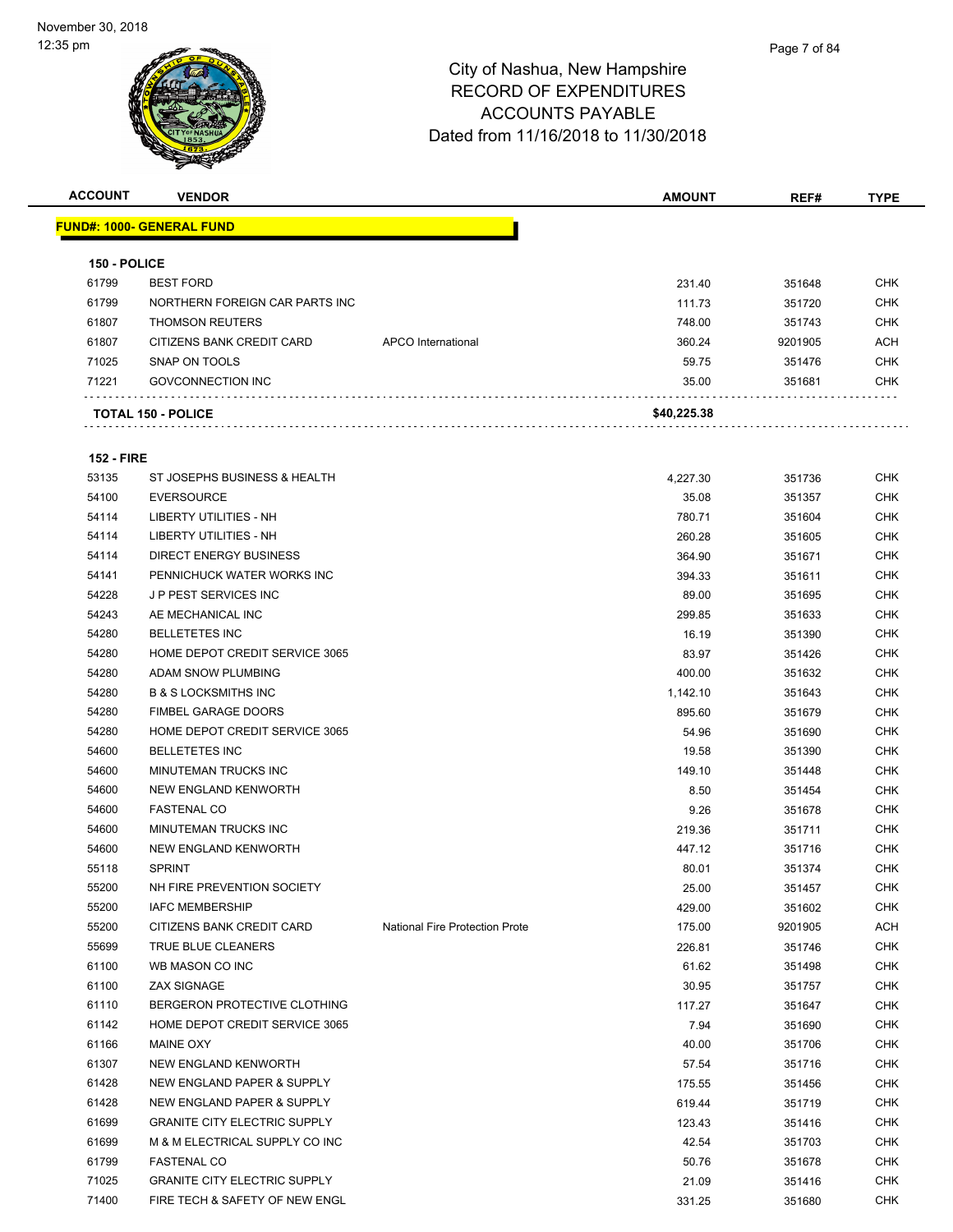| <b>ACCOUNT</b>                                                                                                                                                                  | <b>VENDOR</b>                                                                         |                      | <b>AMOUNT</b>     | REF#             | <b>TYPE</b>                                                                                                                                                                                                                                                                          |
|---------------------------------------------------------------------------------------------------------------------------------------------------------------------------------|---------------------------------------------------------------------------------------|----------------------|-------------------|------------------|--------------------------------------------------------------------------------------------------------------------------------------------------------------------------------------------------------------------------------------------------------------------------------------|
|                                                                                                                                                                                 | <u> FUND#: 1000- GENERAL FUND</u>                                                     |                      |                   |                  |                                                                                                                                                                                                                                                                                      |
|                                                                                                                                                                                 | <b>TOTAL 152 - FIRE</b>                                                               |                      | \$12,512.39       |                  |                                                                                                                                                                                                                                                                                      |
|                                                                                                                                                                                 |                                                                                       |                      |                   |                  |                                                                                                                                                                                                                                                                                      |
| 55100                                                                                                                                                                           | <b>153 - BUILDING INSPECTION</b><br>VERIZON WIRELESS-642044677                        |                      | 80.02             | 351623           | <b>CHK</b>                                                                                                                                                                                                                                                                           |
|                                                                                                                                                                                 | <b>TOTAL 153 - BUILDING INSPECTION</b>                                                |                      | \$80.02           |                  |                                                                                                                                                                                                                                                                                      |
|                                                                                                                                                                                 |                                                                                       |                      |                   |                  |                                                                                                                                                                                                                                                                                      |
|                                                                                                                                                                                 | <b>155 - CODE ENFORCEMENT</b>                                                         |                      |                   |                  |                                                                                                                                                                                                                                                                                      |
| 55307                                                                                                                                                                           | <b>KYLE METCALF</b>                                                                   |                      | 242.53            | 351590           | <b>CHK</b>                                                                                                                                                                                                                                                                           |
| 55307                                                                                                                                                                           | ROBERT SOUSA                                                                          |                      | 276.32            | 351592           | <b>CHK</b>                                                                                                                                                                                                                                                                           |
| 55421                                                                                                                                                                           | CITIZENS BANK CREDIT CARD                                                             | Omni Hotels & Resort | 762.75            | 9201905          | <b>ACH</b>                                                                                                                                                                                                                                                                           |
|                                                                                                                                                                                 | <b>TOTAL 155 - CODE ENFORCEMENT</b>                                                   |                      | \$1,281.60        |                  |                                                                                                                                                                                                                                                                                      |
|                                                                                                                                                                                 | <b>157 - CITYWIDE COMMUNICATIONS</b>                                                  |                      |                   |                  |                                                                                                                                                                                                                                                                                      |
| 54100                                                                                                                                                                           | <b>EVERSOURCE</b>                                                                     |                      | 763.93            | 351357           | <b>CHK</b>                                                                                                                                                                                                                                                                           |
| 54487                                                                                                                                                                           | MOTOROLA SOLUTIONS INC                                                                |                      | 205.20            | 351371           | <b>CHK</b>                                                                                                                                                                                                                                                                           |
| 54487                                                                                                                                                                           | <b>TESSCO INC</b>                                                                     |                      | 79.44             | 351740           | <b>CHK</b>                                                                                                                                                                                                                                                                           |
| 71207                                                                                                                                                                           | MOTOROLA SOLUTIONS INC                                                                |                      | 592.02            | 351608           | <b>CHK</b>                                                                                                                                                                                                                                                                           |
|                                                                                                                                                                                 |                                                                                       |                      |                   |                  |                                                                                                                                                                                                                                                                                      |
|                                                                                                                                                                                 | <b>TOTAL 157 - CITYWIDE COMMUNICATIONS</b><br><b>160 - PW-ADMIN &amp; ENGINEERING</b> |                      | \$1,640.59        |                  |                                                                                                                                                                                                                                                                                      |
|                                                                                                                                                                                 | <b>EVERSOURCE</b>                                                                     |                      | 931.38            | 351357           |                                                                                                                                                                                                                                                                                      |
|                                                                                                                                                                                 | <b>LIBERTY UTILITIES - NH</b>                                                         |                      | 75.91             | 351359           |                                                                                                                                                                                                                                                                                      |
|                                                                                                                                                                                 | PENNICHUCK WATER WORKS INC                                                            |                      | 67.62             | 351611           |                                                                                                                                                                                                                                                                                      |
|                                                                                                                                                                                 | <b>SPRINT</b>                                                                         |                      | 113.53            | 351374           |                                                                                                                                                                                                                                                                                      |
|                                                                                                                                                                                 | VERIZON WIRELESS-542088278                                                            |                      | 80.02             | 351624           |                                                                                                                                                                                                                                                                                      |
|                                                                                                                                                                                 | STEPHEN DOOKRAN                                                                       |                      | 43.60             | 351583           |                                                                                                                                                                                                                                                                                      |
|                                                                                                                                                                                 | <b>GIUSEPPE MENDOLA</b>                                                               |                      | 52.87             | 351589           |                                                                                                                                                                                                                                                                                      |
|                                                                                                                                                                                 | <b>JP PEST SERVICES INC</b>                                                           |                      | 92.46             | 351435           |                                                                                                                                                                                                                                                                                      |
|                                                                                                                                                                                 | WB MASON CO INC                                                                       |                      | 94.77<br>109.95   | 351498           |                                                                                                                                                                                                                                                                                      |
|                                                                                                                                                                                 | ALECS SHOE STORE INC<br>AVSG LP                                                       |                      | 53.04             | 351385<br>351642 |                                                                                                                                                                                                                                                                                      |
|                                                                                                                                                                                 | TOTAL 160 - PW-ADMIN & ENGINEERING                                                    |                      | \$1,715.15        |                  |                                                                                                                                                                                                                                                                                      |
|                                                                                                                                                                                 |                                                                                       |                      |                   |                  |                                                                                                                                                                                                                                                                                      |
|                                                                                                                                                                                 | <b>EVERSOURCE</b>                                                                     |                      | 3,923.77          | 351357           |                                                                                                                                                                                                                                                                                      |
|                                                                                                                                                                                 | <b>EVERSOURCE</b>                                                                     |                      | 942.01            | 351600           |                                                                                                                                                                                                                                                                                      |
|                                                                                                                                                                                 | LIBERTY UTILITIES - NH                                                                |                      | 2,160.29          | 351361           |                                                                                                                                                                                                                                                                                      |
|                                                                                                                                                                                 | J P PEST SERVICES INC                                                                 |                      | 68.00             | 351695           |                                                                                                                                                                                                                                                                                      |
|                                                                                                                                                                                 | CALLOGIX INC                                                                          |                      | 164.40            | 351654           |                                                                                                                                                                                                                                                                                      |
|                                                                                                                                                                                 | ROCHESTER MIDLAND CORPORATION                                                         |                      |                   |                  |                                                                                                                                                                                                                                                                                      |
|                                                                                                                                                                                 | AMAZON.COM LLC                                                                        |                      | 1,164.24<br>79.99 | 351469           |                                                                                                                                                                                                                                                                                      |
| 54100<br>54114<br>54141<br>55118<br>55118<br>55307<br>55307<br>55699<br>61100<br>61107<br>61310<br>161 - STREETS<br>54100<br>54100<br>54114<br>54228<br>54236<br>54280<br>54600 |                                                                                       |                      |                   | 154906           |                                                                                                                                                                                                                                                                                      |
| 54600<br>54600                                                                                                                                                                  | CARPARTS DISTRIBUTION CENTER,<br><b>FASTENAL CO</b>                                   |                      | 539.79<br>91.81   | 351398<br>351411 | <b>CHK</b><br><b>CHK</b><br><b>CHK</b><br><b>CHK</b><br><b>CHK</b><br><b>CHK</b><br><b>CHK</b><br><b>CHK</b><br><b>CHK</b><br><b>CHK</b><br><b>CHK</b><br><b>CHK</b><br><b>CHK</b><br><b>CHK</b><br><b>CHK</b><br><b>CHK</b><br><b>CHK</b><br><b>ACH</b><br><b>CHK</b><br><b>CHK</b> |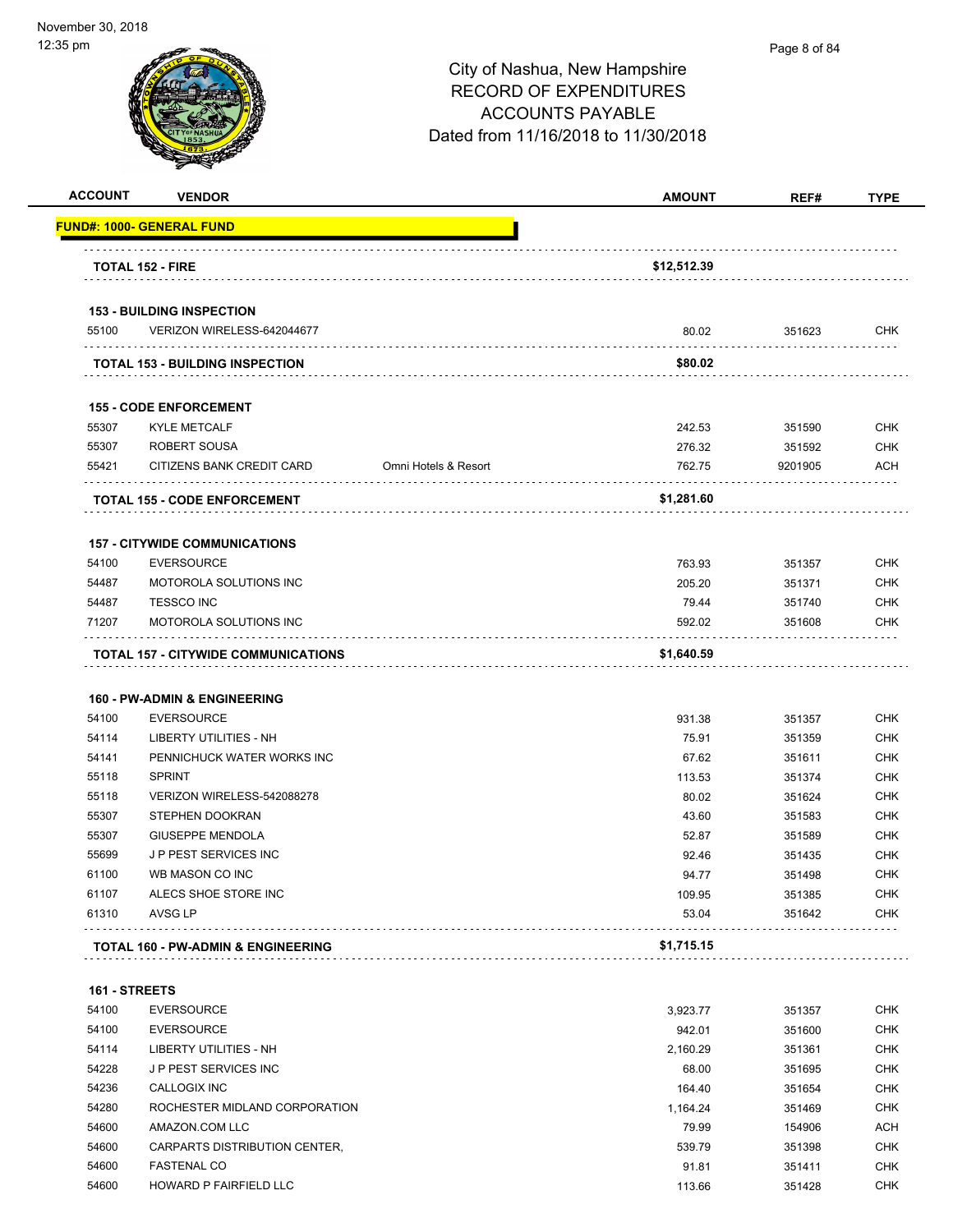| <b>FUND#: 1000- GENERAL FUND</b><br>161 - STREETS<br>54600<br>615.19<br>MCDEVITT TRUCKS INC<br>351443<br>54600<br>NEW ENGLAND KENWORTH<br>(256.00)<br>351455<br>54600<br><b>TEXTRAIL TRAILER PARTS</b><br>35.88<br>351486<br>54600<br>TST HYDRAULICS INC<br>19.50<br>351490<br>54600<br><b>CAMEROTA TRUCK PARTS</b><br>1,205.76<br>351655<br>CARPARTS DISTRIBUTION CENTER,<br>54600<br>7.40<br>351656<br>54600<br>CHAPPELL TRACTOR SALES INC<br>189.12<br>351660<br>54600<br>DONOVAN EQUIPMENT CO INC<br>502.48<br>351672<br>54600<br><b>FASTENAL CO</b><br>31.68<br>351678<br>HOWARD P FAIRFIELD LLC<br>54600<br>1,060.99<br>351691<br>54600<br>TENNANT SALES & SERVICE CO<br>345.92<br>351739<br>54600<br><b>TEXTRAIL TRAILER PARTS</b><br>119.32<br>351741<br>55118<br><b>SPRINT</b><br>63.03<br>351374<br>55118<br>480.12<br>VERIZON WIRELESS-542088278<br>351624<br>61107<br>ALECS SHOE STORE INC<br>110.00<br>351385<br>61107<br>UNIFIRST CORPORATION<br>191.36<br>351493<br>61107<br>UNIFIRST CORPORATION<br>420.12<br>351747<br>61166<br>AIRGAS USA LLC<br>156.05<br>351383<br>61299<br><b>BELLETETES INC</b><br>175.65<br>351390<br>61299<br><b>FASTENAL CO</b><br>40.05<br>351411<br>61300<br>DENNIS K BURKE INC<br>10,975.00<br>351408<br>61300<br>DENNIS K BURKE INC<br>13,174.39<br>351670<br>61310<br>AVSG LP<br>1,806.11<br>351642<br>61428<br>NEW ENGLAND PAPER & SUPPLY<br>254.52<br>351719<br>61507<br><b>BROX INDUSTRIES INC</b><br>8,909.38<br>351397<br>61507<br>CONTINENTAL PAVING INC<br>1,606.53<br>351402<br>61507<br>CONTINENTAL PAVING INC<br>1,229.90<br>351663<br>61535<br><b>BROX INDUSTRIES INC</b><br>464.25<br>351397<br>PERMA LINE CORP OF NEW ENGLAND<br>61542<br>2,279.30<br>351723<br>61556<br>AMAZON.COM LLC<br>164.55<br>154906<br>M & M ELECTRICAL SUPPLY CO INC<br>61556<br>9.12<br>351439<br>61556<br>M & M ELECTRICAL SUPPLY CO INC<br>69.77<br>351703<br>61560<br>HUDSON QUARRY CORP<br>570.00<br>351429<br>61562<br><b>BELLETETES INC</b><br>10.24<br>351390<br>61799<br><b>BELLETETES INC</b><br>77.99<br>351390<br>71025<br>AMAZON.COM LLC<br>259.00<br>154906<br>71025<br><b>BELLETETES INC</b><br>127.77<br>351390<br>71025<br><b>FASTENAL CO</b><br>123.03<br>351678<br>\$56,872.43<br><b>TOTAL 161 - STREETS</b> | <b>ACCOUNT</b> | <b>VENDOR</b> | <b>AMOUNT</b> | REF# | <b>TYPE</b> |
|---------------------------------------------------------------------------------------------------------------------------------------------------------------------------------------------------------------------------------------------------------------------------------------------------------------------------------------------------------------------------------------------------------------------------------------------------------------------------------------------------------------------------------------------------------------------------------------------------------------------------------------------------------------------------------------------------------------------------------------------------------------------------------------------------------------------------------------------------------------------------------------------------------------------------------------------------------------------------------------------------------------------------------------------------------------------------------------------------------------------------------------------------------------------------------------------------------------------------------------------------------------------------------------------------------------------------------------------------------------------------------------------------------------------------------------------------------------------------------------------------------------------------------------------------------------------------------------------------------------------------------------------------------------------------------------------------------------------------------------------------------------------------------------------------------------------------------------------------------------------------------------------------------------------------------------------------------------------------------------------------------------------------------------------------------------------------------------------------------------------------------------------------------------------------------------------------------------------------------------------------------------------|----------------|---------------|---------------|------|-------------|
|                                                                                                                                                                                                                                                                                                                                                                                                                                                                                                                                                                                                                                                                                                                                                                                                                                                                                                                                                                                                                                                                                                                                                                                                                                                                                                                                                                                                                                                                                                                                                                                                                                                                                                                                                                                                                                                                                                                                                                                                                                                                                                                                                                                                                                                                     |                |               |               |      |             |
|                                                                                                                                                                                                                                                                                                                                                                                                                                                                                                                                                                                                                                                                                                                                                                                                                                                                                                                                                                                                                                                                                                                                                                                                                                                                                                                                                                                                                                                                                                                                                                                                                                                                                                                                                                                                                                                                                                                                                                                                                                                                                                                                                                                                                                                                     |                |               |               |      |             |
|                                                                                                                                                                                                                                                                                                                                                                                                                                                                                                                                                                                                                                                                                                                                                                                                                                                                                                                                                                                                                                                                                                                                                                                                                                                                                                                                                                                                                                                                                                                                                                                                                                                                                                                                                                                                                                                                                                                                                                                                                                                                                                                                                                                                                                                                     |                |               |               |      | <b>CHK</b>  |
|                                                                                                                                                                                                                                                                                                                                                                                                                                                                                                                                                                                                                                                                                                                                                                                                                                                                                                                                                                                                                                                                                                                                                                                                                                                                                                                                                                                                                                                                                                                                                                                                                                                                                                                                                                                                                                                                                                                                                                                                                                                                                                                                                                                                                                                                     |                |               |               |      | <b>CHK</b>  |
|                                                                                                                                                                                                                                                                                                                                                                                                                                                                                                                                                                                                                                                                                                                                                                                                                                                                                                                                                                                                                                                                                                                                                                                                                                                                                                                                                                                                                                                                                                                                                                                                                                                                                                                                                                                                                                                                                                                                                                                                                                                                                                                                                                                                                                                                     |                |               |               |      | <b>CHK</b>  |
|                                                                                                                                                                                                                                                                                                                                                                                                                                                                                                                                                                                                                                                                                                                                                                                                                                                                                                                                                                                                                                                                                                                                                                                                                                                                                                                                                                                                                                                                                                                                                                                                                                                                                                                                                                                                                                                                                                                                                                                                                                                                                                                                                                                                                                                                     |                |               |               |      | <b>CHK</b>  |
|                                                                                                                                                                                                                                                                                                                                                                                                                                                                                                                                                                                                                                                                                                                                                                                                                                                                                                                                                                                                                                                                                                                                                                                                                                                                                                                                                                                                                                                                                                                                                                                                                                                                                                                                                                                                                                                                                                                                                                                                                                                                                                                                                                                                                                                                     |                |               |               |      | <b>CHK</b>  |
|                                                                                                                                                                                                                                                                                                                                                                                                                                                                                                                                                                                                                                                                                                                                                                                                                                                                                                                                                                                                                                                                                                                                                                                                                                                                                                                                                                                                                                                                                                                                                                                                                                                                                                                                                                                                                                                                                                                                                                                                                                                                                                                                                                                                                                                                     |                |               |               |      | <b>CHK</b>  |
|                                                                                                                                                                                                                                                                                                                                                                                                                                                                                                                                                                                                                                                                                                                                                                                                                                                                                                                                                                                                                                                                                                                                                                                                                                                                                                                                                                                                                                                                                                                                                                                                                                                                                                                                                                                                                                                                                                                                                                                                                                                                                                                                                                                                                                                                     |                |               |               |      | <b>CHK</b>  |
|                                                                                                                                                                                                                                                                                                                                                                                                                                                                                                                                                                                                                                                                                                                                                                                                                                                                                                                                                                                                                                                                                                                                                                                                                                                                                                                                                                                                                                                                                                                                                                                                                                                                                                                                                                                                                                                                                                                                                                                                                                                                                                                                                                                                                                                                     |                |               |               |      | <b>CHK</b>  |
|                                                                                                                                                                                                                                                                                                                                                                                                                                                                                                                                                                                                                                                                                                                                                                                                                                                                                                                                                                                                                                                                                                                                                                                                                                                                                                                                                                                                                                                                                                                                                                                                                                                                                                                                                                                                                                                                                                                                                                                                                                                                                                                                                                                                                                                                     |                |               |               |      | <b>CHK</b>  |
|                                                                                                                                                                                                                                                                                                                                                                                                                                                                                                                                                                                                                                                                                                                                                                                                                                                                                                                                                                                                                                                                                                                                                                                                                                                                                                                                                                                                                                                                                                                                                                                                                                                                                                                                                                                                                                                                                                                                                                                                                                                                                                                                                                                                                                                                     |                |               |               |      | CHK         |
|                                                                                                                                                                                                                                                                                                                                                                                                                                                                                                                                                                                                                                                                                                                                                                                                                                                                                                                                                                                                                                                                                                                                                                                                                                                                                                                                                                                                                                                                                                                                                                                                                                                                                                                                                                                                                                                                                                                                                                                                                                                                                                                                                                                                                                                                     |                |               |               |      | <b>CHK</b>  |
|                                                                                                                                                                                                                                                                                                                                                                                                                                                                                                                                                                                                                                                                                                                                                                                                                                                                                                                                                                                                                                                                                                                                                                                                                                                                                                                                                                                                                                                                                                                                                                                                                                                                                                                                                                                                                                                                                                                                                                                                                                                                                                                                                                                                                                                                     |                |               |               |      | <b>CHK</b>  |
|                                                                                                                                                                                                                                                                                                                                                                                                                                                                                                                                                                                                                                                                                                                                                                                                                                                                                                                                                                                                                                                                                                                                                                                                                                                                                                                                                                                                                                                                                                                                                                                                                                                                                                                                                                                                                                                                                                                                                                                                                                                                                                                                                                                                                                                                     |                |               |               |      | <b>CHK</b>  |
|                                                                                                                                                                                                                                                                                                                                                                                                                                                                                                                                                                                                                                                                                                                                                                                                                                                                                                                                                                                                                                                                                                                                                                                                                                                                                                                                                                                                                                                                                                                                                                                                                                                                                                                                                                                                                                                                                                                                                                                                                                                                                                                                                                                                                                                                     |                |               |               |      | <b>CHK</b>  |
|                                                                                                                                                                                                                                                                                                                                                                                                                                                                                                                                                                                                                                                                                                                                                                                                                                                                                                                                                                                                                                                                                                                                                                                                                                                                                                                                                                                                                                                                                                                                                                                                                                                                                                                                                                                                                                                                                                                                                                                                                                                                                                                                                                                                                                                                     |                |               |               |      | <b>CHK</b>  |
|                                                                                                                                                                                                                                                                                                                                                                                                                                                                                                                                                                                                                                                                                                                                                                                                                                                                                                                                                                                                                                                                                                                                                                                                                                                                                                                                                                                                                                                                                                                                                                                                                                                                                                                                                                                                                                                                                                                                                                                                                                                                                                                                                                                                                                                                     |                |               |               |      | <b>CHK</b>  |
|                                                                                                                                                                                                                                                                                                                                                                                                                                                                                                                                                                                                                                                                                                                                                                                                                                                                                                                                                                                                                                                                                                                                                                                                                                                                                                                                                                                                                                                                                                                                                                                                                                                                                                                                                                                                                                                                                                                                                                                                                                                                                                                                                                                                                                                                     |                |               |               |      | <b>CHK</b>  |
|                                                                                                                                                                                                                                                                                                                                                                                                                                                                                                                                                                                                                                                                                                                                                                                                                                                                                                                                                                                                                                                                                                                                                                                                                                                                                                                                                                                                                                                                                                                                                                                                                                                                                                                                                                                                                                                                                                                                                                                                                                                                                                                                                                                                                                                                     |                |               |               |      | <b>CHK</b>  |
|                                                                                                                                                                                                                                                                                                                                                                                                                                                                                                                                                                                                                                                                                                                                                                                                                                                                                                                                                                                                                                                                                                                                                                                                                                                                                                                                                                                                                                                                                                                                                                                                                                                                                                                                                                                                                                                                                                                                                                                                                                                                                                                                                                                                                                                                     |                |               |               |      | <b>CHK</b>  |
|                                                                                                                                                                                                                                                                                                                                                                                                                                                                                                                                                                                                                                                                                                                                                                                                                                                                                                                                                                                                                                                                                                                                                                                                                                                                                                                                                                                                                                                                                                                                                                                                                                                                                                                                                                                                                                                                                                                                                                                                                                                                                                                                                                                                                                                                     |                |               |               |      | CHK         |
|                                                                                                                                                                                                                                                                                                                                                                                                                                                                                                                                                                                                                                                                                                                                                                                                                                                                                                                                                                                                                                                                                                                                                                                                                                                                                                                                                                                                                                                                                                                                                                                                                                                                                                                                                                                                                                                                                                                                                                                                                                                                                                                                                                                                                                                                     |                |               |               |      | CHK         |
|                                                                                                                                                                                                                                                                                                                                                                                                                                                                                                                                                                                                                                                                                                                                                                                                                                                                                                                                                                                                                                                                                                                                                                                                                                                                                                                                                                                                                                                                                                                                                                                                                                                                                                                                                                                                                                                                                                                                                                                                                                                                                                                                                                                                                                                                     |                |               |               |      | <b>CHK</b>  |
|                                                                                                                                                                                                                                                                                                                                                                                                                                                                                                                                                                                                                                                                                                                                                                                                                                                                                                                                                                                                                                                                                                                                                                                                                                                                                                                                                                                                                                                                                                                                                                                                                                                                                                                                                                                                                                                                                                                                                                                                                                                                                                                                                                                                                                                                     |                |               |               |      | <b>CHK</b>  |
|                                                                                                                                                                                                                                                                                                                                                                                                                                                                                                                                                                                                                                                                                                                                                                                                                                                                                                                                                                                                                                                                                                                                                                                                                                                                                                                                                                                                                                                                                                                                                                                                                                                                                                                                                                                                                                                                                                                                                                                                                                                                                                                                                                                                                                                                     |                |               |               |      | <b>CHK</b>  |
|                                                                                                                                                                                                                                                                                                                                                                                                                                                                                                                                                                                                                                                                                                                                                                                                                                                                                                                                                                                                                                                                                                                                                                                                                                                                                                                                                                                                                                                                                                                                                                                                                                                                                                                                                                                                                                                                                                                                                                                                                                                                                                                                                                                                                                                                     |                |               |               |      | <b>CHK</b>  |
|                                                                                                                                                                                                                                                                                                                                                                                                                                                                                                                                                                                                                                                                                                                                                                                                                                                                                                                                                                                                                                                                                                                                                                                                                                                                                                                                                                                                                                                                                                                                                                                                                                                                                                                                                                                                                                                                                                                                                                                                                                                                                                                                                                                                                                                                     |                |               |               |      | <b>CHK</b>  |
|                                                                                                                                                                                                                                                                                                                                                                                                                                                                                                                                                                                                                                                                                                                                                                                                                                                                                                                                                                                                                                                                                                                                                                                                                                                                                                                                                                                                                                                                                                                                                                                                                                                                                                                                                                                                                                                                                                                                                                                                                                                                                                                                                                                                                                                                     |                |               |               |      | <b>CHK</b>  |
|                                                                                                                                                                                                                                                                                                                                                                                                                                                                                                                                                                                                                                                                                                                                                                                                                                                                                                                                                                                                                                                                                                                                                                                                                                                                                                                                                                                                                                                                                                                                                                                                                                                                                                                                                                                                                                                                                                                                                                                                                                                                                                                                                                                                                                                                     |                |               |               |      | <b>CHK</b>  |
|                                                                                                                                                                                                                                                                                                                                                                                                                                                                                                                                                                                                                                                                                                                                                                                                                                                                                                                                                                                                                                                                                                                                                                                                                                                                                                                                                                                                                                                                                                                                                                                                                                                                                                                                                                                                                                                                                                                                                                                                                                                                                                                                                                                                                                                                     |                |               |               |      | <b>CHK</b>  |
|                                                                                                                                                                                                                                                                                                                                                                                                                                                                                                                                                                                                                                                                                                                                                                                                                                                                                                                                                                                                                                                                                                                                                                                                                                                                                                                                                                                                                                                                                                                                                                                                                                                                                                                                                                                                                                                                                                                                                                                                                                                                                                                                                                                                                                                                     |                |               |               |      | <b>ACH</b>  |
|                                                                                                                                                                                                                                                                                                                                                                                                                                                                                                                                                                                                                                                                                                                                                                                                                                                                                                                                                                                                                                                                                                                                                                                                                                                                                                                                                                                                                                                                                                                                                                                                                                                                                                                                                                                                                                                                                                                                                                                                                                                                                                                                                                                                                                                                     |                |               |               |      | CHK         |
|                                                                                                                                                                                                                                                                                                                                                                                                                                                                                                                                                                                                                                                                                                                                                                                                                                                                                                                                                                                                                                                                                                                                                                                                                                                                                                                                                                                                                                                                                                                                                                                                                                                                                                                                                                                                                                                                                                                                                                                                                                                                                                                                                                                                                                                                     |                |               |               |      | <b>CHK</b>  |
|                                                                                                                                                                                                                                                                                                                                                                                                                                                                                                                                                                                                                                                                                                                                                                                                                                                                                                                                                                                                                                                                                                                                                                                                                                                                                                                                                                                                                                                                                                                                                                                                                                                                                                                                                                                                                                                                                                                                                                                                                                                                                                                                                                                                                                                                     |                |               |               |      | <b>CHK</b>  |
|                                                                                                                                                                                                                                                                                                                                                                                                                                                                                                                                                                                                                                                                                                                                                                                                                                                                                                                                                                                                                                                                                                                                                                                                                                                                                                                                                                                                                                                                                                                                                                                                                                                                                                                                                                                                                                                                                                                                                                                                                                                                                                                                                                                                                                                                     |                |               |               |      | <b>CHK</b>  |
|                                                                                                                                                                                                                                                                                                                                                                                                                                                                                                                                                                                                                                                                                                                                                                                                                                                                                                                                                                                                                                                                                                                                                                                                                                                                                                                                                                                                                                                                                                                                                                                                                                                                                                                                                                                                                                                                                                                                                                                                                                                                                                                                                                                                                                                                     |                |               |               |      | <b>CHK</b>  |
|                                                                                                                                                                                                                                                                                                                                                                                                                                                                                                                                                                                                                                                                                                                                                                                                                                                                                                                                                                                                                                                                                                                                                                                                                                                                                                                                                                                                                                                                                                                                                                                                                                                                                                                                                                                                                                                                                                                                                                                                                                                                                                                                                                                                                                                                     |                |               |               |      | <b>ACH</b>  |
|                                                                                                                                                                                                                                                                                                                                                                                                                                                                                                                                                                                                                                                                                                                                                                                                                                                                                                                                                                                                                                                                                                                                                                                                                                                                                                                                                                                                                                                                                                                                                                                                                                                                                                                                                                                                                                                                                                                                                                                                                                                                                                                                                                                                                                                                     |                |               |               |      | <b>CHK</b>  |
|                                                                                                                                                                                                                                                                                                                                                                                                                                                                                                                                                                                                                                                                                                                                                                                                                                                                                                                                                                                                                                                                                                                                                                                                                                                                                                                                                                                                                                                                                                                                                                                                                                                                                                                                                                                                                                                                                                                                                                                                                                                                                                                                                                                                                                                                     |                |               |               |      | <b>CHK</b>  |
|                                                                                                                                                                                                                                                                                                                                                                                                                                                                                                                                                                                                                                                                                                                                                                                                                                                                                                                                                                                                                                                                                                                                                                                                                                                                                                                                                                                                                                                                                                                                                                                                                                                                                                                                                                                                                                                                                                                                                                                                                                                                                                                                                                                                                                                                     |                |               |               |      |             |

#### **162 - STREET LIGHTING**

| 54100 | EVERSOURCE                         | 56.40   | 351600 | <b>CHK</b> |
|-------|------------------------------------|---------|--------|------------|
|       | <b>TOTAL 162 - STREET LIGHTING</b> | \$56.40 |        |            |

#### **166 - PARKING OPERATIONS**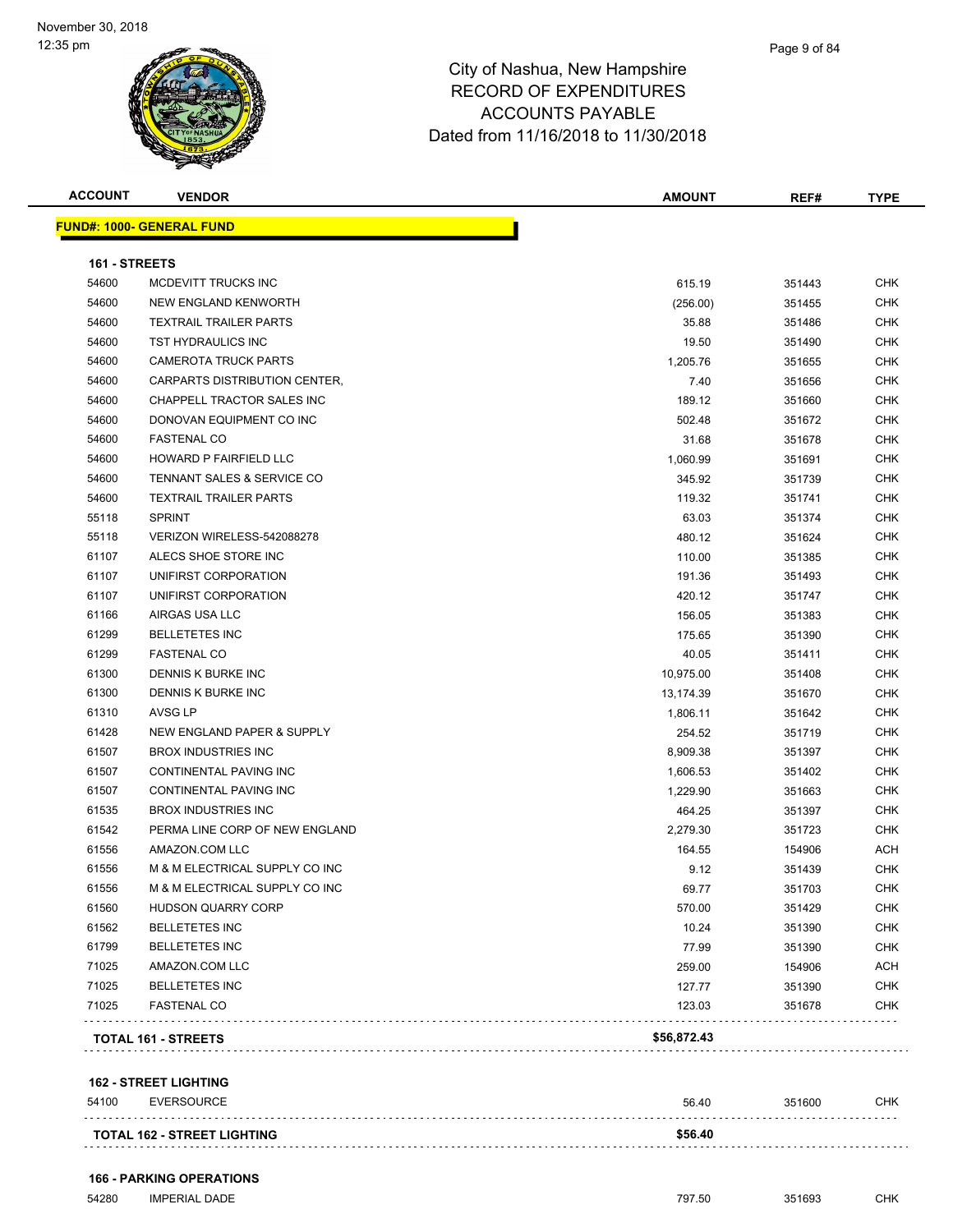

| <b>ACCOUNT</b> | <b>VENDOR</b>                                             |                                 | <b>AMOUNT</b> | REF#    | <b>TYPE</b> |
|----------------|-----------------------------------------------------------|---------------------------------|---------------|---------|-------------|
|                | <u> FUND#: 1000- GENERAL FUND</u>                         |                                 |               |         |             |
|                | <b>166 - PARKING OPERATIONS</b>                           |                                 |               |         |             |
| 55699          | POM INC                                                   |                                 | 100.00        | 351724  | <b>CHK</b>  |
| 71600          | AMAZON.COM LLC                                            |                                 | 345.36        | 154965  | <b>ACH</b>  |
| 71600          | POM INC                                                   |                                 | 69.37         | 351460  | <b>CHK</b>  |
| 71600          | NASHUA OUTDOOR POWER EQUIPMENT                            |                                 | 857.61        | 351714  | <b>CHK</b>  |
|                | <b>TOTAL 166 - PARKING OPERATIONS</b>                     |                                 | \$2,169.84    |         |             |
|                | <b>170 - HYDROELECTRIC OPERATIONS</b>                     |                                 |               |         |             |
| 54100          | <b>EVERSOURCE</b>                                         |                                 | 31.62         | 351357  | <b>CHK</b>  |
| 54221          | CHARLES GEORGE COMPANIES INC                              |                                 | 121.28        | 351399  | <b>CHK</b>  |
| 54290          | ESSEX POWER SERVICES INC                                  |                                 | 34,067.02     | 351410  | <b>CHK</b>  |
| 54290          | <b>ESSEX POWER SERVICES INC</b>                           |                                 | 13,164.44     | 351677  | <b>CHK</b>  |
| 54821          | DAVES SEPTIC SERVICE INC                                  |                                 | 87.76         | 351407  | <b>CHK</b>  |
| 55109          | CONSOLIDATED COMMUNICATIONS                               |                                 | 252.39        | 351599  | <b>CHK</b>  |
| 55200          | <b>GRANITE STATE HYDROPOWER ASSOC</b>                     |                                 | 5,400.00      | 351684  | CHK         |
|                | <b>TOTAL 170 - HYDROELECTRIC OPERATIONS</b>               |                                 | \$53,124.51   |         |             |
|                |                                                           |                                 |               |         |             |
|                | <b>171 - COMMUNITY SERVICES</b>                           |                                 |               |         |             |
| 54107          | SHATTUCK MALONE OIL CO                                    |                                 | 692.47        | 351613  | <b>CHK</b>  |
| 55307          | <b>BOBBIE BAGLEY</b>                                      |                                 | 352.07        | 351644  | <b>CHK</b>  |
| 55400          | CITIZENS BANK CREDIT CARD                                 | <b>NH Providers Association</b> | 150.00        | 9201905 | <b>ACH</b>  |
| 55400          | CITIZENS BANK CREDIT CARD                                 | John Snow, Inc.                 | 50.00         | 9201905 | <b>ACH</b>  |
| 55400          | CITIZENS BANK CREDIT CARD                                 | Porta Vista Hotel               | 895.95        | 9201905 | <b>ACH</b>  |
| 55400          | CITIZENS BANK CREDIT CARD                                 | Porta Vista Hotel               | 895.95        | 9201905 | <b>ACH</b>  |
| 55421          | <b>COURTNEY MARRS-ELLISON</b>                             |                                 | 60.00         | 351579  | <b>CHK</b>  |
| 61299          | KULLY SUPPLY INC                                          |                                 | 2,042.70      | 351699  | <b>CHK</b>  |
|                | <b>TOTAL 171 - COMMUNITY SERVICES</b>                     |                                 | \$5,139.14    |         |             |
|                |                                                           |                                 |               |         |             |
| 55307          | <b>173 - ENVIRONMENTAL HEALTH</b><br><b>RENE BEAUDOIN</b> |                                 | 73.58         | 351325  | CHK         |
| 55307          | MICAH BLONDEAU                                            |                                 | 32.70         | 351326  | CHK         |
| 55307          | <b>HEIDI PEEK-KUKULKA</b>                                 |                                 | 50.69         | 351346  | <b>CHK</b>  |
| 55307          | <b>GWEN WILLIAMS</b>                                      |                                 | 24.53         | 351354  | <b>CHK</b>  |
| 55307          | <b>APRIL TORHAN</b>                                       |                                 | 19.62         | 351489  | CHK         |
|                | TOTAL 173 - ENVIRONMENTAL HEALTH                          |                                 | \$201.12      |         |             |
|                |                                                           |                                 |               |         |             |
|                | <b>174 - WELFARE ADMINISTRATION</b>                       |                                 |               |         |             |
| 55307          | <b>JESSICA KARWATSKE</b>                                  |                                 | 26.17         | 351584  | <b>CHK</b>  |
| 55307          | ROBERT MACK                                               |                                 | 28.11         | 351585  | <b>CHK</b>  |
|                | <b>TOTAL 174 - WELFARE ADMINISTRATION</b>                 |                                 | \$54.28       |         |             |
|                | <b>175 - WELFARE ASSISTANCE</b>                           |                                 |               |         |             |
| 55810          | 17-21 ABBOTT ST LLC                                       |                                 | 850.00        | 351504  | <b>CHK</b>  |
| 55810          | 188 CONCORD ST LLC                                        |                                 | 1,342.18      | 351505  | <b>CHK</b>  |
|                |                                                           |                                 |               |         |             |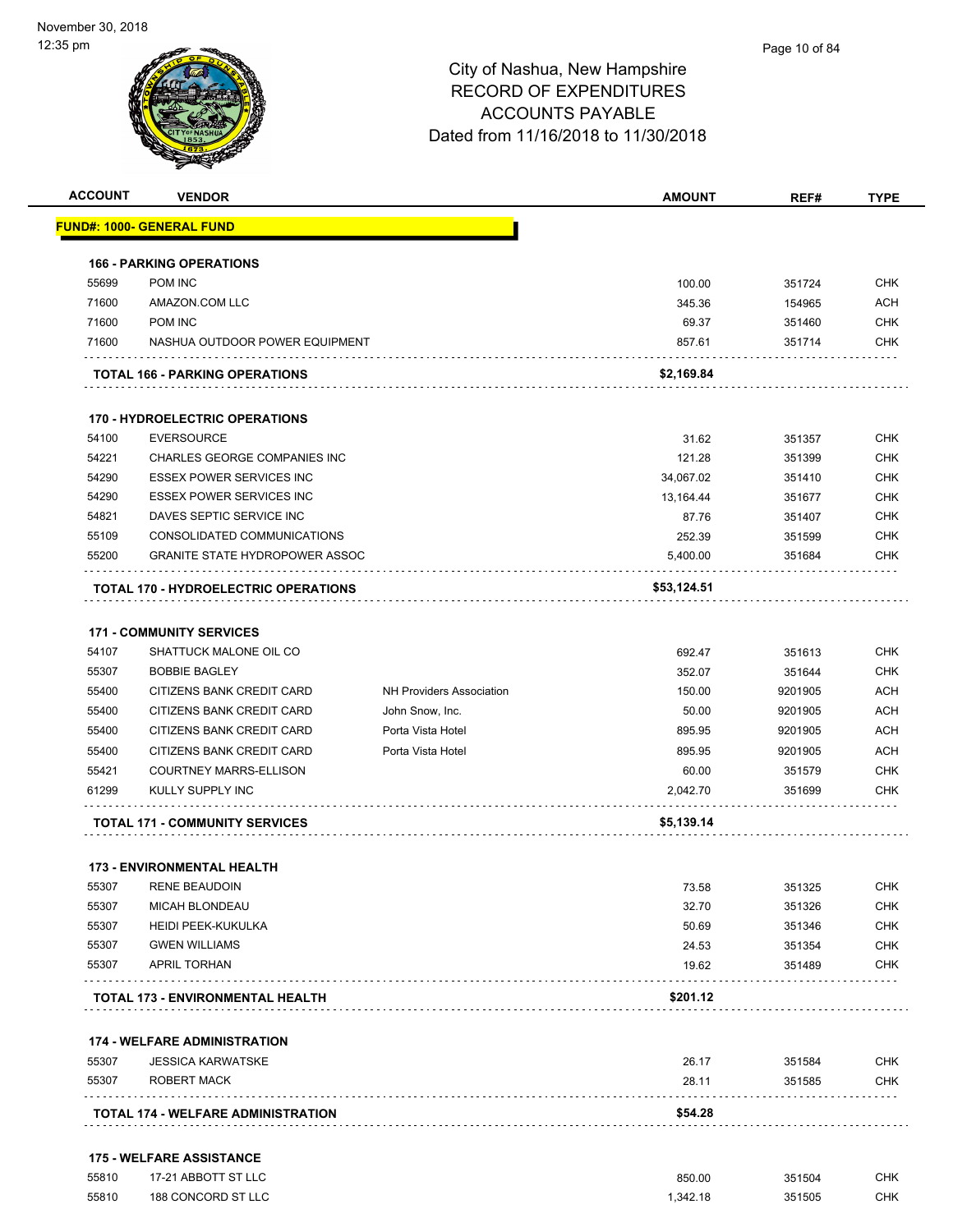

| <b>ACCOUNT</b> | <b>VENDOR</b>                                               | <b>AMOUNT</b>    | REF#             | <b>TYPE</b>              |
|----------------|-------------------------------------------------------------|------------------|------------------|--------------------------|
|                | <u> FUND#: 1000- GENERAL FUND</u>                           |                  |                  |                          |
|                | <b>175 - WELFARE ASSISTANCE</b>                             |                  |                  |                          |
| 55810          | <b>6 MARTIN STREET LLC</b>                                  | 600.00           | 351506           | <b>CHK</b>               |
| 55810          | <b>LAMERAND ENTERPRISES</b>                                 | 1,400.00         | 351508           | <b>CHK</b>               |
| 55810          | <b>MANH PROPERTIES LLC</b>                                  | 750.00           | 351509           | <b>CHK</b>               |
| 55810          | <b>BRIAN J MCCORMACK</b>                                    | 702.00           | 351511           | <b>CHK</b>               |
| 55810          | MWH HOLDINGS LLC                                            | 620.00           | 351512           | <b>CHK</b>               |
| 55810          | OTD REALTY LLC                                              | 760.00           | 351513           | <b>CHK</b>               |
| 55810          | EDWARD PAQUIN                                               | 840.00           | 351514           | <b>CHK</b>               |
| 55810          | THC INVESTMENTS                                             | 1,325.00         | 351516           | <b>CHK</b>               |
| 55810          | 23-25 TEMPLE ST REALTY LLC                                  | 970.00           | 351995           | <b>CHK</b>               |
| 55810          | FREEDOM APARTMENTS LLC                                      | 770.00           | 351996           | <b>CHK</b>               |
| 55810          | K & M LU PROPERTIES LLC                                     | 1,400.00         | 351997           | <b>CHK</b>               |
| 55810          | <b>DIANNE FONG LEE</b>                                      | 775.00           | 351998           | <b>CHK</b>               |
| 55814          | <b>EVERSOURCE</b>                                           | 255.13           | 351501           | <b>CHK</b>               |
| 55814          | <b>LIBERTY UTILITIES</b>                                    | 837.01           | 351502           | <b>CHK</b>               |
| 55814          | PENNICHUCK WATER WORKS INC                                  | 70.96            | 351503           | <b>CHK</b>               |
| 55814          | SUBURBAN PROPANE L P                                        | 1,566.82         | 351515           | <b>CHK</b>               |
| 55814          | <b>EVERSOURCE</b>                                           | 112.21           | 351994           | <b>CHK</b>               |
| 55816          | MARKET BASKET ACCT 2589096                                  | 434.73           | 351510           | CHK                      |
| 55818          | MARKET BASKET ACCT 2589096                                  | 182.03           | 351510           | <b>CHK</b>               |
| 55820          | DAVIS FUNERAL HOME                                          | 1,500.00         | 351507           | CHK                      |
|                | <b>177 - PARKS &amp; RECREATION</b>                         |                  |                  |                          |
| 44549          | <b>STEVEN BEAULIEU</b>                                      | 20.00            | 351986           | CHK                      |
| 53999          | SPORTS TURF MANAGERS ASSOC                                  | 130.00           | 351614           | <b>CHK</b>               |
| 54100          | <b>EVERSOURCE</b>                                           | 39.98            | 351357           | <b>CHK</b>               |
| 54114          | <b>LIBERTY UTILITIES - NH</b>                               | 208.36           | 351370           | <b>CHK</b>               |
| 54141          | PENNICHUCK WATER WORKS INC                                  | 406.28           | 351611           | <b>CHK</b>               |
| 54253          | SOUTHERN NH TREE & LANDSCAPE L                              | 3,275.00         | 351734           | <b>CHK</b>               |
| 54280          | ASAP FIRE & SAFETY CORP                                     | 2,399.50         | 351388           | <b>CHK</b>               |
| 54280          | BROX INDUSTRIES INC                                         | 215.51           | 351397           | <b>CHK</b>               |
| 54280          | <b>FASTENAL CO</b>                                          | 45.58            | 351411           | CHK                      |
| 54280          | HOME DEPOT CREDIT SERVICE 3065                              | 839.60           | 351426           | <b>CHK</b>               |
| 54280          | NASHUA FARMERS EXCHANGE INC<br>A G LANDSCAPING SERVICES LLC | 812.05           | 351452           | <b>CHK</b>               |
| 54280<br>54280 | <b>BROX INDUSTRIES INC</b>                                  | 1,997.25         | 351628           | <b>CHK</b>               |
| 54280          | COUNTRYBROOK FARMS LLC                                      | 64.46            | 351652           | <b>CHK</b><br><b>CHK</b> |
| 54280          | HOME DEPOT CREDIT SERVICE 3065                              | 240.00<br>543.62 | 351665<br>351690 | <b>CHK</b>               |
| 54280          | J P PEST SERVICES INC                                       | 68.60            | 351695           | <b>CHK</b>               |
| 54280          | JOHNSONS ELECTRIC INC                                       | 501.18           | 351696           | <b>CHK</b>               |
| 54280          | M & M ELECTRICAL SUPPLY CO INC                              | 295.11           | 351703           | <b>CHK</b>               |
| 54280          | UNITED SITE SERVICES NORTHEAST                              | 54.97            | 351749           | <b>CHK</b>               |
| 54821          | UNITED SITE SERVICES NORTHEAST                              | 109.94           | 351749           | <b>CHK</b>               |
| 55118          | <b>SPRINT</b>                                               | 93.02            | 351374           | <b>CHK</b>               |
| 55118          | VERIZON WIRELESS-542088278                                  | 40.01            | 351624           | CHK                      |
| 55656          | AMERICAN LEGION BAND                                        | 600.00           | 351386           | <b>CHK</b>               |
| 61300          | DENNIS K BURKE INC                                          | 1,642.52         | 351670           | <b>CHK</b>               |
|                |                                                             |                  |                  |                          |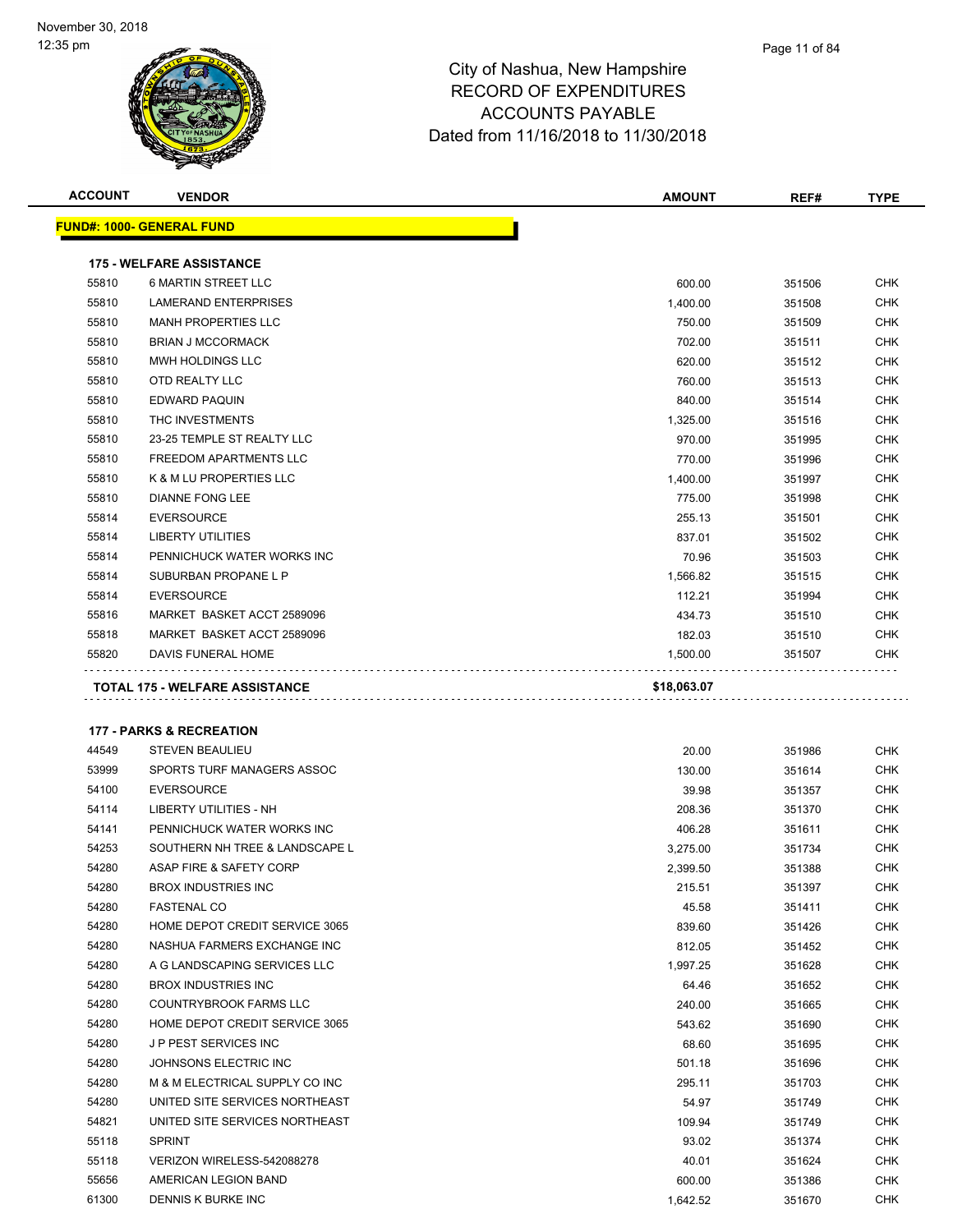| <b>ACCOUNT</b> | <b>VENDOR</b>                             |                      | <b>AMOUNT</b> | REF#    | <b>TYPE</b> |
|----------------|-------------------------------------------|----------------------|---------------|---------|-------------|
|                | <b>FUND#: 1000- GENERAL FUND</b>          |                      |               |         |             |
|                |                                           |                      |               |         |             |
|                | <b>177 - PARKS &amp; RECREATION</b>       |                      |               |         |             |
| 61310          | AVSG LP                                   |                      | 413.04        | 351642  | <b>CHK</b>  |
| 61542          | <b>MARSHALL SIGNS INC</b>                 |                      | 140.00        | 351440  | CHK         |
| 61799          | D&W DIESEL INC                            |                      | 1,642.36      | 154908  | <b>ACH</b>  |
| 61799          | THE HOPE GROUP                            |                      | 30.39         | 154969  | ACH         |
| 61799          | CARPARTS DISTRIBUTION CENTER,             |                      | 319.96        | 351398  | <b>CHK</b>  |
| 61799          | <b>BEST FORD</b>                          |                      | 203.68        | 351648  | <b>CHK</b>  |
| 61799          | CARPARTS DISTRIBUTION CENTER,             |                      | 395.37        | 351656  | CHK         |
| 61799          | MACMULKIN CHEVROLET INC                   |                      | 418.05        | 351704  | CHK         |
| 71228          | <b>ARBITERSPORTS</b>                      |                      | 347.00        | 351637  | CHK         |
| 71625          | <b>KOMPAN INC</b>                         |                      | 11,962.00     | 154970  | ACH         |
|                | <b>TOTAL 177 - PARKS &amp; RECREATION</b> |                      | \$30,514.39   |         |             |
| 179 - LIBRARY  |                                           |                      |               |         |             |
| 54141          | PENNICHUCK WATER WORKS INC                |                      | 453.05        | 351611  | <b>CHK</b>  |
| 54428          | <b>COMCAST</b>                            |                      | 189.85        | 351598  | <b>CHK</b>  |
| 54428          | CITIZENS BANK CREDIT CARD                 | ADOBE SYSTEMS, INC   | 29.99         | 9201905 | ACH         |
| 54428          | CITIZENS BANK CREDIT CARD                 | DREAMHOST DH-FEE.COM | 15.00         | 9201905 | ACH         |
| 55109          | <b>SPRINT</b>                             |                      | 50.51         | 351374  | CHK         |
| 55307          | <b>KRISTEN GURCIULLO</b>                  |                      | 61.04         | 351335  | <b>CHK</b>  |
| 61100          | AMAZON.COM LLC                            |                      | 27.69         | 154965  | ACH         |
| 61100          | WB MASON CO INC                           |                      | 62.41         | 351753  | CHK         |
| 61299          | AMAZON.COM LLC                            |                      | 53.60         | 154965  | ACH         |
| 61299          | THE COPY SHOP                             |                      | 490.00        | 351404  | CHK         |
| 61428          | NEW ENGLAND PAPER & SUPPLY                |                      | 548.48        | 351456  | <b>CHK</b>  |
| 61650          | WB MASON CO INC                           |                      | 58.06         | 351753  | CHK         |
| 61807          | AMAZON.COM LLC                            |                      | 10.60         | 154965  | ACH         |
| 61807          | <b>ACTRACE</b>                            |                      | 500.00        | 351380  | <b>CHK</b>  |
| 61807          | <b>BAKER &amp; TAYLOR</b>                 |                      | 2,860.23      | 351389  | CHK         |
| 61807          | <b>GUMDROP BOOKS</b>                      |                      | 4,201.30      | 351419  | CHK         |
| 61807          | <b>INFORMATION TODAY INC</b>              |                      | 813.56        | 351603  | <b>CHK</b>  |
| 61807          | <b>BAKER &amp; TAYLOR</b>                 |                      | 254.29        | 351645  | CHK         |
| 61807          | HARPER COLLINS PUBLISHERS LLC             |                      | 38.11         | 351688  | <b>CHK</b>  |
| 61807          | THOMPSON-REUTERS                          |                      | 44.10         | 351742  | <b>CHK</b>  |
| 61814          | <b>BAKER &amp; TAYLOR</b>                 |                      | 43.98         | 351389  | <b>CHK</b>  |
| 61814          | <b>BLACKSTONE PUBLISHING</b>              |                      | 481.23        | 351394  | <b>CHK</b>  |
| 61814          | RANDOM HOUSE LLC                          |                      | 41.25         | 351467  | <b>CHK</b>  |
| 61814          | MIDWEST TAPE                              |                      | 594.06        | 351710  | <b>CHK</b>  |
| 61814          | MULTICULTURAL BOOKS & VIDEOS              |                      | 64.07         | 351713  | CHK         |
| 61821          | <b>BOOK PAGE</b>                          |                      | 528.00        | 351395  | CHK         |
| 61830          | RECORDED BOOKS LLC                        |                      | 5,100.00      | 351468  | CHK         |
| 68322          | LAKESHORE LEARNING MATERIALS              |                      | 23.98         | 351437  | <b>CHK</b>  |
| 68322          | AC MOORE INC                              |                      | 65.44         | 351630  | <b>CHK</b>  |
| 71000          | SCHOOL OUTFITTERS, LLC                    |                      | 169.04        | 351474  | <b>CHK</b>  |
| 71000          | SAM'S CLUB DIRECT-0860                    |                      | 209.96        | 351731  | CHK         |
| 71221          | SHI INTERNATIONAL CORP                    |                      | 1,236.00      | 351733  | <b>CHK</b>  |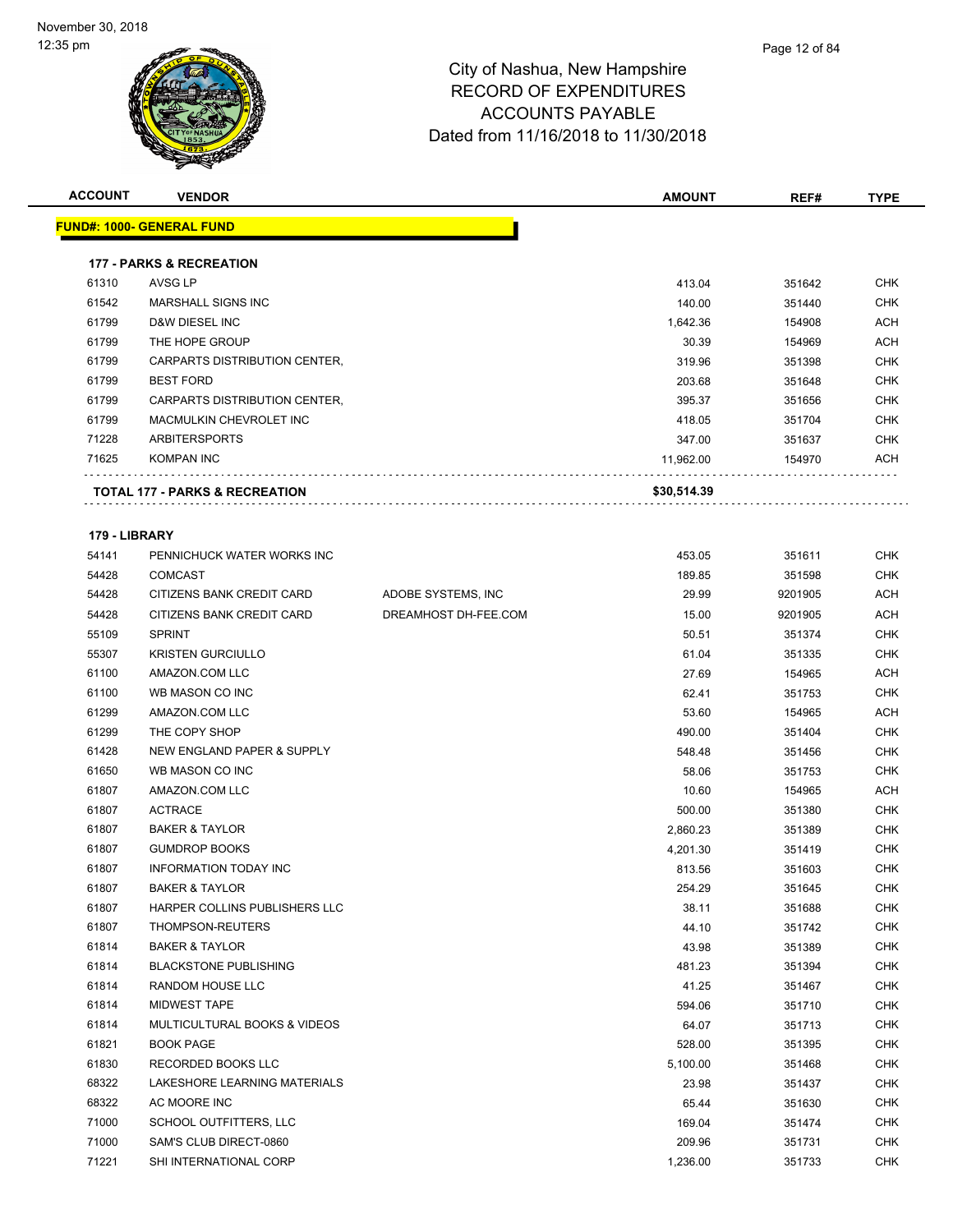#### Page 13 of 84

|                              | <b>VENDOR</b>                                                  | <b>AMOUNT</b>        | REF#             | <b>TYPE</b>              |
|------------------------------|----------------------------------------------------------------|----------------------|------------------|--------------------------|
|                              | <u> FUND#: 1000- GENERAL FUND</u>                              |                      |                  |                          |
|                              | TOTAL 179 - LIBRARY                                            | \$19,318.88          |                  |                          |
|                              |                                                                |                      |                  |                          |
|                              | <b>181 - COMMUNITY DEVELOPMENT</b>                             |                      |                  |                          |
| 55307                        | <b>SARAH MARCHANT</b>                                          | 13.08                | 351586           | <b>CHK</b>               |
| 61100                        | WB MASON CO INC                                                | 52.82                | 351498           | <b>CHK</b>               |
| 61100                        | WB MASON CO INC                                                | 103.75               | 351753           | CHK                      |
| 61650                        | WB MASON CO INC                                                | 29.03                | 351498           | <b>CHK</b>               |
| 61650                        | WB MASON CO INC                                                | 29.03                | 351753           | <b>CHK</b>               |
|                              | TOTAL 181 - COMMUNITY DEVELOPMENT                              | \$227.71             |                  |                          |
|                              | <b>182 - PLANNING AND ZONING</b>                               |                      |                  |                          |
| 55421                        | NEW HAMPSHIRE PLANNERS ASSOC                                   | 45.00                | 351372           | CHK                      |
| 55614                        | <b>HILLSBOROUGH COUNTY REGISTRY</b>                            | 5.00                 | 351425           | <b>CHK</b>               |
| 61299                        | SARAH MARCHANT                                                 | 110.00               | 351586           | CHK                      |
|                              | <b>TOTAL 182 - PLANNING AND ZONING</b>                         | \$160.00             |                  |                          |
|                              |                                                                |                      |                  |                          |
|                              | <b>183 - ECONOMIC DEVELOPMENT</b><br><b>FIREHORSE CREATIVE</b> | 959.00               |                  | ACH                      |
|                              |                                                                |                      | 154910           |                          |
| 53400                        |                                                                |                      |                  |                          |
| 61100                        | WB MASON CO INC                                                | 65.10                | 351498           | CHK                      |
|                              | TOTAL 183 - ECONOMIC DEVELOPMENT                               | \$1,024.10           |                  |                          |
|                              |                                                                |                      |                  |                          |
| <b>191 - SCHOOL</b><br>44700 | <b>AIMEE BUSBY</b>                                             | 32.50                | 351811           | <b>CHK</b>               |
| 52150                        | NH RETIREMENT SYSTEM                                           |                      |                  |                          |
|                              |                                                                | 5,395.89             | 351344           | <b>CHK</b>               |
| 52300<br>52300               | <b>GUARDIAN</b>                                                | 4,448.09             | 351865           | <b>CHK</b>               |
| 53128                        | UNUM LIFE INSURANCE<br><b>JACKSON LEWIS LLP</b>                | 1,583.05             | 351972<br>351884 | CHK<br>CHK               |
| 53600                        | ADULT LEARNING CENTER                                          | 3,250.00             |                  | <b>CHK</b>               |
| 53607                        | MIKE ANDERSON CONSULTING LLC                                   | 29,509.30            | 351783           |                          |
|                              |                                                                | 2,500.00             | 351913           | <b>CHK</b>               |
| 53607<br>53607               | UNH PROF DEV & TRAINING                                        | 4,500.00             | 351970           | CHK                      |
|                              | CASSIE YACKLEY PSY D, PLLC<br>AMY MCCARTNEY                    | 1,800.00             | 351984           | <b>CHK</b>               |
| 53614                        | <b>CLARK ASSOC</b>                                             | 8,493.50             | 351789           | <b>CHK</b>               |
| 53614                        |                                                                | 36,060.88            | 351821           | <b>CHK</b>               |
| 53614                        | READYNURSE STAFFING SERVICES                                   | 1,191.71             | 351946           | <b>CHK</b>               |
| 53628                        | STATE OF NH CRIMINAL RECORDS                                   | 141.00               | 351768           | <b>CHK</b>               |
| 53628                        | STATE OF NH CRIMINAL RECORDS                                   | 474.25               | 351769           | <b>CHK</b>               |
| 53628                        | STATE OF NH CRIMINAL RECORDS<br>STATE OF NH CRIMINAL RECORDS   | 474.25               | 351770           | <b>CHK</b>               |
| 53628<br>53628               | AMERICAN SECURITY & FIRE PROTE                                 | 464.50               | 351771           | <b>CHK</b>               |
|                              |                                                                | 350.00               | 351787           | <b>CHK</b>               |
| 53628                        | <b>BAY STATE INTERPRETING</b>                                  | 26.25                | 351797           | <b>CHK</b>               |
| 53628                        | DTS COMMUNICATIONS LLC                                         | 348.00               | 351837           | <b>CHK</b>               |
| 53628                        | <b>HARRIMAN ASSOCIATES</b>                                     | 90.00                | 351869           | <b>CHK</b>               |
| 53628<br>53628               | MSB<br><b>SECURADYNE SYSTEMS</b>                               | 3,099.93<br>1,454.75 | 351916<br>351955 | <b>CHK</b><br><b>CHK</b> |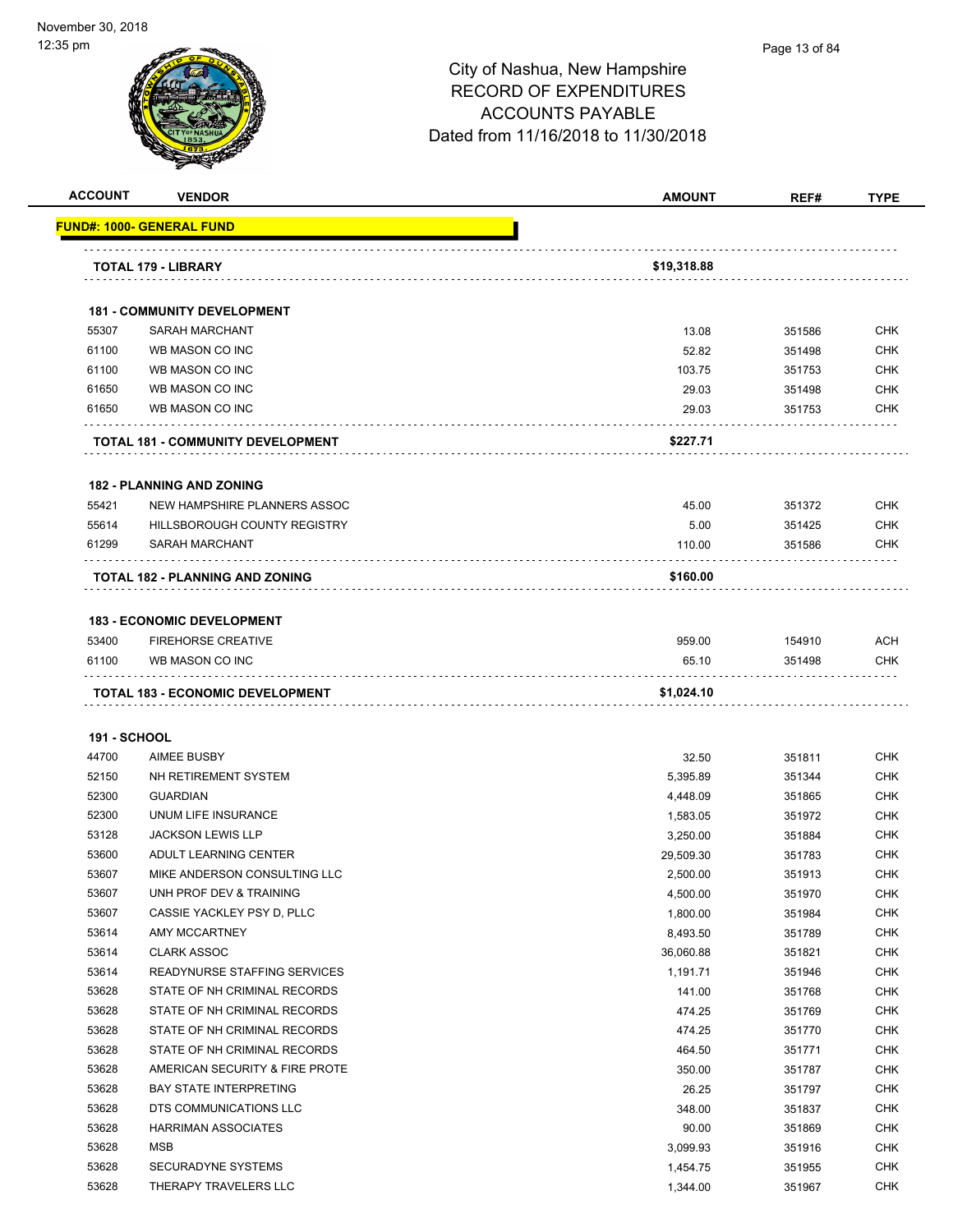| <b>ACCOUNT</b>      | <b>VENDOR</b>                    |            | <b>AMOUNT</b> | REF#    | <b>TYPE</b> |
|---------------------|----------------------------------|------------|---------------|---------|-------------|
|                     | <b>FUND#: 1000- GENERAL FUND</b> |            |               |         |             |
|                     |                                  |            |               |         |             |
| <b>191 - SCHOOL</b> |                                  |            |               |         |             |
| 54100               | <b>EVERSOURCE</b>                |            | 119,168.00    | 351763  | <b>CHK</b>  |
| 54114               | <b>LIBERTY UTILITIES</b>         |            | 9,142.13      | 351764  | <b>CHK</b>  |
| 54114               | <b>DIRECT ENERGY BUSINESS</b>    |            | 14,092.53     | 351833  | <b>CHK</b>  |
| 54114               | <b>ENERGY NORTH PROPANE</b>      |            | 520.52        | 351842  | <b>CHK</b>  |
| 54141               | PENNICHUCK WATER WORKS INC       |            | 12,041.62     | 351765  | CHK         |
| 54243               | CONTROL TECHNOLOGIES INC         |            | 7,874.50      | 351825  | <b>CHK</b>  |
| 54280               | <b>BELLETETES INC</b>            |            | 382.73        | 351799  | <b>CHK</b>  |
| 54280               | GATE CITY FENCE CO INC           |            | 275.00        | 351857  | <b>CHK</b>  |
| 54280               | HOME DEPOT CREDIT SERVICES       |            | 176.39        | 351875  | <b>CHK</b>  |
| 54280               | <b>JD'S SHEDS and MORE</b>       |            | 153.40        | 351886  | CHK         |
| 54280               | JOMAR DISTRIBUTORS INC           |            | 2,265.00      | 351887  | <b>CHK</b>  |
| 54280               | MARVELL PLATE GLASS INC          |            | 239.70        | 351906  | <b>CHK</b>  |
| 54280               | NASHUA WALLPAPER & PAINT CO      |            | 1,080.61      | 351919  | <b>CHK</b>  |
| 54280               | PAGE STREET LEASING LLC          |            | 218.75        | 351931  | <b>CHK</b>  |
| 54280               | <b>RC WELDING LLC</b>            |            | 150.00        | 351945  | <b>CHK</b>  |
| 54280               | UNIVERSAL RECYCLING TECH         |            | 779.16        | 351971  | CHK         |
| 54280               | WINDOW REPAIR SYSTEMS, INC       |            | 1,392.03      | 351983  | <b>CHK</b>  |
| 54487               | <b>ANTHEM SPORTS LLC</b>         |            | 107.07        | 351790  | <b>CHK</b>  |
| 54487               | <b>BSN SPORTS</b>                |            | 444.58        | 351809  | <b>CHK</b>  |
| 54487               | <b>E3 DIAGNOSTICS</b>            |            | 758.40        | 351838  | CHK         |
| 54487               | F W WEBB COMPANY                 |            | 270.35        | 351844  | <b>CHK</b>  |
| 54487               | PIANOARTS INC                    |            | 178.00        | 351940  | CHK         |
| 54600               | <b>BEST FORD</b>                 |            | 89.95         | 351800  | CHK         |
| 54600               | CARPARTS OF NASHUA               |            | 194.73        | 351813  | <b>CHK</b>  |
| 54600               | <b>D &amp; R TOWING INC</b>      |            | 45.00         | 351828  | <b>CHK</b>  |
| 54600               | DONOVAN EQUIPMENT CO INC         |            | 186.84        | 351835  | <b>CHK</b>  |
| 54600               | MAYNARD & LESIEUR INC            |            | 884.28        | 351907  | <b>CHK</b>  |
| 54600               | <b>SANEL NAPA</b>                |            | 179.49        | 351949  | <b>CHK</b>  |
| 54821               | PITNEY BOWES                     |            | 370.18        | 351766  | <b>CHK</b>  |
| 54899               | <b>BRADY SULLIVAN</b>            |            | 12,609.00     | 154975  | ACH         |
| 55109               | <b>COMCAST</b>                   |            | 289.85        | 351759  | <b>CHK</b>  |
| 55109               | COMCAST                          |            | 237.67        | 351760  | <b>CHK</b>  |
| 55109               | CONSOLIDATED COMMUNICATIONS      |            | 555.15        | 351761  | CHK         |
| 55109               | <b>EARTHLINK BUSINESS</b>        |            | 427.15        | 351762  | <b>CHK</b>  |
| 55109               | VERIZON WIRELESS 742005979       |            | 361.08        | 351775  | CHK         |
| 55109               | COMCAST                          |            | 1,900.00      | 351823  | <b>CHK</b>  |
| 55109               | <b>EARTHLINK BUSINESS</b>        |            | 947.06        | 351839  | <b>CHK</b>  |
| 55109               | <b>FIRSTLIGHT</b>                |            | 2,281.70      | 351849  | CHK         |
| 55200               | NASHUA SCHOOL DISTRICT 42        |            | 75.00         | 154973  | <b>ACH</b>  |
| 55200               | NH INDOOR TRACK LEAGUE           |            | 1,280.00      | 351924  | <b>CHK</b>  |
| 55200               | <b>NHIAA</b>                     |            | 40.00         | 351926  | <b>CHK</b>  |
| 55200               | <b>CHAD ZIBOLIS</b>              |            | 106.00        | 351985  | <b>CHK</b>  |
| 55200               | CITIZENS BANK CREDIT CARD        | Mail Chimp | 45.00         | 9201905 | ACH         |
| 55300               | SHEILA CHOUINARD                 |            | 250.00        | 351820  | <b>CHK</b>  |
| 55300               | NHASEA                           |            | 740.00        | 351925  | <b>CHK</b>  |
| 55307               | KAITLYN M BALLOU                 |            | 11.99         | 351793  | CHK         |
| 55307               | AMANDA BASTONI                   |            | 252.88        | 351796  | <b>CHK</b>  |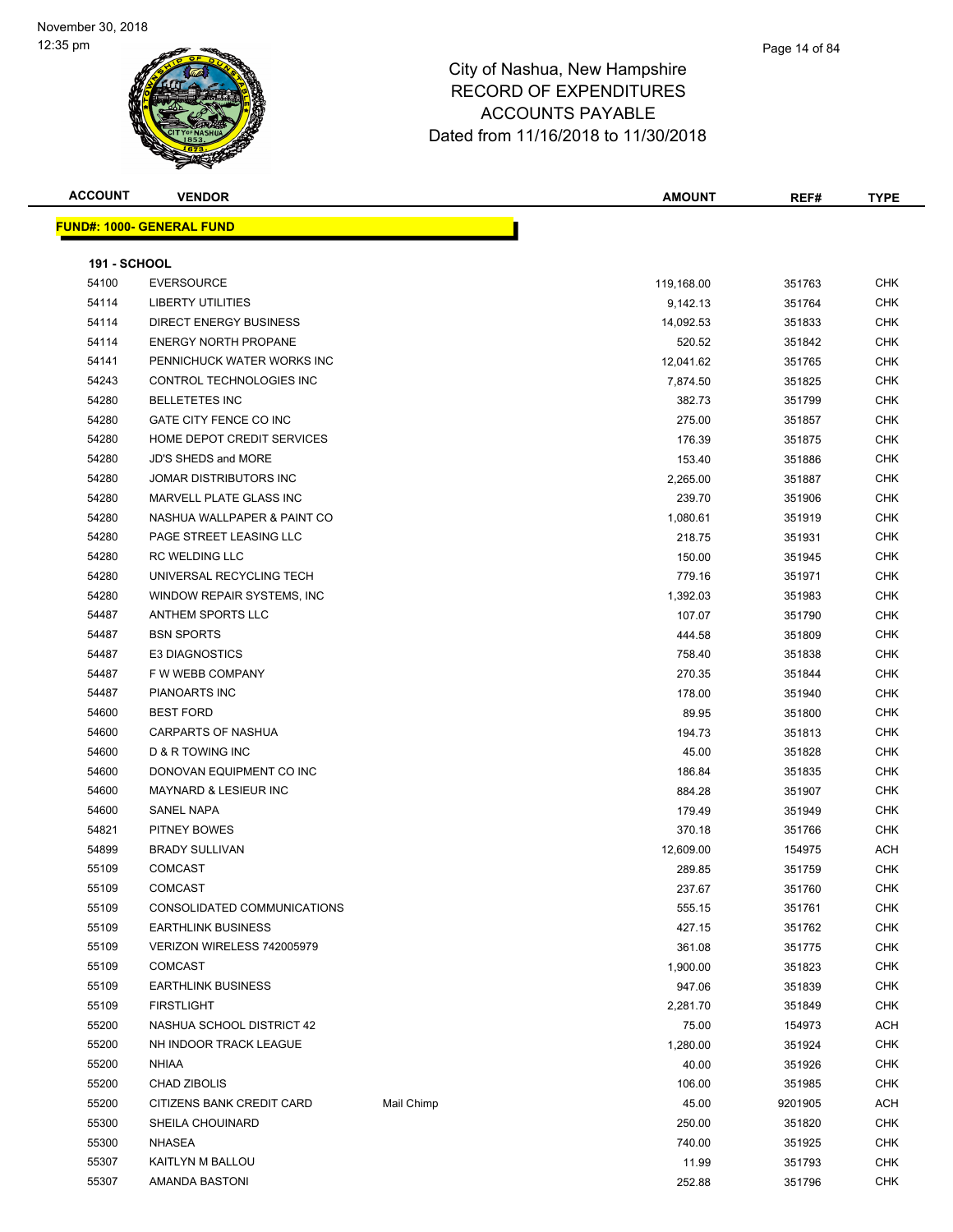| <b>ACCOUNT</b>      | <b>VENDOR</b>                      |                      | <b>AMOUNT</b> | REF#    | <b>TYPE</b> |
|---------------------|------------------------------------|----------------------|---------------|---------|-------------|
|                     | <b>FUND#: 1000- GENERAL FUND</b>   |                      |               |         |             |
|                     |                                    |                      |               |         |             |
| <b>191 - SCHOOL</b> |                                    |                      |               |         |             |
| 55307               | <b>CLAUDIA CASTANO-VELEZ</b>       |                      | 58.86         | 351816  | <b>CHK</b>  |
| 55307               | <b>AMY CONNORS</b>                 |                      | 38.29         | 351824  | <b>CHK</b>  |
| 55307               | DONNA FITZPATRICK                  |                      | 89.08         | 351850  | <b>CHK</b>  |
| 55307               | <b>CHELSEY GILLIS</b>              |                      | 124.86        | 351860  | <b>CHK</b>  |
| 55307               | JANE MACLACHLAN M.Ed CTVI          |                      | 58.05         | 351885  | <b>CHK</b>  |
| 55307               | DONNA LATINA                       |                      | 37.88         | 351893  | <b>CHK</b>  |
| 55307               | <b>GARTH MCKINNEY</b>              |                      | 92.76         | 351909  | <b>CHK</b>  |
| 55307               | MICHAEL MCQUILKIN                  |                      | 266.23        | 351910  | <b>CHK</b>  |
| 55307               | PAULA PAPANICOLAOU                 |                      | 86.92         | 351933  | <b>CHK</b>  |
| 55307               | <b>JOSEPH PARZYCH</b>              |                      | 293.34        | 351936  | <b>CHK</b>  |
| 55307               | <b>ANNE PRICE</b>                  |                      | 188.75        | 351943  | <b>CHK</b>  |
| 55307               | MICHAEL SCARPATO                   |                      | 33.25         | 351950  | <b>CHK</b>  |
| 55307               | <b>MEGHAN STAPLES</b>              |                      | 10.90         | 351960  | <b>CHK</b>  |
| 55400               | <b>HEATHER BRICKNER</b>            |                      | 130.00        | 351808  | <b>CHK</b>  |
| 55400               | CEN-COM                            |                      | 118.95        | 351817  | <b>CHK</b>  |
| 55400               | LISA CHERKASKI                     |                      | 130.00        | 351819  | <b>CHK</b>  |
| 55400               | <b>KELLSEY DONOVAN</b>             |                      | 100.00        | 351836  | <b>CHK</b>  |
| 55400               | <b>RICHARD FARRENKOPF</b>          |                      | 131.90        | 351845  | <b>CHK</b>  |
| 55400               | INSTITUTE FOR ENVIRONMENTAL ED     |                      | 140.00        | 351878  | <b>CHK</b>  |
| 55400               | <b>NEHA JOSHI</b>                  |                      | 245.00        | 351888  | <b>CHK</b>  |
| 55400               | <b>ALICE REGNERI</b>               |                      | 100.00        | 351947  | <b>CHK</b>  |
| 55500               | CITIZENS BANK CREDIT CARD          | <b>INDEED</b>        | 506.45        | 9201905 | ACH         |
| 55500               | CITIZENS BANK CREDIT CARD          | <b>School Spring</b> | 250.00        | 9201905 | <b>ACH</b>  |
| 55500               | CITIZENS BANK CREDIT CARD          | <b>INDEED</b>        | 493.55        | 9201905 | ACH         |
| 55600               | THE COPY SHOP                      |                      | 100.00        | 351826  | <b>CHK</b>  |
| 55607               | PITNEY BOWES INC                   |                      | 128.55        | 351767  | <b>CHK</b>  |
| 55635               | NASHUA SCHOOL DISTRICT 42          |                      | 1,300.00      | 154973  | ACH         |
| 55642               | <b>JOHN DEJAGER</b>                |                      | 112.00        | 351830  | <b>CHK</b>  |
| 55642               | MARY BETH HUSZAR                   |                      | 146.00        | 351876  | <b>CHK</b>  |
| 55642               | <b>NICKY SANDERS</b>               |                      | 58.00         | 351948  | <b>CHK</b>  |
| 55642               | <b>MIKE SMITH</b>                  |                      | 98.00         | 351958  | <b>CHK</b>  |
| 55642               | MICHAEL T TENZAR                   |                      | 68.00         | 351965  | <b>CHK</b>  |
| 55649               | <b>JAMES CHARLAND</b>              |                      | 130.00        | 351818  | <b>CHK</b>  |
| 55690               | FIRST STUDENT INC                  |                      | 3,193.72      | 351848  | <b>CHK</b>  |
| 55690               | U-HAUL                             |                      | 268.50        | 351968  | <b>CHK</b>  |
| 55691               | CARING HANDS TRANSPORTATION LL     |                      | 7,800.00      | 351812  | <b>CHK</b>  |
| 55691               | FIRST STUDENT INC                  |                      | 200,558.52    | 351848  | <b>CHK</b>  |
| 55691               | <b>JESSICA FLAGLER</b>             |                      | 1,199.00      | 351851  | <b>CHK</b>  |
| 55694               | ADULT LEARNING CENTER              |                      | 30,725.90     | 351783  | <b>CHK</b>  |
| 55694               | <b>CREST</b>                       |                      | 5,962.00      | 351827  | <b>CHK</b>  |
| 55694               | DEVEREUX ADVANCED BEHAVIORAL       |                      | 16,276.24     | 351832  | <b>CHK</b>  |
| 55694               | DOCTOR FRANKLIN PERKINS SCH        |                      | 13,697.46     | 351834  | <b>CHK</b>  |
| 55694               | EASTER SEALS OF NEW HAMPSHIRE      |                      | 15,000.00     | 351840  | <b>CHK</b>  |
| 55694               | EVERGREEN CENTER INC               |                      | 21,682.02     | 351843  | <b>CHK</b>  |
| 55694               | <b>GATEWAYS COMMUNITY SERVICES</b> |                      | 396.75        | 351858  | <b>CHK</b>  |
| 55694               | HILLCREST EDUCATIONAL CENTERS      |                      | 5,613.52      | 351872  | <b>CHK</b>  |
| 55694               | INSTITUTE OF PROFESSIONAL PRAC     |                      | 6,006.00      | 351879  | <b>CHK</b>  |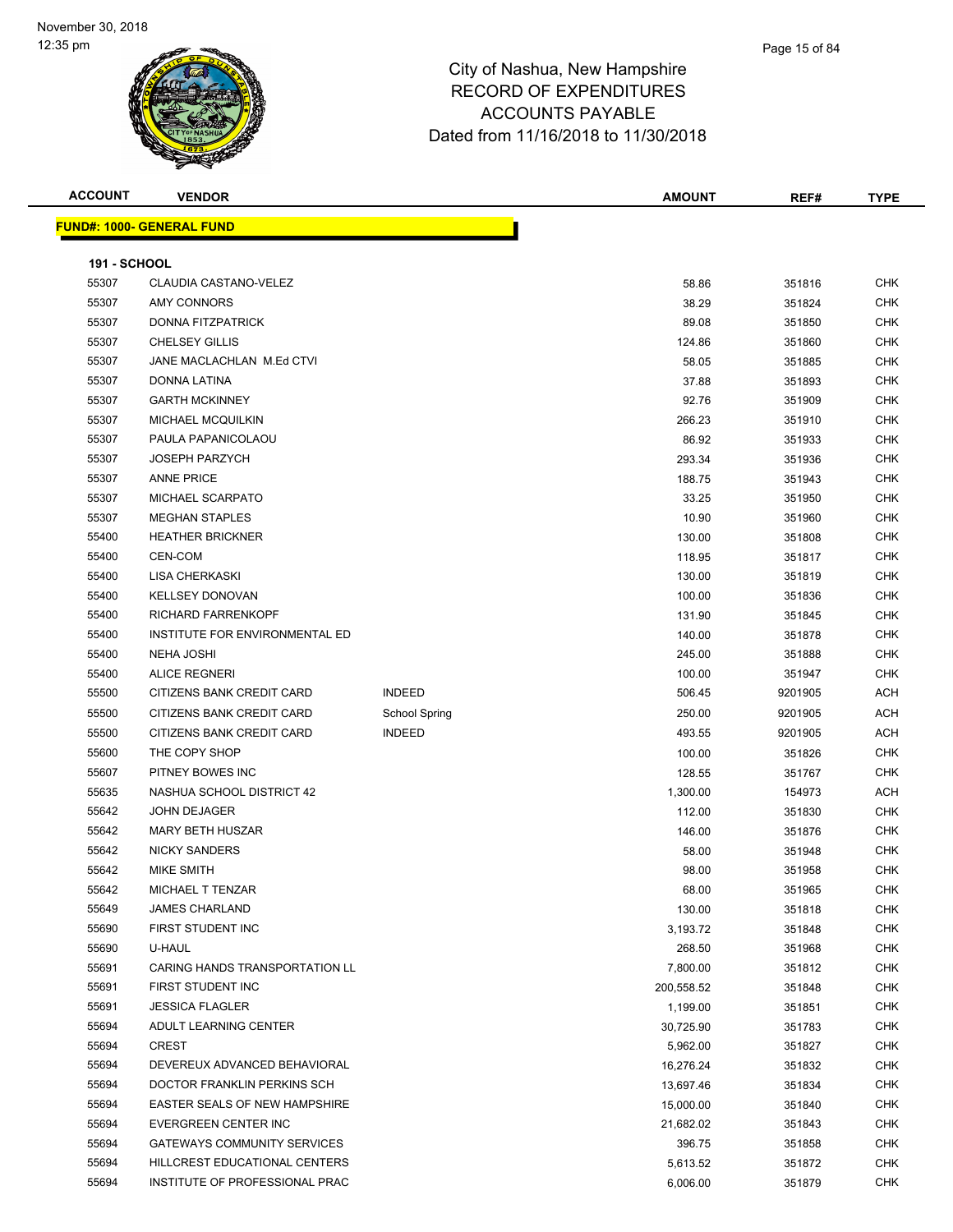| <b>ACCOUNT</b>      | <b>VENDOR</b>                    | <b>AMOUNT</b> | REF#   | <b>TYPE</b> |
|---------------------|----------------------------------|---------------|--------|-------------|
|                     | <b>FUND#: 1000- GENERAL FUND</b> |               |        |             |
|                     |                                  |               |        |             |
| <b>191 - SCHOOL</b> |                                  |               |        |             |
| 55694               | LANDMARK SCHOOL OUTREACH PROG    | 8,538.75      | 351892 | <b>CHK</b>  |
| 55694               | <b>MELMARK NEW ENGLAND</b>       | 11,651.75     | 351912 | <b>CHK</b>  |
| 55694               | NFI NORTH INC                    | 1,104.00      | 351923 | CHK         |
| 55694               | <b>PARKER EDUCATION</b>          | 20,122.74     | 351935 | <b>CHK</b>  |
| 55694               | PORTSMOUTH SCHOOL DISTRICT       | 1,000.00      | 351941 | <b>CHK</b>  |
| 55694               | <b>VALLEY COLLABORATIVE</b>      | 32,771.20     | 351974 | CHK         |
| 55699               | <b>BIGRAPHICS INC</b>            | 102.00        | 351801 | <b>CHK</b>  |
| 55699               | MICHELE MELANSON SCHMITT         | 192.50        | 351911 | CHK         |
| 55699               | AUDREY VARGA                     | 420.00        | 351975 | CHK         |
| 61100               | AMAZON.COM LLC                   | 171.18        | 154974 | <b>ACH</b>  |
| 61100               | BICENTENNIAL SCHOOL PETTY CASH   | 22.93         | 351758 | <b>CHK</b>  |
| 61100               | BIRCH HILL SCHOOL PETTY CASH     | 10.48         | 351803 | <b>CHK</b>  |
| 61100               | <b>NCS PEARSON</b>               | 156.20        | 351922 | <b>CHK</b>  |
| 61100               | POSITIVE PROMOTIONS INC          | 113.85        | 351942 | CHK         |
| 61100               | WB MASON CO INC                  | 3,366.80      | 351979 | CHK         |
| 61135               | AMAZON.COM LLC                   | 678.44        | 154974 | ACH         |
| 61135               | BICENTENNIAL SCHOOL PETTY CASH   | 130.45        | 351758 | CHK         |
| 61135               | AC MOORE                         | 51.71         | 351778 | CHK         |
| 61135               | ACTFL.ORG                        | 34.74         | 351782 | CHK         |
| 61135               | <b>BELLETETES INC</b>            | 481.75        | 351799 | CHK         |
| 61135               | BIRCH HILL SCHOOL PETTY CASH     | 131.52        | 351803 | CHK         |
| 61135               | <b>BLICK ART MATERIALS</b>       | 68.75         | 351804 | CHK         |
| 61135               | ALEXANDER BUBAR                  | 114.37        | 351810 | <b>CHK</b>  |
| 61135               | CARTRIDGE WORLD MANCHESTER       | 119.99        | 351815 | CHK         |
| 61135               | <b>DEMCO</b>                     | 55.47         | 351831 | CHK         |
| 61135               | F W WEBB COMPANY                 | 315.98        | 351844 | CHK         |
| 61135               | <b>LUANE GENEST</b>              | 17.99         | 351859 | CHK         |
| 61135               | <b>HANNAFORD</b>                 | 72.78         | 351867 | CHK         |
| 61135               | <b>HEINEMANN</b>                 | 32.25         | 351870 | CHK         |
| 61135               | HOME DEPOT CREDIT SERVICE        | 30.00         | 351874 | CHK         |
| 61135               | <b>IMPERIAL DADE</b>             | 249.52        | 351877 | CHK         |
| 61135               | J W PEPPER & SONS INC            | 121.64        | 351883 | CHK         |
| 61135               | KONICA MINOLTA BUSINESS          | 500.49        | 351891 | CHK         |
| 61135               | <b>SUSAN A LEWIS</b>             | 57.96         | 351898 | <b>CHK</b>  |
| 61135               | <b>LIBRARY STORE</b>             | 93.20         | 351899 | <b>CHK</b>  |
| 61135               | <b>JUDITH LOFTUS</b>             | 35.97         | 351900 | CHK         |
| 61135               | MARKET BASKET ACCT 2589096       | 1,290.27      | 351905 | <b>CHK</b>  |
| 61135               | MCINTIRE BUSINESS PRODUCTS INC   | 45.98         | 351908 | CHK         |
| 61135               | ADENA MONTESSORI                 | 82.50         | 351915 | CHK         |
| 61135               | <b>NASCO</b>                     | 176.40        | 351917 | CHK         |
| 61135               | <b>KARIN O'DONNELL</b>           | 116.38        | 351929 | CHK         |
| 61135               | <b>TARA OSINSKI</b>              | 99.31         | 351930 | CHK         |
| 61135               | RACHEL PALERMO                   | 160.38        | 351932 | CHK         |
| 61135               | <b>SCHOOL SPECIALTY</b>          | 1,571.28      | 351953 | CHK         |
| 61135               | <b>RENEE SCHWARZ</b>             | 22.27         | 351954 | <b>CHK</b>  |
| 61135               | <b>TEACHERS DISCOVERY</b>        | 201.54        | 351963 | <b>CHK</b>  |
| 61135               | THERAPRO INC                     | 61.35         | 351966 | CHK         |
| 61135               | ULINE                            | 302.73        | 351969 | <b>CHK</b>  |
|                     |                                  |               |        |             |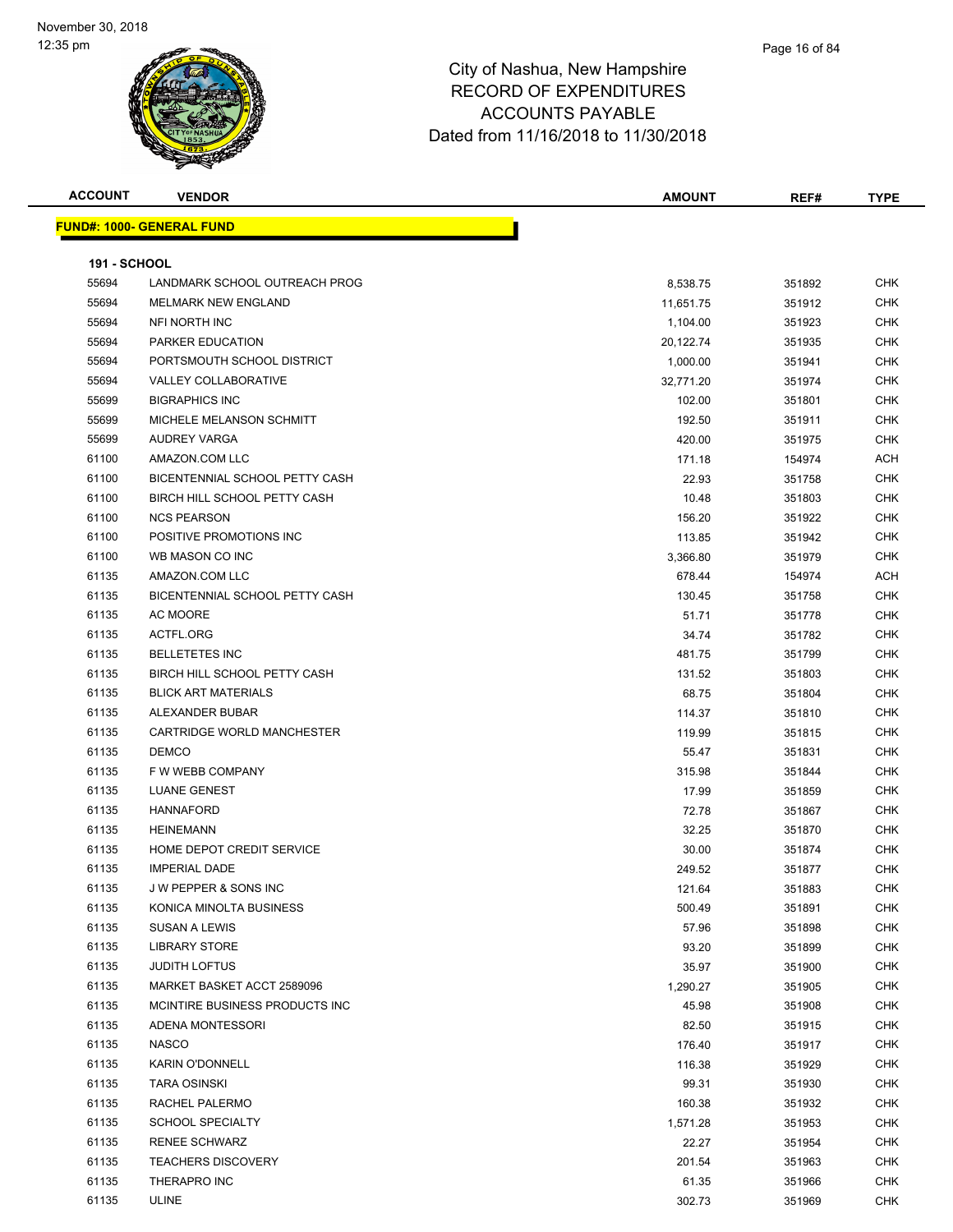| <b>ACCOUNT</b>      | <b>VENDOR</b>                         | <b>AMOUNT</b> | REF#   | <b>TYPE</b> |
|---------------------|---------------------------------------|---------------|--------|-------------|
|                     | <b>FUND#: 1000- GENERAL FUND</b>      |               |        |             |
|                     |                                       |               |        |             |
| <b>191 - SCHOOL</b> |                                       |               |        |             |
| 61135               | <b>WAL-MART</b>                       | 53.76         | 351977 | <b>CHK</b>  |
| 61135               | <b>WARD'S NATURAL SCIENCE</b>         | 894.82        | 351978 | <b>CHK</b>  |
| 61135               | WB MASON CO INC                       | 4,787.37      | 351979 | <b>CHK</b>  |
| 61135               | <b>WEST MUSIC</b>                     | 29.75         | 351980 | <b>CHK</b>  |
| 61135               | <b>WILSON LANGUAGE</b>                | 47.84         | 351982 | <b>CHK</b>  |
| 61142               | AMAZON.COM LLC                        | 29.97         | 154913 | <b>ACH</b>  |
| 61142               | <b>SCHOOL HEALTH CORP</b>             | 112.15        | 351951 | <b>CHK</b>  |
| 61142               | SCHOOL NURSE SUPPLY INC               | 256.35        | 351952 | <b>CHK</b>  |
| 61249               | <b>NCS PEARSON</b>                    | 309.94        | 351922 | <b>CHK</b>  |
| 61299               | AMAZON.COM LLC                        | 39.99         | 154974 | <b>ACH</b>  |
| 61299               | DATTCO, INC                           | 458.76        | 351829 | <b>CHK</b>  |
| 61299               | <b>FASTENAL CO</b>                    | 60.42         | 351846 | <b>CHK</b>  |
| 61299               | DAVID PELLETIER                       | 59.37         | 351938 | <b>CHK</b>  |
| 61299               | <b>ALAN PROVANCE</b>                  | 58.74         | 351944 | <b>CHK</b>  |
| 61299               | SURVEYMONKEY INC                      | 384.00        | 351961 | CHK         |
| 61299               | WB MASON CO INC                       | 383.05        | 351979 | <b>CHK</b>  |
| 61407               | <b>GRAINGER</b>                       | 886.90        | 351864 | <b>CHK</b>  |
| 61407               | INTERSTATE ALL BATTERY CENTER         | 305.21        | 351881 | <b>CHK</b>  |
| 61407               | M & M ELECTRICAL SUPPLY CO INC        | 3,120.58      | 351902 | <b>CHK</b>  |
| 61407               | <b>WILLIAMS COMMUNICATIONS SERVIC</b> | 427.50        | 351981 | <b>CHK</b>  |
| 61414               | F W WEBB COMPANY                      | 200.75        | 351844 | <b>CHK</b>  |
| 61414               | <b>HAJOCA CORPORATION</b>             | 910.36        | 351866 | <b>CHK</b>  |
| 61421               | JOMAR DISTRIBUTORS INC                | 1,701.17      | 351887 | <b>CHK</b>  |
| 61421               | SIEMENS INDUSTRY INC                  | 624.00        | 351956 | <b>CHK</b>  |
| 61428               | AMAZON.COM LLC                        | 143.92        | 154974 | ACH         |
| 61428               | <b>IMPERIAL DADE</b>                  | 2,254.40      | 351877 | <b>CHK</b>  |
| 61428               | NATIONWIDE SALES & SERVICE            | 3,123.44      | 351920 | <b>CHK</b>  |
| 61428               | SITEONE LANDSCAPE SUPPLY LLC          | 2,745.96      | 351957 | <b>CHK</b>  |
| 61599               | AMHERST EARTH PRODUCTS                | 136.00        | 351788 | <b>CHK</b>  |
| 61599               | NASHUA OUTDOOR POWER EQUIPMENT        | 138.64        | 351918 | <b>CHK</b>  |
| 61599               | SITEONE LANDSCAPE SUPPLY LLC          | 246.89        | 351957 | <b>CHK</b>  |
| 61607               | AMAZON.COM LLC                        |               |        | ACH         |
| 61607               | COMPUTER HUT dba IT INSIDERS          | 99.63         | 154974 |             |
|                     | KONICA MINOLTA BUSINESS               | 35.00         | 351882 | <b>CHK</b>  |
| 61650               |                                       | 216.24        | 351891 | <b>CHK</b>  |
| 61814               | AMAZON.COM LLC                        | 9.79          | 154974 | ACH         |
| 61814               | <b>BARNES &amp; NOBLE INC</b>         | 163.10        | 351794 | <b>CHK</b>  |
| 61814               | FOLLETT SCHOOL SOLUTIONS INC          | 413.85        | 351852 | <b>CHK</b>  |
| 61814               | FOLLETT SCHOOL SOLUTIONS INC          | 431.61        | 351853 | <b>CHK</b>  |
| 61814               | PERMA-BOUND                           | 369.76        | 351939 | <b>CHK</b>  |
| 61821               | KNOWLEDGE UNLIMITED, INC              | 67.20         | 351890 | <b>CHK</b>  |
| 61830               | <b>CHERRIE FULTON</b>                 | 43.95         | 351855 | <b>CHK</b>  |
| 61830               | <b>GARTH MCKINNEY</b>                 | 79.00         | 351909 | <b>CHK</b>  |
| 61875               | AMAZON.COM LLC                        | 61.04         | 154974 | ACH         |
| 61875               | <b>ASCD</b>                           | 213.60        | 351792 | CHK         |
| 61875               | <b>BECKY LEEDS</b>                    | 146.34        | 351896 | <b>CHK</b>  |
| 61875               | PEARSON EDUCATION                     | 232.39        | 351937 | CHK         |
| 71221               | APPLE INC                             | 399.00        | 351791 | CHK         |
| 71221               | COMPUTER HUT dba IT INSIDERS          | 2,687.88      | 351882 | <b>CHK</b>  |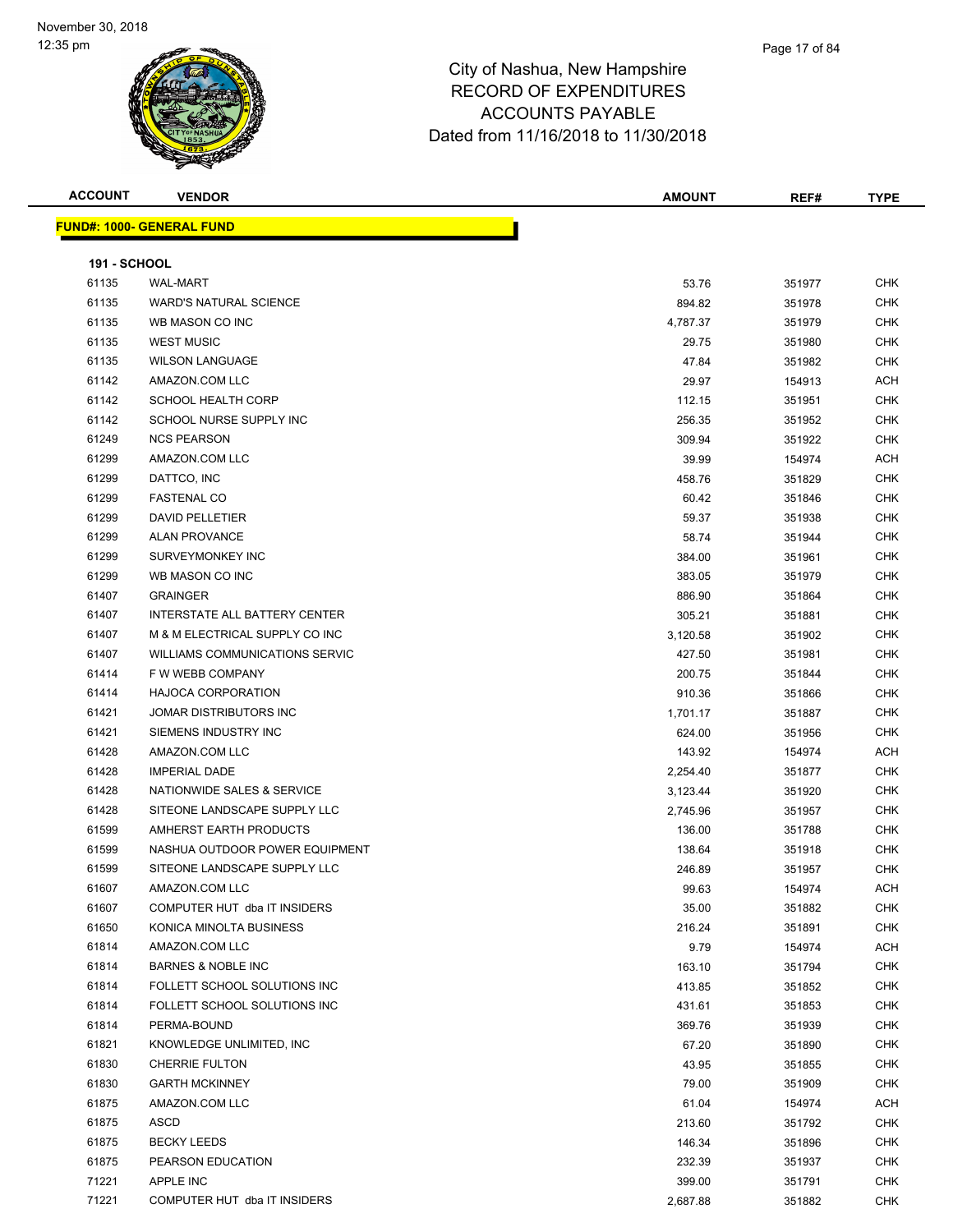| 12:35 pm            |                                                     |                               |                                     | Page 18 of 84 |                                        |
|---------------------|-----------------------------------------------------|-------------------------------|-------------------------------------|---------------|----------------------------------------|
|                     |                                                     |                               | City of Nashua, New Hampshire       |               |                                        |
|                     |                                                     |                               | <b>RECORD OF EXPENDITURES</b>       |               |                                        |
|                     |                                                     |                               | <b>ACCOUNTS PAYABLE</b>             |               |                                        |
|                     |                                                     |                               | Dated from 11/16/2018 to 11/30/2018 |               |                                        |
|                     |                                                     |                               |                                     |               |                                        |
| <b>ACCOUNT</b>      | <b>VENDOR</b>                                       |                               | <b>AMOUNT</b>                       | REF#          | <b>TYPE</b>                            |
|                     | <b>FUND#: 1000- GENERAL FUND</b>                    |                               |                                     |               |                                        |
| <b>191 - SCHOOL</b> |                                                     |                               |                                     |               |                                        |
| 71228               | COMPUTER HUT dba IT INSIDERS                        |                               | 48.00                               | 351882        | <b>CHK</b>                             |
|                     | <b>TOTAL 191 - SCHOOL</b>                           |                               | \$755,266.64                        | .             |                                        |
|                     | TOTAL FUND 1000 - GENERAL FUND                      |                               | \$1,628,142.43                      |               |                                        |
|                     | <b>FUND#: 1001- GF-CAPITAL IMPROVEMENTS</b>         |                               |                                     |               |                                        |
| <b>152 - FIRE</b>   |                                                     |                               |                                     |               |                                        |
| 81100               | AE MECHANICAL INC                                   |                               | 4,742.85                            | 351382        | <b>CHK</b>                             |
|                     | <b>TOTAL 152 - FIRE</b>                             |                               | \$4,742.85                          |               |                                        |
| 161 - STREETS       |                                                     |                               |                                     |               |                                        |
| 81100               | <b>BROX INDUSTRIES INC</b>                          |                               | 2,943.04                            | 351397        | <b>CHK</b>                             |
| 81100               | HD SUPPLY CONSTRUCTION AND                          |                               | 320.00                              | 154911        | <b>ACH</b>                             |
| 81100               | <b>BELLETETES INC</b>                               |                               | 4,748.65                            | 351390        | <b>CHK</b>                             |
| 81100               | M & M ELECTRICAL SUPPLY CO INC                      |                               | 3,367.27                            | 351439        | <b>CHK</b>                             |
| 81100               | <b>BROX INDUSTRIES INC</b>                          |                               |                                     |               | <b>CHK</b>                             |
|                     |                                                     |                               | 4,743.63                            | 351652        |                                        |
| 81100               | CONTINENTAL PAVING INC                              |                               | 281.12                              | 351663        | <b>CHK</b>                             |
| 81100               | <b>GRANITE STATE CONCRETE CO INC</b>                |                               | 12,861.00                           | 351683        | <b>CHK</b>                             |
| 81100               | M & M ELECTRICAL SUPPLY CO INC                      |                               | 392.90                              | 351703        | <b>CHK</b>                             |
| 81100               | <b>BROX INDUSTRIES INC</b>                          |                               | 578.68                              | 351652        | <b>CHK</b>                             |
|                     | <b>TOTAL 161 - STREETS</b>                          |                               | \$30,236.29                         |               |                                        |
|                     | TOTAL FUND 1001 - GF-CAPITAL IMPROVEMENTS           |                               | \$34,979.14                         |               |                                        |
|                     |                                                     |                               |                                     |               |                                        |
|                     |                                                     |                               |                                     |               |                                        |
|                     | <b>FUND#: 1010- GF-PRIOR YEAR ENC &amp; ESCROWS</b> |                               |                                     |               |                                        |
| <b>101 - MAYOR</b>  |                                                     |                               |                                     |               |                                        |
| 61299               | KIMBERLY KLEINER                                    |                               | 456.67                              | 351333        |                                        |
| 61299               | CITIZENS BANK CREDIT CARD                           | <b>OTC Brands</b>             | 88.77                               | 9201905       | <b>CHK</b><br><b>ACH</b>               |
| 61299               | CITIZENS BANK CREDIT CARD                           | <b>OTC Brands</b>             | 33.89                               | 9201905       |                                        |
| 61299               | CITIZENS BANK CREDIT CARD                           | <b>Christian Party Rental</b> | 205.00                              | 9201905       |                                        |
|                     | TOTAL 101 - MAYOR                                   |                               | \$784.33                            |               |                                        |
| 150 - POLICE        |                                                     |                               |                                     |               |                                        |
| 61110               | ATLANTIC TACTICAL INC                               |                               | 1,025.00                            | 351640        |                                        |
|                     | <b>TOTAL 150 - POLICE</b>                           |                               | \$1,025.00                          |               | <b>ACH</b><br><b>ACH</b><br><b>CHK</b> |
| 161 - STREETS       |                                                     |                               |                                     |               |                                        |
| 54275               | HI WAY SAFETY SYSTEMS INC                           |                               | 11,273.50                           | 351689        | <b>CHK</b><br><b>CHK</b>               |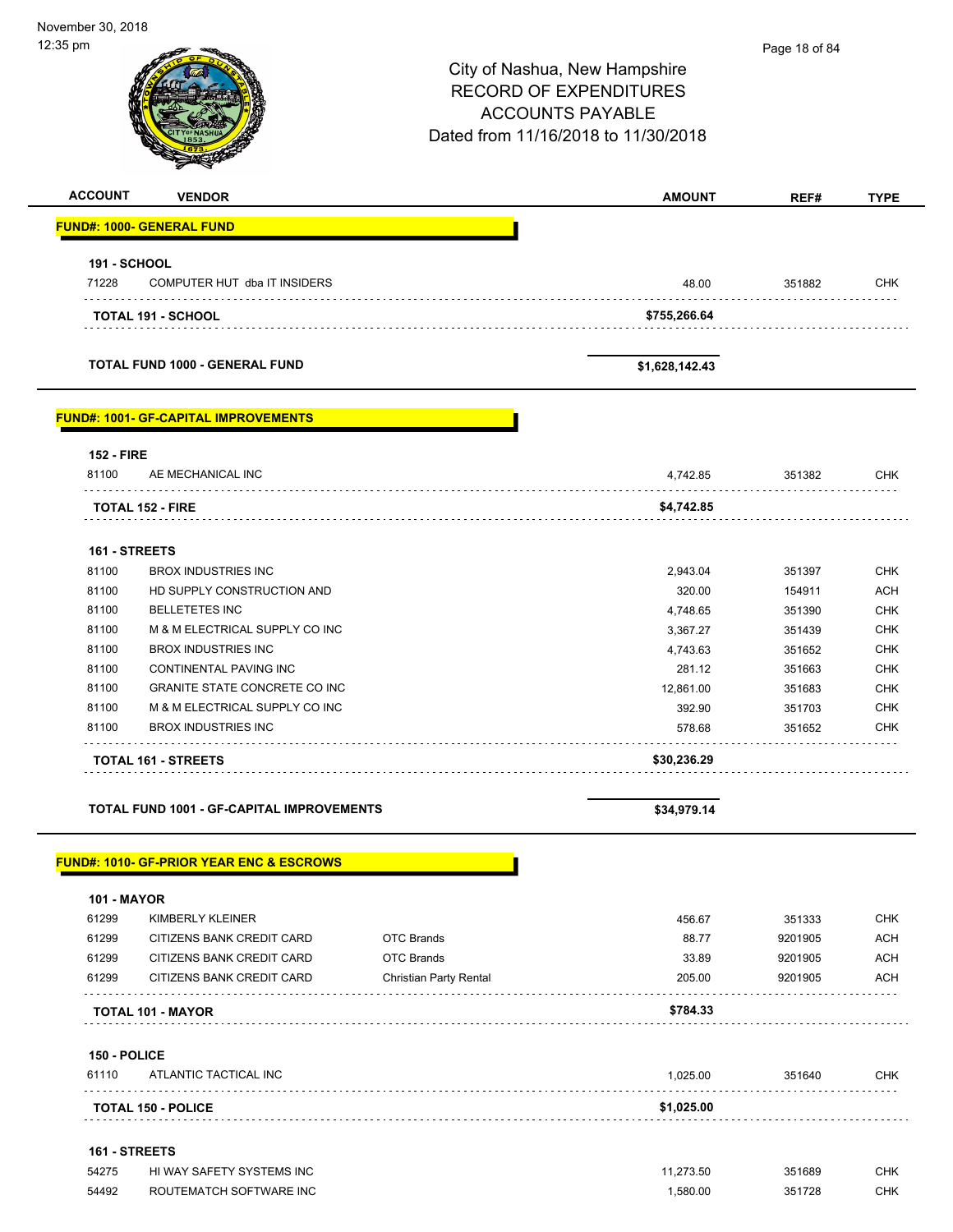| <b>ACCOUNT</b>               | <b>VENDOR</b>                                               | <b>AMOUNT</b> | REF#    | <b>TYPE</b> |
|------------------------------|-------------------------------------------------------------|---------------|---------|-------------|
|                              | <b>FUND#: 1010- GF-PRIOR YEAR ENC &amp; ESCROWS</b>         |               |         |             |
|                              | <b>TOTAL 161 - STREETS</b>                                  | \$12,853.50   |         |             |
|                              | <b>166 - PARKING LOTS</b>                                   |               |         |             |
| 71600                        | NASHUA OUTDOOR POWER EQUIPMENT                              | 3,000.00      | 351714  | <b>CHK</b>  |
|                              | TOTAL 166 - PARKING LOTS                                    | \$3,000.00    |         |             |
|                              | 183 - ECONOMIC DEVELOPMENT                                  |               |         |             |
| 55421                        | CITIZENS BANK CREDIT CARD<br><b>Waldorf Roosevelt Hotel</b> | 1,004.79      | 9201905 | <b>ACH</b>  |
|                              | TOTAL 183 - ECONOMIC DEVELOPMENT                            | \$1,004.79    |         |             |
|                              |                                                             |               |         |             |
| <b>191 - SCHOOL</b><br>54243 | CONTROL TECHNOLOGIES INC                                    | 23,333.00     | 351825  | <b>CHK</b>  |
|                              | <b>TOTAL 191 - SCHOOL</b>                                   | \$23,333.00   |         |             |
|                              |                                                             |               |         |             |
|                              | <b>TOTAL FUND 1010 - GF-PRIOR YEAR ENC &amp; ESCROWS</b>    | \$42,000.62   |         |             |
|                              | <b>FUND#: 2100- FOOD SERVICES FUND</b>                      |               |         |             |
| 54487                        | BASSETT SERVICES CORPORATION                                | 1,114.35      | 351795  | <b>CHK</b>  |
| 54487                        | <b>HOBART SERVICE</b>                                       | 846.68        | 351873  | <b>CHK</b>  |
| 55307                        | LISA BORDELEAU                                              | 68.21         | 351807  | <b>CHK</b>  |
| 55307                        | <b>KARYN LAWLESS</b>                                        | 109.95        | 351894  | <b>CHK</b>  |
| 55600                        | <b>ALPHAGRAPHICS</b>                                        | 391.13        | 351784  | <b>CHK</b>  |
| 61214                        | TREASURER ST OF NH - SURPLUS D                              | 2,520.00      | 351772  | <b>CHK</b>  |
| 61214                        | BELLAVANCE BEVERAGE CO INC                                  | 2,116.90      | 351798  | <b>CHK</b>  |
| 61214                        | <b>BIMBO FOODS BAKERIES INC</b>                             | 3,109.10      | 351802  | <b>CHK</b>  |
| 61214                        | COCA COLA BOTTLING CO                                       | 2,091.50      | 351822  | <b>CHK</b>  |
| 61214                        | <b>GARELICK FARMS LLC</b>                                   | 17,724.59     | 351856  | <b>CHK</b>  |
| 61214                        | GILLS PIZZA CO                                              | 1,877.20      | 351861  | <b>CHK</b>  |
| 61214                        | HERSHEY'S ICE CREAM                                         | 420.63        | 351871  | <b>CHK</b>  |
| 61214                        | <b>IMPERIAL DADE</b>                                        | 160.74        | 351877  | <b>CHK</b>  |
| 61214                        | <b>M SAUNDERS INC</b>                                       | 3,864.93      | 351903  | <b>CHK</b>  |
| 61214                        | NATIVE MAINE PRODUCE & SPEC                                 | 3,394.66      | 351921  | <b>CHK</b>  |
| 61214                        | NORTHCENTER FOODS                                           | 12,996.04     | 351928  | <b>CHK</b>  |
| 61299                        | <b>IMPERIAL DADE</b>                                        | 14,483.31     | 351877  | <b>CHK</b>  |
|                              | <b>TOTAL FUND 2100 - FOOD SERVICES FUND</b>                 | \$67,289.92   |         |             |
|                              | <b>FUND#: 2201- DRIVERS EDUCATION FUND</b>                  |               |         |             |
|                              |                                                             |               |         |             |
| 61799                        | <b>BEST FORD</b>                                            | 59.89         | 351800  | CHK         |
| 71221                        | CARTRIDGE WORLD MANCHESTER                                  | 524.96        | 351815  | <b>CHK</b>  |
|                              | TOTAL FUND 2201 - DRIVERS EDUCATION FUND                    | \$584.85      |         |             |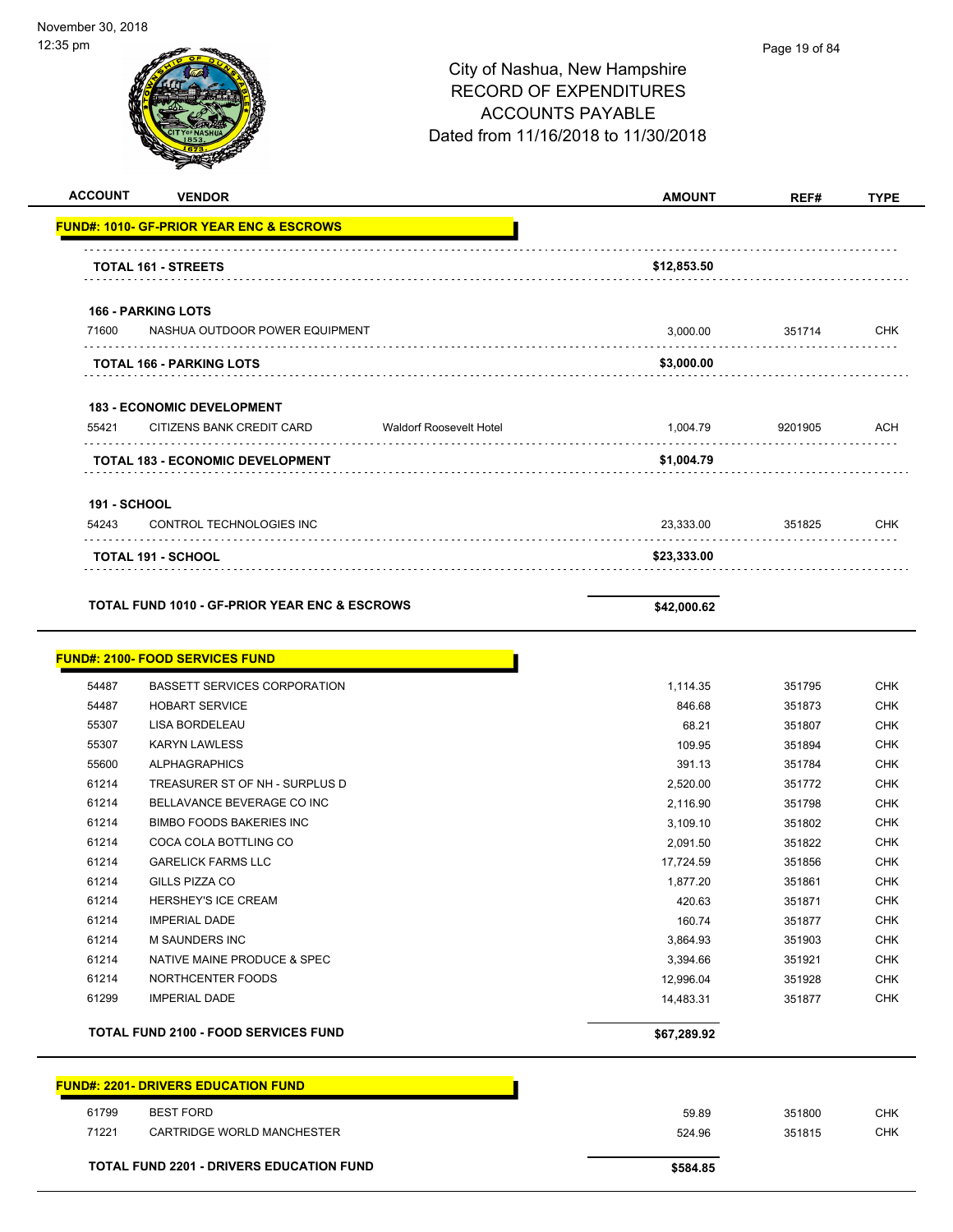| <b>ACCOUNT</b> | <b>VENDOR</b>                                           | <b>AMOUNT</b> | REF#   | <b>TYPE</b> |
|----------------|---------------------------------------------------------|---------------|--------|-------------|
|                | <b>FUND#: 2207- ADULT ED/CONTINUING ED</b>              |               |        |             |
| 55300          | FIRST STUDENT INC                                       | 164.84        | 351848 | <b>CHK</b>  |
|                | TOTAL FUND 2207 - ADULT ED/CONTINUING ED                |               |        |             |
|                |                                                         | \$164.84      |        |             |
|                | <b>FUND#: 2212- ATHLETICS REVENUE FUND</b>              |               |        |             |
| 44563          | NASHUA SCHOOL DISTRICT 42                               | 65.00         | 154973 | <b>ACH</b>  |
| 61107          | <b>ELITE SPORTSWEAR</b>                                 | 1,129.95      | 351841 | <b>CHK</b>  |
| 61299          | <b>ALLISON LYNN</b>                                     | 7.49          | 351901 | <b>CHK</b>  |
| 61299          | NIXON CO INC                                            | 189.00        | 351927 | <b>CHK</b>  |
| 61299          | TEAM FITZ GRAPHICS, LLC                                 | 55.00         | 351964 | <b>CHK</b>  |
| 61299          | <b>ULINE</b>                                            | 1,223.05      | 351969 | <b>CHK</b>  |
|                | <b>TOTAL FUND 2212 - ATHLETICS REVENUE FUND</b>         | \$2,669.49    |        |             |
|                | <b>FUND#: 2222- AFTER SCHOOL PROGRAM</b>                |               |        |             |
| 61299          | AC MOORE INC                                            | 99.85         | 351779 | <b>CHK</b>  |
| 61299          | MARKET BASKET ACCT 2589096                              | 169.09        | 351905 | CHK         |
| 61299          | <b>WAL-MART</b>                                         | 136.42        | 351977 | <b>CHK</b>  |
|                | <b>TOTAL FUND 2222 - AFTER SCHOOL PROGRAM</b>           | \$405.36      |        |             |
|                |                                                         |               |        |             |
|                | <b>FUND#: 2247- CULINARY ARTS</b>                       |               |        |             |
| 61135          | MARKET BASKET ACCT 2589096                              | 64.05         | 351905 | <b>CHK</b>  |
| 61135          | US FOODS INC                                            | 565.66        | 351973 | <b>CHK</b>  |
|                | <b>TOTAL FUND 2247 - CULINARY ARTS</b>                  | \$629.71      |        |             |
|                | <b>FUND#: 2501- PUBLIC HEALTH CLIENT FEES FUND</b>      |               |        |             |
| 55845          | TREASURER STATE OF NH                                   | 65.00         | 351619 | <b>CHK</b>  |
|                | <b>TOTAL FUND 2501 - PUBLIC HEALTH CLIENT FEES FUND</b> | \$65.00       |        |             |
|                |                                                         |               |        |             |
|                | <b>FUND#: 2503- PARKS &amp; REC PROGRAMS FUND</b>       |               |        |             |
| 44549          | <b>DIVYA RAMANIKLAL</b>                                 | 120.00        | 351987 | <b>CHK</b>  |
| 44549          | <b>SUZANNE SEIBERTH</b>                                 | 120.00        | 351988 | <b>CHK</b>  |
| 55658          | THE COACH COMPANY                                       | 2,558.52      | 351355 | <b>CHK</b>  |
| 55658          | BOSTON BRUINS GROUP SALES                               | 4,475.00      | 351597 | <b>CHK</b>  |
|                | <b>TOTAL FUND 2503 - PARKS &amp; REC PROGRAMS FUND</b>  | \$7,273.52    |        |             |
|                | <u> FUND#: 2505- PEG ACCESS CHANNELS FUND</u>           |               |        |             |
| 54100          | <b>EVERSOURCE</b>                                       | 258.72        | 351357 | <b>CHK</b>  |
| 54114          | LIBERTY UTILITIES - NH                                  | 21.09         | 351359 | <b>CHK</b>  |
| 54141          | PENNICHUCK WATER WORKS INC                              | 18.44         | 351611 | <b>CHK</b>  |
|                |                                                         |               |        |             |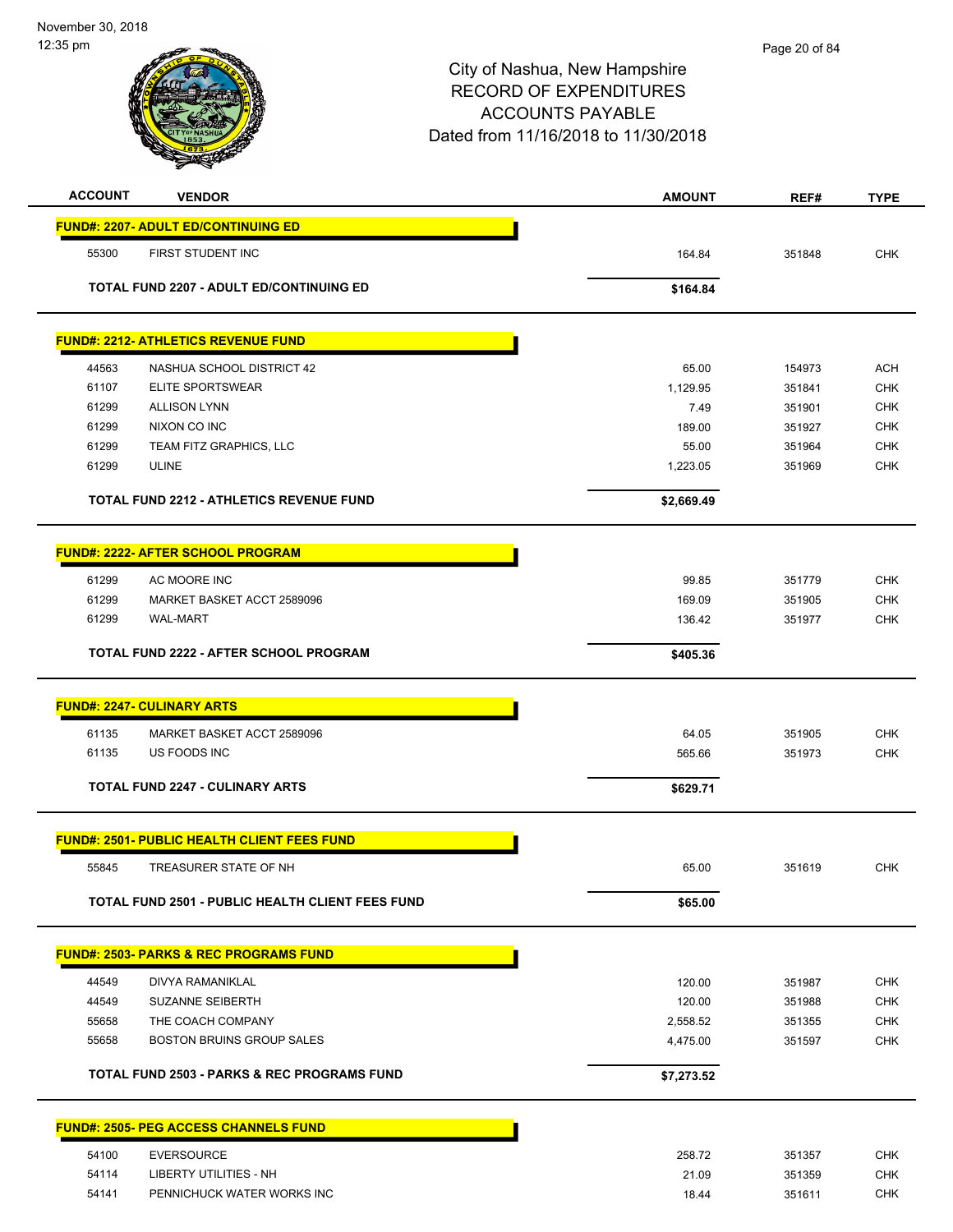| <b>ACCOUNT</b> | <b>VENDOR</b>                                           |                          | <b>AMOUNT</b> | REF#    | <b>TYPE</b> |
|----------------|---------------------------------------------------------|--------------------------|---------------|---------|-------------|
|                | <b>FUND#: 2505- PEG ACCESS CHANNELS FUND</b>            |                          |               |         |             |
| 55699          | J P PEST SERVICES INC                                   |                          | 74.24         | 351435  | <b>CHK</b>  |
| 55699          | AARDVARK THE DEAN OF CLEAN                              |                          | 195.00        | 351629  | <b>CHK</b>  |
| 61299          | <b>ACCESS AV</b>                                        |                          | 100.00        | 351379  | <b>CHK</b>  |
|                | <b>TOTAL FUND 2505 - PEG ACCESS CHANNELS FUND</b>       |                          | \$667.49      |         |             |
|                | <b>FUND#: 2506- HUNT BLDG FACILITY RENTAL FUND</b>      |                          |               |         |             |
| 54141          | PENNICHUCK WATER WORKS INC                              |                          | 195.52        | 351611  | <b>CHK</b>  |
| 54200          | PALMERS CLEANERS INC                                    |                          | 64.80         | 351458  | <b>CHK</b>  |
| 68350          | AMY DEROCHE                                             |                          | 98.38         | 351581  | <b>CHK</b>  |
| 68350          | ROSALIE MCQUAID                                         |                          | 100.00        | 351709  | <b>CHK</b>  |
| 71999          | AMY DEROCHE                                             |                          | 122.84        | 351329  | <b>CHK</b>  |
| 71999          | AMY DEROCHE                                             |                          | 35.86         | 351581  | <b>CHK</b>  |
|                | <b>TOTAL FUND 2506 - HUNT BLDG FACILITY RENTAL FUND</b> |                          | \$617.40      |         |             |
|                | <u> FUND#: 3030- EMERGENCY MGMT GRANTS FUND</u>         |                          |               |         |             |
| 54407          | <b>COURBANIZE INC</b>                                   |                          | 2,032.26      | 351405  | <b>CHK</b>  |
|                | <b>TOTAL FUND 3030 - EMERGENCY MGMT GRANTS FUND</b>     |                          | \$2,032.26    |         |             |
|                | <u> FUND#: 3050- POLICE GRANTS FUND</u>                 |                          |               |         |             |
| 55400          | CITIZENS BANK CREDIT CARD                               | Hotels.com               | 1,078.20      | 9201905 | <b>ACH</b>  |
| 55400          | CITIZENS BANK CREDIT CARD                               | Hotels.com               | 897.40        | 9201905 | <b>ACH</b>  |
| 55400          | CITIZENS BANK CREDIT CARD                               | Southwest                | 431.60        | 9201905 | <b>ACH</b>  |
| 55400          | CITIZENS BANK CREDIT CARD                               | Southwest                | 431.60        | 9201905 | <b>ACH</b>  |
| 55400          | CITIZENS BANK CREDIT CARD                               | Southwest                | 431.60        | 9201905 | <b>ACH</b>  |
| 55400          | CITIZENS BANK CREDIT CARD                               | <b>National District</b> | 695.00        | 9201905 | <b>ACH</b>  |
| 55400          | CITIZENS BANK CREDIT CARD                               | <b>National District</b> | 695.00        | 9201905 | ACH         |
| 55400          | CITIZENS BANK CREDIT CARD                               | <b>National District</b> | 695.00        | 9201905 | <b>ACH</b>  |
|                | <b>TOTAL FUND 3050 - POLICE GRANTS FUND</b>             |                          | \$5,355.40    |         |             |
|                | <b>FUND#: 3068- COMMUNITY SERVICES GRANTS FUND</b>      |                          |               |         |             |
| 55100          | <b>SPRINT</b>                                           |                          | 75.98         | 351374  | <b>CHK</b>  |
| 55300          | <b>JESSICA AYALA</b>                                    |                          | 41.42         | 351324  | <b>CHK</b>  |
| 55300          | <b>OMAYRA GUTIERREZ</b>                                 |                          | 27.80         | 351332  | <b>CHK</b>  |
| 55421          | AMAZON.COM LLC                                          |                          | 24.35         | 154906  | <b>ACH</b>  |
| 55699          | SOUTHERN NH HIV AIDS                                    |                          | 6,857.00      | 351477  | <b>CHK</b>  |
| 55810          | <b>HARBOR HOMES INC</b>                                 |                          | 26,643.00     | 351421  | <b>CHK</b>  |
| 61100          | WB MASON CO INC                                         |                          | 12.78         | 351498  | <b>CHK</b>  |
| 68235          | <b>HARBOR HOMES INC</b>                                 |                          | 1,865.00      | 351421  | <b>CHK</b>  |
| 68235          | SOUTHERN NH HIV AIDS                                    |                          | 545.00        | 351477  | <b>CHK</b>  |
| 68350          | LISA VASQUEZ                                            |                          | 65.38         | 351341  | <b>CHK</b>  |
| 69025          | SOUTHERN NH HIV AIDS                                    |                          | 930.00        | 351477  | <b>CHK</b>  |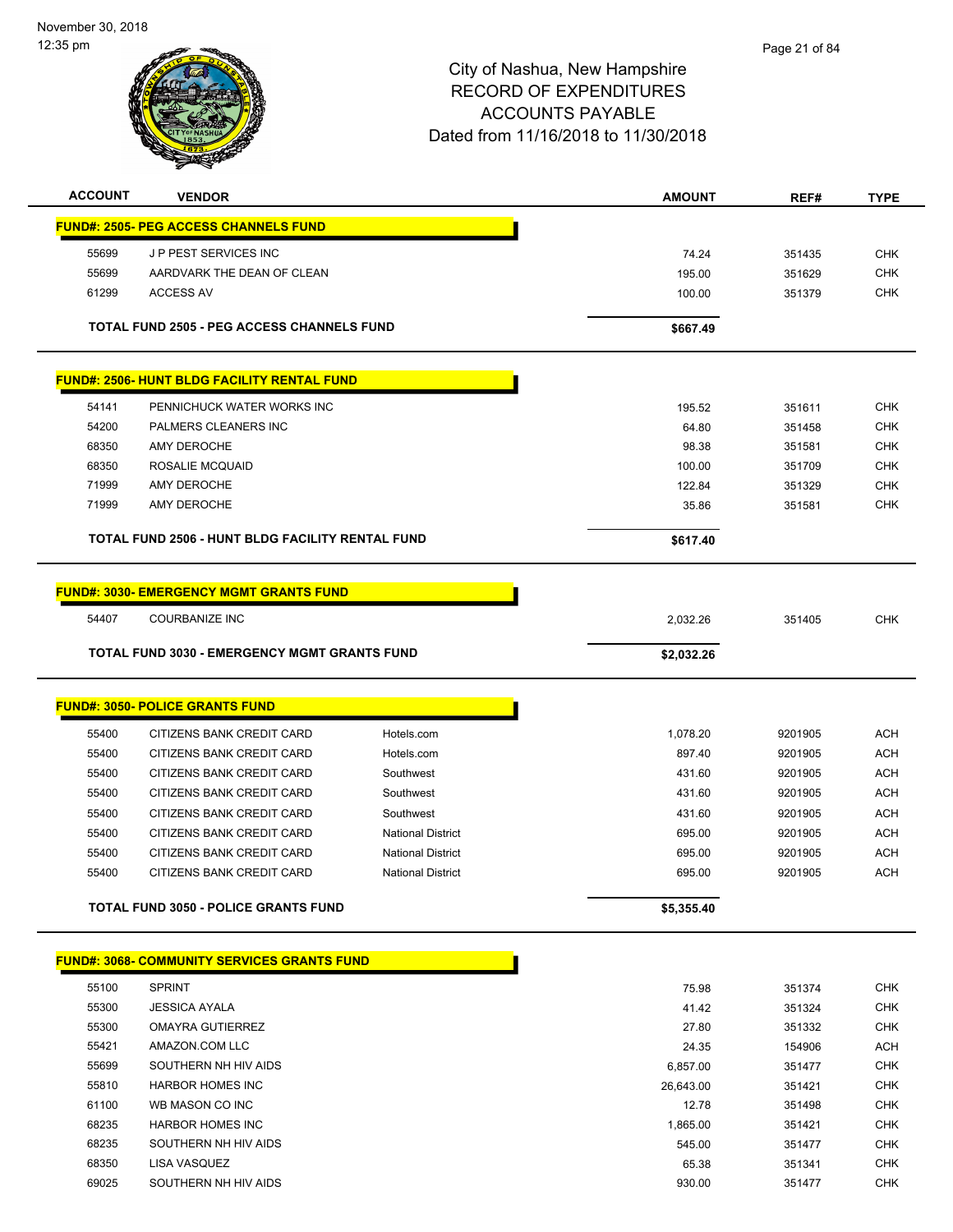| <b>ACCOUNT</b> | <b>VENDOR</b>                                           |                      | <b>AMOUNT</b> | REF#    | <b>TYPE</b> |
|----------------|---------------------------------------------------------|----------------------|---------------|---------|-------------|
|                | <b>TOTAL FUND 3068 - COMMUNITY SERVICES GRANTS FUND</b> |                      | \$37,087.71   |         |             |
|                | <b>FUND#: 3070- COMMUNITY HEALTH GRANTS FUND</b>        |                      |               |         |             |
| 54221          | <b>STERICYCLE INC</b>                                   |                      | 176.42        | 351480  | <b>CHK</b>  |
| 55300          | <b>OMAYRA GUTIERREZ</b>                                 |                      | 40.33         | 351574  | <b>CHK</b>  |
| 55300          | <b>OMAYRA GUTIERREZ</b>                                 |                      | 4.36          | 351332  | <b>CHK</b>  |
| 55300          | <b>JESSICA AYALA</b>                                    |                      | 17.44         | 351324  | <b>CHK</b>  |
| 55300          | <b>OMAYRA GUTIERREZ</b>                                 |                      | 2.18          | 351332  | <b>CHK</b>  |
| 81500          | ALLEN MELLO DODGE INC                                   |                      | 32,644.00     | 351575  | <b>CHK</b>  |
|                | TOTAL FUND 3070 - COMMUNITY HEALTH GRANTS FUND          |                      | \$32,884.73   |         |             |
|                | <b>FUND#: 3090- URBAN PROGRAM GRANTS FUND</b>           |                      |               |         |             |
| 54210          | DAD'S ABATEMENT LLC                                     |                      | 17,000.00     | 351580  | <b>CHK</b>  |
| 54210          | DAD'S ABATEMENT LLC                                     |                      | 7,500.00      | 351580  | <b>CHK</b>  |
| 54225          | ALCHEMY LEAD MANAGMENT                                  |                      | 986.00        | 351384  | <b>CHK</b>  |
| 55307          | <b>FRANK BORELLI</b>                                    |                      | 184.70        | 351327  | <b>CHK</b>  |
| 55400          | CITIZENS BANK CREDIT CARD                               | <b>Hotel Vermont</b> | 295.04        | 9201905 | <b>ACH</b>  |
| 55400          | CITIZENS BANK CREDIT CARD                               | <b>Hotel Vermont</b> | 295.04        | 9201905 | <b>ACH</b>  |
| 55500          | THE TELEGRAPH                                           |                      | 73.40         | 351616  | <b>CHK</b>  |
| 55500          | THE TELEGRAPH                                           |                      | 73.40         | 351616  | <b>CHK</b>  |
| 61100          | AMAZON.COM LLC                                          |                      | 39.99         | 154906  | <b>ACH</b>  |
| 68345          | <b>FRANCISCO RUIZ</b>                                   |                      | 350.00        | 351350  | <b>CHK</b>  |
|                | TOTAL FUND 3090 - URBAN PROGRAM GRANTS FUND             |                      | \$26,797.57   |         |             |
|                |                                                         |                      |               |         |             |
|                | <u> FUND#: 3120- TRANSIT GRANTS FUND</u>                |                      |               |         |             |
| 54100          | <b>EVERSOURCE</b>                                       |                      | 957.25        | 351357  | <b>CHK</b>  |
| 54114          | LIBERTY UTILITIES - NH                                  |                      | 78.01         | 351359  | <b>CHK</b>  |
| 54114          | <b>LIBERTY UTILITIES - NH</b>                           |                      | 261.67        | 351360  | <b>CHK</b>  |
| 54141          | PENNICHUCK WATER WORKS INC                              |                      | 67.62         | 351611  | <b>CHK</b>  |
| 54225          | MASI PLUMBING & HEATING INC                             |                      | 145.00        | 351441  | <b>CHK</b>  |
| 54600          | D & R TOWING INC                                        |                      | 577.50        | 351668  | <b>CHK</b>  |
| 55109          | VERIZON WIRELESS-342008805                              |                      | 131.00        | 351622  | <b>CHK</b>  |
| 55118          | <b>SPRINT</b>                                           |                      | 21.01         | 351374  | <b>CHK</b>  |
| 55400          | <b>SKILLPATH SEMINARS</b>                               |                      | 298.00        | 351475  | <b>CHK</b>  |
| 55699          | J P PEST SERVICES INC                                   |                      | 67.00         | 351435  | <b>CHK</b>  |
| 55699          | POWER WASHER SALES LLC                                  |                      | 196.00        | 351462  | <b>CHK</b>  |
| 61100          | WB MASON CO INC                                         |                      | 166.93        | 351498  | <b>CHK</b>  |
| 61100          | WB MASON CO INC                                         |                      | 179.00        | 351753  | <b>CHK</b>  |
| 61299          | <b>BLUE RESERVE WATER</b>                               |                      | 63.00         | 351649  | <b>CHK</b>  |
| 61299          | WB MASON CO INC                                         |                      | (237.57)      | 351753  | <b>CHK</b>  |
| 61299          | AMAZON.COM LLC                                          |                      | 37.50         | 154965  | ACH         |
| 61299          | HOME DEPOT CREDIT SERVICE 3065                          |                      | 100.22        | 351426  | <b>CHK</b>  |
| 61299          | POWER WASHER SALES LLC                                  |                      | 282.65        | 351462  | <b>CHK</b>  |
| 61299          | HOME DEPOT CREDIT SERVICE 3065                          |                      | 71.75         | 351690  | <b>CHK</b>  |
| 61299          | <b>FASTENAL CO</b>                                      |                      | 35.65         | 351411  | <b>CHK</b>  |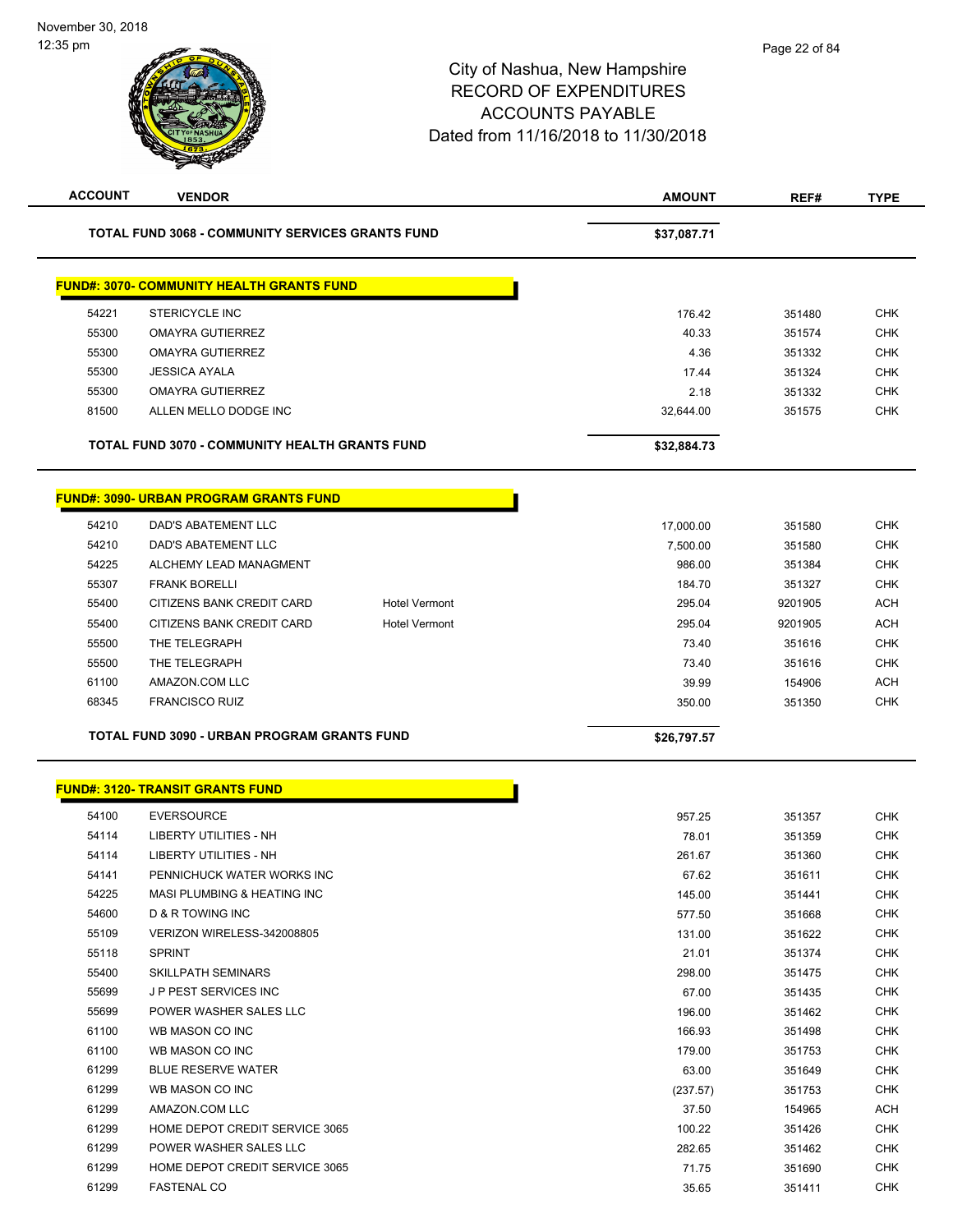

| <b>ACCOUNT</b> | <b>VENDOR</b>                                               | <b>AMOUNT</b>    | REF#             | <b>TYPE</b>              |
|----------------|-------------------------------------------------------------|------------------|------------------|--------------------------|
|                | <b>FUND#: 3120- TRANSIT GRANTS FUND</b>                     |                  |                  |                          |
| 61299          | RYDER FLEET PRODUCTS                                        |                  |                  | <b>CHK</b>               |
| 61299          | <b>FASTENAL CO</b>                                          | 65.64<br>6.41    | 351470<br>351678 | <b>CHK</b>               |
| 61299          | RYDER FLEET PRODUCTS                                        |                  |                  | <b>CHK</b>               |
| 61310          | <b>AVSG LP</b>                                              | 103.91           | 351729           | <b>CHK</b>               |
| 61799          | NEW ENGLAND KENWORTH                                        | 17,691.02        | 351642           | <b>CHK</b>               |
| 61799          | LUMINATOR MASS TRANSIT LLC                                  | 318.16           | 351717           |                          |
| 61799          | RYDER FLEET PRODUCTS                                        | 454.35           | 154972           | <b>ACH</b><br><b>CHK</b> |
| 61799          | <b>SANEL NAPA</b>                                           | 116.20<br>408.70 | 351470           | <b>CHK</b>               |
| 61799          | ALLIANCE BUS GROUP INC                                      | 49.01            | 351473<br>351635 | <b>CHK</b>               |
| 61799          | <b>QUIRK GM PARTS DEPOT</b>                                 | 326.61           | 351726           | <b>CHK</b>               |
| 61799          | HOME DEPOT CREDIT SERVICE 3065                              | 56.40            | 351690           | <b>CHK</b>               |
| 68240          | PETTY CASH                                                  | 52.41            | 351348           | <b>CHK</b>               |
|                |                                                             |                  |                  |                          |
|                | TOTAL FUND 3120 - TRANSIT GRANTS FUND                       | \$23,148.01      |                  |                          |
|                | <b>FUND#: 3200- PARKS &amp; RECREATION GRANTS FUND</b>      |                  |                  |                          |
| 55699          | EXTRA DUTY SOLUTIONS                                        | 344.24           | 154909           | <b>ACH</b>               |
|                | <b>TOTAL FUND 3200 - PARKS &amp; RECREATION GRANTS FUND</b> |                  |                  |                          |
|                |                                                             | \$344.24         |                  |                          |
|                |                                                             |                  |                  |                          |
|                | <b>FUND#: 3800- SCHOOL GRANTS FUND</b>                      |                  |                  |                          |
| 53614          | <b>JEFF LEVIN</b>                                           | 11,160.00        | 351897           | <b>CHK</b>               |
| 53614          | <b>STEVE BLUNT</b>                                          | 200.00           | 351805           | <b>CHK</b>               |
| 53628          | <b>HARBOR HOMES INC</b>                                     | 1,084.68         | 351868           | <b>CHK</b>               |
| 53628          | KATHERINE S GOLTSOV                                         | 25.00            | 351863           | <b>CHK</b>               |
| 53628          | ACADEMY FOR SCIENCE AND DESIGN                              | 425.00           | 351780           | <b>CHK</b>               |
| 53628          | <b>GATEWAYS COMMUNITY SERVICES</b>                          | 276.00           | 351858           | <b>CHK</b>               |
| 53628          | <b>INTERIM HEALTH CARE</b>                                  | 2,859.50         | 351880           | <b>CHK</b>               |
| 53628          | <b>BOOTHBY THERAPY SERVICES LLC</b>                         | 760.00           | 351806           | <b>CHK</b>               |
| 53628          | THE CARROLL CENTER FOR THE BLI                              | 3,630.00         | 351814           | <b>CHK</b>               |
| 54807          | <b>FIRST CHURCH</b>                                         | 12,018.00        | 351847           | <b>CHK</b>               |
| 55200          | TREASURER STATE OF NH                                       | 270.00           | 351773           | <b>CHK</b>               |
| 55200          | TREASURER STATE OF NH                                       | 150.00           | 351774           | <b>CHK</b>               |
| 55200          | AMERICAN CULINARY FEDERATION                                | 300.00           | 351785           | <b>CHK</b>               |
| 55200          | AMERICAN SAFETY COUNCIL INC                                 | 2,492.00         | 351786           | <b>CHK</b>               |
| 55200          | <b>ALAN VERLEY</b>                                          | 56.00            | 351976           | <b>CHK</b>               |
| 55400          | Southern New Hampshire Univers                              | 2,025.00         | 351962           | <b>CHK</b>               |
| 55400          | MINDFUL SCHOOLS                                             | 275.00           | 351914           | <b>CHK</b>               |
| 55400          | A+ EVENTS                                                   | 1,774.00         | 351777           | <b>CHK</b>               |
| 55690          | FIRST STUDENT INC                                           | 1,044.49         | 351848           | <b>CHK</b>               |
| 61135          | <b>WILSON LANGUAGE</b>                                      | 354.24           | 351982           | <b>CHK</b>               |
| 61135          | <b>GOBULK INC</b>                                           | 81.40            | 351862           | <b>CHK</b>               |
| 61135          | <b>LEARNING A-Z</b>                                         | 351.90           | 351895           | <b>CHK</b>               |
| 61135          | AMAZON.COM LLC                                              | 249.17           | 154974           | <b>ACH</b>               |

 WAL-MART 193.49 351977 CHK PAPERGRAPHICS PRINT & COPY INC 316.25 351934 CHK FRANKLIN COVEY CLIENT SALES 3,016.30 351854 CHK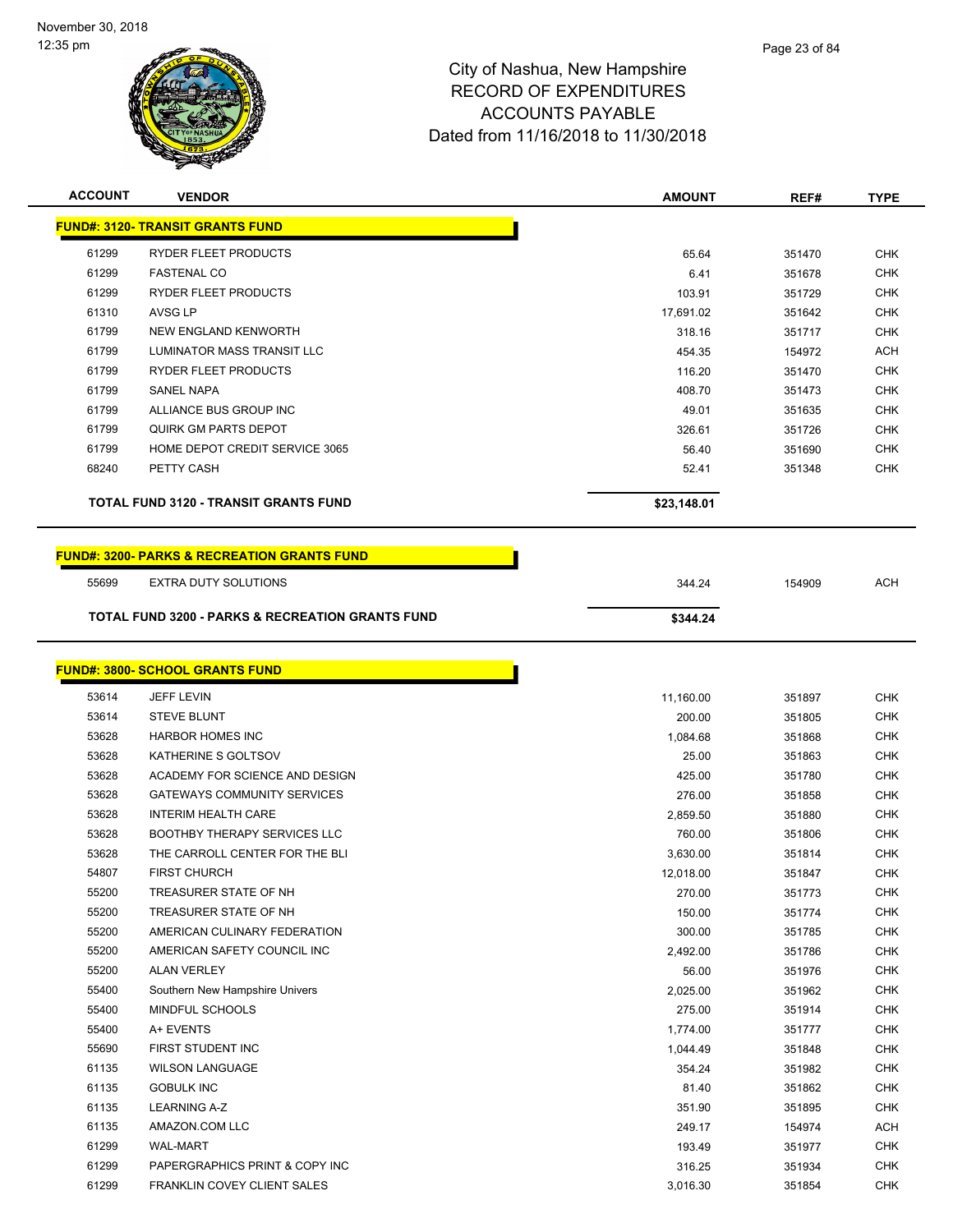

| <b>ACCOUNT</b> | <b>VENDOR</b>                                     |                            | <b>AMOUNT</b> | REF#    | <b>TYPE</b> |
|----------------|---------------------------------------------------|----------------------------|---------------|---------|-------------|
|                | <b>FUND#: 3800- SCHOOL GRANTS FUND</b>            |                            |               |         |             |
| 61299          | SOUTHPAW ENTERPRISES, INC                         |                            | 179.99        | 351959  | <b>CHK</b>  |
| 61299          | MARBLESOFT-KEYGUARD                               |                            | 68.70         | 351904  | <b>CHK</b>  |
| 61830          | <b>LEARNING A-Z</b>                               |                            | 5,530.50      | 351895  | <b>CHK</b>  |
| 61875          | AMAZON.COM LLC                                    |                            | 123.18        | 154974  | <b>ACH</b>  |
| 61875          | <b>WILSON LANGUAGE</b>                            |                            | 598.00        | 351982  | <b>CHK</b>  |
| 71602          | KAMCO SUPPLY CORP                                 |                            | 1,500.00      | 351889  | <b>CHK</b>  |
| 71602          | KAMCO SUPPLY CORP                                 |                            | 1,499.95      | 351889  | <b>CHK</b>  |
| 71602          | KAMCO SUPPLY CORP                                 |                            | 1,499.95      | 351889  | <b>CHK</b>  |
| 71602          | <b>SECURADYNE SYSTEMS</b>                         |                            | 7,384.66      | 351955  | <b>CHK</b>  |
| 71999          | <b>ACCESS AV</b>                                  |                            | 14,571.00     | 351781  | <b>CHK</b>  |
|                | <b>TOTAL FUND 3800 - SCHOOL GRANTS FUND</b>       |                            | \$78,343.35   |         |             |
|                | <b>FUND#: 3810- FOOD SERVICE GRANTS FUND</b>      |                            |               |         |             |
|                |                                                   |                            |               |         |             |
| 61214          | <b>M SAUNDERS INC</b>                             |                            | 490.35        | 351903  | <b>CHK</b>  |
| 61214          | <b>M SAUNDERS INC</b>                             |                            | 664.60        | 351903  | <b>CHK</b>  |
| 61214          | M SAUNDERS INC                                    |                            | 1,006.55      | 351903  | <b>CHK</b>  |
| 61214          | <b>M SAUNDERS INC</b>                             |                            | 973.60        | 351903  | <b>CHK</b>  |
| 61214          | NATIVE MAINE PRODUCE & SPEC                       |                            | 1,567.90      | 351921  | <b>CHK</b>  |
| 61214          | <b>M SAUNDERS INC</b>                             |                            | 501.20        | 351903  | <b>CHK</b>  |
| 61214          | <b>M SAUNDERS INC</b>                             |                            | 591.15        | 351903  | <b>CHK</b>  |
| 61299          | NORTHCENTER FOODS                                 |                            | 31.77         | 351928  | <b>CHK</b>  |
| 61299          | <b>IMPERIAL DADE</b>                              |                            | 35.10         | 351877  | <b>CHK</b>  |
| 61299          | <b>IMPERIAL DADE</b>                              |                            | 119.77        | 351877  | <b>CHK</b>  |
|                | <b>TOTAL FUND 3810 - FOOD SERVICE GRANTS FUND</b> |                            | \$5,981.99    |         |             |
|                | <b>FUND#: 4005- TRAFFIC VIOLATIONS FUND</b>       |                            |               |         |             |
| 45400          | <b>AARON FONTANEZ</b>                             |                            | 60.00         | 351330  | <b>CHK</b>  |
| 45400          | <b>DEANA BORGES</b>                               |                            | 25.00         | 351650  | <b>CHK</b>  |
| 54625          | 1ST PRIORITY TOWING & RECOVERY                    |                            | 1,125.00      | 351376  | <b>CHK</b>  |
| 54625          | <b>BROADSIDE COLLISION LLC</b>                    |                            | 1,125.00      | 351396  | <b>CHK</b>  |
| 54625          | D & R TOWING INC                                  |                            | 980.00        | 351406  | <b>CHK</b>  |
| 55100          | <b>SPRINT</b>                                     |                            | 296.54        | 351374  | <b>CHK</b>  |
| 55607          | <b>MAILINGS UNLIMITED</b>                         |                            | (8.26)        | 351705  | <b>CHK</b>  |
|                | <b>TOTAL FUND 4005 - TRAFFIC VIOLATIONS FUND</b>  |                            | \$3,603.28    |         |             |
|                |                                                   |                            |               |         |             |
|                | <b>FUND#: 4025- DOJ DRUG FORFEITURE FUND</b>      |                            |               |         |             |
| 55699          | CITIZENS BANK CREDIT CARD                         | Wheelabrator Technology    | 150.00        | 9201905 | <b>ACH</b>  |
| 71000          | RAMSEY ELECTRONICS LLC                            |                            | 551.70        | 351466  | <b>CHK</b>  |
| 71000          | CITIZENS BANK CREDIT CARD                         | <b>Brickhouse Security</b> | 573.95        | 9201905 | <b>ACH</b>  |
| 71000          | CITIZENS BANK CREDIT CARD                         | Amazon                     | 318.87        | 9201905 | ACH         |
|                | TOTAL FUND 4025 - DOJ DRUG FORFEITURE FUND        |                            | \$1,594.52    |         |             |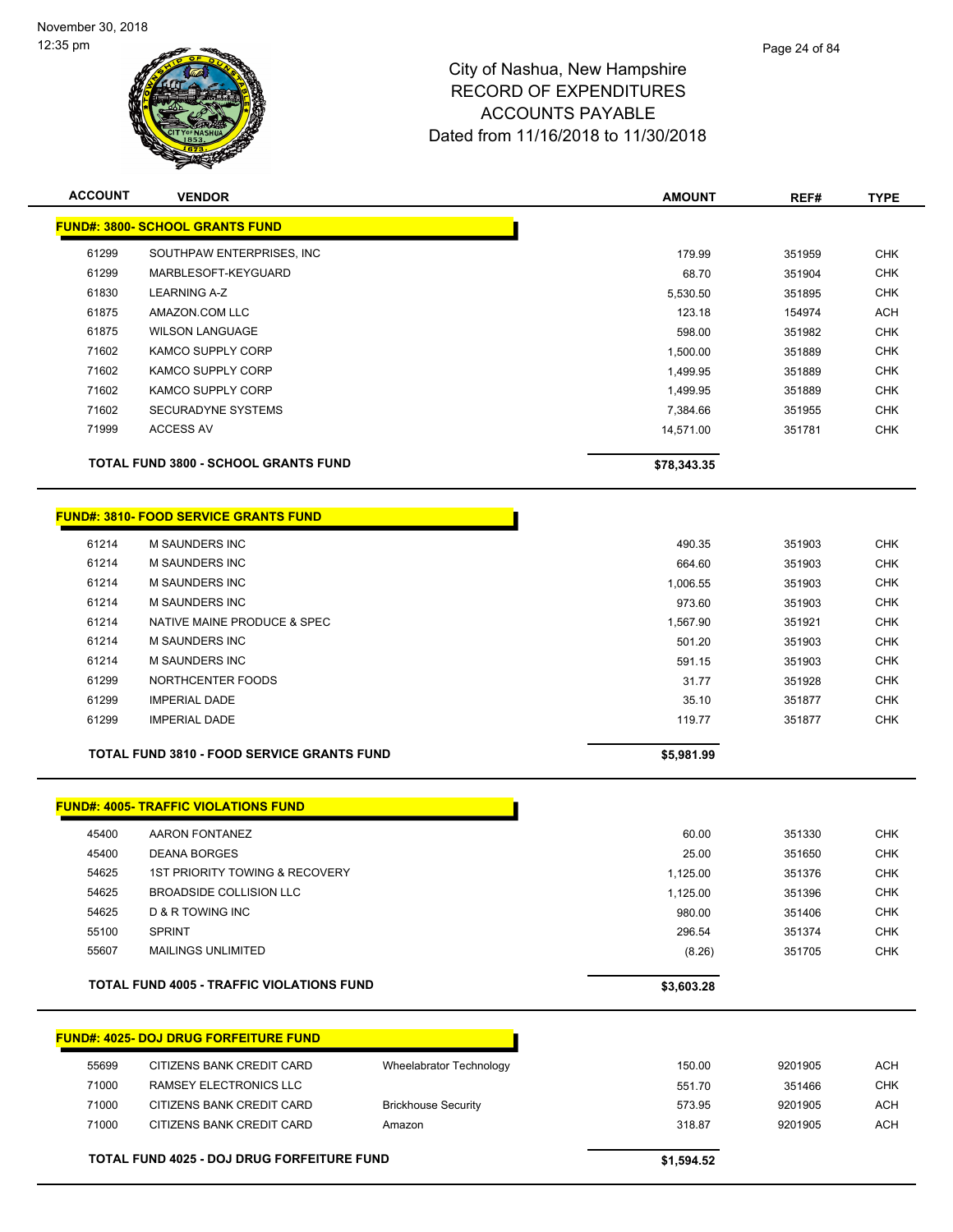November 30, 2018 12:35 pm



| <b>ACCOUNT</b> | <b>VENDOR</b>                                        | <b>AMOUNT</b> | REF#   | <b>TYPE</b> |
|----------------|------------------------------------------------------|---------------|--------|-------------|
|                | <b>FUND#: 4053- FIRE REGIONAL HAZMAT FUND</b>        |               |        |             |
| 71000          | VERIZON WIRELESS-842015493                           | 80.02         | 351375 | <b>CHK</b>  |
| 71000          | <b>MOORE MEDICAL LLC</b>                             | 250.61        | 351712 | CHK         |
|                |                                                      |               |        |             |
|                | TOTAL FUND 4053 - FIRE REGIONAL HAZMAT FUND          | \$330.63      |        |             |
|                |                                                      |               |        |             |
|                | <b>FUND#: 4090- LIB-LOST/DAMAGED BOOK FINES</b>      |               |        |             |
| 54280          | HARRY W WELLS & SONS INC                             | 3,728.74      | 351423 | <b>CHK</b>  |
| 55699          | UNIQUE MNANGEMENT SERVICES INC                       | 187.95        | 351748 | <b>CHK</b>  |
| 61299          | LAKESHORE LEARNING MATERIALS                         | 199.07        | 351437 | <b>CHK</b>  |
| 61299          | TELEVEND SERVICES INC                                | 545.85        | 351485 | <b>CHK</b>  |
| 61814          | AMAZON.COM LLC                                       | 12.19         | 154906 | <b>ACH</b>  |
| 61814          | <b>MIDWEST TAPE</b>                                  | 102.06        | 351710 | <b>CHK</b>  |
| 71000          | <b>DEMCO</b>                                         | 2,649.00      | 351669 | <b>CHK</b>  |
| 71800          | SCHOOL OUTFITTERS, LLC                               | 1,804.09      | 351732 | <b>CHK</b>  |
|                | <b>TOTAL FUND 4090 - LIB-LOST/DAMAGED BOOK FINES</b> | \$9,228.95    |        |             |
|                | <b>FUND#: 5050- CAP PROJECTS-COMMUNICATIONS</b>      |               |        |             |
| 55421          | <b>WILLIAM R MANSFIELD</b>                           | 1,608.53      | 351342 | <b>CHK</b>  |
|                |                                                      |               |        |             |
|                | TOTAL FUND 5050 - CAP PROJECTS-COMMUNICATIONS        | \$1,608.53    |        |             |
|                | <b>FUND#: 5100- CAP PROJECTS-ECONOMIC DEV</b>        |               |        |             |
| 53142          | <b>WILLIAM C CANNON</b>                              | 5,880.11      | 154966 | <b>ACH</b>  |
| 53142          | FULL CIRCLE CONSULTING LLC                           | 4,000.00      | 154968 | <b>ACH</b>  |
|                |                                                      |               |        |             |
|                | <b>TOTAL FUND 5100 - CAP PROJECTS-ECONOMIC DEV</b>   | \$9,880.11    |        |             |
|                | <b>FUND#: 5200- CAPITAL PROJECTS-PUBLIC WORKS</b>    |               |        |             |
| 81704          | HAYNER SWANSON INC                                   | 100,987.29    | 351424 | <b>CHK</b>  |
|                | TOTAL FUND 5200 - CAPITAL PROJECTS-PUBLIC WORKS      |               |        |             |
|                |                                                      | \$100,987.29  |        |             |
|                | <b>FUND#: 5800- SCHOOL CAPITAL PROJECTS FUND</b>     |               |        |             |
| 81200          | A & M ROOFING SERVICES LLC                           | 20,819.93     | 351776 | <b>CHK</b>  |
|                | TOTAL FUND 5800 - SCHOOL CAPITAL PROJECTS FUND       | \$20,819.93   |        |             |
|                |                                                      |               |        |             |
|                | <b>FUND#: 6000- SOLID WASTE FUND</b>                 |               |        |             |
| 53107          | CHEMSERVE ENVIRONMENTAL ANALYS                       | 6,570.40      | 351661 | <b>CHK</b>  |
| 53107          | TRC ENVIRONMENTAL                                    | 5,937.00      | 351745 | <b>CHK</b>  |
| 54100          | <b>EVERSOURCE</b>                                    | 695.29        | 351357 | <b>CHK</b>  |
| 54200          | BILLS WORLD CLASS CLEANING SER                       | 780.00        | 351393 | <b>CHK</b>  |
| 54280          | <b>BELLETETES INC</b>                                | 41.75         | 351390 | <b>CHK</b>  |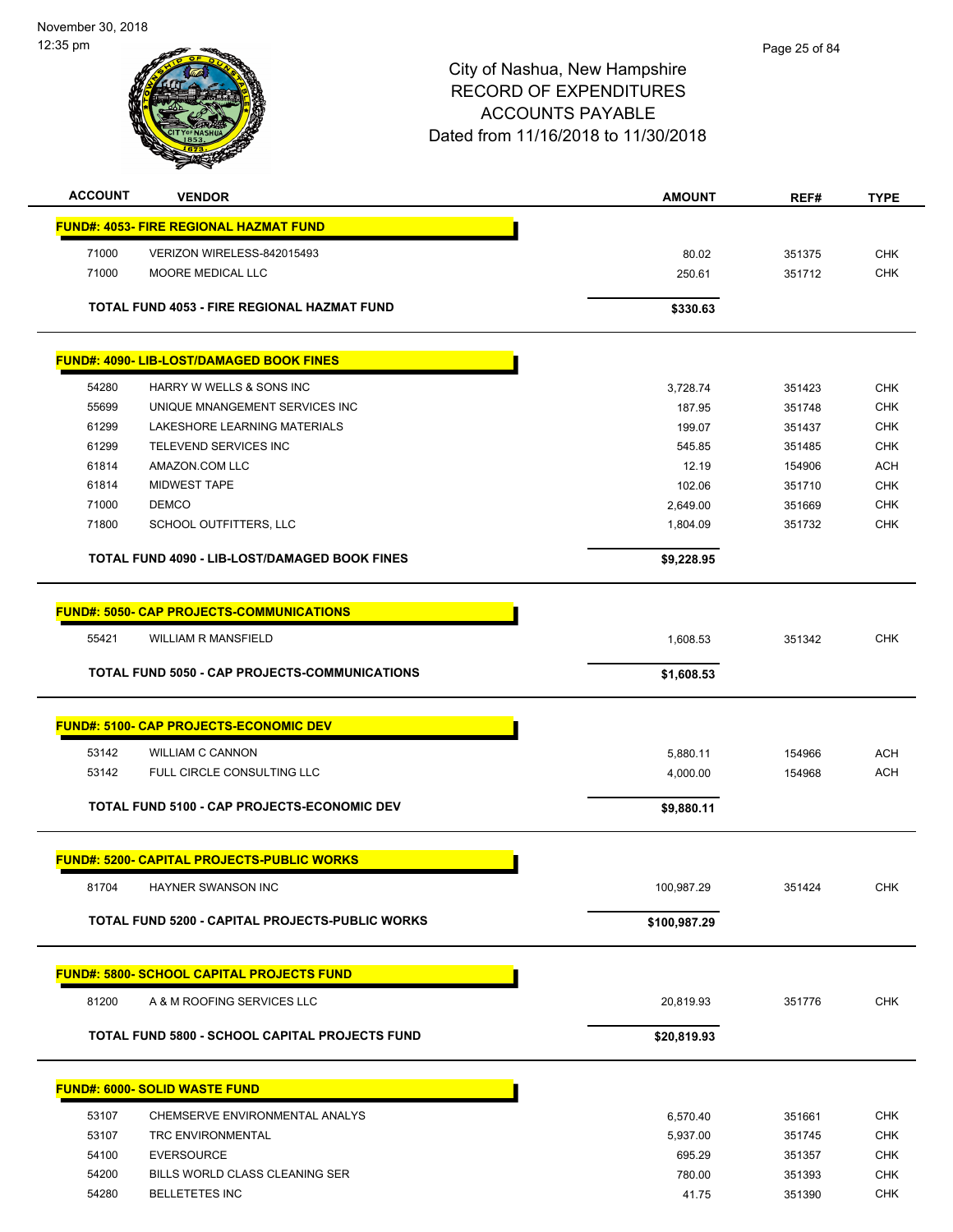

| <b>ACCOUNT</b> | <b>VENDOR</b>                         |             | <b>AMOUNT</b> | REF#    | <b>TYPE</b> |
|----------------|---------------------------------------|-------------|---------------|---------|-------------|
|                | <u> FUND#: 6000- SOLID WASTE FUND</u> |             |               |         |             |
| 54280          | <b>QED ENVIRONMETNAL SYSTEMS INC</b>  |             | 1,134.29      | 351464  | <b>CHK</b>  |
| 54280          | HOME DEPOT CREDIT SERVICE 3065        |             | 109.10        | 351690  | <b>CHK</b>  |
| 54487          | SULLIVAN ENVIRONMENTAL INC            |             | (290.00)      | 351482  | CHK         |
| 54600          | THE HOPE GROUP                        |             | 649.86        | 154969  | ACH         |
| 54600          | CARPARTS DISTRIBUTION CENTER,         |             | 211.03        | 351398  | <b>CHK</b>  |
| 54600          | DONOVAN SPRING CO INC                 |             | 5,303.88      | 351409  | <b>CHK</b>  |
| 54600          | <b>FLEETPRIDE INC</b>                 |             | 213.16        | 351412  | <b>CHK</b>  |
| 54600          | MCNEILUS TRUCK & MANUFACTURING        |             | 809.11        | 351445  | CHK         |
| 54600          | <b>NEW ENGLAND KENWORTH</b>           |             | 1,981.14      | 351455  | CHK         |
| 54600          | C <sub>2</sub> ALT FUELS              |             | 2,281.66      | 351653  | CHK         |
| 54600          | CARPARTS DISTRIBUTION CENTER,         |             | 288.09        | 351656  | CHK         |
| 54600          | <b>CUMMINS NORTHEAST LLC</b>          |             | 662.60        | 351667  | CHK         |
| 54600          | DONOVAN SPRING CO INC                 |             | 723.61        | 351673  | CHK         |
| 54600          | <b>FASTENAL CO</b>                    |             | 3.53          | 351678  | CHK         |
| 54600          | MCDEVITT TRUCKS INC                   |             | 67.18         | 351707  | <b>CHK</b>  |
| 54600          | MCNEILUS TRUCK & MANUFACTURING        |             | 540.60        | 351708  | <b>CHK</b>  |
| 54600          | NEW ENGLAND KENWORTH                  |             | 323.48        | 351718  | <b>CHK</b>  |
| 54625          | D & R TOWING INC                      |             | 80.00         | 351668  | <b>CHK</b>  |
| 55109          | CONSOLIDATED COMMUNICATIONS           |             | 36.44         | 351599  | <b>CHK</b>  |
| 55109          | <b>WINDSTREAM</b>                     |             | 4.44          | 351626  | <b>CHK</b>  |
| 55118          | VERIZON WIRELESS-542088278            |             | 40.01         | 351624  | <b>CHK</b>  |
| 55421          | TREASURER STATE OF NH                 |             | 20.00         | 351323  | CHK         |
| 55421          | <b>SWANA</b>                          |             | 446.00        | 351593  | <b>CHK</b>  |
| 55421          | <b>SWANA</b>                          |             | 223.00        | 351737  | <b>CHK</b>  |
| 55500          | THE TELEGRAPH                         |             | 494.90        | 351616  | CHK         |
| 55500          | UNION LEADER CORP -- 19828            |             | 418.10        | 351620  | <b>CHK</b>  |
| 55500          | CITIZENS BANK CREDIT CARD             | <b>APWA</b> | 325.00        | 9201905 | ACH         |
| 55607          | UNITED PARCEL SERVICE                 |             | 14.79         | 351621  | <b>CHK</b>  |
| 55699          | <b>INTERSTATE REFRIGERANT</b>         |             | 558.00        | 351432  | <b>CHK</b>  |
| 55699          | STANLEY CONVERGENT SECURITY           |             | 100.11        | 351479  | <b>CHK</b>  |
| 55699          | SULLIVAN ENVIRONMENTAL INC            |             | 421.19        | 351482  | CHK         |
| 55699          | <b>COMCAST</b>                        |             | 120.43        | 351598  | <b>CHK</b>  |
| 55699          | ALS GROUP USA, CORP                   |             | 807.00        | 351636  | <b>CHK</b>  |
| 55699          | CALLOGIX INC                          |             | 70.45         | 351654  | <b>CHK</b>  |
| 55699          | CASELLA RECYCLING LLC                 |             | 38,189.88     | 351658  | <b>CHK</b>  |
| 55699          | <b>INTERSTATE REFRIGERANT</b>         |             | 780.00        | 351694  | <b>CHK</b>  |
| 55699          | RYDIN DECAL                           |             | 2,934.14      | 351730  | <b>CHK</b>  |
| 55699          | UNIVERSAL RECYCLING TECH              |             | 7,991.06      | 351751  | <b>CHK</b>  |
| 61107          | UNIFIRST CORPORATION                  |             | 170.39        | 351493  | <b>CHK</b>  |
| 61107          | UNIFIRST CORPORATION                  |             | 244.58        | 351747  | <b>CHK</b>  |
| 61110          | ALECS SHOE STORE INC                  |             | 220.00        | 351634  | <b>CHK</b>  |
| 61192          | <b>GRAINGER</b>                       |             | 170.53        | 351415  | <b>CHK</b>  |
| 61307          | SHATTUCK MALONE OIL CO                |             | 793.26        | 351613  | <b>CHK</b>  |
| 61310          | AVSG LP                               |             | 15,895.92     | 351642  | <b>CHK</b>  |
| 61428          | NEW ENGLAND PAPER & SUPPLY            |             | 161.91        | 351456  | <b>CHK</b>  |
| 61705          | MAYNARD & LESIEUR INC                 |             | 2,341.60      | 351442  | CHK         |
| 71630          | WASTEQUIP, LLC                        |             | 34,142.20     | 351497  | <b>CHK</b>  |
| 81500          | MCNEILUS TRUCK & MANUFACTURING        |             | 337,059.00    | 351587  | <b>CHK</b>  |
| 81500          | MCNEILUS TRUCK & MANUFACTURING        |             | 316,260.00    | 351588  | <b>CHK</b>  |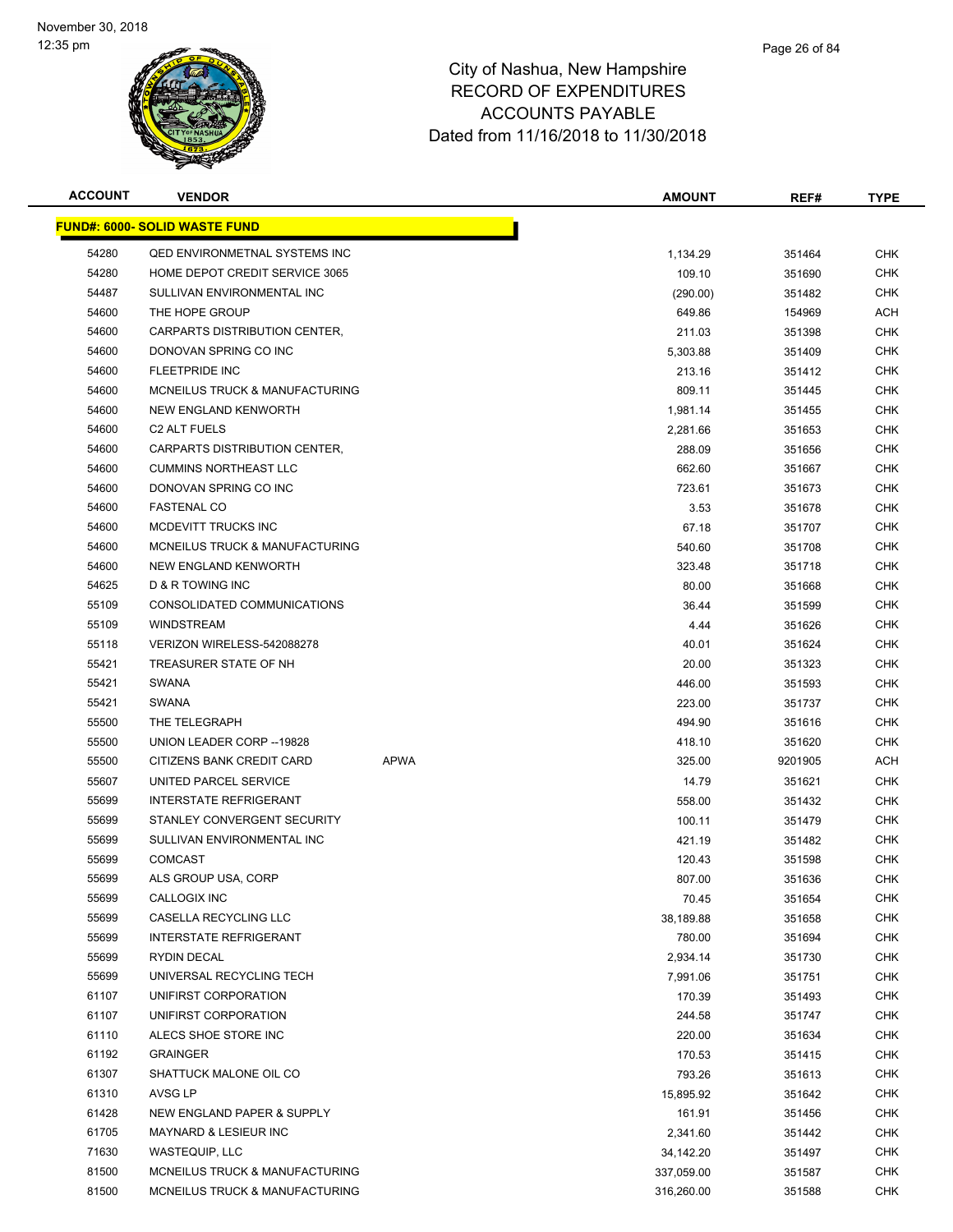| <b>ACCOUNT</b> | <b>VENDOR</b>                             | <b>AMOUNT</b> | REF#   | <b>TYPE</b> |
|----------------|-------------------------------------------|---------------|--------|-------------|
|                | <b>TOTAL FUND 6000 - SOLID WASTE FUND</b> | \$790,571.09  |        |             |
|                | <b>FUND#: 6200- WASTEWATER FUND</b>       |               |        |             |
| 21775          | <b>LOUIS MICHAUD</b>                      | 168.17        | 351989 | <b>CHK</b>  |
| 21775          | <b>SHANNON MITCHELL</b>                   | 16.13         | 351990 | <b>CHK</b>  |
| 21775          | <b>SHERYL TICKAL</b>                      | 60.26         | 351991 | <b>CHK</b>  |
| 21775          | STS COMMERCIAL CLOSING SVC                | 46.02         | 351992 | CHK         |
| 21775          | <b>TONY CORREIA</b>                       | 67.34         | 351993 | CHK         |
| 53107          | <b>WRIGHT-PIERCE</b>                      | 8,178.73      | 351756 | CHK         |
| 53467          | PENNICHUCK WATER WORKS INC                | 9,835.82      | 351373 | <b>CHK</b>  |
| 54100          | EVERSOUCE-POWER SUPPLY                    | 55,290.70     | 351356 | <b>CHK</b>  |
| 54100          | <b>EVERSOURCE</b>                         | 1,669.25      | 351600 | <b>CHK</b>  |
| 54114          | LIBERTY UTILITIES - NH                    | 1,443.70      | 351362 | <b>CHK</b>  |
| 54114          | <b>LIBERTY UTILITIES - NH</b>             | 62.11         | 351363 | <b>CHK</b>  |
| 54114          | <b>LIBERTY UTILITIES - NH</b>             | 2,653.02      | 351364 | <b>CHK</b>  |
| 54114          | <b>LIBERTY UTILITIES - NH</b>             | 118.36        | 351365 | <b>CHK</b>  |
| 54114          | <b>LIBERTY UTILITIES - NH</b>             | 182.34        | 351366 | <b>CHK</b>  |
| 54114          | <b>LIBERTY UTILITIES - NH</b>             | 69.06         | 351367 | <b>CHK</b>  |
| 54114          | LIBERTY UTILITIES - NH                    | 66.56         | 351368 | <b>CHK</b>  |
| 54114          | <b>DIRECT ENERGY BUSINESS</b>             | 1,949.59      | 351671 | <b>CHK</b>  |
| 54141          | PENNICHUCK WATER WORKS INC                | 403.41        | 351611 | <b>CHK</b>  |
| 54221          | CASELLA ORGANICS                          | 28,257.81     | 351657 | <b>CHK</b>  |
| 54300          | <b>BROX INDUSTRIES INC</b>                | 78.20         | 351397 | <b>CHK</b>  |
| 54300          | <b>BROX INDUSTRIES INC</b>                | 1,023.01      | 351652 | <b>CHK</b>  |
| 54300          | WILLIAM P DAVIS EXCAVATION LLC            | 4,850.00      | 351755 | <b>CHK</b>  |
| 54487          | <b>BELLETETES INC</b>                     | 50.80         | 351390 | <b>CHK</b>  |
| 54487          | <b>GRAINGER</b>                           | 89.90         | 351414 | <b>CHK</b>  |
| 54487          | <b>HAJOCA CORPORATION</b>                 | 561.76        | 351420 | <b>CHK</b>  |
| 54487          | M & M ELECTRICAL SUPPLY CO INC            | 168.02        | 351439 | CHK         |
| 54487          | <b>MOTION INDUSTRIES INC</b>              | 377.52        | 351449 | <b>CHK</b>  |
| 54487          | <b>GRAINGER</b>                           | 600.50        | 351682 | CHK         |
| 54487          | <b>HAJOCA CORPORATION</b>                 | 177.07        | 351685 | <b>CHK</b>  |
| 54487          | <b>HAJOCA CORPORATION</b>                 | 291.04        | 351687 | <b>CHK</b>  |
| 54487          | M & M ELECTRICAL SUPPLY CO INC            | 693.18        | 351703 | <b>CHK</b>  |
| 54487          | NEW ENGLAND ENERGY SERVICES               | 15,391.00     | 351715 | <b>CHK</b>  |
| 54487          | WD MATTHEWS MACHINERY CO                  | 7,573.00      | 351754 | <b>CHK</b>  |
| 54600          | CARPARTS DISTRIBUTION CENTER,             | 120.02        | 351398 | <b>CHK</b>  |
| 54600          | CN WOOD CO INC                            | 4,626.90      | 351401 | <b>CHK</b>  |
| 54600          | SANEL NAPA                                | 479.44        | 351472 | CHK         |
| 54600          | CARPARTS DISTRIBUTION CENTER,             | 170.94        | 351656 | CHK         |
| 55109          | CONSOLIDATED COMMUNICATIONS               | 79.32         | 351599 | <b>CHK</b>  |
| 55109          | <b>WINDSTREAM</b>                         | 4.44          | 351626 | CHK         |
| 55118          | <b>SPRINT</b>                             | 92.76         | 351374 | <b>CHK</b>  |
| 55118          | AT & T MOBILITY                           | 138.89        | 351596 | <b>CHK</b>  |
| 55200          | <b>NHWPCA</b>                             | 1,120.00      | 351610 | <b>CHK</b>  |
| 55400          | <b>NEWWTA INC</b>                         | 287.50        | 351609 | <b>CHK</b>  |
| 55421          | <b>NEWWTA INC</b>                         | 437.50        | 351609 | <b>CHK</b>  |
| 55699          | NAGLER GROUP                              | 2,312.00      | 351451 | <b>CHK</b>  |
| 55699          | ST JOSEPHS BUSINESS & HEALTH              | 2,632.00      | 351478 | <b>CHK</b>  |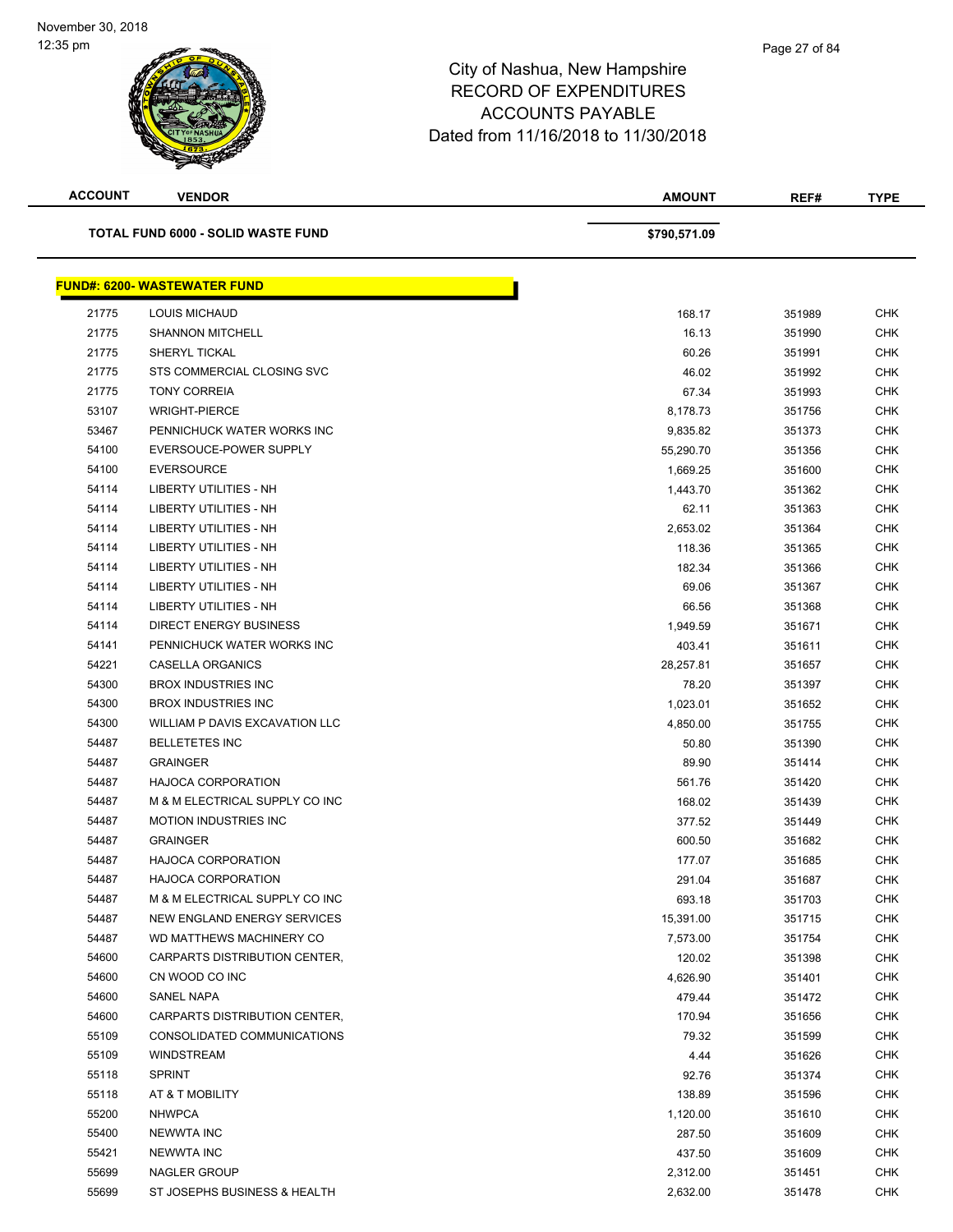

| <b>ACCOUNT</b> | <b>VENDOR</b>                                    | <b>AMOUNT</b> | REF#   | <b>TYPE</b> |
|----------------|--------------------------------------------------|---------------|--------|-------------|
|                | <b>FUND#: 6200- WASTEWATER FUND</b>              |               |        |             |
| 55699          | <b>CALLOGIX INC</b>                              | 166.00        | 351654 | <b>CHK</b>  |
| 55699          | <b>CERTIFIED LABS</b>                            | 366.66        | 351659 | <b>CHK</b>  |
| 55699          | PROGRESSIVE ALARM SERVICES INC                   | 520.00        | 351725 | <b>CHK</b>  |
| 61100          | WB MASON CO INC                                  | 153.78        | 351753 | <b>CHK</b>  |
| 61107          | UNIFIRST CORPORATION                             | 377.09        | 351493 | <b>CHK</b>  |
| 61107          | UNIFIRST CORPORATION                             | 382.14        | 351747 | <b>CHK</b>  |
| 61149          | EMD MILLIPORE CORPORATION                        | 45.00         | 351676 | <b>CHK</b>  |
| 61156          | UNIVAR USA INC                                   | 4,107.81      | 351494 | <b>CHK</b>  |
| 61156          | UNIVAR USA INC                                   | 1,860.00      | 351750 | <b>CHK</b>  |
| 61299          | <b>ESAFETY SUPPLIES INC</b>                      | 1,677.50      | 154967 | <b>ACH</b>  |
| 61299          | <b>BELLETETES INC</b>                            | 18.60         | 351390 | <b>CHK</b>  |
| 61299          | <b>FASTENAL CO</b>                               | 118.03        | 351411 | <b>CHK</b>  |
| 61299          | FUTURE SUPPLY CO                                 | 2,453.10      | 351413 | <b>CHK</b>  |
| 61299          | <b>GRAINGER</b>                                  | 1,077.75      | 351414 | <b>CHK</b>  |
| 61299          | J F MCDERMOTT CORP                               | 160.00        | 351433 | <b>CHK</b>  |
| 61299          | ARCSOURCE INC                                    | 36.00         | 351638 | <b>CHK</b>  |
| 61299          | BRENNTAG LUBRICANTS NORTHEAST                    | 2,972.64      | 351651 | <b>CHK</b>  |
| 61299          | <b>GRAINGER</b>                                  | 156.75        | 351682 | <b>CHK</b>  |
| 61310          | <b>AVSG LP</b>                                   | 846.36        | 351642 | <b>CHK</b>  |
| 61428          | <b>IMPERIAL DADE</b>                             | 408.43        | 351430 | <b>CHK</b>  |
| 71000          | <b>INGERSOLL RAND CO</b>                         | 7,832.43      | 351431 | <b>CHK</b>  |
| 71000          | <b>J F MCDERMOTT CORP</b>                        | 470.00        | 351433 | <b>CHK</b>  |
| 71000          | <b>CERTIFIED LABS</b>                            | 754.40        | 351659 | <b>CHK</b>  |
| 81700          | <b>TEAM EJP CONCORD NH</b>                       | 50,101.00     | 351738 | <b>CHK</b>  |
| 81700          | <b>WRIGHT-PIERCE</b>                             | 1,109.06      | 351500 | <b>CHK</b>  |
| 81700          | <b>WRIGHT-PIERCE</b>                             | 14,308.87     | 351500 | <b>CHK</b>  |
|                | TOTAL FUND 6200 - WASTEWATER FUND                | \$247,444.49  |        |             |
|                | <b>FUND#: 6201-WERF-WASTEWATER EQUIP RESERVE</b> |               |        |             |
| 81500          | LIBERTY INTNL TRUCKS OF NH LLC                   | 85,950.00     | 351337 | <b>CHK</b>  |
|                | TOTAL FUND 6201 - WERF-WASTEWATER EQUIP RESERVE  | \$85,950.00   |        |             |
|                |                                                  |               |        |             |
|                | <b>FUND#: 6500- PROPERTY &amp; CASUALTY FUND</b> |               |        |             |
| 54267          | TREASURER STATE OF NH                            | 50.00         | 351618 | <b>CHK</b>  |
| 55200          | <b>PRIMA</b>                                     | 385.00        | 351612 | <b>CHK</b>  |
| 59207          | MICHAEL STANIUM                                  | 15.00         | 351517 | <b>CHK</b>  |
| 59207          | SO NH REGIONAL MEDICAL CENTER                    | 1,103.85      | 351518 | <b>CHK</b>  |
| 59207          | ANESTHESIA CARE GROUP PC                         | 5,010.22      | 351519 | <b>CHK</b>  |
| 59207          | APPLE NASHUA LLC                                 | 4,410.64      | 351520 | <b>CHK</b>  |
| 59207          | <b>COMP TODAY</b>                                | 78.81         | 351521 | <b>CHK</b>  |
| 59207          | CONNECTIONS PHYSICAL THERAPY                     | 451.00        | 351522 | <b>CHK</b>  |
| 59207          | <b>CPTE NASHUA</b>                               | 1,633.00      | 351523 | <b>CHK</b>  |
| 59207          | <b>ENGLANDER CHIROPRATIC</b>                     | 1,176.00      | 351525 | <b>CHK</b>  |
| 59207          | FOUNDATION MEDICAL PARTNERS                      | 5,809.12      | 351526 | <b>CHK</b>  |

59207 FOUR SEASONS ORTHOPAEDIC CTR P 144.75 144.75 351527 CHK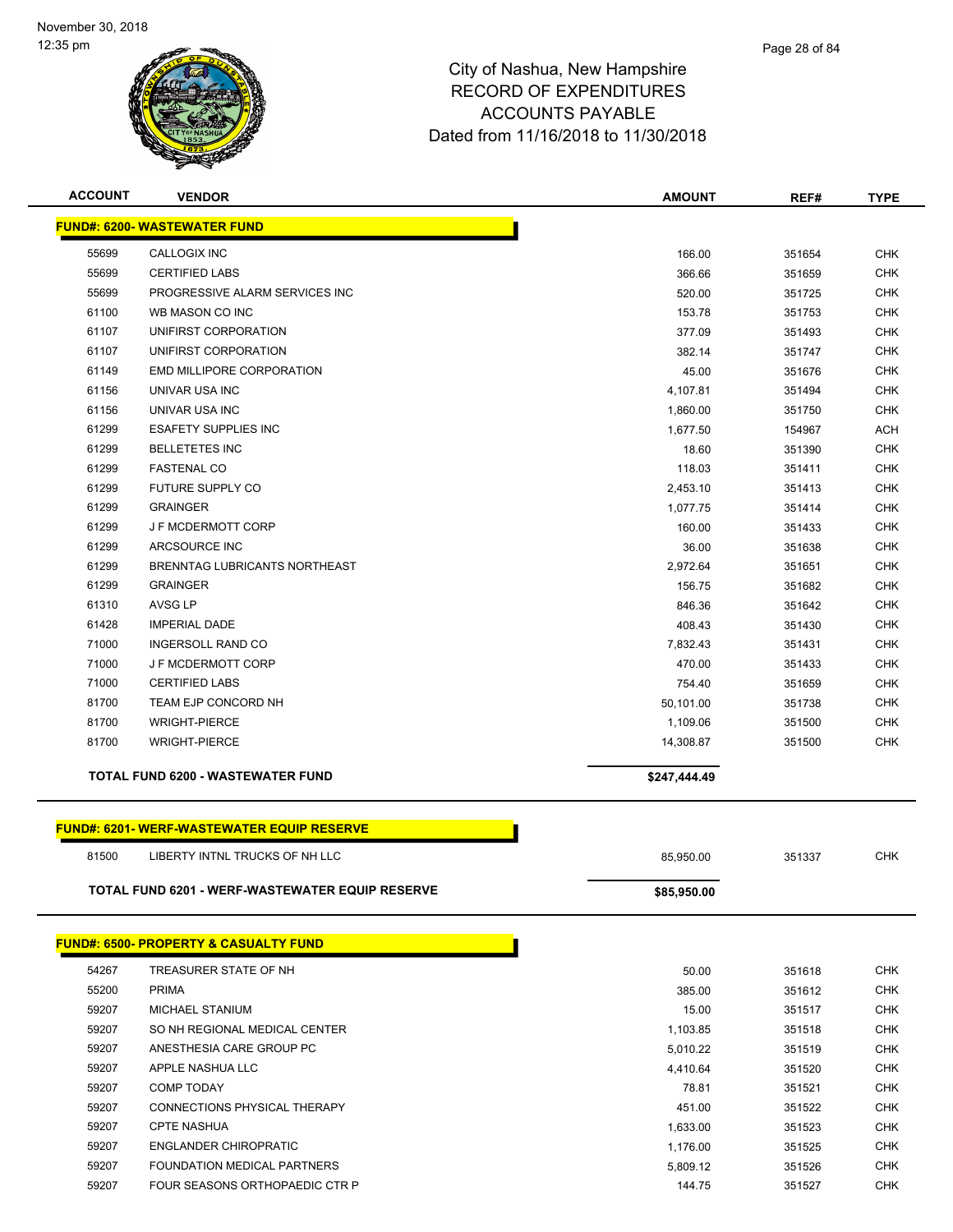

| <b>ACCOUNT</b> | <b>VENDOR</b>                                    | <b>AMOUNT</b> | REF#   | <b>TYPE</b> |
|----------------|--------------------------------------------------|---------------|--------|-------------|
|                | <b>FUND#: 6500- PROPERTY &amp; CASUALTY FUND</b> |               |        |             |
| 59207          | FOUR SEASONS ORTHOPEDIC CENTER                   | 3,056.25      | 351528 | <b>CHK</b>  |
| 59207          | <b>GRANITE STATE PHYSICAL THERAPY</b>            | 292.00        | 351529 | <b>CHK</b>  |
| 59207          | <b>HEALTHSOUTH REHABILITATION</b>                | 671.00        | 351530 | <b>CHK</b>  |
| 59207          | <b>HERNER CHIROPRACTIC</b>                       | 1,870.00      | 351531 | CHK         |
| 59207          | INJURED WORKERS PHARMACY LLC                     | 269.94        | 351533 | <b>CHK</b>  |
| 59207          | <b>INTEGRATED PAIN CARE</b>                      | 228.00        | 351534 | <b>CHK</b>  |
| 59207          | KING MEDICAL ASSOCIATES                          | 140.00        | 351535 | <b>CHK</b>  |
| 59207          | LAHEY CLINIC HOSPITAL INC                        | 400.00        | 351536 | <b>CHK</b>  |
| 59207          | MASSACHUSETTS GENERAL                            | 220.43        | 351537 | CHK         |
| 59207          | NASHUA RADIOLOGY PA                              | 77.00         | 351538 | <b>CHK</b>  |
| 59207          | NORTH AMERICAN PARTNERS IN                       | 3,150.00      | 351539 | CHK         |
| 59207          | OCCUPATIONAL HEALTH CTRS SOUTH                   | 510.30        | 351540 | CHK         |
| 59207          | PINNACLE REHABILITATION                          | 244.00        | 351541 | <b>CHK</b>  |
| 59207          | SO NH REGIONAL MEDICAL CENTER                    | 6,815.99      | 351542 | <b>CHK</b>  |
| 59207          | SOUTHERN NH RADIOLOGY CONSULTA                   | 152.00        | 351543 | CHK         |
| 59207          | ST JOSEPH BUSINESS & HEALTH                      | 308.00        | 351544 | <b>CHK</b>  |
| 59207          | APPLE NASHUA LLC                                 | 7,295.60      | 351999 | <b>CHK</b>  |
| 59207          | <b>COMP TODAY</b>                                | 102.61        | 352000 | <b>CHK</b>  |
| 59207          | CONNECTIONS PHYSICAL THERAPY                     | 339.00        | 352001 | <b>CHK</b>  |
| 59207          | <b>CPTE NASHUA</b>                               | 238.00        | 352002 | CHK         |
| 59207          | DARTMOUTH HITCHCOCK CLINIC                       | 4,596.00      | 352003 | <b>CHK</b>  |
| 59207          | DRS HELFMAN, LASKEY & ASSOC                      | 150.00        | 352004 | CHK         |
| 59207          | ELLIOT HOSPITAL                                  | 2,574.00      | 352005 | <b>CHK</b>  |
| 59207          | ELLIOT PROFESSIONAL SERVICES                     | 217.00        | 352006 | <b>CHK</b>  |
| 59207          | FOUNDATION MEDICAL PARTNERS                      | 24.00         | 352007 | <b>CHK</b>  |
| 59207          | FOUR SEASONS ORTHOPEDIC CENTER                   | 1,959.00      | 352008 | CHK         |
| 59207          | <b>HERNER CHIROPRACTIC</b>                       | 320.00        | 352009 | <b>CHK</b>  |
| 59207          | PAIN SOLUTIONS PLLC                              | 280.00        | 352010 | <b>CHK</b>  |
| 59207          | PERFORMANCE REHAB INC                            | 845.00        | 352011 | <b>CHK</b>  |
| 59207          | PINNACLE REHABILITATION                          | 401.00        | 352012 | CHK         |
| 59207          | SO NH REGIONAL MEDICAL CENTER                    | 3,183.35      | 352014 | <b>CHK</b>  |
| 59207          | ST JOSEPHS HOSPITAL                              | 1,535.36      | 352015 | <b>CHK</b>  |
| 59207          | STONERIVER PHARMACY SOLUTIONS                    | 44.33         | 352016 | <b>CHK</b>  |
| 59225          | <b>CULLENCOLLIMORE PLLC</b>                      | 4,182.50      | 351524 | <b>CHK</b>  |
| 59250          | RC WELDING LLC                                   | 8,300.00      | 352013 | <b>CHK</b>  |
| 59275          | <b>ILLG AUTOMOTIVE CORP</b>                      | 782.85        | 351532 | <b>CHK</b>  |
| 59275          | <b>SHAWN MCKENNEY</b>                            | 8,000.00      | 351560 | <b>CHK</b>  |
| 61100          | WB MASON CO INC                                  | 63.46         | 351498 | <b>CHK</b>  |
| 68360          | <b>CULLENCOLLIMORE PLLC</b>                      | 507.50        | 351666 | <b>CHK</b>  |
|                | TOTAL FUND 6500 - PROPERTY & CASUALTY FUND       | \$84,612.86   |        |             |

| FUND#: 6600- BENEFITS SELF INSURANCE FUND_ |
|--------------------------------------------|
| <b>ITT HARTFORD</b>                        |
| <b>ITT HARTFORD</b>                        |
| <b>ITT HARTFORD</b>                        |
| COLONIAL LIFE AND ACCIDENT INS             |
| COLONIAL LIFE AND ACCIDENT INS             |
|                                            |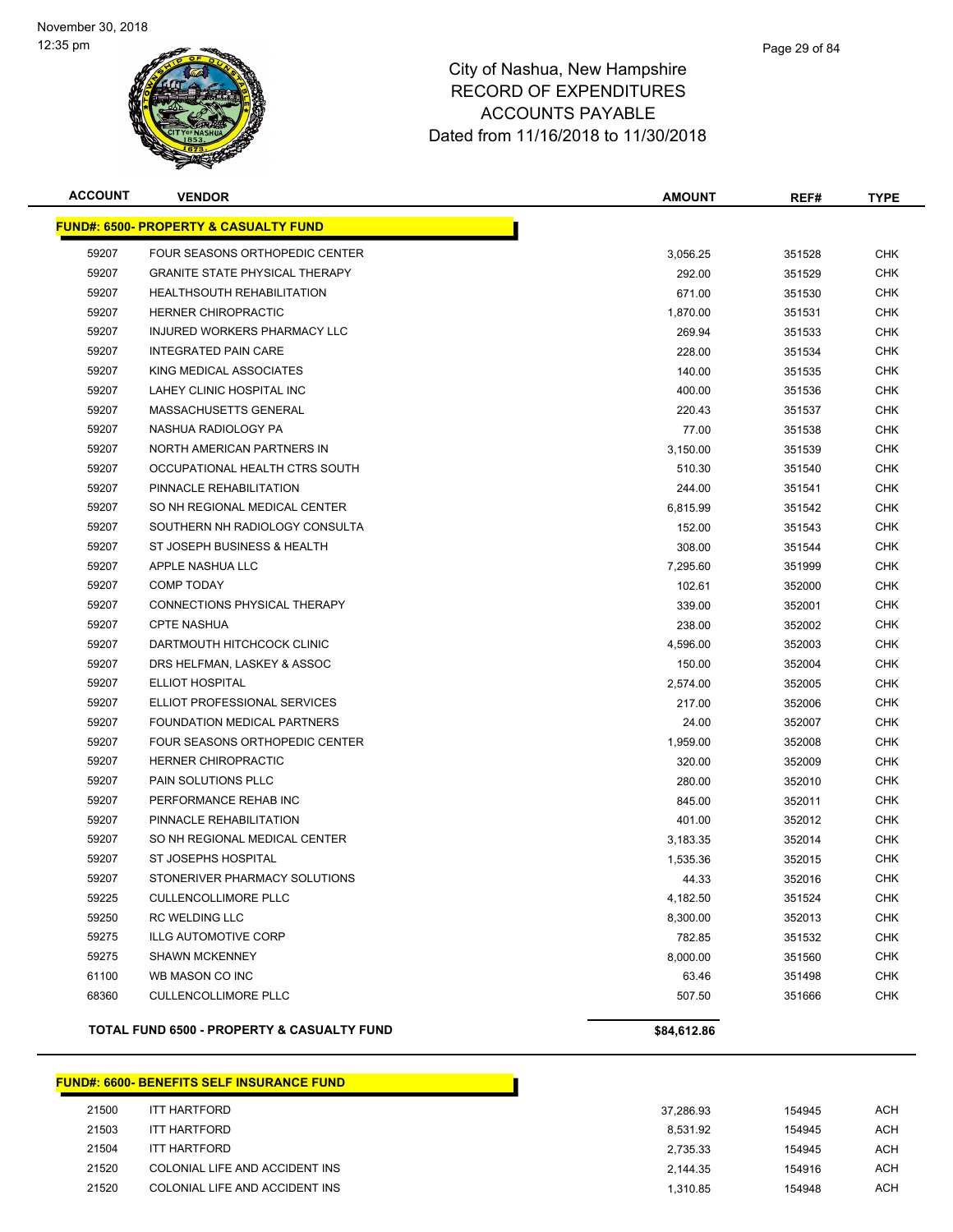

| <b>ACCOUNT</b> | <b>VENDOR</b>                                           |                            | <b>AMOUNT</b>  | REF#    | <b>TYPE</b>              |
|----------------|---------------------------------------------------------|----------------------------|----------------|---------|--------------------------|
|                | <b>FUND#: 6600- BENEFITS SELF INSURANCE FUND</b>        |                            |                |         |                          |
| 21545          | ALLEGIANT CARE                                          |                            | 37,162.00      | 154977  | <b>ACH</b>               |
| 21553          | ANTHEM BLUE CROSS /BLUE SHIELD                          |                            | 459,126.71     | 154944  | <b>ACH</b>               |
| 21585          | VISION SERVICE PLAN NH                                  |                            | 21,040.86      | 351752  | <b>CHK</b>               |
| 52809          | THE LAWSON GROUP                                        |                            | 1,196.23       | 351487  | <b>CHK</b>               |
| 52809          | CITIZENS BANK CREDIT CARD                               | <b>HealthPromotionsNOW</b> | 1,481.72       | 9201905 | <b>ACH</b>               |
| 52809          | CITIZENS BANK CREDIT CARD                               | <b>HealthPromotionsNOW</b> | 1,367.39       | 9201905 | <b>ACH</b>               |
| 59165          | <b>HCC LIFE INSURANCE CO</b>                            |                            | 67,379.19      | 154979  | <b>ACH</b>               |
| 59500          | <b>HEALTH PLANS INC</b>                                 |                            | 11,660.00      | 154935  | <b>ACH</b>               |
| 59507          | ANTHEM BCBS OF NE                                       |                            | 183,544.65     | 154937  | <b>ACH</b>               |
| 59507          | ANTHEM BCBS OF NE                                       |                            | 79,957.19      | 154943  | <b>ACH</b>               |
| 59507          | ANTHEM BCBS OF NE                                       |                            | 574,178.16     | 154937  | <b>ACH</b>               |
| 59507          | ANTHEM BCBS OF NE                                       |                            | 484,538.49     | 154943  | <b>ACH</b>               |
| 59507          | ANTHEM BCBS OF NE                                       |                            | 56,997.88      | 154937  | <b>ACH</b>               |
| 59507          | ANTHEM BCBS OF NE                                       |                            | 44,043.72      | 154943  | <b>ACH</b>               |
| 59507          | <b>HEALTH PLANS INC</b>                                 |                            | 75,436.06      | 154903  | <b>ACH</b>               |
| 59507          | <b>HEALTH PLANS INC</b>                                 |                            | 77,411.06      | 154939  | <b>ACH</b>               |
| 59507          | <b>HEALTH PLANS INC</b>                                 |                            | 147,500.77     | 154980  | <b>ACH</b>               |
| 59525          | NORTHEAST DELTA DENTAL                                  |                            | 75,405.28      | 154936  | <b>ACH</b>               |
| 59525          | NORTHEAST DELTA DENTAL                                  |                            | 46,096.19      | 154940  | <b>ACH</b>               |
| 61100          | <b>CAROL ST PIERRE</b>                                  |                            | 72.61          | 351352  | <b>CHK</b>               |
|                | TOTAL FUND 6600 - BENEFITS SELF INSURANCE FUND          |                            | \$2,497,605.54 |         |                          |
|                |                                                         |                            |                |         |                          |
|                | <b>FUND#: 7026- CAPITAL EQUIPMENT RESERVE FUND</b>      |                            |                |         |                          |
| 53415          | <b>KRT APPRAISAL</b>                                    |                            | 1,350.00       | 154912  | <b>ACH</b>               |
| 81500          | LIBERTY INTNL TRUCKS OF NH LLC                          |                            | 88,900.00      | 351336  | <b>CHK</b>               |
| 81500          | LIBERTY INTNL TRUCKS OF NH LLC                          |                            | 88,900.00      | 351338  | <b>CHK</b>               |
| 81500          | LIBERTY INTNL TRUCKS OF NH LLC                          |                            | 88,900.00      | 351339  | <b>CHK</b>               |
| 81500          | LIBERTY INTNL TRUCKS OF NH LLC                          |                            | 88,900.00      | 351340  | <b>CHK</b>               |
|                | <b>TOTAL FUND 7026 - CAPITAL EQUIPMENT RESERVE FUND</b> |                            | \$356,950.00   |         |                          |
|                |                                                         |                            |                |         |                          |
|                | <b>FUND#: 7052- MINE FALLS PARK ETF</b>                 |                            |                |         |                          |
| 54280          | <b>MUTT MITT</b>                                        |                            | 725.88         | 351450  | <b>CHK</b>               |
|                | <b>TOTAL FUND 7052 - MINE FALLS PARK ETF</b>            |                            | \$725.88       |         |                          |
|                |                                                         |                            |                |         |                          |
|                | <b>FUND#: 7064- HYDROPOWER RESERVE FUND</b>             |                            |                |         |                          |
| 81700          | <b>ESSEX POWER SERVICES INC</b>                         |                            | 17,340.68      | 351677  | <b>CHK</b>               |
|                | <b>TOTAL FUND 7064 - HYDROPOWER RESERVE FUND</b>        |                            | \$17,340.68    |         |                          |
|                | <b>FUND#: 7078- CITY BUILDINGS ETF</b>                  |                            |                |         |                          |
|                |                                                         |                            |                |         |                          |
| 54280<br>54280 | KERRY FIRE PROTECTION INC                               |                            | 249.65         | 351436  | <b>CHK</b><br><b>CHK</b> |
|                | HUFF & GAUTHIER INC                                     |                            | 1,352.33       | 351692  |                          |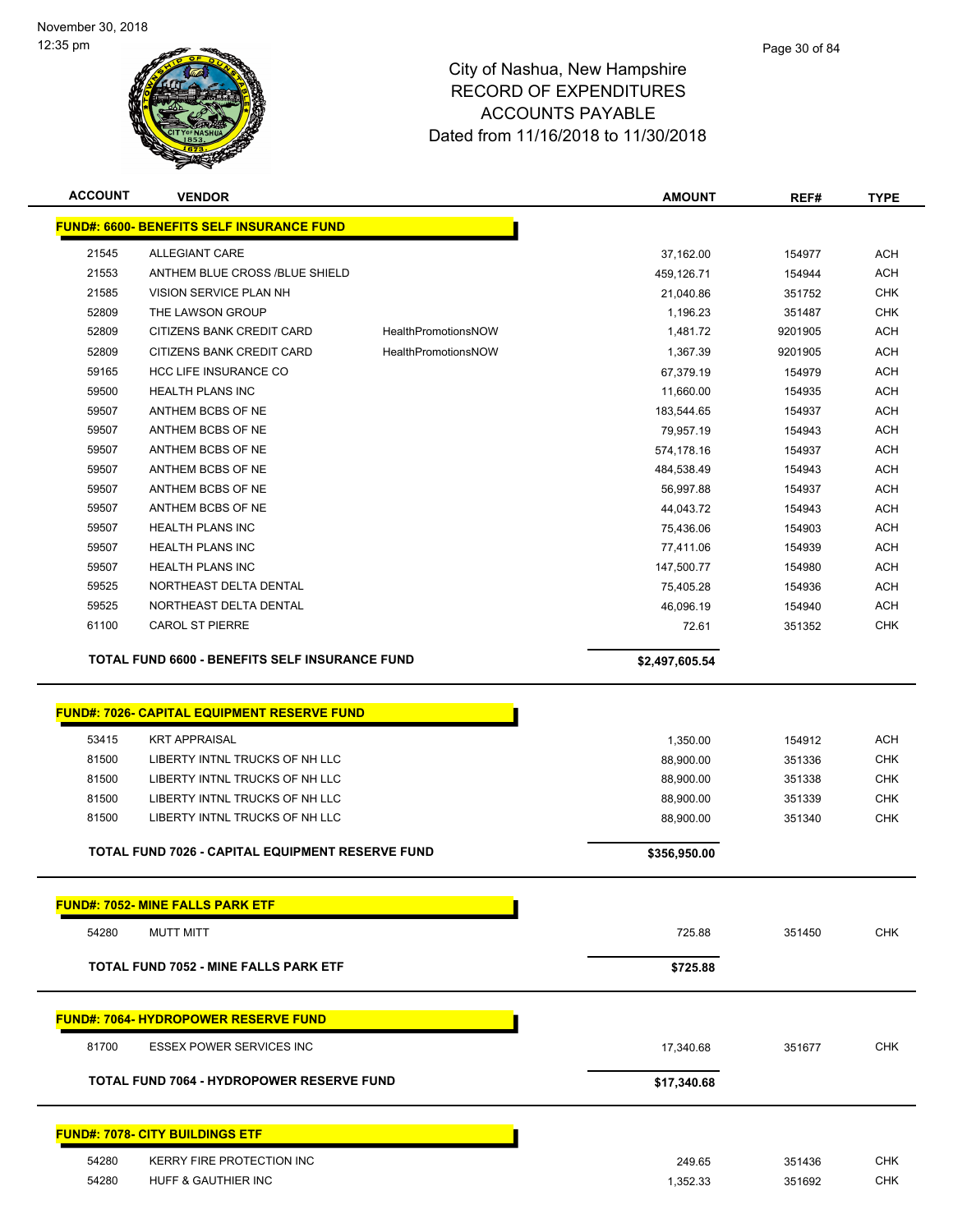| <b>ACCOUNT</b><br><b>VENDOR</b>                                   | <b>AMOUNT</b>      | REF#             | <b>TYPE</b>              |
|-------------------------------------------------------------------|--------------------|------------------|--------------------------|
| <b>TOTAL FUND 7078 - CITY BUILDINGS ETF</b>                       | \$1,601.98         |                  |                          |
| <b>FUND#: 7504- ETF CONTRIB EDGEWOOD-DEED FUND</b>                |                    |                  |                          |
| 61299<br><b>HARDY DORIC INC</b>                                   | 975.00             | 351422           | <b>CHK</b>               |
| TOTAL FUND 7504 - ETF CONTRIB EDGEWOOD-DEED FUND                  | \$975.00           |                  |                          |
| <b>FUND#: 7519- PW-MAIN ST TRAF MITIGATION</b>                    |                    |                  |                          |
| OCEAN STATE SIGNAL CO<br>55699                                    | 14,700.00          | 351722           | <b>CHK</b>               |
| TOTAL FUND 7519 - PW-MAIN ST TRAF MITIGATION                      | \$14,700.00        |                  |                          |
| <b>FUND#: 7549- LIBRARY-MISC LIB DONATIONS</b>                    |                    |                  |                          |
| 68322<br>AMAZON.COM LLC                                           | 153.83             | 154965           | <b>ACH</b>               |
| <b>TOTAL FUND 7549 - LIBRARY-MISC LIB DONATIONS</b>               | \$153.83           |                  |                          |
| FUND#: 7565- SCHOOL RELATED PROGRAMS-ETF                          |                    |                  |                          |
| 71221<br><b>APPLE INC</b>                                         | 1,495.00           | 351791           | <b>CHK</b>               |
| TOTAL FUND 7565 - SCHOOL RELATED PROGRAMS-ETF                     | \$1,495.00         |                  |                          |
| <b>FUND#: 8063- LIBRARY-HENRY STEARNS FUND</b>                    |                    |                  |                          |
| <b>BAKER &amp; TAYLOR</b><br>61807                                | 1,364.29           | 351389           | <b>CHK</b>               |
| 61807<br><b>BAKER &amp; TAYLOR</b><br>61830<br>RECORDED BOOKS LLC | 370.33<br>3,000.00 | 351645<br>351727 | <b>CHK</b><br><b>CHK</b> |
| <b>TOTAL FUND 8063 - LIBRARY-HENRY STEARNS FUND</b>               | \$4,734.62         |                  |                          |
| <b>FUND#: 8200- BPW PENSION FUND</b>                              |                    |                  |                          |
| 53121<br><b>HOOKER &amp; HOLCOMBE INC</b>                         | 2,900.00           | 351601           | CHK                      |
| <b>TOTAL FUND 8200 - BPW PENSION FUND</b>                         | \$2,900.00         |                  |                          |
| <b>FUND#: 8400- AGENCY-DEVELOPER ESCROWS</b>                      |                    |                  |                          |
| 21730<br>SOUTHERN NH MEDICAL CENTER                               | 42,382.00          | 351351           | <b>CHK</b>               |
| TOTAL FUND 8400 - AGENCY-DEVELOPER ESCROWS                        | \$42,382.00        |                  |                          |
| <b>FUND#: 8614- CHARLES H AUSTIN</b>                              |                    |                  |                          |
| 68370<br>JOHAN SAJAN AND                                          | 1,750.00           | 352017           | <b>CHK</b>               |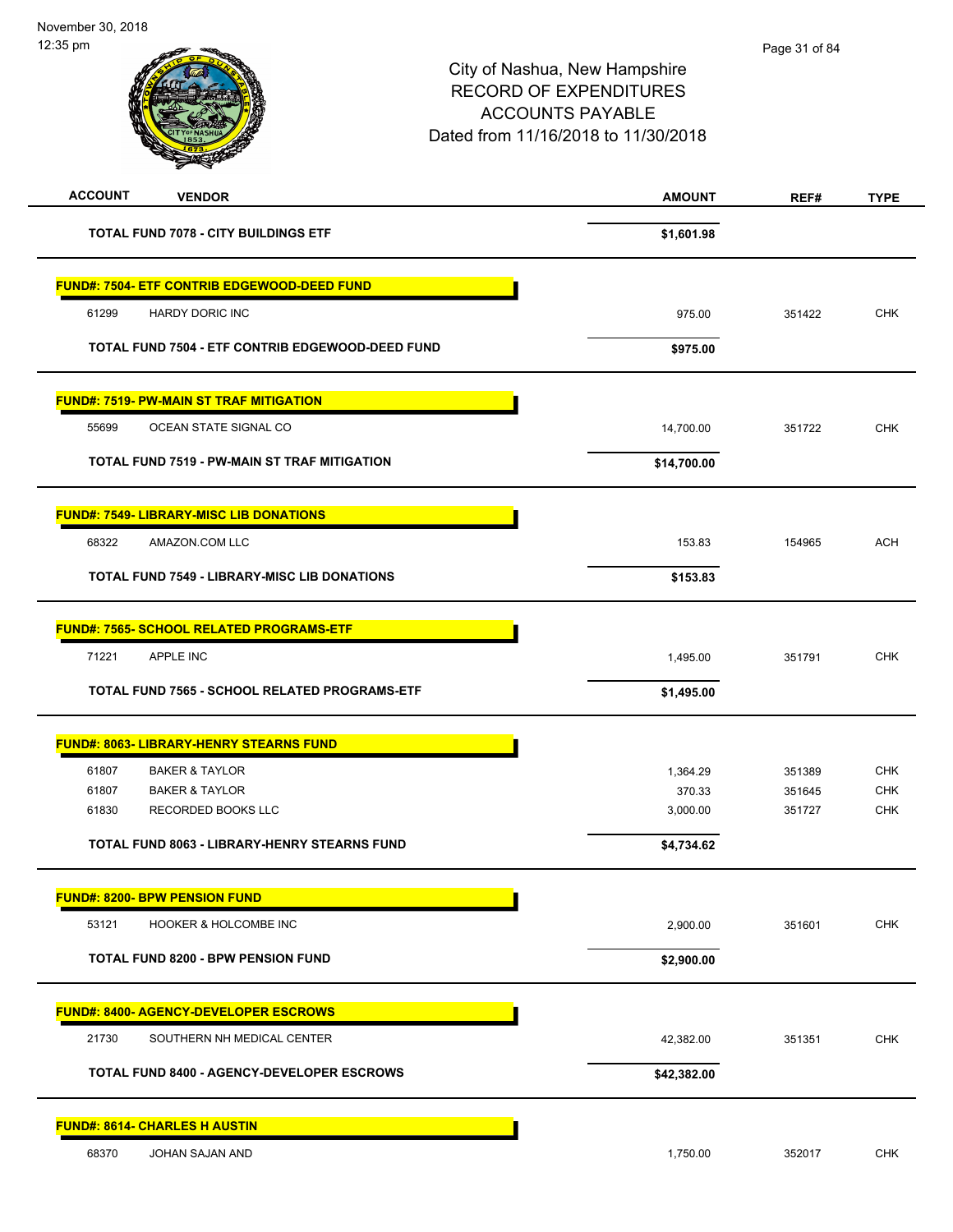| November 30, 2018  |                                           |                                                                                                                                  |               |             |
|--------------------|-------------------------------------------|----------------------------------------------------------------------------------------------------------------------------------|---------------|-------------|
| $12:35 \text{ pm}$ |                                           | City of Nashua, New Hampshire<br><b>RECORD OF EXPENDITURES</b><br><b>ACCOUNTS PAYABLE</b><br>Dated from 11/16/2018 to 11/30/2018 | Page 32 of 84 |             |
| <b>ACCOUNT</b>     | <b>VENDOR</b>                             | <b>AMOUNT</b>                                                                                                                    | REF#          | <b>TYPE</b> |
|                    | <b>TOTAL FUND 8614 - CHARLES H AUSTIN</b> | \$1,750.00                                                                                                                       |               |             |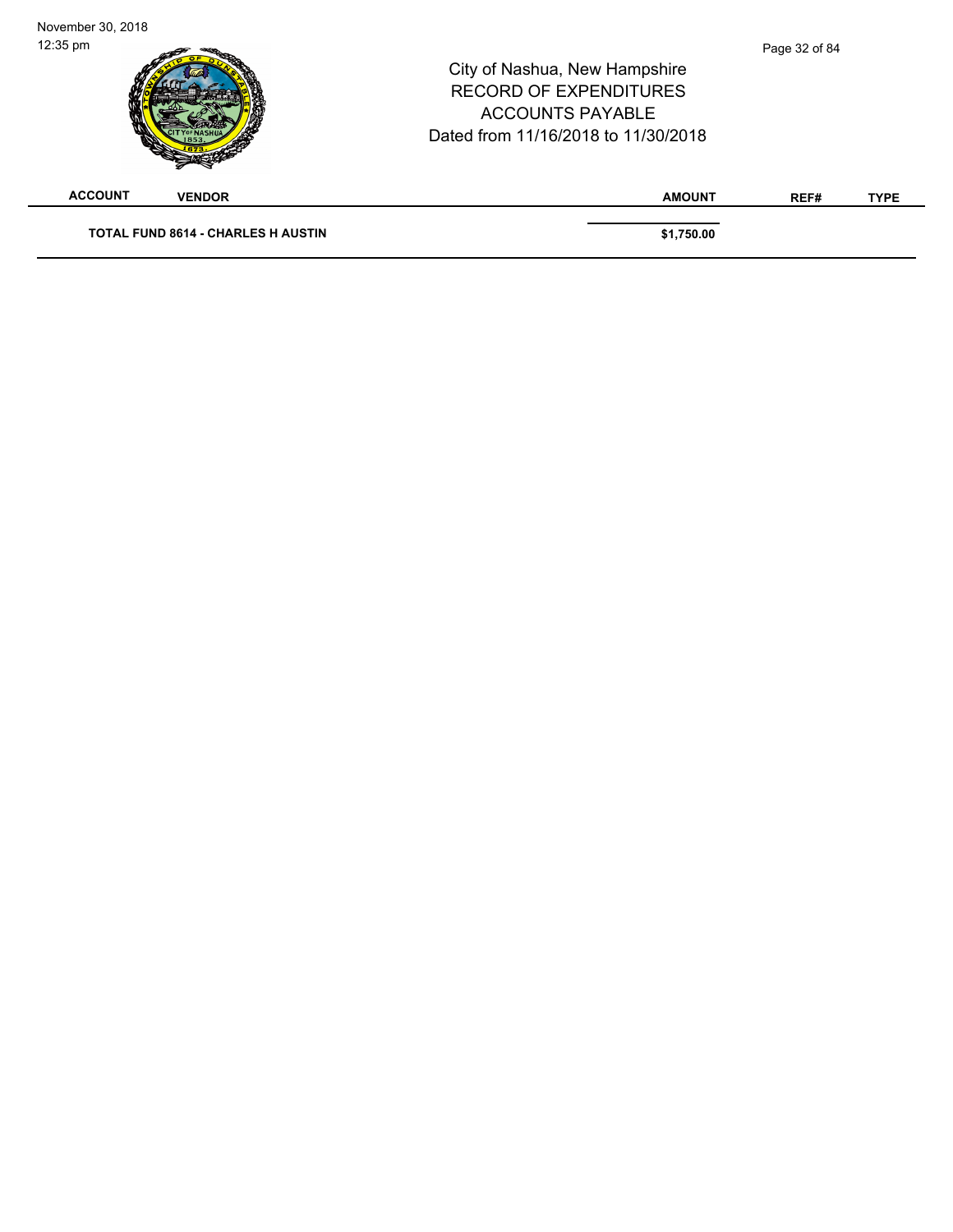

| <b>ACCOUNT</b> | <b>VENDOR</b> | <b>AMOUNT</b>                             |               |  |
|----------------|---------------|-------------------------------------------|---------------|--|
|                |               | <b>EXPENDITURE SUMMARY BY FUND</b>        | <b>AMOUNT</b> |  |
|                | 1000          | <b>GENERAL FUND</b>                       | 1,628,142.43  |  |
|                | 1001          | <b>GF-CAPITAL IMPROVEMENTS</b>            | 34,979.14     |  |
|                | 1010          | <b>GF-PRIOR YEAR ENC &amp; ESCROWS</b>    | 42,000.62     |  |
|                | 2100          | <b>FOOD SERVICES FUND</b>                 | 67,289.92     |  |
|                | 2201          | DRIVERS EDUCATION FUND                    | 584.85        |  |
|                | 2207          | ADULT ED/CONTINUING ED                    | 164.84        |  |
|                | 2212          | ATHLETICS REVENUE FUND                    | 2,669.49      |  |
|                | 2222          | AFTER SCHOOL PROGRAM                      | 405.36        |  |
|                | 2247          | <b>CULINARY ARTS</b>                      | 629.71        |  |
|                | 2501          | PUBLIC HEALTH CLIENT FEES FUND            | 65.00         |  |
|                | 2503          | <b>PARKS &amp; REC PROGRAMS FUND</b>      | 7,273.52      |  |
|                | 2505          | PEG ACCESS CHANNELS FUND                  | 667.49        |  |
|                | 2506          | HUNT BLDG FACILITY RENTAL FUND            | 617.40        |  |
|                | 3030          | <b>EMERGENCY MGMT GRANTS FUND</b>         | 2,032.26      |  |
|                | 3050          | POLICE GRANTS FUND                        | 5,355.40      |  |
|                | 3068          | COMMUNITY SERVICES GRANTS FUND            | 37,087.71     |  |
|                | 3070          | COMMUNITY HEALTH GRANTS FUND              | 32,884.73     |  |
|                | 3090          | URBAN PROGRAM GRANTS FUND                 | 26,797.57     |  |
|                | 3120          | <b>TRANSIT GRANTS FUND</b>                | 23,148.01     |  |
|                | 3200          | <b>PARKS &amp; RECREATION GRANTS FUND</b> | 344.24        |  |
|                | 3800          | SCHOOL GRANTS FUND                        | 78,343.35     |  |
|                | 3810          | FOOD SERVICE GRANTS FUND                  | 5,981.99      |  |
|                | 4005          | TRAFFIC VIOLATIONS FUND                   | 3,603.28      |  |
|                | 4025          | DOJ DRUG FORFEITURE FUND                  | 1,594.52      |  |
|                | 4053          | FIRE REGIONAL HAZMAT FUND                 | 330.63        |  |
|                | 4090          | LIB-LOST/DAMAGED BOOK FINES               | 9,228.95      |  |
|                | 5050          | CAP PROJECTS-COMMUNICATIONS               | 1,608.53      |  |
|                | 5100          | CAP PROJECTS-ECONOMIC DEV                 | 9,880.11      |  |
|                | 5200          | CAPITAL PROJECTS-PUBLIC WORKS             | 100,987.29    |  |
|                | 5800          | SCHOOL CAPITAL PROJECTS FUND              | 20,819.93     |  |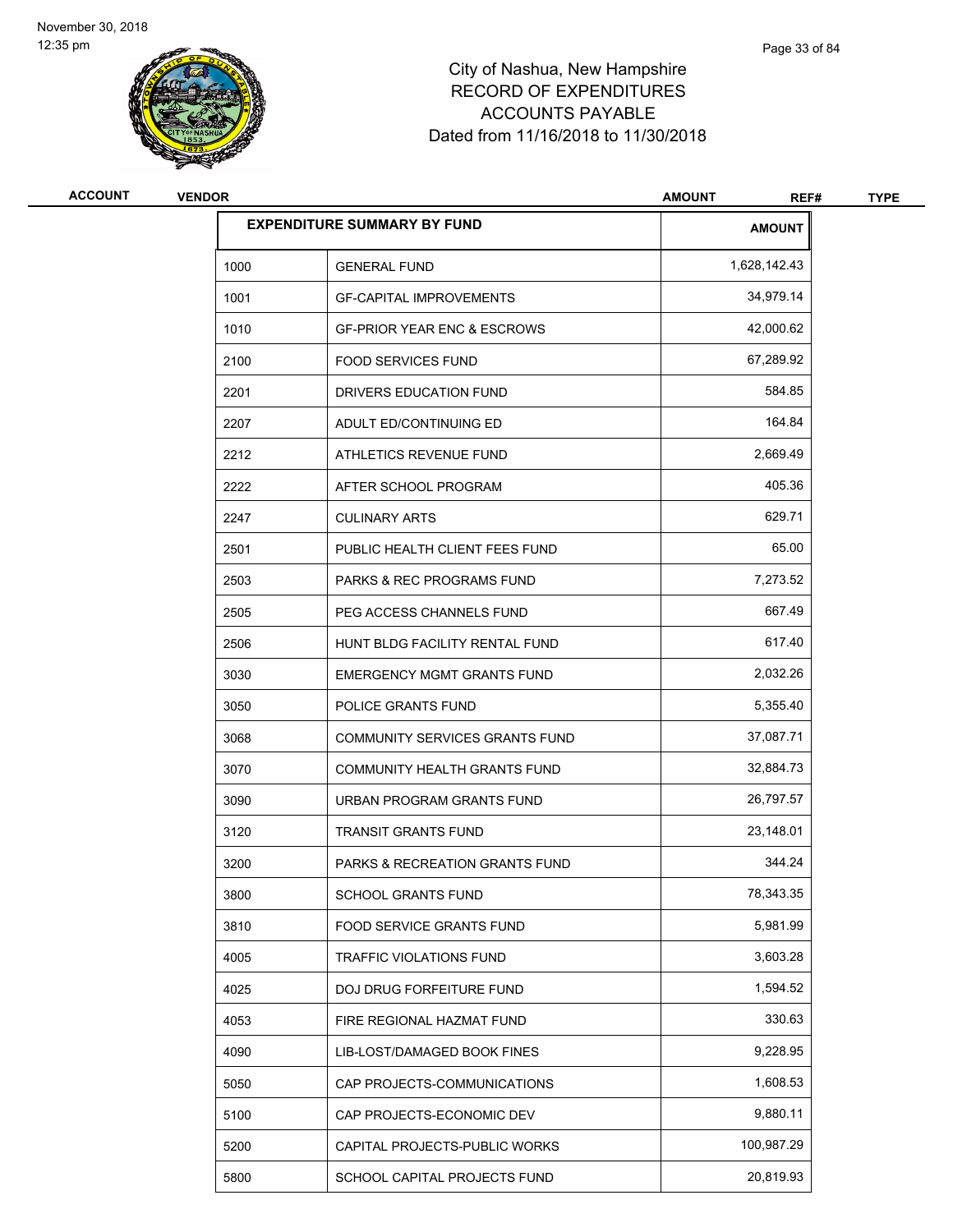

| <b>VENDOR</b> | <b>AMOUNT</b>                     |               |  |
|---------------|-----------------------------------|---------------|--|
|               |                                   | <b>AMOUNT</b> |  |
| 6000          | <b>SOLID WASTE FUND</b>           | 790,571.09    |  |
| 6200          | <b>WASTEWATER FUND</b>            | 247,444.49    |  |
| 6201          | WERF-WASTEWATER EQUIP RESERVE     | 85,950.00     |  |
| 6500          | PROPERTY & CASUALTY FUND          | 84,612.86     |  |
| 6600          | BENEFITS SELF INSURANCE FUND      | 2,497,605.54  |  |
| 7026          | CAPITAL EQUIPMENT RESERVE FUND    | 356,950.00    |  |
| 7052          | MINE FALLS PARK ETF               | 725.88        |  |
| 7064          | <b>HYDROPOWER RESERVE FUND</b>    | 17,340.68     |  |
| 7078          | <b>CITY BUILDINGS ETF</b>         | 1,601.98      |  |
| 7504          | ETF CONTRIB EDGEWOOD-DEED FUND    | 975.00        |  |
| 7519          | PW-MAIN ST TRAF MITIGATION        | 14,700.00     |  |
| 7549          | <b>LIBRARY-MISC LIB DONATIONS</b> | 153.83        |  |
| 7565          | SCHOOL RELATED PROGRAMS-ETF       | 1,495.00      |  |
| 8063          | <b>LIBRARY-HENRY STEARNS FUND</b> | 4,734.62      |  |
| 8200          | <b>BPW PENSION FUND</b>           | 2,900.00      |  |
| 8400          | AGENCY-DEVELOPER ESCROWS          | 42,382.00     |  |
| 8614          | <b>CHARLES H AUSTIN</b>           | 1,750.00      |  |
| <b>TOTAL:</b> |                                   | 6,297,411.24  |  |
|               |                                   |               |  |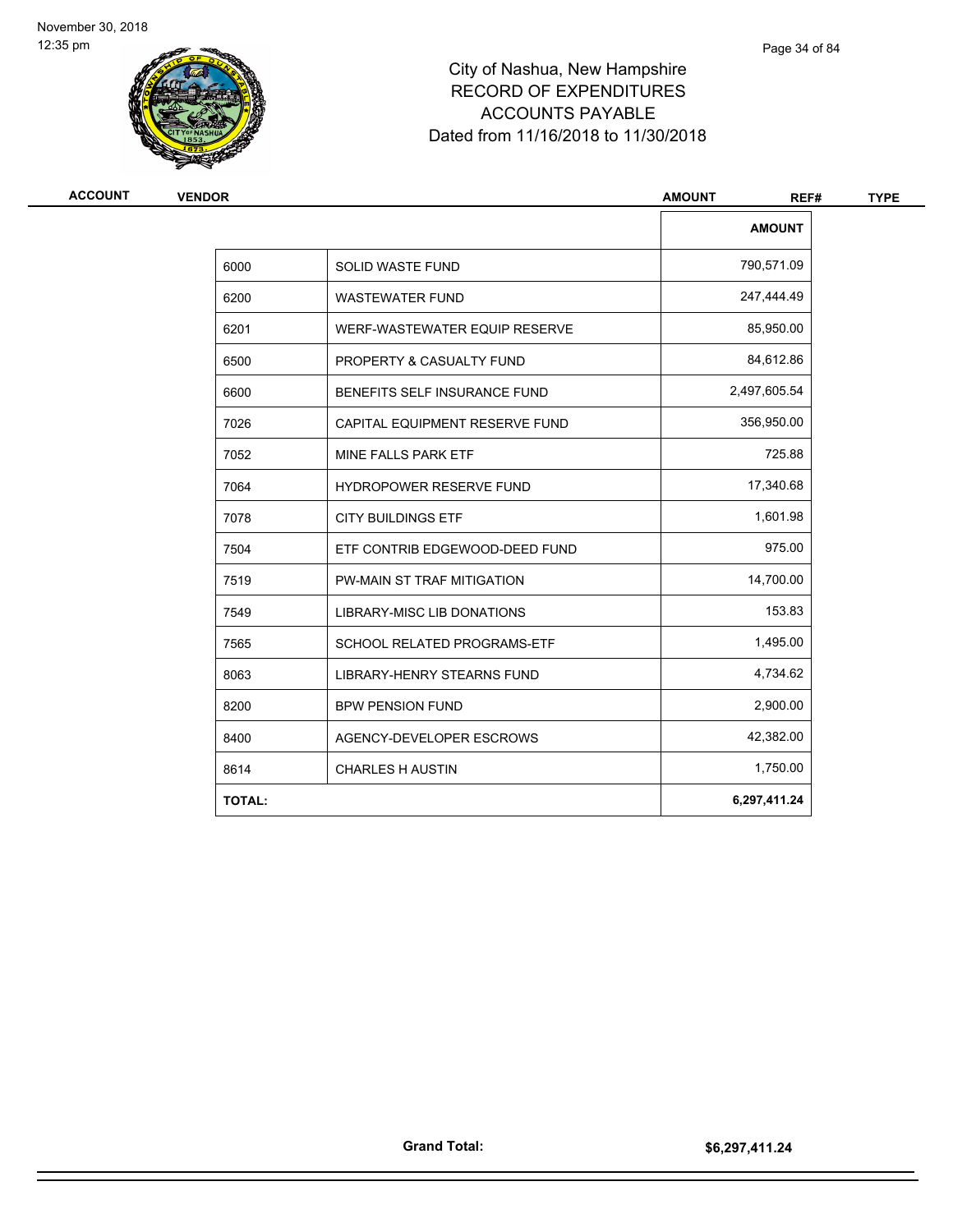

#### City of Nashua, New Hampshire RECORD OF EXPENDITURES PAYROLL-GROSS WAGES Dated from 11/16/2018 to 11/30/2018

Page 35 of 84

| <b>PAY DATE</b>                      | <b>ACCOUNT</b> | <b>DESCRIPTION</b>                       | <b>AMOUNT</b> |
|--------------------------------------|----------------|------------------------------------------|---------------|
| <b>FUND#: 1000 - GENERAL FUND</b>    |                |                                          |               |
|                                      |                |                                          |               |
| <b>MAYOR</b><br>101                  |                |                                          |               |
| 11/21/18                             | 51100          | ADMINISTRATIVE ASSISTANT II              | 668.00        |
| 11/29/18                             | 51100          | ADMINISTRATIVE ASSISTANT II              | 668.00        |
| 11/21/18                             | 51100          | CHIEF OF STAFF                           | 1,589.45      |
| 11/29/18                             | 51100          | CHIEF OF STAFF                           | 1,589.45      |
| 11/21/18                             | 51100          | COMMUNICATIONS & SPECIAL PRJ COORDINATOR | 837.70        |
| 11/29/18                             | 51100          | COMMUNICATIONS & SPECIAL PRJ COORDINATOR | 837.70        |
| 11/21/18                             | 51100          | CONSTITUENT SERVICES COORDINATOR         | 805.50        |
| 11/29/18                             | 51100          | CONSTITUENT SERVICES COORDINATOR         | 805.50        |
| 11/21/18                             | 51500          | <b>MAYOR</b>                             | 2,252.50      |
| 11/29/18                             | 51500          | <b>MAYOR</b>                             | 2,252.50      |
| 11/29/18                             | 55118          | TELEPHONE-CELLULAR                       | 100.00        |
| <b>TOTAL 101 - MAYOR</b>             |                |                                          | \$12,406.30   |
| 102<br><b>BOARD OF ALDERMEN</b>      |                |                                          |               |
| 11/21/18                             | 51100          | LEGISLATIVE AFFAIRS MANAGER              | 1,656.56      |
| 11/29/18                             | 51100          | LEGISLATIVE AFFAIRS MANAGER              | 1,656.55      |
| 11/21/18                             | 51200          | LEGISLATIVE TRANSCRIPTION SPEC           | 342.92        |
| 11/29/18                             | 51200          | LEGISLATIVE TRANSCRIPTION SPEC           | 334.56        |
|                                      |                |                                          |               |
| <b>TOTAL 102 - BOARD OF ALDERMEN</b> |                |                                          | \$3,990.59    |
| 103<br><b>LEGAL</b>                  |                |                                          |               |
| 11/21/18                             | 51100          | <b>CORPORATION COUNSEL</b>               | 2,421.70      |
| 11/29/18                             | 51100          | <b>CORPORATION COUNSEL</b>               | 2,421.70      |
| 11/21/18                             | 51100          | DEPUTY CORPORATION COUNSEL               | 4,203.30      |
| 11/29/18                             | 51100          | DEPUTY CORPORATION COUNSEL               | 4,203.29      |
| 11/21/18                             | 51100          | <b>LEGAL ASSISTANT</b>                   | 1,994.25      |
| 11/29/18                             | 51100          | <b>LEGAL ASSISTANT</b>                   | 1,994.25      |
| 11/29/18                             | 55118          | TELEPHONE-CELLULAR                       | 100.00        |
| <b>TOTAL 103 - LEGAL</b>             |                |                                          | \$17,338.49   |
|                                      |                |                                          |               |
| <b>CITY CLERK</b><br>107             |                |                                          |               |
| 11/21/18                             | 51100          | <b>CITY CLERK</b>                        | 1,804.30      |
| 11/29/18                             | 51100          | <b>CITY CLERK</b>                        | 1,804.30      |
| 11/21/18                             | 51100          | CLERK VITAL RECORDS II                   | 1,836.58      |
| 11/29/18                             | 51100          | CLERK VITAL RECORDS II                   | 1,840.40      |
| 11/21/18                             | 51100          | DEPARTMENT COORDINATOR, CC               | 744.19        |
| 11/29/18                             | 51100          | DEPARTMENT COORDINATOR, CC               | 744.20        |
| 11/21/18                             | 51100          | DEPUTY CITY CLERK                        | 1,279.50      |
| 11/29/18                             | 51100          | DEPUTY CITY CLERK                        | 1,279.50      |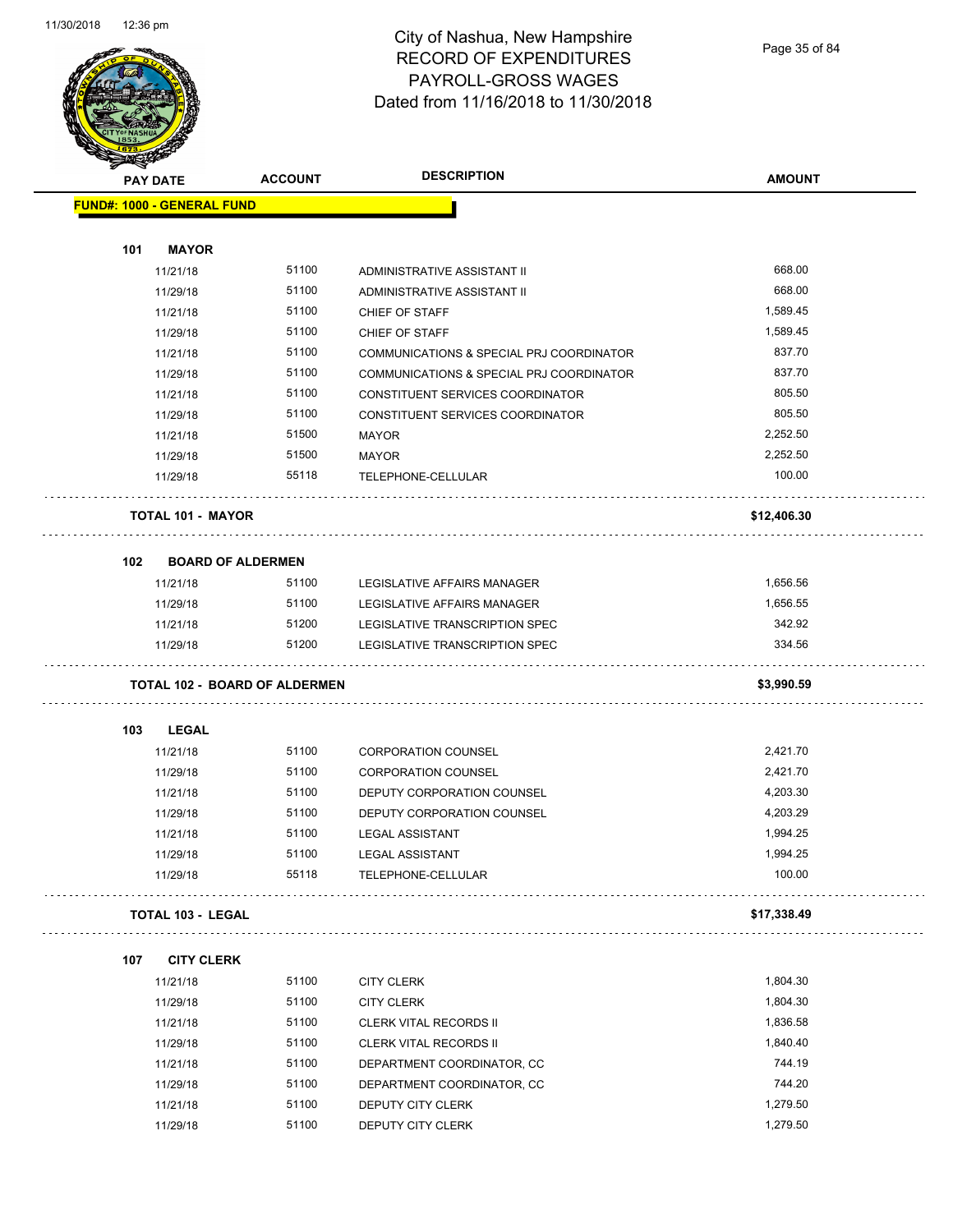### City of Nashua, New Hampshire RECORD OF EXPENDITURES PAYROLL-GROSS WAGES Dated from 11/16/2018 to 11/30/2018

Page 36 of 84

| Dated from Throizo to to Thouzo to |                                   |                                            |                                |               |
|------------------------------------|-----------------------------------|--------------------------------------------|--------------------------------|---------------|
|                                    | <b>PAY DATE</b>                   | <b>ACCOUNT</b>                             | <b>DESCRIPTION</b>             | <b>AMOUNT</b> |
|                                    | <b>FUND#: 1000 - GENERAL FUND</b> |                                            |                                |               |
|                                    | <b>TOTAL 107 - CITY CLERK</b>     |                                            |                                | \$11,332.97   |
| 111                                | <b>HUMAN RESOURCES</b>            |                                            |                                |               |
|                                    | 11/21/18                          | 51100                                      | HR SPEC                        | (309.18)      |
|                                    | 11/29/18                          | 51100                                      | HR SPEC                        | 927.07        |
|                                    | 11/21/18                          | 51100                                      | HRIS & PAYROLL ANALYST         | 1,172.20      |
|                                    | 11/29/18                          | 51100                                      | HRIS & PAYROLL ANALYST         | 1,172.20      |
|                                    | 11/21/18                          | 51100                                      | HUMAN RESOURCES DIRECTOR       | 1,803.30      |
|                                    | 11/29/18                          | 51100                                      | HUMAN RESOURCES DIRECTOR       | 1,803.30      |
|                                    | 11/21/18                          | 51100                                      | <b>HUMAN RESOURCES MANAGER</b> | 1,242.65      |
|                                    | 11/29/18                          | 51100                                      | HUMAN RESOURCES MANAGER        | 1,242.65      |
|                                    | 11/21/18                          | 51100                                      | PAYROLL ANALYST                | 2,223.25      |
|                                    | 11/29/18                          | 51100                                      | PAYROLL ANALYST                | 2,223.25      |
|                                    | 11/21/18                          | 51100                                      | PAYROLL MANAGER                | 1,562.35      |
|                                    | 11/29/18                          | 51100                                      | PAYROLL MANAGER                | 1,562.35      |
|                                    | 11/21/18                          | 51200                                      | ADMINISTRATIVE ASSISTANT I     | 383.55        |
|                                    | 11/29/18                          | 51200                                      | ADMINISTRATIVE ASSISTANT I     | 383.55        |
|                                    | 11/21/18                          | 51300                                      | OVERTIME-REGULAR               | 10.57         |
|                                    | 11/29/18                          | 51300                                      | OVERTIME-REGULAR               | 134.41        |
|                                    | 11/29/18                          | 55118                                      | TELEPHONE-CELLULAR             | 100.00        |
|                                    | 11/29/18                          | 55425                                      | EMPLOYMENT BACKGROUND CHECKS   | 15.00         |
|                                    |                                   | <b>TOTAL 111 - HUMAN RESOURCES</b>         |                                | \$17,652.47   |
| 115                                | <b>PENSIONS</b>                   |                                            |                                |               |
|                                    | 11/29/18                          | 52120                                      | PENSION BENEFIT DISTRIBUTIONS  | 50.00         |
|                                    | <b>TOTAL 115 - PENSIONS</b>       |                                            |                                | \$50.00       |
| 120                                |                                   | <b>TELECOMMUNICATIONS</b>                  |                                |               |
|                                    | 11/29/18                          | 55109                                      | TELEPHONE-VOICE                | 50.00         |
|                                    |                                   | .<br><b>TOTAL 120 - TELECOMMUNICATIONS</b> |                                | \$50.00       |
| 122                                |                                   | <b>INFORMATION TECHNOLOGY</b>              |                                |               |
|                                    | 11/21/18                          | 51100                                      | ADMIN ASSISTANT III            | 801.90        |
|                                    | 11/29/18                          | 51100                                      | ADMIN ASSISTANT III            | 801.91        |
|                                    | 11/21/18                          | 51100                                      | ENTERPRISE SYS ADMINISTRATOR   | 1,562.35      |
|                                    | 11/29/18                          | 51100                                      | ENTERPRISE SYS ADMINISTRATOR   | 1,562.35      |
|                                    | 11/21/18                          | 51100                                      | ERP SYSTEM ADMIN DBA           | 1,913.25      |
|                                    | 11/29/18                          | 51100                                      | ERP SYSTEM ADMIN DBA           | 1,913.25      |
|                                    | 11/29/18                          | 51100                                      | IT APPLICATIONS ANALYST        | 1,414.95      |
|                                    | 11/21/18                          | 51100                                      | IT DIVISION DIRECTOR           | 764.74        |
|                                    |                                   |                                            |                                |               |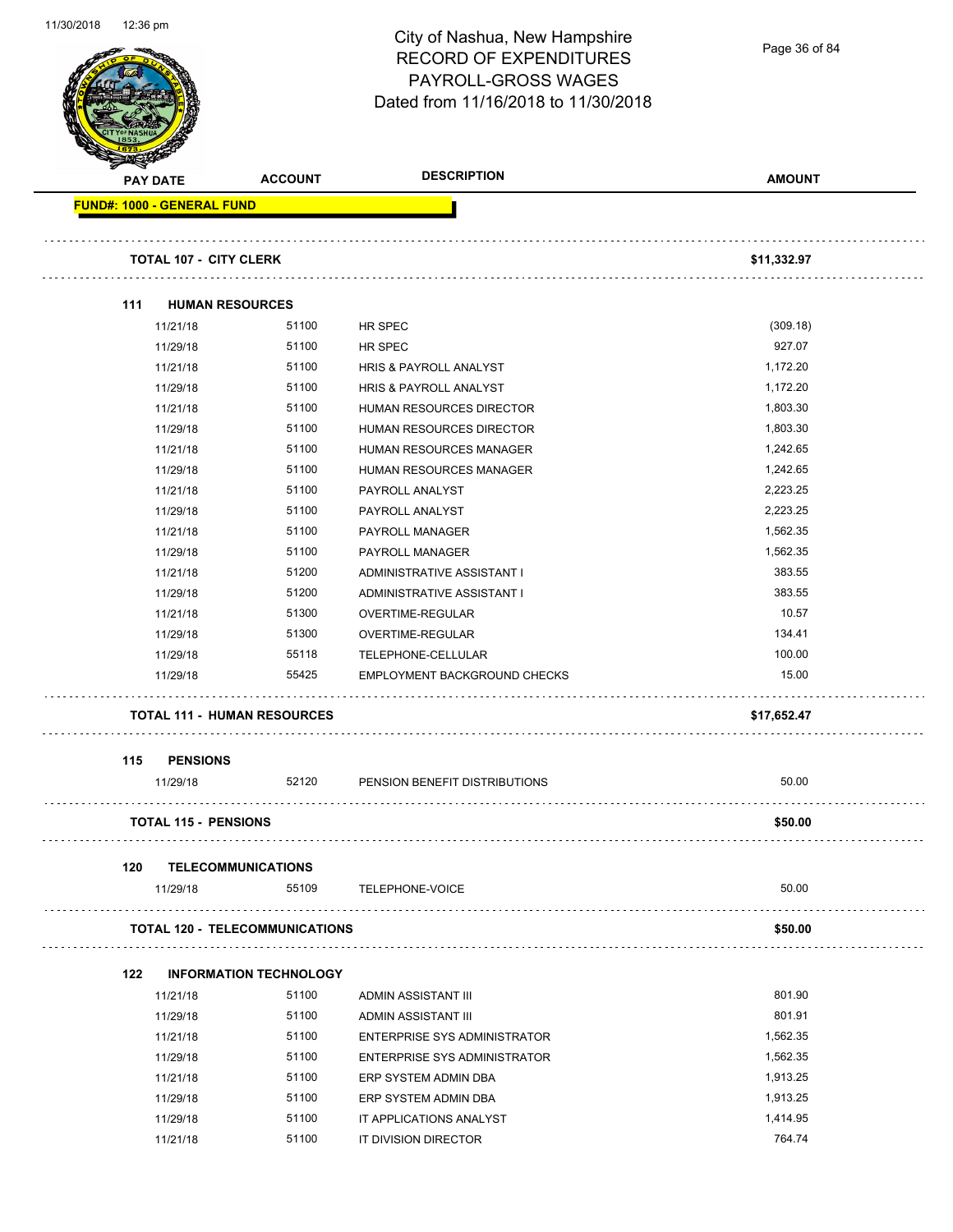

Page 37 of 84

| <b>PAY DATE</b>                   | <b>ACCOUNT</b>                | <b>DESCRIPTION</b>                       | <b>AMOUNT</b>        |
|-----------------------------------|-------------------------------|------------------------------------------|----------------------|
| <b>FUND#: 1000 - GENERAL FUND</b> |                               |                                          |                      |
|                                   |                               |                                          |                      |
| 122                               | <b>INFORMATION TECHNOLOGY</b> |                                          |                      |
| 11/29/18                          | 51100                         | IT DIVISION DIRECTOR                     | 764.74               |
| 11/21/18                          | 51100                         | IT INFRASTRUCTURE ANALYST                | 1,306.00             |
| 11/29/18                          | 51100                         | IT INFRASTRUCTURE ANALYST                | 1,306.00             |
| 11/21/18                          | 51100                         | IT MANAGER, INFRASTRUCTURE               | 2,059.95             |
| 11/29/18                          | 51100                         | IT MANAGER, INFRASTRUCTURE               | 2,059.95             |
| 11/21/18                          | 51100                         | IT MANAGER, PROJECT/DEVELOPMENT SERVICES | 1,593.39             |
| 11/29/18                          | 51100                         | IT MANAGER, PROJECT/DEVELOPMENT SERVICES | 1,593.40             |
| 11/21/18                          | 51100                         | IT MANAGER, TECHNICAL SERVICES           | 1,620.44             |
| 11/29/18                          | 51100                         | IT MANAGER, TECHNICAL SERVICES           | 1,620.45             |
| 11/21/18                          | 51100                         | SYSTEMS ADM DATABASE ADM                 | 1,810.10             |
| 11/29/18                          | 51100                         | SYSTEMS ADM DATABASE ADM                 | 1,810.10             |
| 11/21/18                          | 51100                         | TECHNICAL SPEC II NET SUPPORT            | 1,246.35             |
| 11/29/18                          | 51100                         | TECHNICAL SPEC II NET SUPPORT            | 1,246.35             |
| 11/21/18                          | 51100                         | <b>TECHNICAL SPECIALIST I</b>            | 870.15               |
| 11/29/18                          | 51100                         | <b>TECHNICAL SPECIALIST I</b>            | 870.15               |
| 11/29/18                          | 51100                         | WEB ADMINISTRATOR/GRAPHIC DESINGER       | 962.70               |
| 11/29/18                          | 55118                         | TELEPHONE-CELLULAR                       | 234.00               |
| 126                               | <b>FINANCIAL SERVICES</b>     |                                          |                      |
| 11/21/18                          | 51100                         | ACCOUNTS PAYABLE COORDINATOR             | 2,308.64             |
| 11/29/18                          | 51100                         | ACCOUNTS PAYABLE COORDINATOR             | 2,308.65             |
| 11/21/18                          | 51100                         | <b>ACCOUNTS PAYABLE SUPV</b>             | 1,095.90             |
| 11/29/18                          | 51100                         | <b>ACCOUNTS PAYABLE SUPV</b>             | 1,013.71             |
| 11/21/18                          | 51100                         | <b>ASSISTANT TREASURER</b>               | 1,466.05             |
| 11/29/18                          | 51100                         | <b>ASSISTANT TREASURER</b>               | 1,466.05             |
| 11/21/18                          | 51100                         | <b>CFO COMPTROLLER</b>                   | 2,518.65             |
| 11/29/18                          |                               |                                          |                      |
|                                   | 51100                         | CFO COMPTROLLER                          | 2,518.65             |
| 11/21/18                          | 51100                         | DEP TREASURER TAX COLLECTOR              | 1,222.45             |
| 11/29/18                          | 51100                         | DEP TREASURER TAX COLLECTOR              | 1,222.45             |
| 11/21/18                          | 51100                         | <b>FINANCE AND ADMIN MANAGER</b>         | 873.15               |
| 11/29/18                          | 51100                         | FINANCE AND ADMIN MANAGER                | 873.14               |
| 11/21/18                          | 51100                         | <b>MVR CLERK I</b>                       | 1,757.25             |
| 11/29/18                          | 51100                         | <b>MVR CLERK I</b>                       | 1,757.25             |
| 11/21/18                          | 51100                         | MVR CLERK II                             | 941.45               |
| 11/29/18                          | 51100                         | <b>MVR CLERK II</b>                      | 941.45               |
| 11/21/18                          | 51100                         | MVR CLERK III                            | 1,529.90             |
| 11/29/18                          | 51100                         | MVR CLERK III                            | 1,529.90             |
| 11/21/18                          | 51100                         | REVENUE ACCOUNTS SPEC                    | 845.00               |
| 11/29/18                          | 51100                         | REVENUE ACCOUNTS SPEC                    | 845.00               |
| 11/21/18                          | 51100                         | REVENUE COORDINATOR                      | 1,080.36             |
| 11/29/18<br>11/21/18              | 51100<br>51100                | REVENUE COORDINATOR<br>SENIOR ACCOUNTANT | 1,080.35<br>1,143.00 |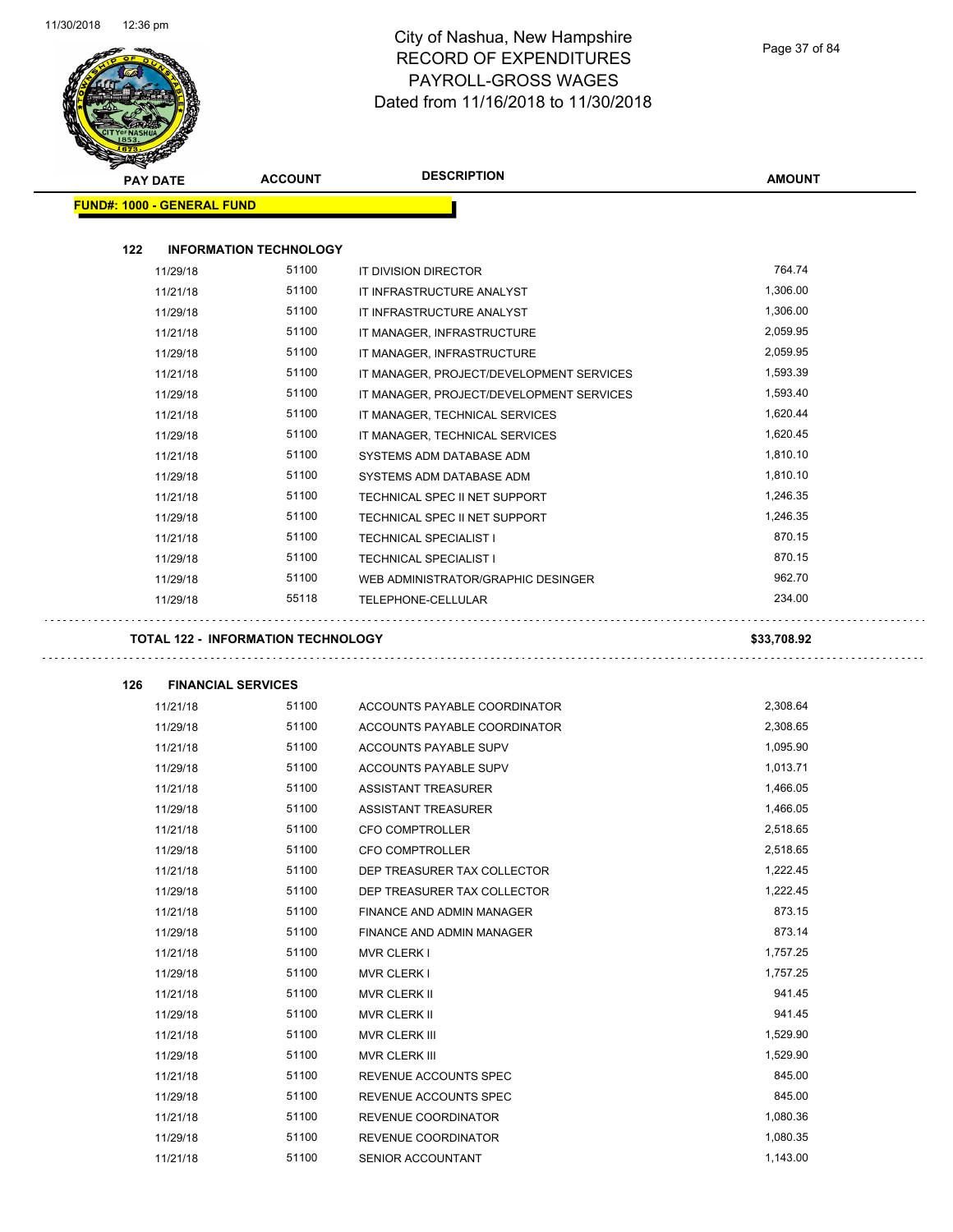

Page 38 of 84

| <b>PAY DATE</b>                   | <b>ACCOUNT</b>                        | <b>DESCRIPTION</b>                     | <b>AMOUNT</b> |
|-----------------------------------|---------------------------------------|----------------------------------------|---------------|
| <b>FUND#: 1000 - GENERAL FUND</b> |                                       |                                        |               |
| 126                               | <b>FINANCIAL SERVICES</b>             |                                        |               |
| 11/29/18                          | 51100                                 | SENIOR ACCOUNTANT                      | 1,143.00      |
| 11/21/18                          | 51100                                 | <b>SENIOR FINANCE MANAGER</b>          | 1,705.80      |
| 11/29/18                          | 51100                                 | <b>SENIOR FINANCE MANAGER</b>          | 1,705.80      |
| 11/21/18                          | 51100                                 | SENIOR FINANCIAL ANALYST               | 1,240.50      |
| 11/29/18                          | 51100                                 | SENIOR FINANCIAL ANALYST               | 1,240.50      |
| 11/21/18                          | 51100                                 | SR MGR ACCT FIN REPORTING              | 1,339.30      |
| 11/29/18                          | 51100                                 | SR MGR ACCT FIN REPORTING              | 1,339.30      |
| 11/21/18                          | 51100                                 | SUPV VEHICLE REGISTRATION              | 1,214.70      |
| 11/29/18                          | 51100                                 | SUPV VEHICLE REGISTRATION              | 1,214.70      |
| 11/21/18                          | 51100                                 | TREASURER TAX COLLECTOR                | 2,059.95      |
| 11/29/18                          | 51100                                 | TREASURER TAX COLLECTOR                | 2,059.95      |
| 11/21/18                          | 51200                                 | TRUST ACCOUNTANT PT                    | 756.21        |
| 11/29/18                          | 51200                                 | TRUST ACCOUNTANT PT                    | 756.20        |
| 11/29/18                          | 51300                                 | OVERTIME-REGULAR                       | 28.50         |
| 11/29/18                          | 55118                                 | TELEPHONE-CELLULAR                     | 50.00         |
|                                   | <b>TOTAL 126 - FINANCIAL SERVICES</b> |                                        | \$50,192.81   |
| 129                               | <b>CITY BUILDINGS</b>                 |                                        |               |
| 11/21/18                          | 51100                                 | <b>BUILDING MANAGER</b>                | 1,234.85      |
| 11/29/18                          | 51100                                 | <b>BUILDING MANAGER</b>                | 1,234.85      |
| 11/21/18                          | 51100                                 | <b>CUSTODIAN I</b>                     | 1,276.60      |
| 11/29/18                          | 51100                                 | <b>CUSTODIAN I</b>                     | 652.70        |
| 11/21/18                          | 51100                                 | <b>MAINTENANCE SPEC</b>                | 1,498.88      |
| 11/29/18                          | 51100                                 | <b>MAINTENANCE SPEC</b>                | 1,329.12      |
| 11/21/18                          | 51200                                 | <b>CUSTODIAN I</b>                     | 404.92        |
| 11/29/18                          | 51200                                 | <b>CUSTODIAN I</b>                     | 334.64        |
| 11/21/18                          | 51300                                 | OVERTIME-REGULAR                       | 24.00         |
| 11/29/18                          | 51300                                 | OVERTIME-REGULAR                       | 354.70        |
| 11/21/18                          | 51750                                 | <b>RETIREMENT &amp; SEPARATION PAY</b> | 1,091.80      |
| 11/29/18                          | 55118                                 | TELEPHONE-CELLULAR                     | 100.00        |
|                                   | <b>TOTAL 129 - CITY BUILDINGS</b>     |                                        | \$9,537.06    |
| <b>PURCHASING</b><br>130          |                                       |                                        |               |
| 11/21/18                          | 51100                                 | PURCHASING AGENT I                     | 756.10        |
| 11/29/18                          | 51100                                 | PURCHASING AGENT I                     | 756.10        |
| 11/21/18                          | 51100                                 | PURCHASING AGENT II                    | 906.57        |
| 11/29/18                          | 51100                                 | PURCHASING AGENT II                    | 847.71        |
| 11/21/18                          | 51100                                 | PURCHASING MANAGER                     | 1,746.35      |
| 11/29/18                          | 51100                                 | PURCHASING MANAGER                     | 1,746.35      |
| 11/21/18                          | 51200                                 | MESSENGER MAIL DISTRIBUTION CL         | 319.90        |
| 11/29/18                          | 51200                                 | MESSENGER MAIL DISTRIBUTION CL         | 335.90        |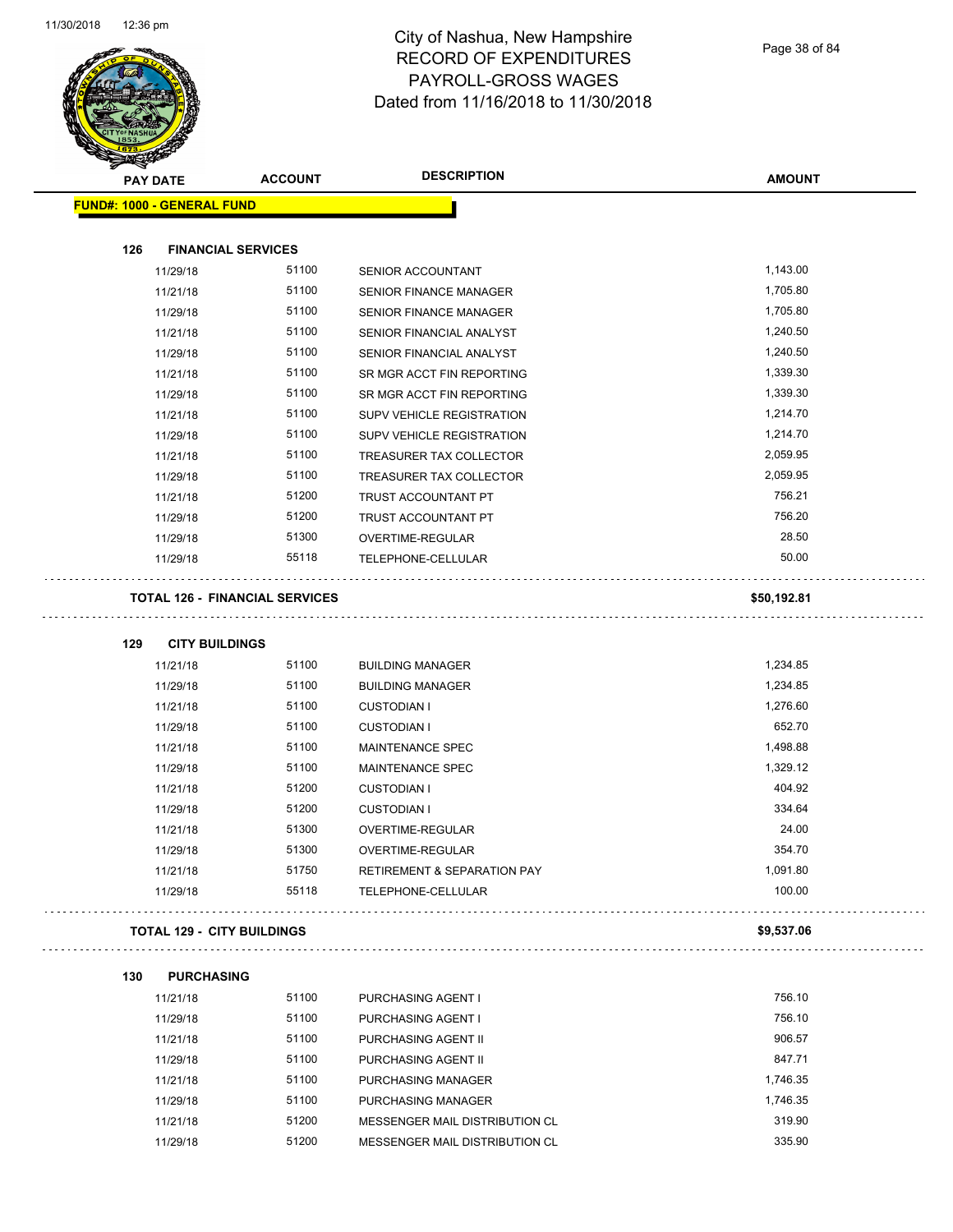

Page 39 of 84

| <b>PAY DATE</b>                   | <b>ACCOUNT</b>                       | <b>DESCRIPTION</b>               | <b>AMOUNT</b> |
|-----------------------------------|--------------------------------------|----------------------------------|---------------|
| <b>FUND#: 1000 - GENERAL FUND</b> |                                      |                                  |               |
| <b>TOTAL 130 - PURCHASING</b>     |                                      |                                  | \$7,414.98    |
| 131<br><b>HUNT BUILDING</b>       |                                      |                                  |               |
| 11/21/18                          | 51100                                | HUNT MEMORIAL BLDG & ARTS ADM    | 372.90        |
| 11/29/18                          | 51100                                | HUNT MEMORIAL BLDG & ARTS ADM    | 372.90        |
| <b>TOTAL 131 - HUNT BUILDING</b>  |                                      |                                  | \$745.80      |
| <b>ASSESSING</b><br>132           |                                      |                                  |               |
| 11/21/18                          | 51100                                | <b>APPRAISER I</b>               | 796.30        |
| 11/29/18                          | 51100                                | <b>APPRAISER I</b>               | 796.30        |
| 11/21/18                          | 51100                                | <b>APPRAISER II</b>              | 1,146.50      |
| 11/29/18                          | 51100                                | <b>APPRAISER II</b>              | 1,146.50      |
| 11/21/18                          | 51100                                | <b>APPRAISER III</b>             | 2,465.70      |
| 11/29/18                          | 51100                                | <b>APPRAISER III</b>             | 2,465.70      |
| 11/21/18                          | 51100                                | ASSESSING ADMIN SPEC I CSR       | 654.95        |
| 11/29/18                          | 51100                                | ASSESSING ADMIN SPEC I CSR       | 654.95        |
| 11/21/18                          | 51100                                | ASSESSING ADMIN SPEC II CSR      | 715.30        |
| 11/29/18                          | 51100                                | ASSESSING ADMIN SPEC II CSR      | 715.30        |
| 11/21/18                          | 51100                                | ASSESSING ADMIN SPEC III CSR     | 998.55        |
| 11/29/18                          | 51100                                | ASSESSING ADMIN SPEC III CSR     | 998.55        |
| 11/21/18                          | 51100                                | <b>CHIEF ASSESSOR</b>            | 1,908.50      |
| 11/29/18                          | 51100                                | <b>CHIEF ASSESSOR</b>            | 1,908.50      |
| 11/21/18                          | 51100                                | DEPARTMENT COORDINATOR           | 948.25        |
| 11/29/18                          | 51100                                | DEPARTMENT COORDINATOR           | 948.25        |
| 11/29/18                          | 51512                                | <b>WAGES APPOINTED OFFICIALS</b> | 375.00        |
| <b>TOTAL 132 - ASSESSING</b>      |                                      |                                  | \$19,643.10   |
| <b>GIS</b><br>134                 |                                      |                                  |               |
| 11/21/18                          | 51100                                | <b>GIS TECHNICIAN II</b>         | 1,174.40      |
| 11/29/18                          | 51100                                | <b>GIS TECHNICIAN II</b>         | 1,174.40      |
| 11/21/18                          | 51200                                | <b>GIS MANAGER</b>               | 1,034.88      |
| 11/29/18                          | 51200                                | <b>GIS MANAGER</b>               | 1,034.88      |
| <b>TOTAL 134 - GIS</b>            |                                      |                                  | \$4,418.56    |
| .<br>140                          | <b>PINEWOOD CEMETERY</b>             |                                  |               |
| 11/29/18                          | 55314                                | FIXED RATE MILEAGE ALLOWANCE     | 100.00        |
|                                   | <b>TOTAL 140 - PINEWOOD CEMETERY</b> |                                  | \$100.00      |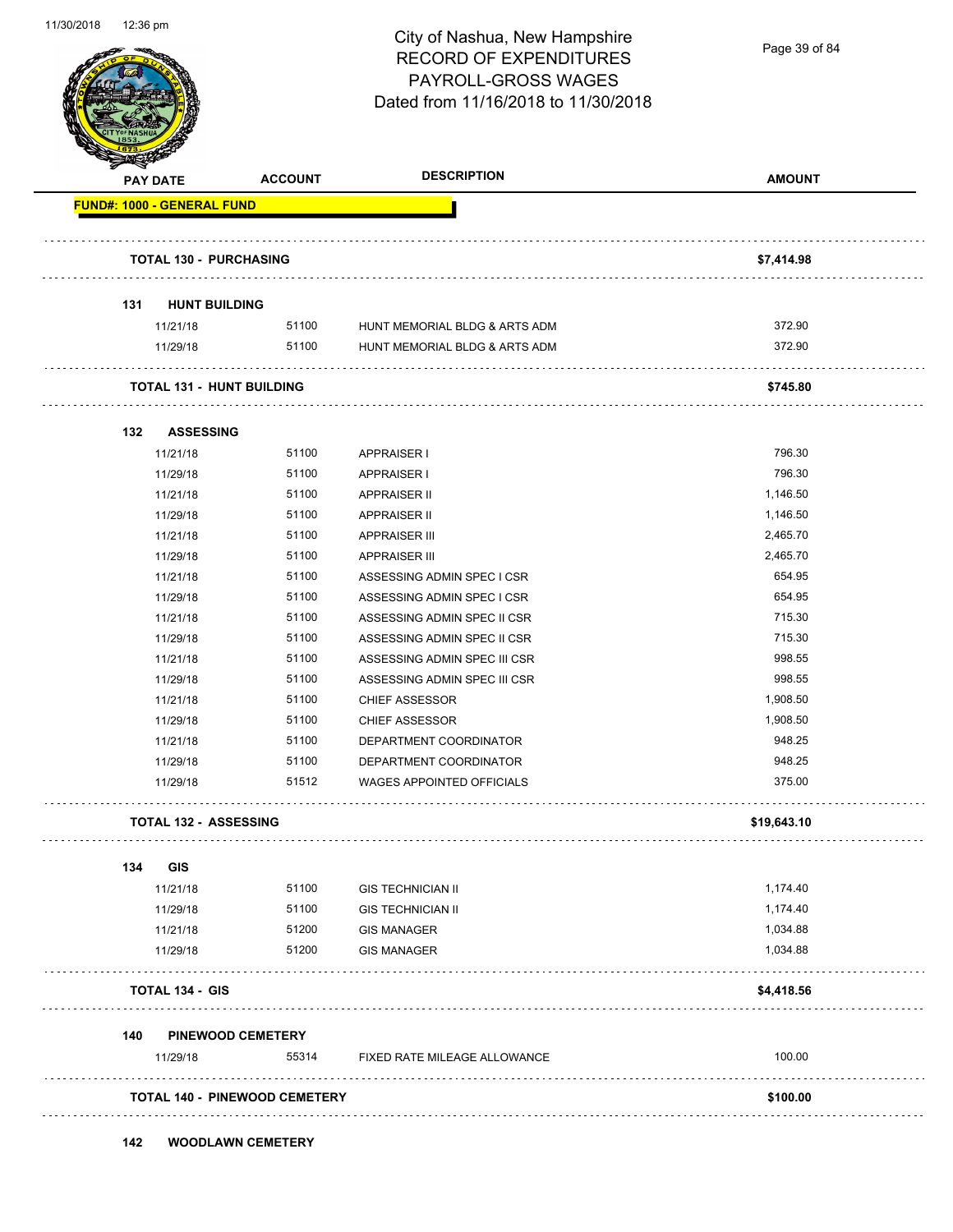

Page 40 of 84

| <b>STATERS</b>  |                                           |                |                                                       |               |
|-----------------|-------------------------------------------|----------------|-------------------------------------------------------|---------------|
| <b>PAY DATE</b> |                                           | <b>ACCOUNT</b> | <b>DESCRIPTION</b>                                    | <b>AMOUNT</b> |
|                 | <b>FUND#: 1000 - GENERAL FUND</b>         |                |                                                       |               |
|                 |                                           |                |                                                       |               |
| 142             | <b>WOODLAWN CEMETERY</b>                  |                |                                                       |               |
|                 | 11/21/18                                  | 51100          | <b>GROUNDSKEEPER CEMETERY</b>                         | 1,455.30      |
|                 | 11/29/18                                  | 51100          | <b>GROUNDSKEEPER CEMETERY</b>                         | 1,455.30      |
|                 | 11/21/18                                  | 51100          | SUBFOREMAN CEMETERY                                   | 852.10        |
|                 | 11/29/18                                  | 51100          | SUBFOREMAN CEMETERY                                   | 852.10        |
|                 | 11/21/18                                  | 51100          | SUPERINTENDENT CEMETERY I                             | 1,195.60      |
|                 | 11/29/18                                  | 51100          | SUPERINTENDENT CEMETERY I                             | 1,195.60      |
|                 | 11/8/18                                   | 51400          | WAGES TEMPORARY-SEASONAL                              | (231.00)      |
|                 | 11/21/18                                  | 51400          | WAGES TEMPORARY-SEASONAL                              | 451.00        |
|                 | 11/29/18                                  | 51400          | WAGES TEMPORARY-SEASONAL                              | 225.50        |
|                 |                                           |                |                                                       |               |
|                 | <b>TOTAL 142 - WOODLAWN CEMETERY</b>      |                |                                                       | \$7,451.50    |
|                 |                                           |                |                                                       |               |
| 144             | <b>EDGEWOOD &amp; SUBURBAN CEMETERIES</b> |                |                                                       |               |
|                 | 11/21/18                                  | 51100          | <b>GROUNDSKEEPER CEMETERY</b>                         | 1,216.90      |
|                 | 11/29/18                                  | 51100          | <b>GROUNDSKEEPER CEMETERY</b>                         | 1,216.90      |
|                 | 11/21/18                                  | 51100          | SUBFOREMAN CEMETERY                                   | 736.70        |
|                 | 11/29/18                                  | 51100          | SUBFOREMAN CEMETERY                                   | 736.70        |
|                 | 11/21/18                                  | 51100          | SUPERINTENDENT CEMETERY II                            | 1,261.25      |
|                 | 11/29/18                                  | 51100          | SUPERINTENDENT CEMETERY II                            | 1,261.25      |
|                 | 11/21/18                                  | 51300          | OVERTIME-REGULAR                                      | 70.42         |
|                 | 11/29/18                                  | 55314          | FIXED RATE MILEAGE ALLOWANCE                          | 100.00        |
|                 |                                           |                | <b>TOTAL 144 - EDGEWOOD &amp; SUBURBAN CEMETERIES</b> | \$6,600.12    |
|                 |                                           |                |                                                       |               |
| 150             | <b>POLICE</b>                             |                |                                                       |               |
|                 | 11/21/18                                  | 51100          | <b>1ST YEAR OFFICERS</b>                              | 3,065.25      |
|                 | 11/29/18                                  | 51100          | <b>1ST YEAR OFFICERS</b>                              | 3,065.25      |
|                 | 11/21/18                                  | 51100          | <b>ACCOUNT CLERK III</b>                              | 2,303.60      |
|                 | 11/29/18                                  | 51100          | ACCOUNT CLERK III                                     | 2,303.60      |
|                 | 11/21/18                                  | 51100          | ADMINISTRATIVE PROJECT SPEC                           | 1,428.35      |
|                 | 11/29/18                                  | 51100          | ADMINISTRATIVE PROJECT SPEC                           | 1,428.35      |
|                 | 11/21/18                                  | 51100          | ANIMAL CONTROL OFFICER                                | 998.95        |
|                 | 11/29/18                                  | 51100          | ANIMAL CONTROL OFFICER                                | 998.95        |
|                 | 11/21/18                                  | 51100          | ASSISTANT RECORDS MANAGER                             | 1,028.25      |
|                 | 11/29/18                                  | 51100          | ASSISTANT RECORDS MANAGER                             | 1,028.25      |
|                 | 11/21/18                                  | 51100          | AUTO MECHANIC 1ST CLASS                               | 1,720.45      |
|                 | 11/29/18                                  | 51100          | AUTO MECHANIC 1ST CLASS                               | 1,552.31      |
|                 | 11/21/18                                  | 51100          | <b>BUILDING MAINTENANCE SUPV</b>                      | 1,028.25      |
|                 | 11/29/18                                  | 51100          | <b>BUILDING MAINTENANCE SUPV</b>                      | 1,028.25      |
|                 | 11/21/18                                  | 51100          | CAPTAIN                                               | 15,993.60     |
|                 | 11/29/18                                  | 51100          | CAPTAIN                                               | 15,993.60     |
|                 | 11/21/18                                  | 51100          | CHIEF OF POLICE                                       | 2,815.20      |
|                 | 11/29/18                                  | 51100          | CHIEF OF POLICE                                       | 2,815.20      |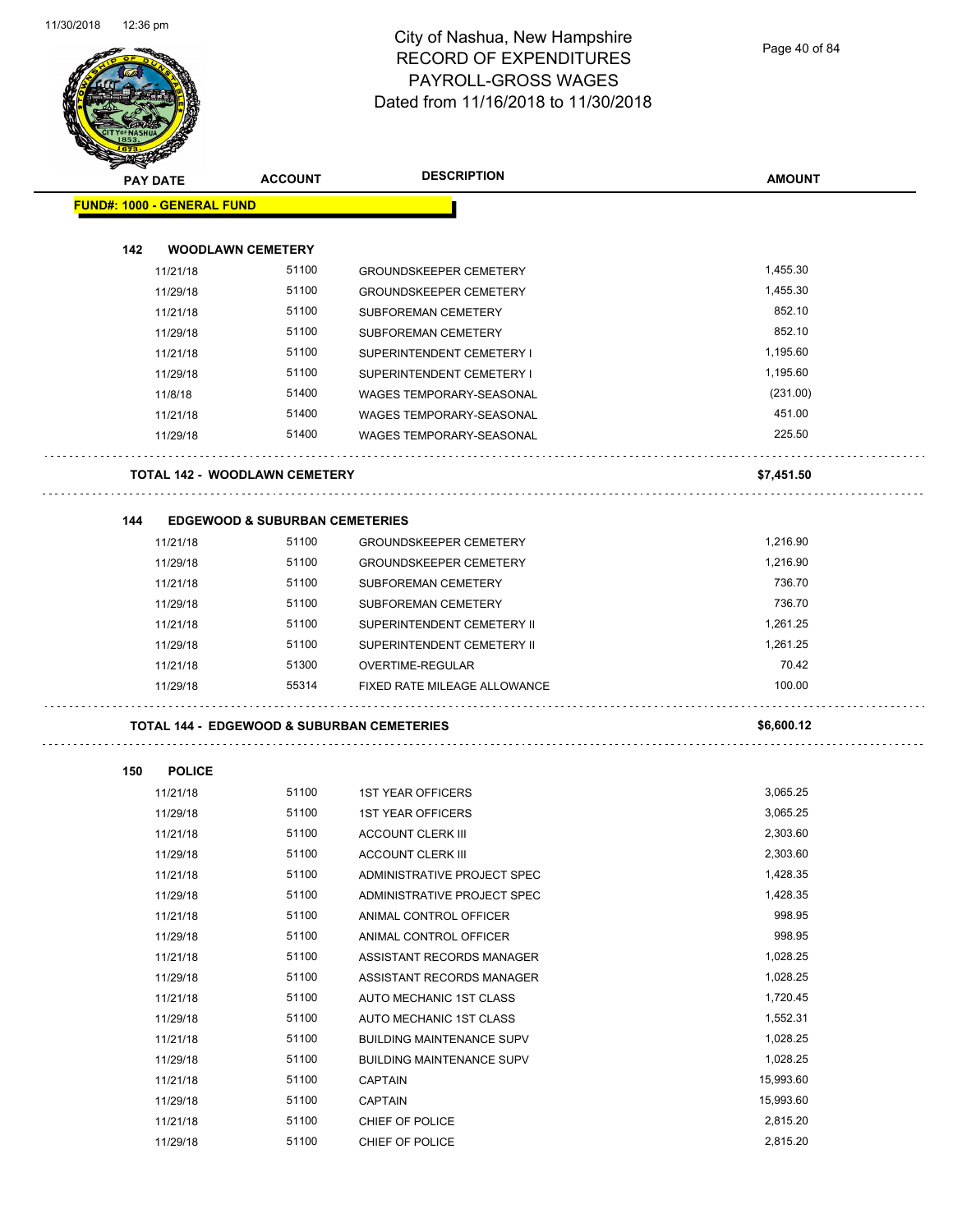

Page 41 of 84

| <b>PAY DATE</b>                   | <b>ACCOUNT</b> | <b>DESCRIPTION</b>             | <b>AMOUNT</b> |
|-----------------------------------|----------------|--------------------------------|---------------|
| <b>FUND#: 1000 - GENERAL FUND</b> |                |                                |               |
|                                   |                |                                |               |
| 150<br><b>POLICE</b>              |                |                                |               |
| 11/21/18                          | 51100          | COMM TECH ALL DESIGNATIONS     | 9,418.61      |
| 11/29/18                          | 51100          | COMM TECH ALL DESIGNATIONS     | 9,418.60      |
| 11/21/18                          | 51100          | COMMUNITY POLICE COORD CEMD    | 1,354.20      |
| 11/29/18                          | 51100          | COMMUNITY POLICE COORD CEMD    | 1,354.20      |
| 11/21/18                          | 51100          | <b>CRIME ANALYST</b>           | 1,075.20      |
| 11/29/18                          | 51100          | <b>CRIME ANALYST</b>           | 1,075.20      |
| 11/21/18                          | 51100          | <b>CUSTODIAN III</b>           | 2,337.79      |
| 11/29/18                          | 51100          | <b>CUSTODIAN III</b>           | 2,337.80      |
| 11/21/18                          | 51100          | DEPUTY CHIEF OF POLICE         | 5,102.20      |
| 11/29/18                          | 51100          | DEPUTY CHIEF OF POLICE         | 5,102.20      |
| 11/21/18                          | 51100          | DETENTION SPEC                 | 2,665.95      |
| 11/29/18                          | 51100          | DETENTION SPEC                 | 2,665.95      |
| 11/21/18                          | 51100          | DISPATCHERS ALL DESIGNATIONS   | 5,450.51      |
| 11/29/18                          | 51100          | DISPATCHERS ALL DESIGNATIONS   | 5,450.51      |
| 11/21/18                          | 51100          | FLEET MAINTENANCE ASST SUPV    | 963.20        |
| 11/29/18                          | 51100          | FLEET MAINTENANCE ASST SUPV    | 963.20        |
| 11/21/18                          | 51100          | IT MANAGER/SOFTWARE SPECIALIST | 1,728.00      |
| 11/29/18                          | 51100          | IT MANAGER/SOFTWARE SPECIALIST | 1,728.00      |
| 11/21/18                          | 51100          | IT PROGRAMS ADMIN & INSTRUCTOR | 1,081.50      |
| 11/29/18                          | 51100          | IT PROGRAMS ADMIN & INSTRUCTOR | 1,081.50      |
| 11/21/18                          | 51100          | <b>LEGAL SECRETARY</b>         | 768.85        |
| 11/29/18                          | 51100          | <b>LEGAL SECRETARY</b>         | 768.85        |
| 11/21/18                          | 51100          | LIEUTENANT                     | 17,571.69     |
| 11/29/18                          | 51100          | LIEUTENANT                     | 17,571.69     |
| 11/21/18                          | 51100          | NPD BUSINESS COORDINATOR       | 965.25        |
| 11/29/18                          | 51100          | NPD BUSINESS COORDINATOR       | 965.25        |
| 11/21/18                          | 51100          | NPD BUSINESS MANAGER           | 1,802.00      |
| 11/29/18                          | 51100          | NPD BUSINESS MANAGER           | 1,802.00      |
| 11/21/18                          | 51100          | NPD NETWORK ADMINISTRATOR      | 1,377.50      |
| 11/29/18                          | 51100          | NPD NETWORK ADMINISTRATOR      | 1,377.50      |
| 11/21/18                          | 51100          | PARALEGAL                      | 854.01        |
| 11/29/18                          | 51100          | PARALEGAL                      | 854.00        |
| 11/21/18                          | 51100          | PATROLMAN ALL RANKS            | 178,529.34    |
| 11/29/18                          | 51100          | PATROLMAN ALL RANKS            | 177,553.04    |
| 11/21/18                          | 51100          | POLICE ATTORNEY                | 2,942.33      |
| 11/29/18                          | 51100          | POLICE ATTORNEY                | 2,942.33      |
| 11/21/18                          | 51100          | RECORDS & COMMUNICATIONS MGR   | 1,589.40      |
| 11/29/18                          | 51100          | RECORDS & COMMUNICATIONS MGR   | 1,589.40      |
| 11/21/18                          | 51100          | <b>RECORDS TECHNICIAN I</b>    | 1,371.35      |
| 11/29/18                          | 51100          | <b>RECORDS TECHNICIAN I</b>    | 1,371.35      |
| 11/21/18                          | 51100          | RECORDS TECHNICIAN II          | 1,676.30      |
| 11/29/18                          | 51100          | RECORDS TECHNICIAN II          | 1,676.30      |
| 11/21/18                          | 51100          | SEC DOMESTIC VIOLENCE UNIT     | 758.90        |
| 11/29/18                          | 51100          | SEC DOMESTIC VIOLENCE UNIT     | 758.90        |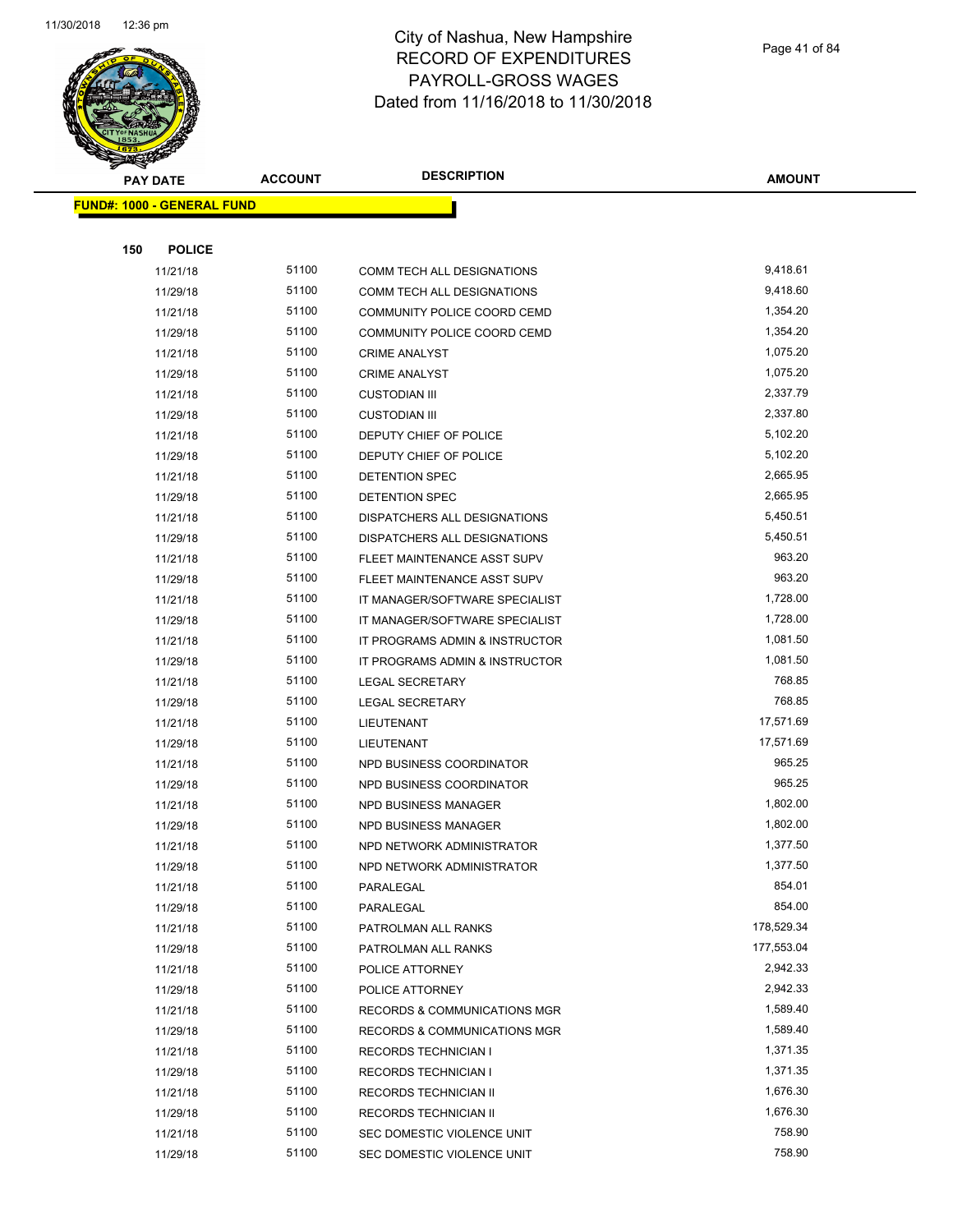

Page 42 of 84

| <b>PAY DATE</b>                   | <b>ACCOUNT</b> | <b>DESCRIPTION</b>                     | <b>AMOUNT</b> |
|-----------------------------------|----------------|----------------------------------------|---------------|
| <b>FUND#: 1000 - GENERAL FUND</b> |                |                                        |               |
|                                   |                |                                        |               |
| 150<br><b>POLICE</b>              |                |                                        |               |
| 11/21/18                          | 51100          | SECRETARIAL SUPV DET BUREAU            | 943.95        |
| 11/29/18                          | 51100          | SECRETARIAL SUPV DET BUREAU            | 943.95        |
| 11/21/18                          | 51100          | <b>SECRETARY III</b>                   | 2,931.25      |
| 11/29/18                          | 51100          | <b>SECRETARY III</b>                   | 2,931.24      |
| 11/21/18                          | 51100          | <b>SECRETARY V</b>                     | 1,758.70      |
| 11/29/18                          | 51100          | <b>SECRETARY V</b>                     | 1,758.70      |
| 11/21/18                          | 51100          | <b>SECRETARY VI</b>                    | 836.30        |
| 11/29/18                          | 51100          | <b>SECRETARY VI</b>                    | 836.30        |
| 11/21/18                          | 51100          | <b>SERGEANT</b>                        | 41,167.81     |
| 11/29/18                          | 51100          | SERGEANT                               | 39,750.69     |
| 11/21/18                          | 51100          | SHIFT LEADER                           | 2,185.00      |
| 11/29/18                          | 51100          | SHIFT LEADER                           | 2,185.00      |
| 11/21/18                          | 51100          | SUPV POLICE FLEET                      | 1,306.35      |
| 11/29/18                          | 51100          | <b>SUPV POLICE FLEET</b>               | 1,306.35      |
| 11/21/18                          | 51200          | <b>ACCREDITATION MANAGER</b>           | 1,129.28      |
| 11/29/18                          | 51200          | <b>ACCREDITATION MANAGER</b>           | 1,129.28      |
| 11/21/18                          | 51200          | SENIOR RELATIONS SPECIALIST            | 725.40        |
| 11/29/18                          | 51200          | SENIOR RELATIONS SPECIALIST            | 725.40        |
| 11/21/18                          | 51300          | OVERTIME-REGULAR                       | 10,223.98     |
| 11/29/18                          | 51300          | OVERTIME-REGULAR                       | 18,647.50     |
| 11/21/18                          | 51309          | OVERTIME-TRAINING                      | 1,680.17      |
| 11/29/18                          | 51309          | OVERTIME-TRAINING                      | 753.00        |
| 11/21/18                          | 51315          | OVERTIME-WITNESS                       | 641.83        |
| 11/29/18                          | 51315          | OVERTIME-WITNESS                       | 208.87        |
| 11/21/18                          | 51322          | OVERTIME-INVESTIGATIVE                 | 4,173.51      |
| 11/29/18                          | 51322          | OVERTIME-INVESTIGATIVE                 | 4,755.24      |
| 11/21/18                          | 51330          | OVERTIME-COVERAGE                      | 17,423.68     |
| 11/29/18                          | 51330          | OVERTIME-COVERAGE                      | 21,993.44     |
| 11/21/18                          | 51600          | <b>LONGEVITY</b>                       | 700.00        |
| 11/29/18                          | 51600          | <b>LONGEVITY</b>                       | 900.00        |
| 11/21/18                          | 51628          | EXTRA HOLIDAY                          | 56,973.12     |
| 11/29/18                          | 51628          | EXTRA HOLIDAY                          | 65,420.63     |
| 11/29/18                          | 51750          | <b>RETIREMENT &amp; SEPARATION PAY</b> | 10,557.28     |
| 11/21/18                          | 52809          | WELLNESS PROGRAM                       | 200.00        |
| 11/29/18                          | 55118          | TELEPHONE-CELLULAR                     | 150.00        |
| 11/21/18                          | 61107          | <b>CLOTHING &amp; UNIFORMS</b>         | 1,410.12      |
| <b>TOTAL 150 - POLICE</b>         |                |                                        | \$863,750.83  |

**152 FIRE**

. . . . . . . . . . . . .

. . . . . . . . . . . . . . . . . .

| 11/21/18 | 51100 | ADMINISTRATIVE ASSISTANT II | 2.320.60 |
|----------|-------|-----------------------------|----------|
| 11/29/18 | 51100 | ADMINISTRATIVE ASSISTANT II | 2.320.61 |
| 11/21/18 | 51100 | <b>ASST FIRE CHIEF</b>      | 2.409.56 |
| 11/29/18 | 51100 | <b>ASST FIRE CHIEF</b>      | 2.409.56 |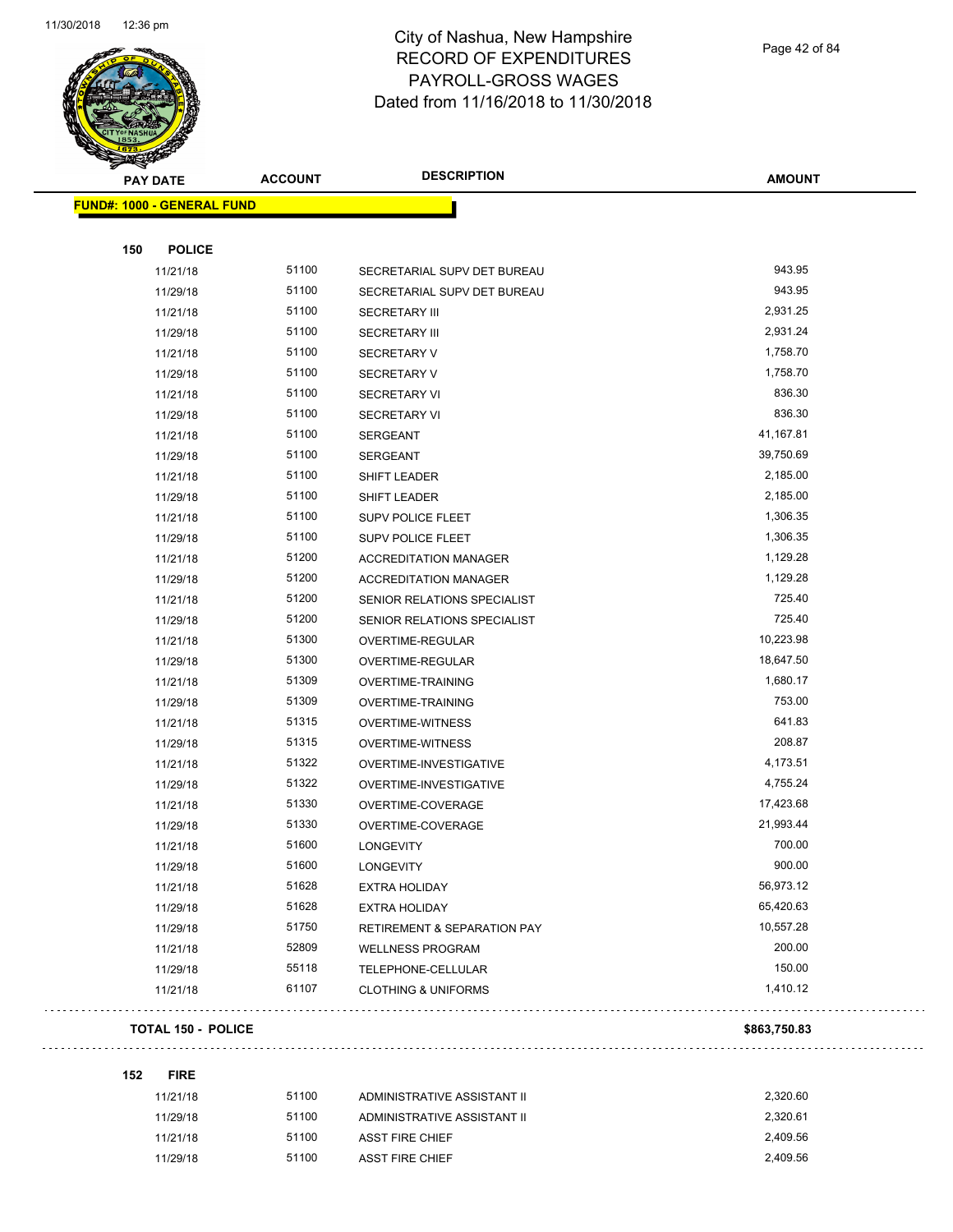

| <b>PAY DATE</b>                   | <b>ACCOUNT</b> | <b>DESCRIPTION</b>              | <b>AMOUNT</b> |
|-----------------------------------|----------------|---------------------------------|---------------|
| <b>FUND#: 1000 - GENERAL FUND</b> |                |                                 |               |
|                                   |                |                                 |               |
| <b>FIRE</b><br>152                |                |                                 |               |
| 11/21/18                          | 51100          | ASST SUPERINTENDENT FIRE ALARM  | 1,613.60      |
| 11/29/18                          | 51100          | ASST SUPERINTENDENT FIRE ALARM  | 1,613.60      |
| 11/21/18                          | 51100          | ASST SUPERINTENDENT FIRE FLEET  | 1,613.60      |
| 11/29/18                          | 51100          | ASST SUPERINTENDENT FIRE FLEET  | 1,613.60      |
| 11/21/18                          | 51100          | ASST SUPERINTENDENT PREVENTION  | 3,259.64      |
| 11/29/18                          | 51100          | ASST SUPERINTENDENT PREVENTION  | 3,259.64      |
| 11/21/18                          | 51100          | <b>CAPTAIN</b>                  | 11,395.33     |
| 11/29/18                          | 51100          | <b>CAPTAIN</b>                  | 11,395.32     |
| 11/21/18                          | 51100          | CAPTAIN FIRE TRAINING SAFETY    | 1,764.28      |
| 11/29/18                          | 51100          | CAPTAIN FIRE TRAINING SAFETY    | 1,764.28      |
| 11/21/18                          | 51100          | DEPUTY FIRE CHIEF               | 8,596.21      |
| 11/29/18                          | 51100          | <b>DEPUTY FIRE CHIEF</b>        | 8,596.22      |
| 11/21/18                          | 51100          | <b>EXEC ASST BUSINESS COORD</b> | 868.70        |
| 11/29/18                          | 51100          | EXEC ASST BUSINESS COORD        | 868.70        |
| 11/21/18                          | 51100          | FIRE CHIEF                      | 2,635.48      |
| 11/29/18                          | 51100          | <b>FIRE CHIEF</b>               | 2,635.48      |
| 11/21/18                          | 51100          | FIRE DISPATCH ALL RANKS         | 7,916.16      |
| 11/29/18                          | 51100          | FIRE DISPATCH ALL RANKS         | 7,714.87      |
| 11/21/18                          | 51100          | FIRE DISPATCHER CLERK TRAINER   | 1,168.34      |
| 11/29/18                          | 51100          | FIRE DISPATCHER CLERK TRAINER   | 1,305.79      |
| 11/21/18                          | 51100          | <b>FIRE LIEUTENANT</b>          | 42,115.51     |
| 11/29/18                          | 51100          | <b>FIRE LIEUTENANT</b>          | 42,207.59     |
| 11/21/18                          | 51100          | <b>FIRE MECHANIC</b>            | 1,327.72      |
| 11/29/18                          | 51100          | <b>FIRE MECHANIC</b>            | 1,327.72      |
| 11/21/18                          | 51100          | FIRE TRAINING OFFICER           | 1,613.60      |
| 11/29/18                          | 51100          | <b>FIRE TRAINING OFFICER</b>    | 1,613.60      |
| 11/21/18                          | 51100          | FIREFIGHTERS ALL RANKS          | 131,705.22    |
| 11/29/18                          | 51100          | FIREFIGHTERS ALL RANKS          | 132,732.54    |
| 11/21/18                          | 51100          | SUPERINTENDENT FIRE ALARM       | 1,799.72      |
| 11/29/18                          | 51100          | SUPERINTENDENT FIRE ALARM       | 1,799.72      |
| 11/21/18                          | 51100          | SUPERINTENDENT FIRE FLEET       | 1,764.28      |
| 11/29/18                          | 51100          | SUPERINTENDENT FIRE FLEET       | 1,764.28      |
| 11/21/18                          | 51100          | SUPERINTENDENT FIRE PREVENTION  | 1,781.92      |
| 11/29/18                          | 51100          | SUPERINTENDENT FIRE PREVENTION  | 1,781.92      |
| 11/21/18                          | 51300          | OVERTIME-REGULAR                | 249.68        |
| 11/29/18                          | 51300          | OVERTIME-REGULAR                | 4,689.65      |
| 11/21/18                          | 51330          | OVERTIME-COVERAGE               | 11,604.57     |
| 11/29/18                          | 51330          | OVERTIME-COVERAGE               | 10,416.62     |
| 11/29/18                          | 51600          | <b>LONGEVITY</b>                | 142,995.27    |
| 11/21/18                          | 51628          | <b>EXTRA HOLIDAY</b>            | 53,175.59     |
| 11/29/18                          | 51628          | <b>EXTRA HOLIDAY</b>            | 53,198.60     |
| 11/21/18                          | 51650          | <b>ADDITIONAL HOURS</b>         | 28,224.14     |
| 11/29/18                          | 51650          | ADDITIONAL HOURS                | 24,984.25     |
| 11/21/18                          | 51700          | <b>STIPENDS</b>                 | 4,724.42      |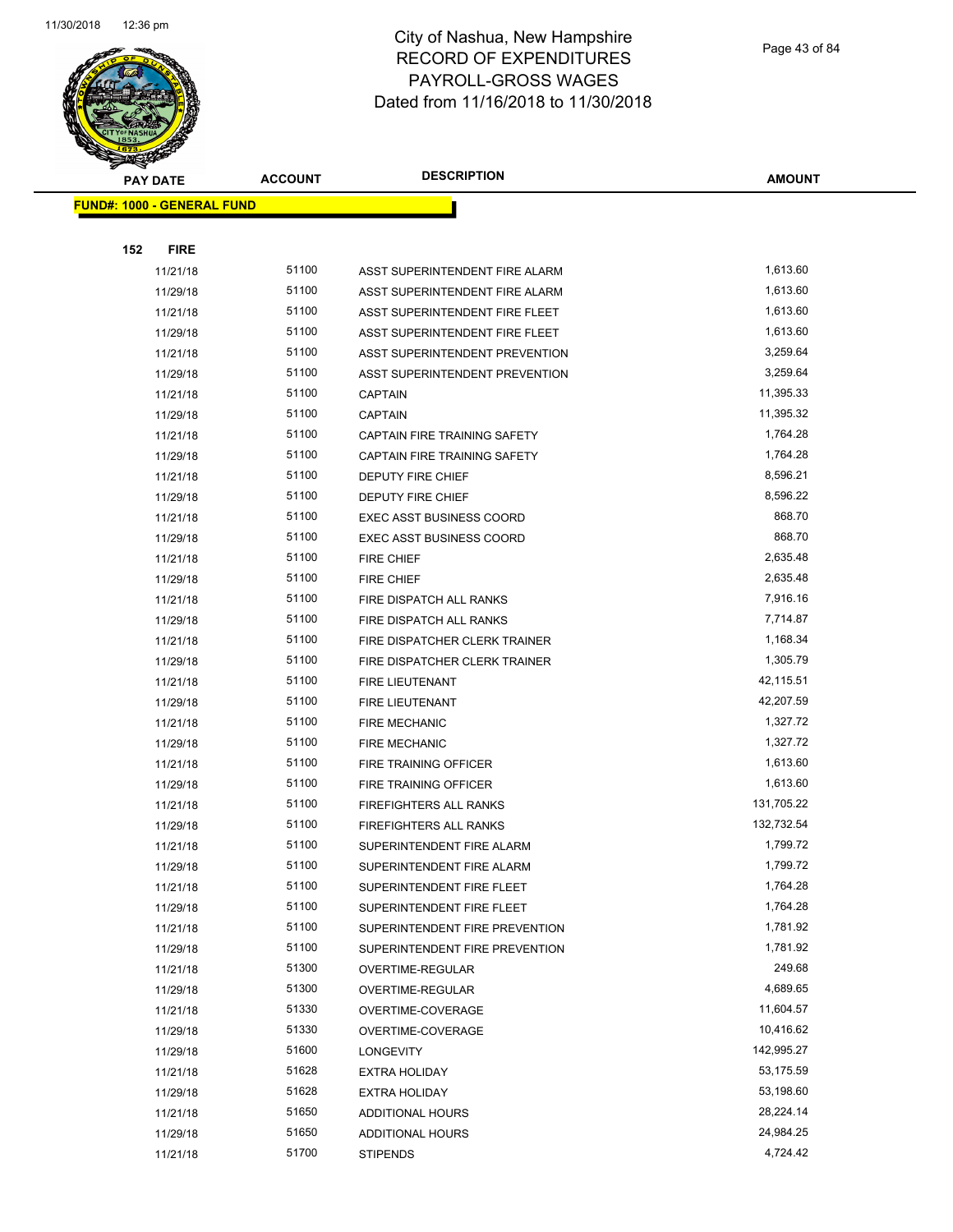Page 44 of 84

|     | <b>PAY DATE</b>                   | <b>ACCOUNT</b>                          | <b>DESCRIPTION</b>                                         | <b>AMOUNT</b>        |
|-----|-----------------------------------|-----------------------------------------|------------------------------------------------------------|----------------------|
|     | <b>FUND#: 1000 - GENERAL FUND</b> |                                         |                                                            |                      |
|     |                                   |                                         |                                                            |                      |
| 152 | <b>FIRE</b><br>11/29/18           | 51700                                   | <b>STIPENDS</b>                                            | 4,724.42             |
|     | 11/29/18                          | 55118                                   | TELEPHONE-CELLULAR                                         | 634.00               |
|     | 11/21/18                          | 61107                                   | <b>CLOTHING &amp; UNIFORMS</b>                             | 238.48               |
|     | <b>TOTAL 152 - FIRE</b>           |                                         |                                                            | \$796,254.20         |
|     |                                   |                                         |                                                            |                      |
| 153 |                                   | <b>BUILDING INSPECTION</b>              |                                                            |                      |
|     | 11/21/18                          | 51100                                   | <b>BLD INSP ASST PLANS EXAMINER</b>                        | 1,046.84             |
|     | 11/29/18                          | 51100                                   | BLD INSP ASST PLANS EXAMINER                               | 1,046.85             |
|     | 11/21/18                          | 51100                                   | <b>BUILDING AND UTILITIES INSPCTR</b>                      | 3,635.40             |
|     | 11/29/18                          | 51100                                   | <b>BUILDING AND UTILITIES INSPCTR</b>                      | 3,635.42             |
|     | 11/21/18                          | 51100                                   | <b>BUILDING DEPARTMENT MANAGER</b>                         | 1,612.76             |
|     | 11/29/18                          | 51100                                   | <b>BUILDING DEPARTMENT MANAGER</b>                         | 1,612.75             |
|     | 11/21/18                          | 51100                                   | PERMIT TECHNICIAN I                                        | 1,287.45             |
|     | 11/29/18                          | 51100                                   | PERMIT TECHNICIAN I                                        | 1,287.45             |
|     | 11/21/18                          | 51100                                   | <b>PLANS EXAMINER</b>                                      | 1,271.25             |
|     | 11/29/18                          | 51100                                   | <b>PLANS EXAMINER</b>                                      | 1,271.25             |
|     |                                   | <b>TOTAL 153 - BUILDING INSPECTION</b>  |                                                            | \$17,707.42          |
| 155 | <b>CODE ENFORCEMENT</b>           |                                         |                                                            |                      |
|     | 11/21/18                          | 51100                                   | CODE ENFORCEMENT OFFICER II                                | 2,783.15             |
|     | 11/29/18                          | 51100                                   | <b>CODE ENFORCEMENT OFFICER II</b>                         | 2,783.14             |
|     | 11/21/18                          | 51100                                   | MGR CODE ENFORCEMENT DEPT                                  | 1,521.05             |
|     | 11/29/18                          | 51100                                   | MGR CODE ENFORCEMENT DEPT                                  | 1,521.04             |
|     | 11/29/18                          | 55118                                   | TELEPHONE-CELLULAR                                         | 51.00                |
|     |                                   | <b>TOTAL 155 - CODE ENFORCEMENT</b>     |                                                            | \$8,659.38           |
|     |                                   |                                         |                                                            |                      |
|     |                                   | <b>EMERGENCY MANAGEMENT</b>             |                                                            |                      |
| 156 | 11/21/18                          | 51100                                   | <b>EMERGENCY MANAGEMENT DIRECTOR</b>                       | 1,701.60             |
|     |                                   |                                         |                                                            |                      |
|     | 11/29/18<br>11/29/18              | 51100<br>55118                          | <b>EMERGENCY MANAGEMENT DIRECTOR</b><br>TELEPHONE-CELLULAR | 1,701.60<br>50.00    |
|     |                                   | <b>TOTAL 156 - EMERGENCY MANAGEMENT</b> |                                                            | \$3,453.20           |
|     |                                   |                                         |                                                            |                      |
| 157 |                                   | <b>CITYWIDE COMMUNICATIONS</b><br>51100 |                                                            | 1,616.80             |
|     | 11/21/18                          |                                         | <b>COMM SYS ENGR TECH</b>                                  |                      |
|     | 11/29/18                          | 51100                                   | <b>COMM SYS ENGR TECH</b>                                  | 1,616.80             |
|     | 11/21/18<br>11/29/18              | 51200<br>51200                          | RADIO SYSTEMS MANAGER<br>RADIO SYSTEMS MANAGER             | 1,371.96<br>1,371.96 |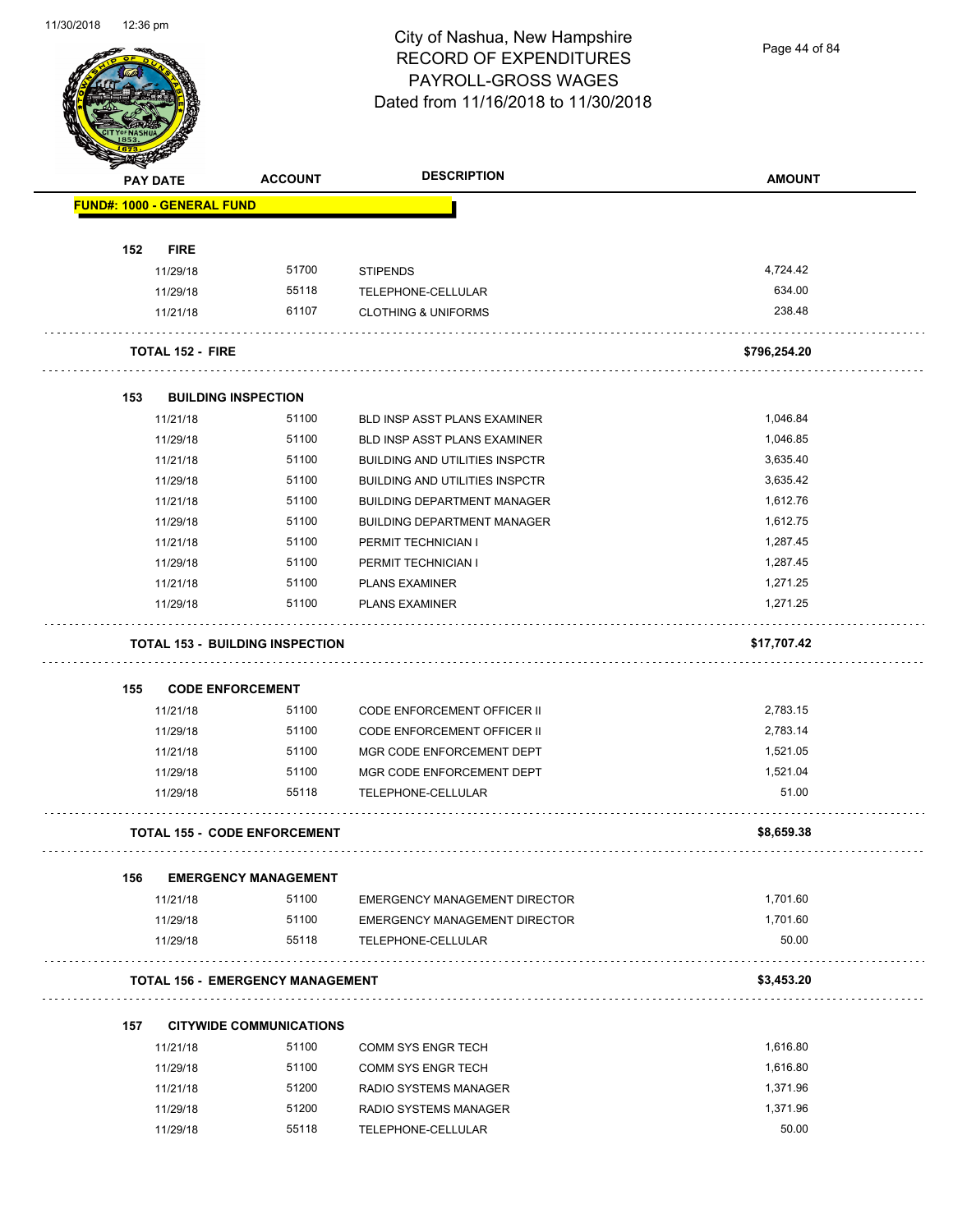

Page 45 of 84

|     | <b>PAY DATE</b>                            | <b>ACCOUNT</b> | <b>DESCRIPTION</b>                     | <b>AMOUNT</b> |
|-----|--------------------------------------------|----------------|----------------------------------------|---------------|
|     | <b>FUND#: 1000 - GENERAL FUND</b>          |                |                                        |               |
|     |                                            |                |                                        |               |
|     | <b>TOTAL 157 - CITYWIDE COMMUNICATIONS</b> |                |                                        | \$6,027.52    |
| 160 | <b>PW-ADMIN &amp; ENGINEERING</b>          |                |                                        |               |
|     | 11/21/18                                   | 51100          | ADMINISTRATIVE ASSISTANT II            | 766.49        |
|     | 11/29/18                                   | 51100          | ADMINISTRATIVE ASSISTANT II            | 766.50        |
|     | 11/21/18                                   | 51100          | ASSIST DIRECTOR PUBLIC WORKS           | 1,619.05      |
|     | 11/29/18                                   | 51100          | ASSIST DIRECTOR PUBLIC WORKS           | 1,619.05      |
|     | 11/21/18                                   | 51100          | ASSISTANT CONSTRUCTION ENGINEER        | 938.30        |
|     | 11/29/18                                   | 51100          | ASSISTANT CONSTRUCTION ENGINEER        | 938.30        |
|     | 11/21/18                                   | 51100          | <b>CITY ENGINEER</b>                   | 1,144.75      |
|     | 11/29/18                                   | 51100          | <b>CITY ENGINEER</b>                   | 1,144.75      |
|     | 11/21/18                                   | 51100          | <b>CITY SURVEYOR</b>                   | 1,230.70      |
|     | 11/29/18                                   | 51100          | <b>CITY SURVEYOR</b>                   | 1,230.70      |
|     | 11/21/18                                   | 51100          | <b>DEPUTY CITY ENGINEER</b>            | 738.35        |
|     | 11/29/18                                   | 51100          | <b>DEPUTY CITY ENGINEER</b>            | 738.35        |
|     | 11/21/18                                   | 51100          | DIRECTOR PUBLIC WORKS                  | 1,828.35      |
|     | 11/29/18                                   | 51100          | <b>DIRECTOR PUBLIC WORKS</b>           | 1,828.35      |
|     | 11/21/18                                   | 51100          | DIVISION OPERATIONS MANAGER            | 1,463.04      |
|     | 11/29/18                                   | 51100          | DIVISION OPERATIONS MANAGER            | 1,463.05      |
|     | 11/21/18                                   | 51100          | DPW CONTRACT ADMINISTRATOR             | 365.00        |
|     | 11/29/18                                   | 51100          | DPW CONTRACT ADMINISTRATOR             | 365.00        |
|     | 11/21/18                                   | 51100          | <b>ENGINEERING INSPECTOR</b>           | 2,049.65      |
|     | 11/29/18                                   | 51100          | <b>ENGINEERING INSPECTOR</b>           | 2,100.39      |
|     | 11/21/18                                   | 51100          | <b>EXECUTIVE ASSISTANT</b>             | 767.15        |
|     | 11/29/18                                   | 51100          | <b>EXECUTIVE ASSISTANT</b>             | 767.15        |
|     | 11/21/18                                   | 51100          | PUBLIC RELATIONS ADMINISTRATOR         | 712.35        |
|     | 11/29/18                                   | 51100          | PUBLIC RELATIONS ADMINISTRATOR         | 712.35        |
|     | 11/21/18                                   | 51100          | SENIOR STAFF ENGINEER                  | 1,131.85      |
|     | 11/29/18                                   | 51100          | <b>SENIOR STAFF ENGINEER</b>           | 1,131.85      |
|     | 11/21/18                                   | 51100          | SENIOR TRAFFIC ENGINEER                | 1,746.35      |
|     | 11/29/18                                   | 51100          | SENIOR TRAFFIC ENGINEER                | 1,746.34      |
|     | 11/21/18                                   | 51100          | <b>STAFF ENGINEER</b>                  | 532.00        |
|     | 11/29/18                                   | 51100          | <b>STAFF ENGINEER</b>                  | 532.00        |
|     | 11/21/18                                   | 51100          | STREET CONSTRUCTION ENGINEER           | 1,455.30      |
|     | 11/29/18                                   | 51100          | STREET CONSTRUCTION ENGINEER           | 1,455.30      |
|     |                                            | 51300          |                                        | 431.30        |
|     | 11/21/18<br>11/29/18                       | 55118          | OVERTIME-REGULAR<br>TELEPHONE-CELLULAR | 310.25        |
|     |                                            |                |                                        |               |
|     | TOTAL 160 - PW-ADMIN & ENGINEERING         |                |                                        | \$37,769.66   |
| 161 | <b>STREETS</b>                             |                |                                        |               |
|     | 11/21/18                                   | 51100          | AUTO MECH 1ST CLASS NIGHTS             | 3,265.20      |
|     | 11/29/18                                   | 51100          | AUTO MECH 1ST CLASS NIGHTS             | 3,262.82      |
|     | 11/21/18                                   | 51100          | AUTO MECH 2ND CLASS                    | 1,959.21      |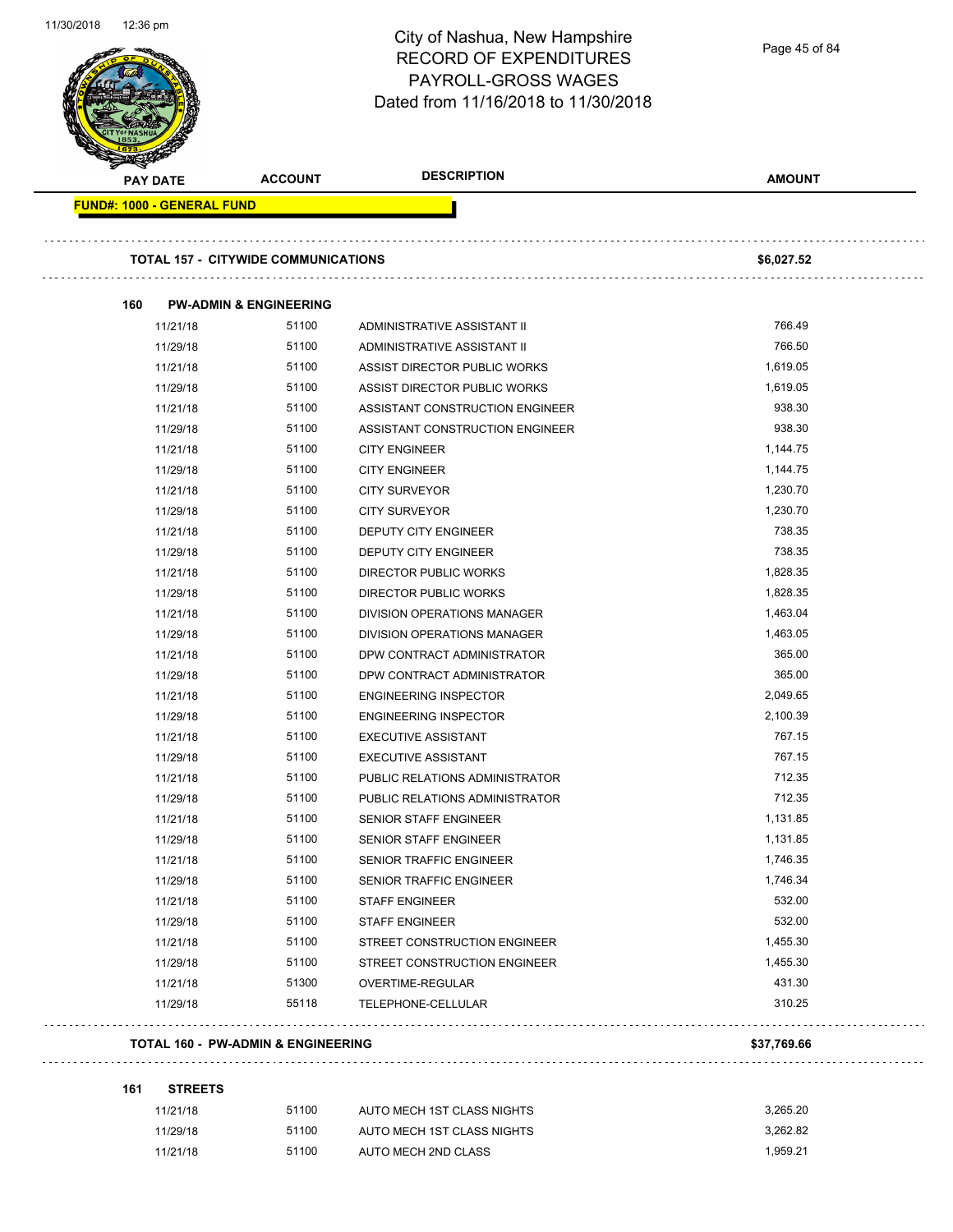

Page 46 of 84

| <b>PAY DATE</b>                   | <b>ACCOUNT</b> | <b>DESCRIPTION</b>             | <b>AMOUNT</b> |
|-----------------------------------|----------------|--------------------------------|---------------|
| <b>FUND#: 1000 - GENERAL FUND</b> |                |                                |               |
|                                   |                |                                |               |
| 161<br><b>STREETS</b>             |                |                                |               |
| 11/29/18                          | 51100          | AUTO MECH 2ND CLASS            | 2,036.64      |
| 11/21/18                          | 51100          | AUTO MECHANIC 1ST CLASS        | 2,273.90      |
| 11/29/18                          | 51100          | AUTO MECHANIC 1ST CLASS        | 2,273.90      |
| 11/21/18                          | 51100          | <b>COLLECTION EQUIP OPR</b>    | 920.40        |
| 11/29/18                          | 51100          | <b>COLLECTION EQUIP OPR</b>    | 920.40        |
| 11/21/18                          | 51100          | <b>EQUIP OPR STREET REPAIR</b> | 5,895.61      |
| 11/29/18                          | 51100          | EQUIP OPR STREET REPAIR        | 5,895.62      |
| 11/21/18                          | 51100          | FLEET MAINTENANCE FOREMAN      | 1,296.66      |
| 11/29/18                          | 51100          | FLEET MAINTENANCE FOREMAN      | 1,296.65      |
| 11/21/18                          | 51100          | FLEET MANAGER STREET DEPT      | 1,187.55      |
| 11/29/18                          | 51100          | FLEET MANAGER STREET DEPT      | 1,187.55      |
| 11/21/18                          | 51100          | FOREMAN LABOR STREET           | 2,567.90      |
| 11/29/18                          | 51100          | <b>FOREMAN LABOR STREET</b>    | 2,567.90      |
| 11/21/18                          | 51100          | <b>MASON PIPELAYER</b>         | 3,759.20      |
| 11/29/18                          | 51100          | <b>MASON PIPELAYER</b>         | 3,630.40      |
| 11/21/18                          | 51100          | OPERATIONS SUPERVISOR          | 1,092.80      |
| 11/29/18                          | 51100          | OPERATIONS SUPERVISOR          | 1,092.80      |
| 11/21/18                          | 51100          | <b>SIGN MAINTENANCE</b>        | 1,864.80      |
| 11/29/18                          | 51100          | <b>SIGN MAINTENANCE</b>        | 1,858.97      |
| 11/21/18                          | 51100          | STOREKEEPER PWD                | 1,006.30      |
| 11/29/18                          | 51100          | STOREKEEPER PWD                | 974.86        |
| 11/21/18                          | 51100          | <b>STREET FOREMAN</b>          | 2,593.30      |
| 11/29/18                          | 51100          | <b>STREET FOREMAN</b>          | 2,593.31      |
| 11/21/18                          | 51100          | SUPERINTENDENT OF STREETS      | 1,940.40      |
| 11/29/18                          | 51100          | SUPERINTENDENT OF STREETS      | 1,940.40      |
| 11/21/18                          | 51100          | <b>TRAFFIC FOREMAN</b>         | 1,322.60      |
| 11/29/18                          | 51100          | <b>TRAFFIC FOREMAN</b>         | 1,322.60      |
| 11/21/18                          | 51100          | TRAFFIC MAINTENANCE ASSISTANT  | 927.20        |
| 11/29/18                          | 51100          | TRAFFIC MAINTENANCE ASSISTANT  | 927.20        |
| 11/21/18                          | 51100          | TRAFFIC TECHNICIAN I           | 2,234.40      |
| 11/29/18                          | 51100          | <b>TRAFFIC TECHNICIAN I</b>    | 2,231.20      |
| 11/21/18                          | 51100          | TRUCK DRIVER STREET REPAIR     | 15,362.80     |
| 11/29/18                          | 51100          | TRUCK DRIVER STREET REPAIR     | 15,028.29     |
| 11/21/18                          | 51100          | <b>WELDER FIRST CLASS</b>      | 1,060.80      |
| 11/29/18                          | 51100          | <b>WELDER FIRST CLASS</b>      | 1,060.80      |
| 11/21/18                          | 51300          | OVERTIME-REGULAR               | 42,327.56     |
| 11/29/18                          | 51300          | OVERTIME-REGULAR               | 41,955.26     |
| 11/21/18                          | 51600          | LONGEVITY                      | 1,600.00      |
| 11/29/18                          | 51600          | LONGEVITY                      | 400.00        |
| 11/29/18                          | 55118          | TELEPHONE-CELLULAR             | 84.00         |
|                                   |                |                                |               |

#### **TOTAL 161 - STREETS \$191,000.16**

 $\bar{\omega}$  .

. . . .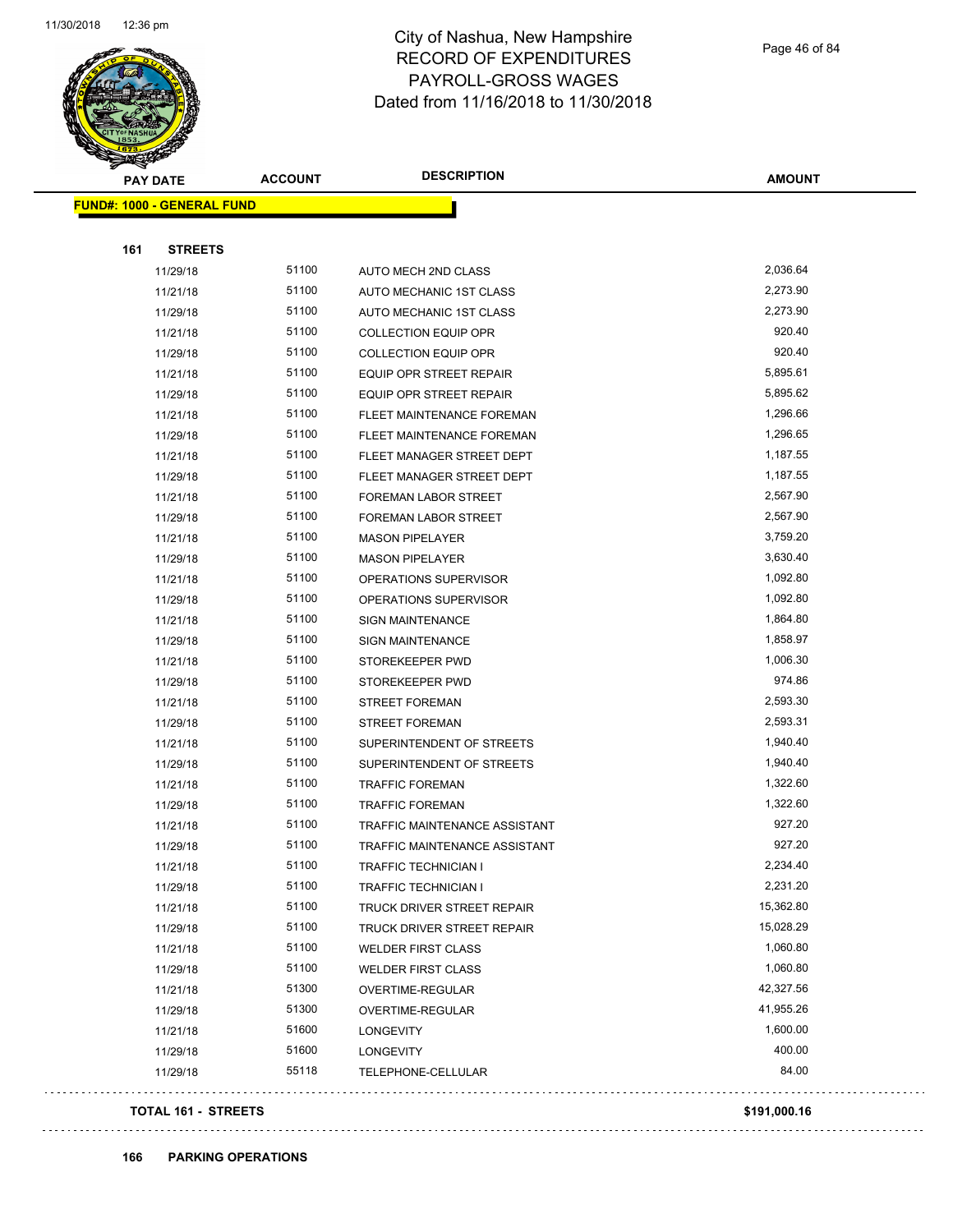Page 47 of 84

| <b>PAY DATE</b>                   |          | <b>ACCOUNT</b>                        | <b>DESCRIPTION</b>               | <b>AMOUNT</b> |
|-----------------------------------|----------|---------------------------------------|----------------------------------|---------------|
| <b>FUND#: 1000 - GENERAL FUND</b> |          |                                       |                                  |               |
|                                   |          |                                       |                                  |               |
| 166                               |          | <b>PARKING OPERATIONS</b>             |                                  |               |
|                                   | 11/21/18 | 51100                                 | PARKING MAINTENANCE              | 1,375.39      |
|                                   | 11/29/18 | 51100                                 | PARKING MAINTENANCE              | 1,371.36      |
|                                   | 11/21/18 | 51100                                 | <b>PARKING MANAGER</b>           | 896.45        |
|                                   | 11/29/18 | 51100                                 | PARKING MANAGER                  | 896.45        |
|                                   | 11/21/18 | 51300                                 | OVERTIME-REGULAR                 | 207.86        |
|                                   | 11/29/18 | 51300                                 | OVERTIME-REGULAR                 | 95.73         |
|                                   | 11/29/18 | 55118                                 | TELEPHONE-CELLULAR               | 84.00         |
|                                   |          | <b>TOTAL 166 - PARKING OPERATIONS</b> |                                  | \$4,927.24    |
| 171                               |          | <b>COMMUNITY SERVICES</b>             |                                  |               |
|                                   | 11/21/18 | 51100                                 | DIRECTOR HEALTH AND COMM SVS     | 1,920.95      |
|                                   | 11/29/18 | 51100                                 | DIRECTOR HEALTH AND COMM SVS     | 1,920.95      |
|                                   | 11/21/18 | 51100                                 | <b>EPIDEMIOLOGIST</b>            | 1,025.70      |
|                                   | 11/29/18 | 51100                                 | <b>EPIDEMIOLOGIST</b>            | 1,025.70      |
|                                   | 11/21/18 | 51100                                 | <b>HEALTH PROMOTION SPEC</b>     | 975.35        |
|                                   | 11/29/18 | 51100                                 | <b>HEALTH PROMOTION SPEC</b>     | 975.35        |
|                                   | 11/21/18 | 51512                                 | <b>WAGES APPOINTED OFFICIALS</b> | 3,745.00      |
|                                   | 11/29/18 | 55118                                 | TELEPHONE-CELLULAR               | 67.00         |
|                                   |          | <b>TOTAL 171 - COMMUNITY SERVICES</b> |                                  | \$11,656.00   |
| 172                               |          | <b>COMMUNITY HEALTH</b>               |                                  |               |
|                                   | 11/21/18 | 51100                                 | ADMINISTRATIVE ASSISTANT II      | 797.26        |
|                                   | 11/29/18 | 51100                                 | ADMINISTRATIVE ASSISTANT II      | 797.27        |
|                                   | 11/21/18 | 51100                                 | <b>BILINGUAL OUTREACH WORKER</b> | 874.70        |
|                                   | 11/29/18 | 51100                                 | <b>BILINGUAL OUTREACH WORKER</b> | 874.70        |
|                                   | 11/21/18 | 51100                                 | PUB HEALTH NURSE                 | 2,399.70      |
|                                   | 11/29/18 | 51100                                 | PUB HEALTH NURSE                 | 2,399.70      |
|                                   | 11/21/18 | 51300                                 | OVERTIME-REGULAR                 | 98.40         |
|                                   | 11/21/18 | 51412                                 | <b>WAGES PER DIEM</b>            | 284.40        |
|                                   |          | <b>TOTAL 172 - COMMUNITY HEALTH</b>   |                                  | \$8,526.13    |
| 173                               |          | <b>ENVIRONMENTAL HEALTH</b>           |                                  |               |
|                                   | 11/21/18 | 51100                                 | Dep Health Officer/Lab Directo   | 1,172.20      |
|                                   | 11/29/18 | 51100                                 | Dep Health Officer/Lab Directo   | 1,172.20      |
|                                   | 11/21/18 | 51100                                 | ENVIRONMENTAL HEALTH SPEC        | 2,657.66      |
|                                   | 11/29/18 | 51100                                 | ENVIRONMENTAL HEALTH SPEC        | 2,657.67      |
|                                   | 11/21/18 | 51100                                 | ENVIRONMENTAL TECH OFFICE MGR    | 1,067.20      |
|                                   |          |                                       |                                  |               |
|                                   | 11/29/18 | 51100                                 | ENVIRONMENTAL TECH OFFICE MGR    | 1,067.20      |
|                                   | 11/21/18 | 51100                                 | MANAGER ENVIRONMENTAL HEALTH     | 1,649.35      |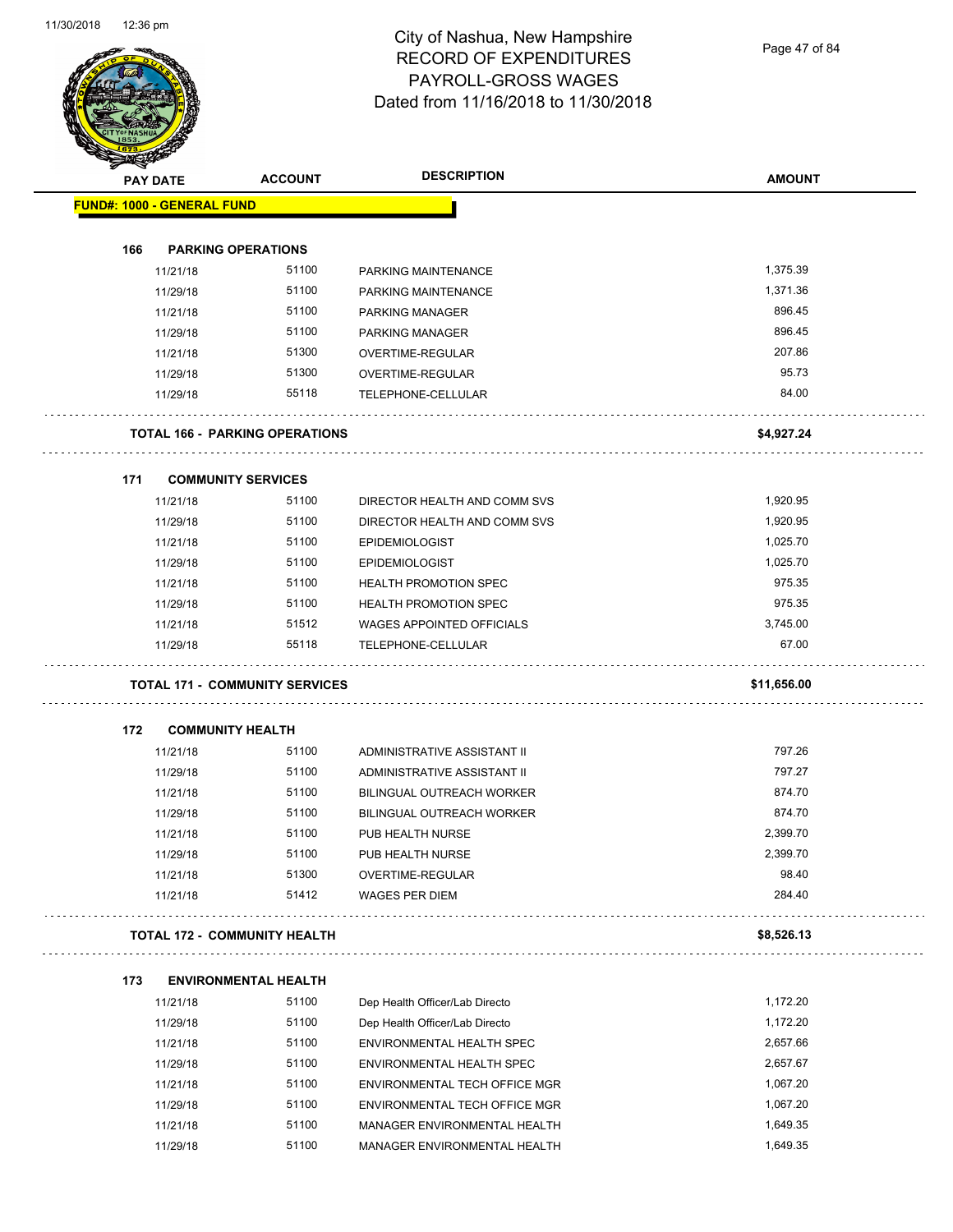Page 48 of 84

| <b>PAY DATE</b>                   | <b>ACCOUNT</b>                            | <b>DESCRIPTION</b>                                        | <b>AMOUNT</b>        |
|-----------------------------------|-------------------------------------------|-----------------------------------------------------------|----------------------|
| <b>FUND#: 1000 - GENERAL FUND</b> |                                           |                                                           |                      |
| 173                               | <b>ENVIRONMENTAL HEALTH</b>               |                                                           |                      |
| 11/21/18                          | 51300                                     | OVERTIME-REGULAR                                          | 31.86                |
| 11/29/18                          | 51300                                     | OVERTIME-REGULAR                                          | 210.70               |
| 11/29/18                          | 51750                                     | <b>RETIREMENT &amp; SEPARATION PAY</b>                    | 1,620.76             |
| 11/29/18                          | 55118                                     | TELEPHONE-CELLULAR                                        | 67.00                |
|                                   | <b>TOTAL 173 - ENVIRONMENTAL HEALTH</b>   |                                                           | \$15,023.15          |
| 174                               | <b>WELFARE ADMINISTRATION</b>             |                                                           |                      |
| 11/21/18                          | 51100                                     | CASE TECHNICIAN WELFARE                                   | 1,711.25             |
| 11/29/18                          | 51100                                     | CASE TECHNICIAN WELFARE                                   | 1,711.25             |
| 11/21/18                          | 51100                                     | <b>INTAKE WORKER</b>                                      | 803.60               |
| 11/29/18                          | 51100                                     | <b>INTAKE WORKER</b>                                      | 803.60               |
| 11/21/18                          | 51100                                     | SENIOR CASE TECHNICIAN                                    | 1,034.85             |
| 11/29/18                          | 51100                                     | SENIOR CASE TECHNICIAN                                    | 1,034.85             |
| 11/21/18                          | 51100                                     | <b>WELFARE OFFICER</b>                                    | 1,705.80             |
| 11/29/18                          | 51100                                     | <b>WELFARE OFFICER</b>                                    | 1,705.80             |
| 11/29/18                          | 55118                                     | TELEPHONE-CELLULAR                                        | 50.00                |
|                                   |                                           |                                                           |                      |
|                                   | <b>TOTAL 174 - WELFARE ADMINISTRATION</b> |                                                           | \$10,561.00          |
| 177                               | <b>PARKS &amp; RECREATION</b>             |                                                           |                      |
| 11/21/18                          | 51100                                     | ADMINISTRATIVE ASSISTANT II                               | 842.05               |
| 11/29/18                          | 51100                                     | ADMINISTRATIVE ASSISTANT II                               | 842.05               |
| 11/21/18                          | 51100                                     | EQUIPMENT OPERATOR, PARKS                                 | 979.60               |
| 11/29/18                          | 51100                                     | EQUIPMENT OPERATOR, PARKS                                 | 979.60               |
| 11/21/18                          | 51100                                     | FOREMAN LABOR PARK                                        | 3,889.97             |
| 11/29/18                          | 51100<br>51100                            | FOREMAN LABOR PARK<br><b>GROUNDSKEEPER MAINTENANCE</b>    | 3,889.95<br>7,114.80 |
| 11/21/18                          | 51100                                     | <b>GROUNDSKEEPER MAINTENANCE</b>                          | 7,114.80             |
| 11/29/18<br>11/21/18              | 51100                                     | <b>GROUNDSMAN I</b>                                       | 5,048.67             |
| 11/29/18                          | 51100                                     | <b>GROUNDSMAN I</b>                                       | 5,040.00             |
| 11/21/18                          | 51100                                     | <b>GROUNDSMAN II</b>                                      | 882.00               |
| 11/29/18                          | 51100                                     | <b>GROUNDSMAN II</b>                                      | 882.00               |
| 11/21/18                          | 51100                                     | <b>LEAD GROUNDSMAN</b>                                    | 1,959.96             |
| 11/29/18                          | 51100                                     | <b>LEAD GROUNDSMAN</b>                                    | 2,003.26             |
| 11/21/18                          | 51100                                     | PROGRAM COORDINATOR                                       | 382.69               |
| 11/29/18                          | 51100                                     | PROGRAM COORDINATOR                                       | 382.70               |
| 11/21/18                          | 51100                                     | RECREATION PROGRAM MANAGER                                | 1,033.85             |
|                                   | 51100                                     |                                                           | 1,033.85             |
| 11/29/18<br>11/21/18              | 51100                                     | RECREATION PROGRAM MANAGER<br>STELLOS STADIUM ATTENDANT   | 980.50               |
|                                   | 51100                                     |                                                           | 979.60               |
| 11/29/18<br>11/21/18              | 51100                                     | STELLOS STADIUM ATTENDANT<br>SUPERINTENDENT OF PARKS RECR | 1,940.40             |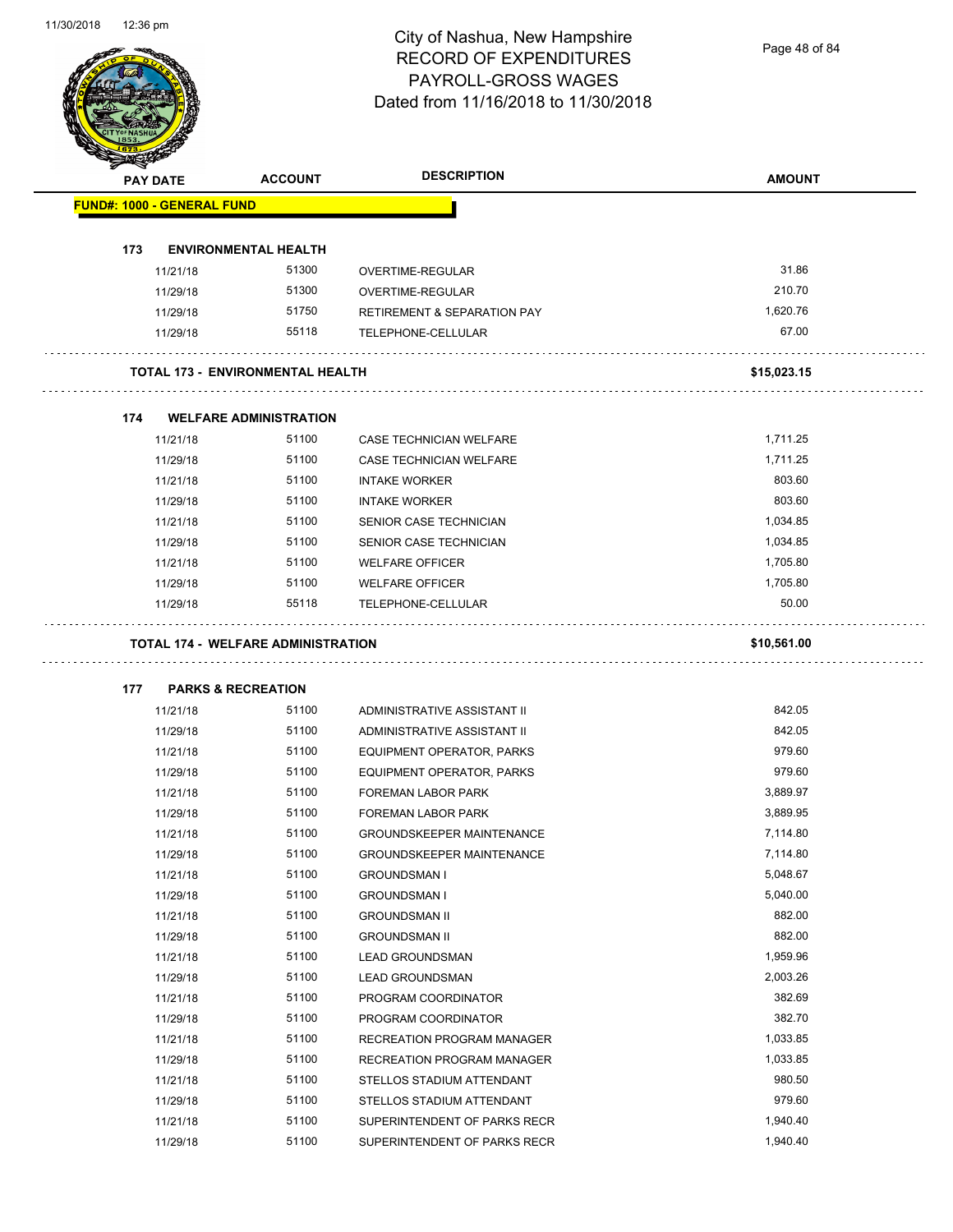Page 49 of 84

|     | <b>PAY DATE</b>                   | <b>ACCOUNT</b>                            | <b>DESCRIPTION</b>                   | <b>AMOUNT</b> |
|-----|-----------------------------------|-------------------------------------------|--------------------------------------|---------------|
|     | <b>FUND#: 1000 - GENERAL FUND</b> |                                           |                                      |               |
|     |                                   |                                           |                                      |               |
| 177 |                                   | <b>PARKS &amp; RECREATION</b>             |                                      |               |
|     | 11/21/18                          | 51300                                     | OVERTIME-REGULAR                     | 6,611.10      |
|     | 11/29/18                          | 51300                                     | OVERTIME-REGULAR                     | 6,170.48      |
|     | 11/8/18                           | 51400                                     | WAGES TEMPORARY-SEASONAL             | 0.03          |
|     | 11/29/18                          | 51600                                     | <b>LONGEVITY</b>                     | 1,000.00      |
|     | 11/29/18                          | 55118                                     | TELEPHONE-CELLULAR                   | 67.00         |
|     |                                   | <b>TOTAL 177 - PARKS &amp; RECREATION</b> |                                      | \$63,991.31   |
| 179 | <b>LIBRARY</b>                    |                                           |                                      |               |
|     | 11/21/18                          | 51100                                     | ASSISTANT DIRECTOR LIBRARY           | 1,566.20      |
|     | 11/29/18                          | 51100                                     | ASSISTANT DIRECTOR LIBRARY           | 1,566.20      |
|     | 11/21/18                          | 51100                                     | ASSISTANT LIBRARIAN CIRCULATIO       | 1,061.30      |
|     | 11/29/18                          | 51100                                     | ASSISTANT LIBRARIAN CIRCULATIO       | 1,061.30      |
|     | 11/21/18                          | 51100                                     | ASSISTANT LIBRARIAN TECH SVS         | 802.26        |
|     | 11/29/18                          | 51100                                     | ASSISTANT LIBRARIAN TECH SVS         | 802.25        |
|     | 11/21/18                          | 51100                                     | ASSISTANT LIBRARIAN YOUTH SERV       | 850.65        |
|     | 11/29/18                          | 51100                                     | ASSISTANT LIBRARIAN YOUTH SERV       | 850.65        |
|     | 11/21/18                          | 51100                                     | <b>DIRECTOR LIBRARY</b>              | 2,160.15      |
|     | 11/29/18                          | 51100                                     | <b>DIRECTOR LIBRARY</b>              | 2,160.15      |
|     | 11/21/18                          | 51100                                     | EXECUTIVE ASST OFFICE MANAGER        | 982.60        |
|     | 11/29/18                          | 51100                                     | EXECUTIVE ASST OFFICE MANAGER        | 982.60        |
|     | 11/21/18                          | 51100                                     | IT COORDINATOR                       | 942.65        |
|     | 11/29/18                          | 51100                                     | IT COORDINATOR                       | 942.65        |
|     | 11/21/18                          | 51100                                     | <b>JANITOR</b>                       | 560.00        |
|     | 11/29/18                          | 51100                                     | <b>JANITOR</b>                       | 556.50        |
|     | 11/21/18                          | 51100                                     | <b>LIBRARIAN ADULT SERVICES</b>      | 902.55        |
|     | 11/29/18                          | 51100                                     | LIBRARIAN ADULT SERVICES             | 902.55        |
|     | 11/21/18                          | 51100                                     | LIBRARIAN CIRCULATION                | 1,093.85      |
|     | 11/29/18                          | 51100                                     | LIBRARIAN CIRCULATION                | 1,093.85      |
|     | 11/21/18                          | 51100                                     | <b>LIBRARIAN OUTREACH SVS</b>        | 871.72        |
|     | 11/29/18                          | 51100                                     | <b>LIBRARIAN OUTREACH SVS</b>        | 1,307.58      |
|     | 11/21/18                          | 51100                                     | LIBRARIAN TECH SERVICES              | 1,131.00      |
|     | 11/29/18                          | 51100                                     | <b>LIBRARIAN TECH SERVICES</b>       | 1,131.00      |
|     | 11/21/18                          | 51100                                     | LIBRARIAN YOUTH SERVICES             | 2,444.40      |
|     | 11/29/18                          | 51100                                     | <b>LIBRARIAN YOUTH SERVICES</b>      | 1,178.84      |
|     | 11/21/18                          | 51100                                     | <b>LIBRARY ASSISTANT CIRCULATION</b> | 5,778.20      |
|     | 11/29/18                          | 51100                                     | LIBRARY ASSISTANT CIRCULATION        | 5,792.34      |
|     | 11/21/18                          | 51100                                     | LIBRARY ASSISTANT MEDIA SERVIC       | 770.95        |
|     | 11/29/18                          | 51100                                     | LIBRARY ASSISTANT MEDIA SERVIC       | 770.95        |
|     | 11/21/18                          | 51100                                     | LIBRARY ASSISTANT TECH SVS           | 770.95        |
|     | 11/29/18                          | 51100                                     | LIBRARY ASSISTANT TECH SVS           | 770.95        |
|     | 11/21/18                          | 51100                                     | LIBRARY ASSISTANT YOUTH SERVIC       | 2,139.70      |
|     | 11/29/18                          | 51100                                     | LIBRARY ASSISTANT YOUTH SERVIC       | 2,139.70      |

11/21/18 51100 MAINTENANCE SUPV 929.50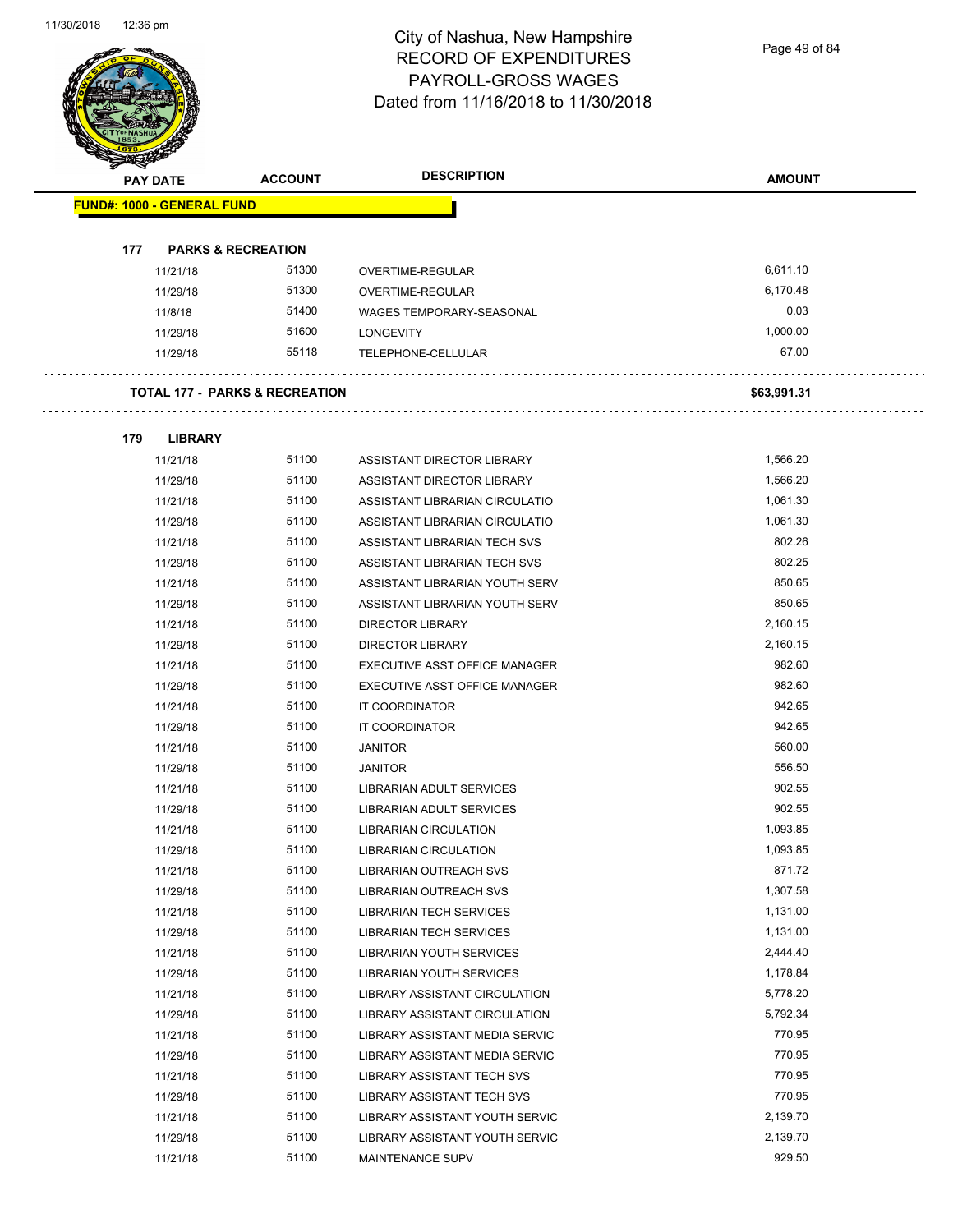

Page 50 of 84

| <b>PAY DATE</b>                   | <b>ACCOUNT</b> | <b>DESCRIPTION</b>                   | <b>AMOUNT</b> |
|-----------------------------------|----------------|--------------------------------------|---------------|
| <b>FUND#: 1000 - GENERAL FUND</b> |                |                                      |               |
| 179<br><b>LIBRARY</b>             |                |                                      |               |
| 11/29/18                          | 51100          | MAINTENANCE SUPV                     | 929.50        |
| 11/21/18                          | 51100          | PAGE & COLLECTION COORDINATOR        | 916.14        |
| 11/29/18                          | 51100          | PAGE & COLLECTION COORDINATOR        | 916.14        |
| 11/21/18                          | 51100          | REFERENCE LIBRARIAN ADULT SERV       | 3,223.04      |
| 11/29/18                          | 51100          | REFERENCE LIBRARIAN ADULT SERV       | 3,223.05      |
| 11/21/18                          | 51100          | REFERENCE LIBRARIAN TECH SVS         | 824.75        |
| 11/29/18                          | 51100          | REFERENCE LIBRARIAN TECH SVS         | 824.75        |
| 11/21/18                          | 51100          | <b>SECURITY LIBRARY</b>              | 661.22        |
| 11/29/18                          | 51100          | <b>SECURITY LIBRARY</b>              | 657.03        |
| 11/21/18                          | 51200          | <b>JANITOR</b>                       | 250.00        |
| 11/29/18                          | 51200          | <b>JANITOR</b>                       | 250.01        |
| 11/21/18                          | 51200          | <b>LIBRARY ASSISTANT CIRCULATION</b> | 547.77        |
| 11/29/18                          | 51200          | LIBRARY ASSISTANT CIRCULATION        | 481.38        |
| 11/21/18                          | 51200          | <b>LIBRARY ASSISTANT TECH SVS</b>    | 453.16        |
| 11/29/18                          | 51200          | <b>LIBRARY ASSISTANT TECH SVS</b>    | 453.16        |
| 11/21/18                          | 51200          | <b>LIBRARY PAGE</b>                  | 1,002.40      |
| 11/29/18                          | 51200          | <b>LIBRARY PAGE</b>                  | 863.83        |
| 11/21/18                          | 51200          | RECEPTIONIST/DATA ENTRY SPECIALIST   | 438.50        |
| 11/29/18                          | 51200          | RECEPTIONIST/DATA ENTRY SPECIALIST   | 438.50        |
| 11/21/18                          | 51200          | REFERENCE LIBRARIAN ADULT SERV       | 753.12        |
| 11/29/18                          | 51200          | REFERENCE LIBRARIAN ADULT SERV       | 743.92        |
| 11/21/18                          | 51200          | <b>SECURITY LIBRARY</b>              | 381.88        |
| 11/29/18                          | 51200          | <b>SECURITY LIBRARY</b>              | 385.94        |
| 11/21/18                          | 51300          | OVERTIME-REGULAR                     | 235.86        |
| 11/29/18                          | 51300          | OVERTIME-REGULAR                     | 1,993.87      |
| <b>TOTAL 179 - LIBRARY</b>        |                |                                      | \$71,617.61   |

 $\varphi$  is a set

| 181 | <b>COMMUNITY DEVELOPMENT</b> |       |                                        |          |
|-----|------------------------------|-------|----------------------------------------|----------|
|     | 11/21/18                     | 51100 | ADMINISTRATIVE ASSISTANT II            | 766.50   |
|     | 11/29/18                     | 51100 | ADMINISTRATIVE ASSISTANT II            | 766.49   |
|     | 11/21/18                     | 51100 | DIRECTOR COMMUNITY DEVELOPMENT         | 2,294.80 |
|     | 11/29/18                     | 51100 | DIRECTOR COMMUNITY DEVELOPMENT         | 2.294.80 |
|     | 11/21/18                     | 51100 | RECORDING CLERK ENV & ENERGY COMMITTEE | 120.00   |
|     | 11/21/18                     | 51100 | <b>TRANSPORTATION PLANNER</b>          | 1,285.65 |
|     | 11/29/18                     | 51100 | <b>TRANSPORTATION PLANNER</b>          | 1.285.65 |
|     | 11/21/18                     | 51100 | <b>WATERWAYS MANAGER</b>               | 1,524.75 |
|     | 11/29/18                     | 51100 | <b>WATERWAYS MANAGER</b>               | 1,524.75 |
|     | 11/21/18                     | 51200 | ADMINISTRATIVE ASSISTANT I             | 407.55   |
|     | 11/29/18                     | 51200 | ADMINISTRATIVE ASSISTANT I             | 322.02   |
|     | 11/21/18                     | 51400 | <b>WAGES TEMPORARY-SEASONAL</b>        | 100.00   |
|     | 11/29/18                     | 51400 | WAGES TEMPORARY-SEASONAL               | 100.00   |
|     | 11/29/18                     | 55118 | TELEPHONE-CELLULAR                     | 50.00    |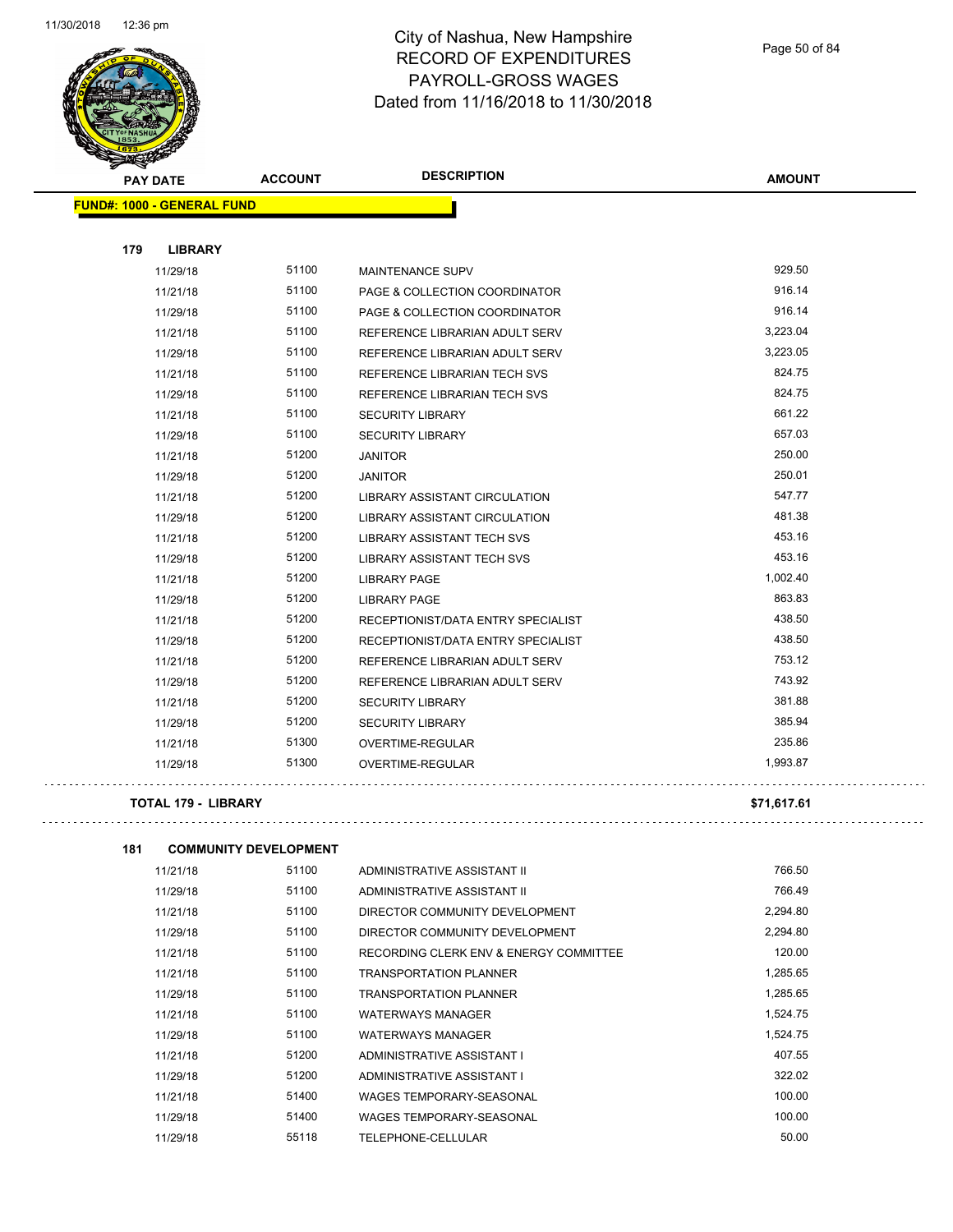Page 51 of 84

| <b>PAY DATE</b> |                                   | <b>ACCOUNT</b>                           | <b>DESCRIPTION</b>                               | <b>AMOUNT</b> |
|-----------------|-----------------------------------|------------------------------------------|--------------------------------------------------|---------------|
|                 | <b>FUND#: 1000 - GENERAL FUND</b> |                                          |                                                  |               |
|                 |                                   | <b>TOTAL 181 - COMMUNITY DEVELOPMENT</b> |                                                  | \$12,842.96   |
|                 |                                   |                                          |                                                  |               |
| 182             | 11/21/18                          | <b>PLANNING AND ZONING</b><br>51100      |                                                  | 1,026.40      |
|                 | 11/29/18                          | 51100                                    | DEPARTMENT COORDINATOR<br>DEPARTMENT COORDINATOR | 1,026.40      |
|                 | 11/21/18                          | 51100                                    | DEPUTY PLANNING MANAGER                          | 2,800.80      |
|                 | 11/29/18                          | 51100                                    | DEPUTY PLANNING MANAGER                          | 2,800.80      |
|                 | 11/21/18                          | 51100                                    | <b>MANAGER PLANNING DEPT</b>                     | 2,151.45      |
|                 | 11/29/18                          | 51100                                    | MANAGER PLANNING DEPT                            | 2,151.45      |
|                 | 11/21/18                          | 51100                                    | <b>PLANNER I</b>                                 | 1,877.70      |
|                 | 11/29/18                          | 51100                                    | <b>PLANNER I</b>                                 | 1,877.69      |
|                 | 11/21/18                          | 51100                                    | ZONING COORDINATOR                               | 821.65        |
|                 | 11/29/18                          | 51100                                    | ZONING COORDINATOR                               | 821.65        |
|                 | 11/21/18                          | 53428                                    | STENOGRAPHIC SERVICES                            | 250.00        |
|                 | 11/29/18                          | 53428                                    | STENOGRAPHIC SERVICES                            | 250.00        |
|                 | 11/29/18                          | 55118                                    | TELEPHONE-CELLULAR                               | 17.00         |
|                 |                                   | <b>TOTAL 182 - PLANNING AND ZONING</b>   |                                                  |               |
|                 |                                   |                                          |                                                  | \$17,872.99   |
| 183             |                                   | <b>ECONOMIC DEVELOPMENT</b>              |                                                  |               |
|                 | 11/21/18                          | 51100                                    | ECONOMIC DEV DIRECTOR                            | 2,084.05      |
|                 | 11/29/18                          | 51100                                    | <b>ECONOMIC DEV DIRECTOR</b>                     | 2,084.05      |
|                 | 11/21/18                          | 51100                                    | HUNT MEMORIAL BLDG & ARTS ADM                    | 372.95        |
|                 | 11/29/18                          | 51100                                    | HUNT MEMORIAL BLDG & ARTS ADM                    | 372.96        |
|                 | 11/29/18                          | 55118                                    | TELEPHONE-CELLULAR                               | 50.00         |
|                 |                                   | <b>TOTAL 183 - ECONOMIC DEVELOPMENT</b>  |                                                  | \$4,964.01    |
| 191             | <b>SCHOOL</b>                     |                                          |                                                  |               |
|                 | 11/21/18                          | 51100                                    | 21 CENTURY ELEM MFAM RES COORD                   | 1,356.31      |
|                 | 11/21/18                          | 51100                                    | <b>7PAR CTE NHN</b>                              | 369.08        |
|                 | 11/29/18                          | 51100                                    | <b>7PAR CTE NHN</b>                              | 172.24        |
|                 | 11/21/18                          | 51100                                    | ASSISTANT DIRECTOR BUSINESS                      | 3,038.30      |
|                 | 11/21/18                          | 51100                                    | ASSISTANT PRINCIPAL AMH                          | 1,469.50      |
|                 | 11/21/18                          | 51100                                    | ASSISTANT PRINCIPAL BIC                          | 3,350.20      |
|                 | 11/21/18                          | 51100                                    | <b>ASSISTANT PRINCIPAL BIR</b>                   | 3,311.00      |
|                 | 11/21/18                          | 51100                                    | ASSISTANT PRINCIPAL BRO                          | 1,659.60      |
|                 | 11/21/18                          | 51100                                    | ASSISTANT PRINCIPAL CHARL                        | 3,228.20      |
|                 | 11/21/18                          | 51100                                    | ASSISTANT PRINCIPAL DR CRSP                      | 1,614.10      |
|                 | 11/21/18                          | 51100                                    | ASSISTANT PRINCIPAL ELM                          | 7,224.40      |
|                 | 11/21/18                          | 51100                                    | ASSISTANT PRINCIPAL FMS                          | 3,792.16      |
|                 | 11/21/18                          | 51100                                    | ASSISTANT PRINCIPAL LEDGE                        | 3,228.20      |
|                 | 11/21/18                          | 51100                                    | ASSISTANT PRINCIPAL MDE                          | 3,067.30      |
|                 | 11/21/18                          | 51100                                    | ASSISTANT PRINCIPAL MTP                          | 2,826.90      |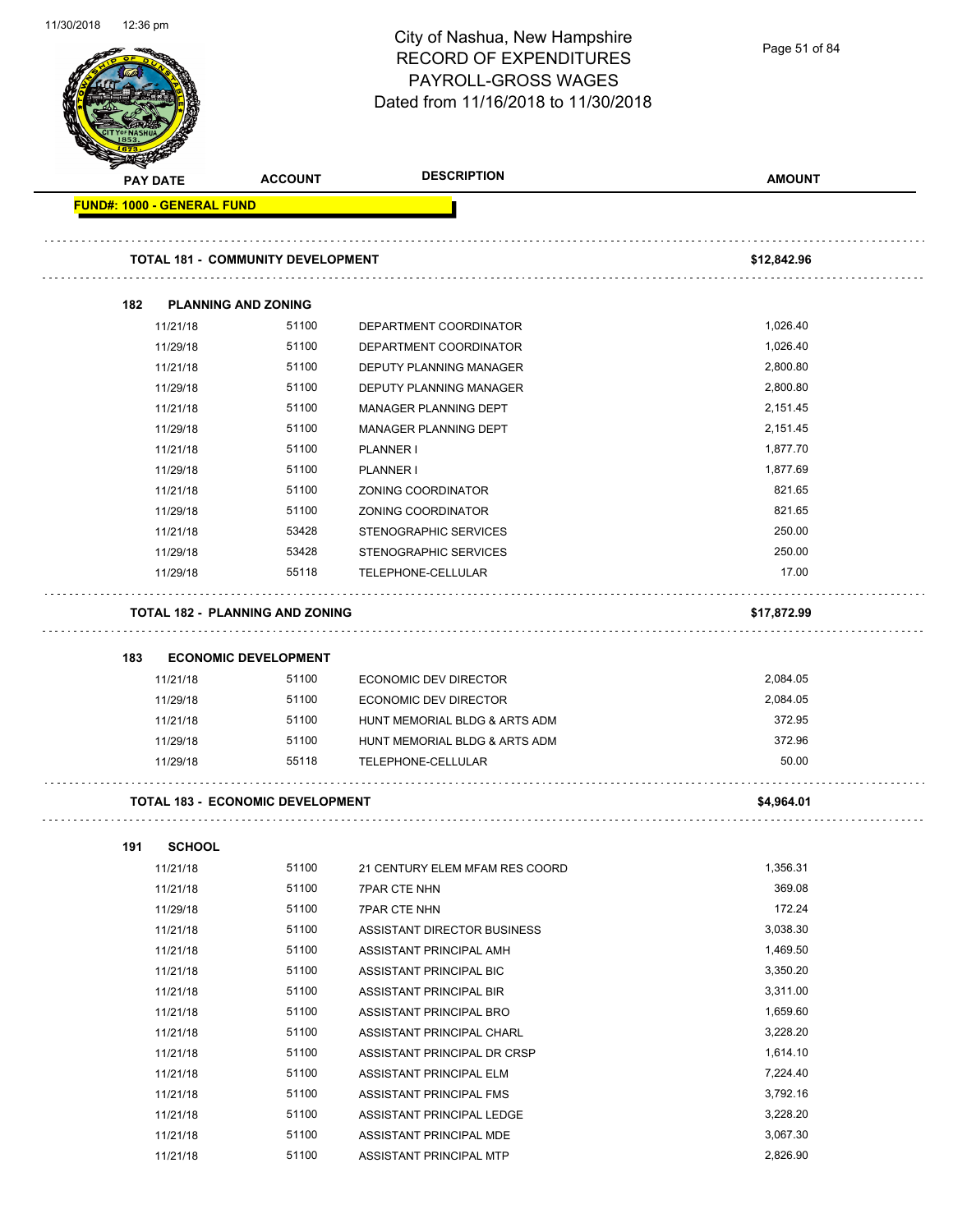

Page 52 of 84

| <b>PAY DATE</b> |                                   | <b>ACCOUNT</b> | <b>DESCRIPTION</b>             | <b>AMOUNT</b> |
|-----------------|-----------------------------------|----------------|--------------------------------|---------------|
|                 | <b>FUND#: 1000 - GENERAL FUND</b> |                |                                |               |
|                 |                                   |                |                                |               |
| 191             | <b>SCHOOL</b>                     |                |                                |               |
|                 | 11/21/18                          | 51100          | ASSISTANT PRINCIPAL NHN        | 14,249.20     |
|                 | 11/21/18                          | 51100          | ASSISTANT PRINCIPAL NHS        | 13,615.41     |
|                 | 11/21/18                          | 51100          | ASSISTANT PRINCIPAL PMS        | 3,261.40      |
|                 | 11/21/18                          | 51100          | ASSISTANT PRINCIPAL SHE        | 1,437.50      |
|                 | 11/21/18                          | 51100          | ASSISTANT SUPERINTENDENT       | 8,830.90      |
|                 | 11/21/18                          | 51100          | ASST DIRECTOR PLANT OPS        | 2,583.60      |
|                 | 11/21/18                          | 51100          | <b>ASST DIRECTOR SPED</b>      | 10,118.70     |
|                 | 11/21/18                          | 51100          | ASST SYSTEMS ADMIN FULL YEAR   | 14,810.90     |
|                 | 11/29/18                          | 51100          | ASST SYSTEMS ADMIN SCH YEAR    | 319.62        |
|                 | 11/21/18                          | 51100          | ATTENDANCE OFFICER             | 2,384.21      |
|                 | 11/21/18                          | 51100          | CHIEF OPERATING OFFICER        | 4,323.70      |
|                 | 11/21/18                          | 51100          | CLERICAL ACADEMY NHN           | 2,462.68      |
|                 | 11/29/18                          | 51100          | CLERICAL ACADEMY NHN           | 2,947.02      |
|                 | 11/21/18                          | 51100          | CLERICAL ACADEMY NHS           | 2,420.77      |
|                 | 11/29/18                          | 51100          | <b>CLERICAL ACADEMY NHS</b>    | 2,803.54      |
|                 | 11/21/18                          | 51100          | <b>CLERICAL ASST SUPER SUP</b> | 1,388.50      |
|                 | 11/29/18                          | 51100          | <b>CLERICAL ASST SUPER SUP</b> | 1,397.90      |
|                 | 11/21/18                          | 51100          | <b>CLERICAL ATHLETIC NHN</b>   | 627.60        |
|                 | 11/29/18                          | 51100          | CLERICAL ATHLETIC NHN          | 784.50        |
|                 | 11/21/18                          | 51100          | CLERICAL ATHLETIC NHS          | 534.60        |
|                 | 11/29/18                          | 51100          | CLERICAL ATHLETIC NHS          | 668.26        |
|                 | 11/21/18                          | 51100          | <b>CLERICAL BUSINESS</b>       | 3,154.90      |
|                 | 11/29/18                          | 51100          | <b>CLERICAL BUSINESS</b>       | 3,154.90      |
|                 | 11/21/18                          | 51100          | CLERICAL CHIEF OP OFFICER SUP  | 738.23        |
|                 | 11/29/18                          | 51100          | CLERICAL CHIEF OP OFFICER SUP  | 738.25        |
|                 | 11/21/18                          | 51100          | <b>CLERICAL CTE NHN</b>        | 133.65        |
|                 | 11/29/18                          | 51100          | <b>CLERICAL CTE NHN</b>        | 400.95        |
|                 | 11/21/18                          | 51100          | <b>CLERICAL CTE NHS</b>        | 711.28        |
|                 | 11/29/18                          | 51100          | <b>CLERICAL CTE NHS</b>        | 784.50        |
|                 | 11/21/18                          | 51100          | <b>CLERICAL GUIDANCE ELM</b>   | 627.60        |
|                 | 11/29/18                          | 51100          | CLERICAL GUIDANCE ELM          | 742.66        |
|                 | 11/21/18                          | 51100          | CLERICAL GUIDANCE NHN          | 1,700.29      |
|                 | 11/29/18                          | 51100          | CLERICAL GUIDANCE NHN          | 1,987.37      |
|                 | 11/21/18                          | 51100          | CLERICAL GUIDANCE NHS          | 1,564.08      |
|                 | 11/29/18                          | 51100          | <b>CLERICAL GUIDANCE NHS</b>   | 1,855.70      |
|                 | 11/21/18                          | 51100          | CLERICAL HUMAN RESOURCES       | 2,004.75      |
|                 | 11/29/18                          | 51100          | CLERICAL HUMAN RESOURCES       | 2,000.30      |
|                 | 11/21/18                          | 51100          | <b>CLERICAL PAYROLL SUP</b>    | 1,473.00      |
|                 | 11/29/18                          | 51100          | CLERICAL PAYROLL SUP           | 1,473.00      |
|                 | 11/21/18                          | 51100          | <b>CLERICAL PLANT OPS</b>      | 702.75        |
|                 | 11/29/18                          | 51100          | <b>CLERICAL PLANT OPS</b>      | 702.75        |
|                 | 11/21/18                          | 51100          | <b>CLERICAL PRINCIPAL AMH</b>  | 1,274.32      |
|                 | 11/29/18                          | 51100          | <b>CLERICAL PRINCIPAL AMH</b>  | 1,335.23      |
|                 | 11/21/18                          | 51100          | CLERICAL PRINCIPAL BIC         | 1,353.67      |
|                 |                                   |                |                                |               |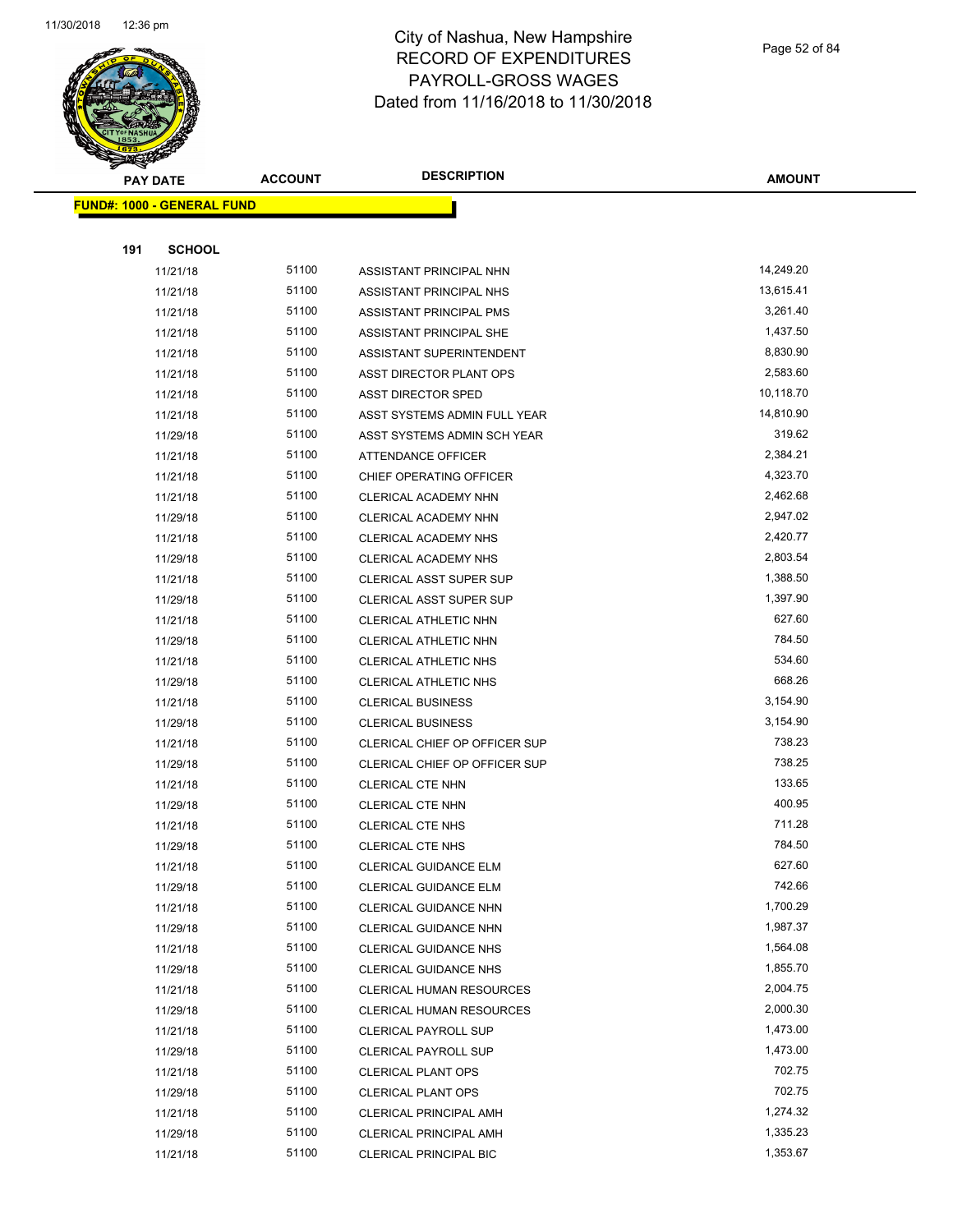

Page 53 of 84

| <b>PAY DATE</b>                   | <b>ACCOUNT</b> | <b>DESCRIPTION</b>                                                 | <b>AMOUNT</b>      |
|-----------------------------------|----------------|--------------------------------------------------------------------|--------------------|
| <b>FUND#: 1000 - GENERAL FUND</b> |                |                                                                    |                    |
|                                   |                |                                                                    |                    |
| 191<br><b>SCHOOL</b>              |                |                                                                    |                    |
| 11/29/18                          | 51100          | <b>CLERICAL PRINCIPAL BIC</b>                                      | 1,487.25           |
| 11/21/18                          | 51100          | <b>CLERICAL PRINCIPAL BIR</b>                                      | 1,255.20           |
| 11/29/18                          | 51100          | <b>CLERICAL PRINCIPAL BIR</b>                                      | 1,490.55           |
| 11/21/18                          | 51100          | <b>CLERICAL PRINCIPAL BRO</b>                                      | 1,298.18           |
| 11/29/18                          | 51100          | <b>CLERICAL PRINCIPAL BRO</b>                                      | 1,396.19           |
| 11/21/18                          | 51100          | CLERICAL PRINCIPAL CHA                                             | 1,335.52           |
| 11/29/18                          | 51100          | CLERICAL PRINCIPAL CHA                                             | 1,473.00           |
| 11/21/18                          | 51100          | CLERICAL PRINCIPAL DRC                                             | 1,235.69           |
| 11/29/18                          | 51100          | CLERICAL PRINCIPAL DRC                                             | 1,405.86           |
| 11/21/18                          | 51100          | <b>CLERICAL PRINCIPAL ELM</b>                                      | 2,236.53           |
| 11/29/18                          | 51100          | <b>CLERICAL PRINCIPAL ELM</b>                                      | 2,600.59           |
| 11/21/18                          | 51100          | <b>CLERICAL PRINCIPAL FES</b>                                      | 701.08             |
| 11/29/18                          | 51100          | <b>CLERICAL PRINCIPAL FES</b>                                      | 773.25             |
| 11/21/18                          | 51100          | <b>CLERICAL PRINCIPAL FMS</b>                                      | 2,018.24           |
| 11/29/18                          | 51100          | <b>CLERICAL PRINCIPAL FMS</b>                                      | 2,190.37           |
| 11/21/18                          | 51100          | <b>CLERICAL PRINCIPAL LDG</b>                                      | 1,243.04           |
| 11/29/18                          | 51100          | CLERICAL PRINCIPAL LDG                                             | 1,352.72           |
| 11/21/18                          | 51100          | <b>CLERICAL PRINCIPAL MDE</b>                                      | 1,207.80           |
| 11/29/18                          | 51100          | <b>CLERICAL PRINCIPAL MDE</b>                                      | 1,509.75           |
| 11/21/18                          | 51100          | <b>CLERICAL PRINCIPAL MTP</b>                                      | 1,273.64           |
| 11/29/18                          | 51100          | <b>CLERICAL PRINCIPAL MTP</b>                                      | 1,369.11           |
| 11/21/18                          | 51100          | CLERICAL PRINCIPAL NHN                                             | 1,243.05           |
| 11/29/18                          | 51100          | CLERICAL PRINCIPAL NHN                                             | 1,352.26           |
| 11/21/18                          | 51100          | CLERICAL PRINCIPAL NHS                                             | 1,577.77           |
| 11/29/18                          | 51100          | CLERICAL PRINCIPAL NHS                                             | 1,827.39           |
| 11/21/18                          | 51100          | <b>CLERICAL PRINCIPAL NSE</b>                                      | 1,241.05           |
| 11/29/18                          | 51100          | <b>CLERICAL PRINCIPAL NSE</b>                                      | 1,557.75           |
| 11/21/18                          | 51100          | <b>CLERICAL PRINCIPAL PMS</b>                                      | 1,848.94           |
| 11/29/18                          | 51100          | <b>CLERICAL PRINCIPAL PMS</b>                                      | 2,016.98           |
| 11/21/18                          | 51100          | CLERICAL PRINCIPAL SHE                                             | 1,239.51           |
| 11/29/18                          | 51100          | <b>CLERICAL PRINCIPAL SHE</b>                                      | 1,569.00           |
| 11/21/18                          | 51100          | CLERICAL RECEPTIONIST NHN                                          | 627.60             |
| 11/29/18                          | 51100          | CLERICAL RECEPTIONIST NHN                                          | 784.50             |
| 11/21/18                          | 51100          | CLERICAL RECEPTIONIST NHS                                          | 605.88             |
| 11/29/18                          | 51100          | CLERICAL RECEPTIONIST NHS                                          | 632.62             |
| 11/21/18                          | 51100          | CLERICAL SPECIAL ED NHN                                            | 534.61<br>668.25   |
| 11/29/18                          | 51100          | CLERICAL SPECIAL ED NHN                                            |                    |
| 11/21/18                          | 51100          | CLERICAL SPECIAL ED NHS                                            | 618.43             |
| 11/29/18                          | 51100<br>51100 | CLERICAL SPECIAL ED NHS                                            | 665.27<br>1,336.50 |
| 11/21/18                          | 51100          | CLERICAL SPECIAL ED SUP                                            | 1,336.50           |
| 11/29/18<br>11/21/18              | 51100          | <b>CLERICAL SPECIAL ED SUP</b><br><b>CLERICAL STUDENT SERV SUP</b> | 822.76             |
| 11/29/18                          | 51100          | CLERICAL STUDENT SERV SUP                                          | 822.75             |
| 11/21/18                          | 51100          | CLERICAL SUPERINTENDANT HRLY                                       | 779.64             |
|                                   |                |                                                                    |                    |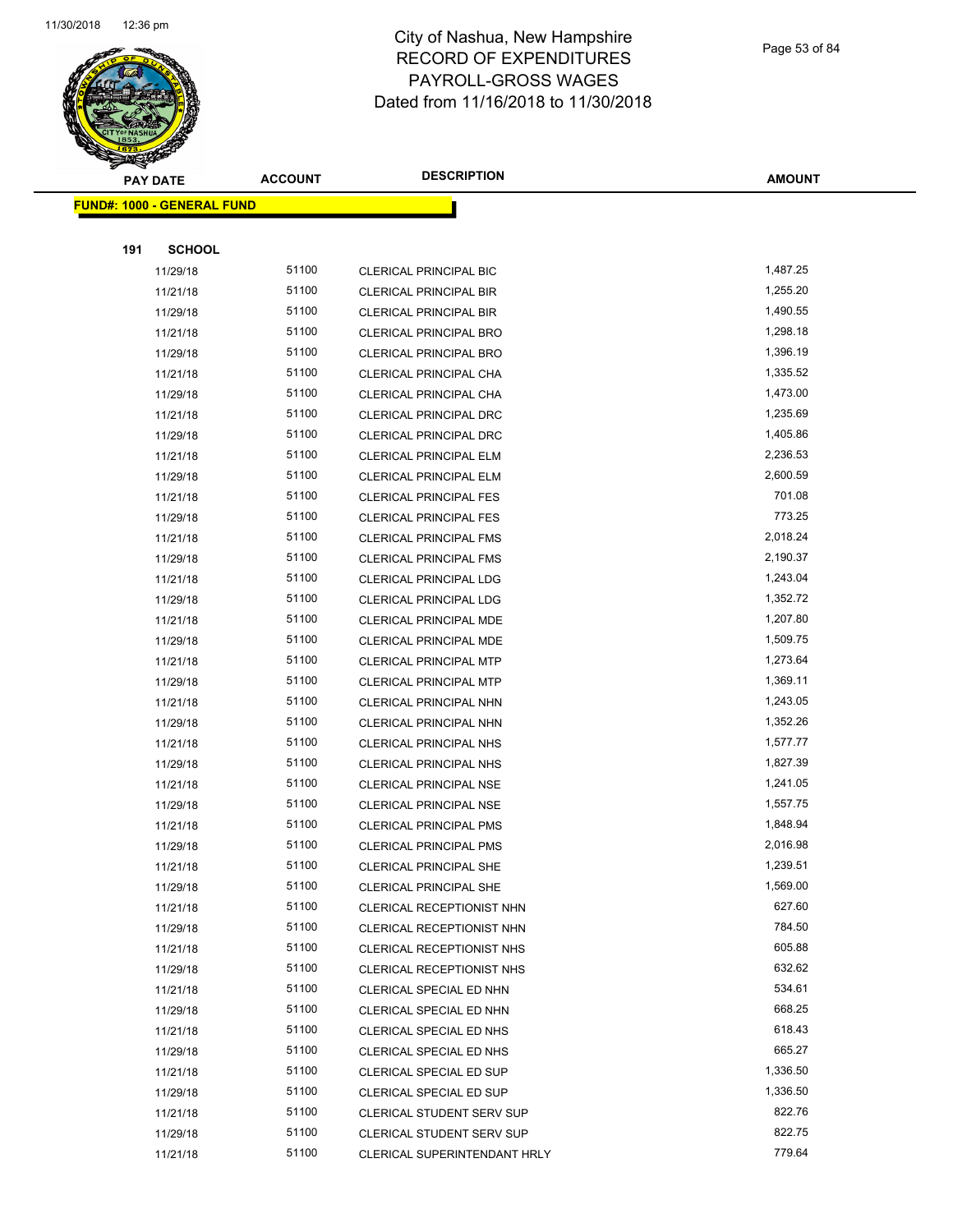

Page 54 of 84

| <b>PAY DATE</b>                   | <b>ACCOUNT</b> | <b>DESCRIPTION</b>             | <b>AMOUNT</b> |
|-----------------------------------|----------------|--------------------------------|---------------|
| <b>FUND#: 1000 - GENERAL FUND</b> |                |                                |               |
|                                   |                |                                |               |
| 191<br><b>SCHOOL</b>              |                |                                |               |
| 11/29/18                          | 51100          | CLERICAL SUPERINTENDANT HRLY   | 779.65        |
| 11/21/18                          | 51100          | CLERICAL SUPERINTENDANT SUP    | 1,848.30      |
| 11/21/18                          | 51100          | <b>CUSTODIAN AMH</b>           | 694.80        |
| 11/29/18                          | 51100          | <b>CUSTODIAN AMH</b>           | 1,389.60      |
| 11/21/18                          | 51100          | <b>CUSTODIAN ASST HEAD ELM</b> | 791.20        |
| 11/29/18                          | 51100          | <b>CUSTODIAN ASST HEAD ELM</b> | 791.20        |
| 11/21/18                          | 51100          | <b>CUSTODIAN ASST HEAD FMS</b> | 791.20        |
| 11/29/18                          | 51100          | <b>CUSTODIAN ASST HEAD FMS</b> | 791.20        |
| 11/21/18                          | 51100          | <b>CUSTODIAN ASST HEAD NHN</b> | 2,351.93      |
| 11/29/18                          | 51100          | <b>CUSTODIAN ASST HEAD NHN</b> | 2,381.60      |
| 11/21/18                          | 51100          | <b>CUSTODIAN ASST HEAD NHS</b> | 791.20        |
| 11/29/18                          | 51100          | <b>CUSTODIAN ASST HEAD NHS</b> | 791.20        |
| 11/21/18                          | 51100          | <b>CUSTODIAN ASST HEAD PMS</b> | 791.20        |
| 11/29/18                          | 51100          | <b>CUSTODIAN ASST HEAD PMS</b> | 791.20        |
| 11/21/18                          | 51100          | <b>CUSTODIAN BIC</b>           | 1,389.60      |
| 11/29/18                          | 51100          | <b>CUSTODIAN BIC</b>           | 1,428.17      |
| 11/21/18                          | 51100          | <b>CUSTODIAN BIR</b>           | 1,389.60      |
| 11/29/18                          | 51100          | <b>CUSTODIAN BIR</b>           | 1,389.60      |
| 11/21/18                          | 51100          | <b>CUSTODIAN BRO</b>           | 1,389.60      |
| 11/29/18                          | 51100          | <b>CUSTODIAN BRO</b>           | 1,389.60      |
| 11/21/18                          | 51100          | <b>CUSTODIAN CHA</b>           | 1,389.60      |
| 11/29/18                          | 51100          | <b>CUSTODIAN CHA</b>           | 1,389.60      |
| 11/21/18                          | 51100          | <b>CUSTODIAN DRC</b>           | 1,389.60      |
| 11/29/18                          | 51100          | <b>CUSTODIAN DRC</b>           | 1,428.16      |
| 11/21/18                          | 51100          | <b>CUSTODIAN ELM</b>           | 4,953.20      |
| 11/29/18                          | 51100          | <b>CUSTODIAN ELM</b>           | 5,066.11      |
| 11/21/18                          | 51100          | <b>CUSTODIAN FES</b>           | 2,049.60      |
| 11/29/18                          | 51100          | <b>CUSTODIAN FES</b>           | 2,049.60      |
| 11/21/18                          | 51100          | <b>CUSTODIAN FMS</b>           | 2,366.65      |
| 11/29/18                          | 51100          | <b>CUSTODIAN FMS</b>           | 2,366.65      |
| 11/21/18                          | 51100          | <b>CUSTODIAN HEAD AMH</b>      | 791.21        |
| 11/29/18                          | 51100          | <b>CUSTODIAN HEAD AMH</b>      | 791.20        |
| 11/21/18                          | 51100          | <b>CUSTODIAN HEAD BIC</b>      | 791.20        |
| 11/29/18                          | 51100          | <b>CUSTODIAN HEAD BIC</b>      | 791.20        |
| 11/21/18                          | 51100          | <b>CUSTODIAN HEAD BIR</b>      | 791.20        |
| 11/29/18                          | 51100          | <b>CUSTODIAN HEAD BIR</b>      | 791.20        |
| 11/21/18                          | 51100          | <b>CUSTODIAN HEAD BRO</b>      | 791.20        |
| 11/29/18                          | 51100          | <b>CUSTODIAN HEAD BRO</b>      | 791.20        |
| 11/21/18                          | 51100          | <b>CUSTODIAN HEAD CHA</b>      | 791.20        |
| 11/29/18                          | 51100          | <b>CUSTODIAN HEAD CHA</b>      | 632.96        |
| 11/21/18                          | 51100          | <b>CUSTODIAN HEAD DRC</b>      | 791.20        |
| 11/29/18                          | 51100          | <b>CUSTODIAN HEAD DRC</b>      | 791.20        |
| 11/21/18                          | 51100          | <b>CUSTODIAN HEAD ELM</b>      | 937.60        |
| 11/29/18                          | 51100          | <b>CUSTODIAN HEAD ELM</b>      | 937.60        |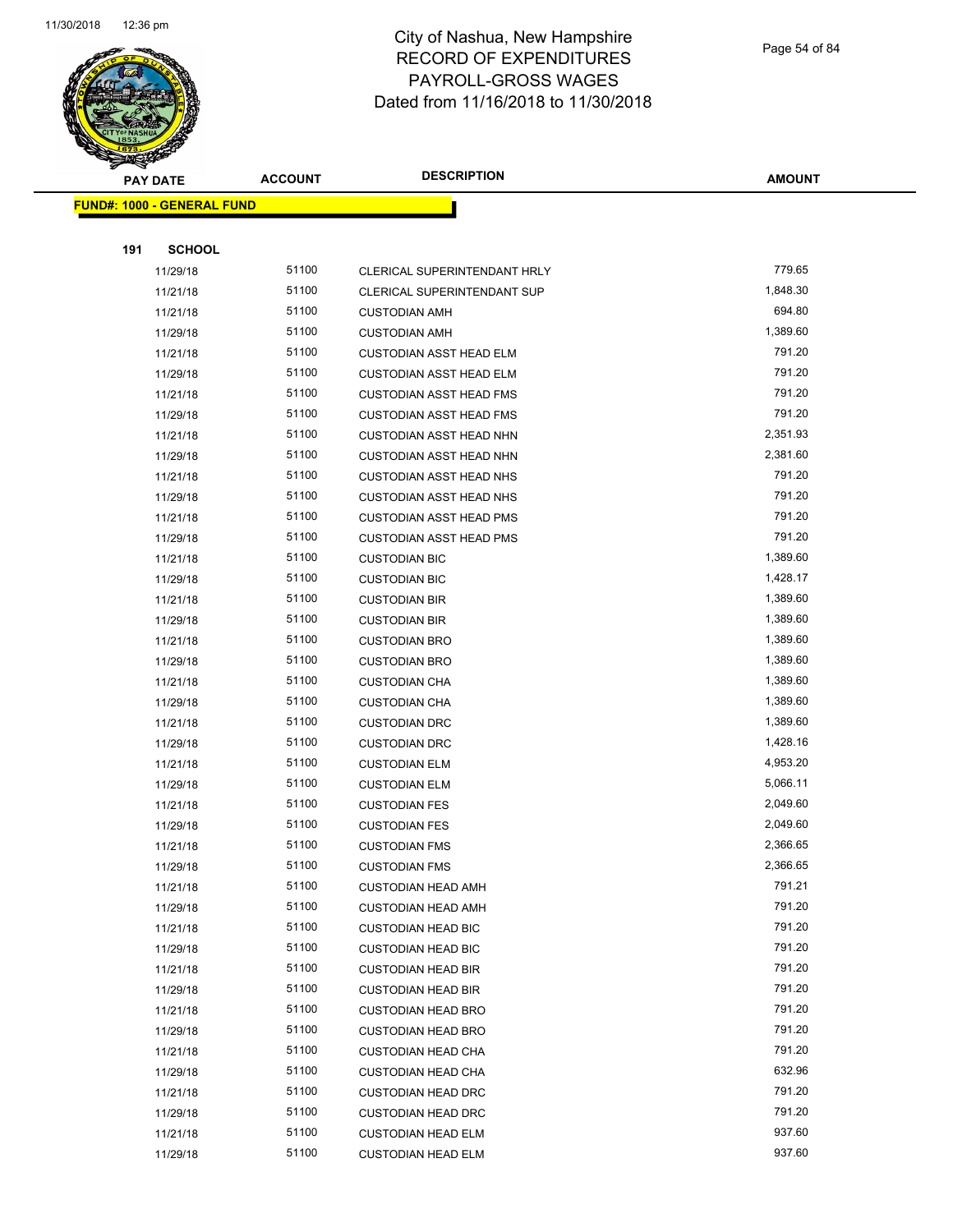

Page 55 of 84

| <b>PAY DATE</b>                   | <b>ACCOUNT</b> | <b>DESCRIPTION</b>                        | <b>AMOUNT</b>    |
|-----------------------------------|----------------|-------------------------------------------|------------------|
| <b>FUND#: 1000 - GENERAL FUND</b> |                |                                           |                  |
|                                   |                |                                           |                  |
| 191<br><b>SCHOOL</b>              |                |                                           |                  |
| 11/21/18                          | 51100          | <b>CUSTODIAN HEAD FES</b>                 | 791.20           |
| 11/29/18                          | 51100          | <b>CUSTODIAN HEAD FES</b>                 | 791.20           |
| 11/21/18                          | 51100          | <b>CUSTODIAN HEAD FMS</b>                 | 937.60           |
| 11/29/18                          | 51100          | <b>CUSTODIAN HEAD FMS</b>                 | 937.60           |
| 11/21/18                          | 51100          | <b>CUSTODIAN HEAD LDG</b>                 | 791.20           |
| 11/29/18                          | 51100          | <b>CUSTODIAN HEAD LDG</b>                 | 791.20           |
| 11/21/18                          | 51100          | <b>CUSTODIAN HEAD MDE</b>                 | 791.20           |
| 11/29/18                          | 51100          | <b>CUSTODIAN HEAD MDE</b>                 | 791.20           |
| 11/21/18                          | 51100          | <b>CUSTODIAN HEAD MTP</b>                 | 791.20           |
| 11/29/18                          | 51100          | <b>CUSTODIAN HEAD MTP</b>                 | 801.09           |
| 11/21/18                          | 51100          | <b>CUSTODIAN HEAD NHN</b>                 | 943.20           |
| 11/29/18                          | 51100          | <b>CUSTODIAN HEAD NHN</b>                 | 943.20           |
| 11/21/18                          | 51100          | <b>CUSTODIAN HEAD NHS</b>                 | 943.20           |
| 11/29/18                          | 51100          | <b>CUSTODIAN HEAD NHS</b>                 | 943.20           |
| 11/21/18                          | 51100          | <b>CUSTODIAN HEAD NSE</b>                 | 924.73           |
| 11/29/18                          | 51100          | <b>CUSTODIAN HEAD NSE</b>                 | 791.20           |
| 11/21/18                          | 51100          | <b>CUSTODIAN HEAD PMS</b>                 | 937.60           |
| 11/29/18                          | 51100          | <b>CUSTODIAN HEAD PMS</b>                 | 937.60           |
| 11/21/18                          | 51100          | <b>CUSTODIAN HEAD SHE</b>                 | 791.20           |
| 11/29/18                          | 51100          | <b>CUSTODIAN HEAD SHE</b>                 | 791.20           |
| 11/21/18                          | 51100          | <b>CUSTODIAN LDG</b>                      | 694.80           |
| 11/29/18                          | 51100          | <b>CUSTODIAN LDG</b>                      | 933.63           |
| 11/21/18                          | 51100          | <b>CUSTODIAN MDE</b>                      | 694.80           |
| 11/29/18                          | 51100          | <b>CUSTODIAN MDE</b>                      | 694.80           |
| 11/21/18                          | 51100          | <b>CUSTODIAN MTP</b>                      | 1,424.47         |
| 11/29/18                          | 51100          | <b>CUSTODIAN MTP</b>                      | 1,389.60         |
| 11/21/18                          | 51100          | <b>CUSTODIAN NHN</b>                      | 8,306.45         |
| 11/29/18                          | 51100          | <b>CUSTODIAN NHN</b>                      | 8,308.05         |
| 11/21/18                          | 51100          | <b>CUSTODIAN NHS</b>                      | 9,044.31         |
| 11/29/18                          | 51100          | <b>CUSTODIAN NHS</b>                      | 9,061.69         |
| 11/21/18                          | 51100          | <b>CUSTODIAN NSE</b>                      | 1,389.60         |
| 11/29/18                          | 51100          | <b>CUSTODIAN NSE</b>                      | 1,389.60         |
| 11/21/18                          | 51100          | <b>CUSTODIAN PMS</b>                      | 2,084.40         |
| 11/29/18                          | 51100          | <b>CUSTODIAN PMS</b>                      | 2,084.40         |
| 11/21/18                          | 51100          | <b>CUSTODIAN SHE</b>                      | 1,389.60         |
| 11/29/18                          | 51100          | <b>CUSTODIAN SHE</b>                      | 1,389.60         |
| 11/21/18                          | 51100          | <b>CUSTODIAN SUPERVISOR WPO</b>           | 5,884.70         |
| 11/21/18                          | 51100          | <b>CUSTODIAN WID</b>                      | 694.80<br>694.80 |
| 11/29/18                          | 51100          | <b>CUSTODIAN WID</b>                      | 3,226.80         |
| 11/21/18                          | 51100<br>51100 | DATA ANALYST                              | 3,554.60         |
| 11/21/18<br>11/21/18              | 51100          | DIRECTOR ATHLETICS<br>DIRECTOR COM GRANTS | 1,580.00         |
| 11/21/18                          | 51100          | DIRECTOR GUIDANCE                         | 6,379.10         |
| 11/21/18                          | 51100          | DIRECTOR HUMAN RESOURCES                  | 3,422.50         |
|                                   |                |                                           |                  |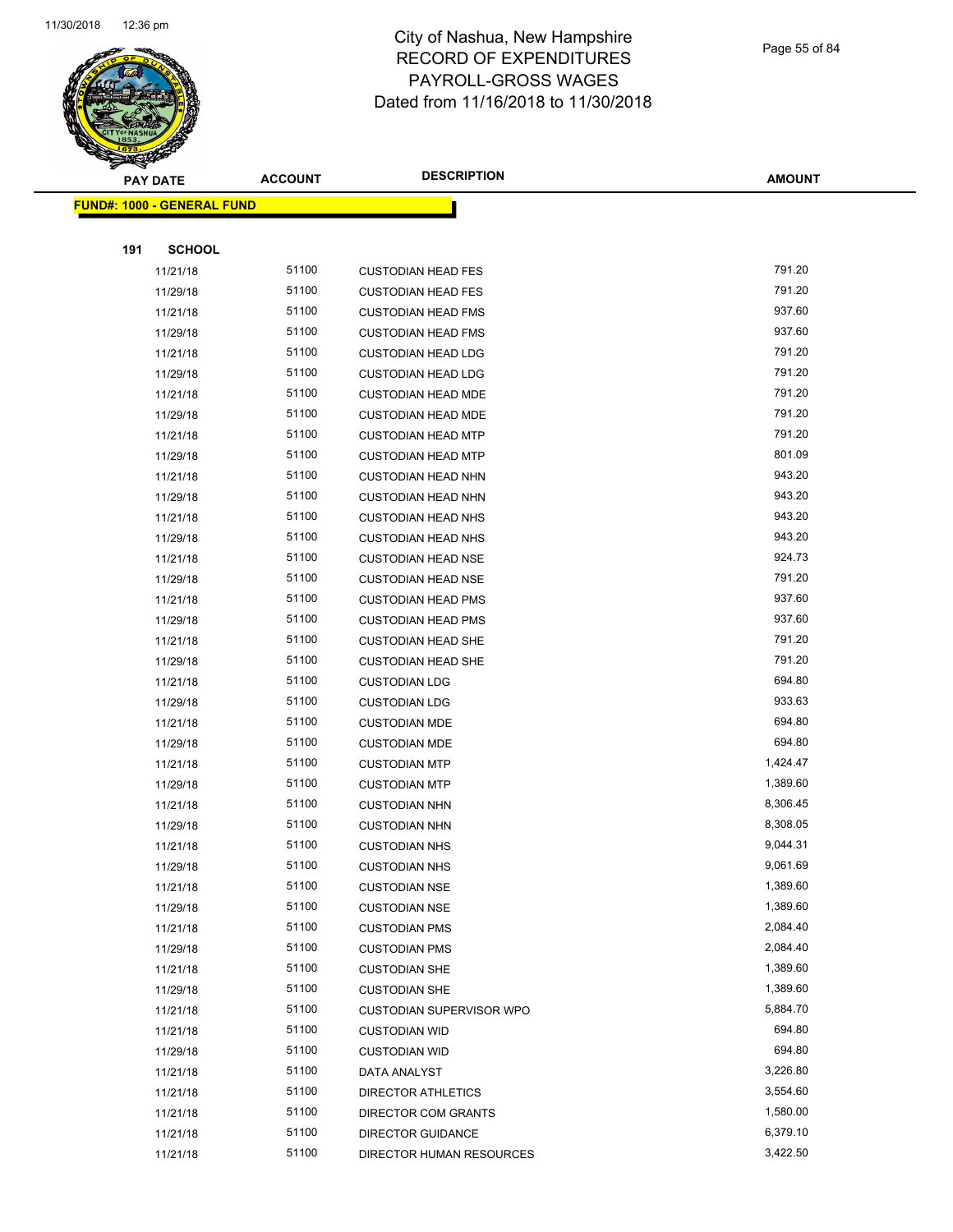

Page 56 of 84

| <b>PAY DATE</b>                   | <b>ACCOUNT</b> | <b>DESCRIPTION</b>            | <b>AMOUNT</b> |
|-----------------------------------|----------------|-------------------------------|---------------|
| <b>FUND#: 1000 - GENERAL FUND</b> |                |                               |               |
|                                   |                |                               |               |
| 191<br><b>SCHOOL</b>              |                |                               |               |
| 11/21/18                          | 51100          | DIRECTOR PLANT OPS            | 3,689.80      |
| 11/21/18                          | 51100          | DIRECTOR PRE SCHOOL           | 2,443.20      |
| 11/21/18                          | 51100          | DIRECTOR STUDENT SERVICES     | 3,294.90      |
| 11/21/18                          | 51100          | DIRECTOR TECHNOLOGY           | 4,150.10      |
| 11/21/18                          | 51100          | DIRECTOR TRANSPORTATION       | 3,136.50      |
| 11/21/18                          | 51100          | DIRECTOR VOCATIONAL           | 6,717.70      |
| 11/21/18                          | 51100          | E-BLOCK TECHNICAL PARA        | 569.44        |
| 11/29/18                          | 51100          | E-BLOCK TECHNICAL PARA        | 519.48        |
| 11/21/18                          | 51100          | ELL OUTREACH WORKER           | 1,723.00      |
| 11/21/18                          | 51100          | GUIDANCE COUNSELOR AMH        | 2,358.11      |
| 11/21/18                          | 51100          | <b>GUIDANCE COUNSELOR BIR</b> | 2,977.31      |
| 11/21/18                          | 51100          | GUIDANCE COUNSELOR BRO        | 1,942.00      |
| 11/21/18                          | 51100          | GUIDANCE COUNSELOR CHA        | 2,977.31      |
| 11/21/18                          | 51100          | GUIDANCE COUNSELOR DRC        | 2,885.21      |
| 11/21/18                          | 51100          | GUIDANCE COUNSELOR ELM        | 13,363.98     |
| 11/21/18                          | 51100          | <b>GUIDANCE COUNSELOR FES</b> | 2,885.21      |
| 11/21/18                          | 51100          | GUIDANCE COUNSELOR FMS        | 5,545.31      |
| 11/21/18                          | 51100          | <b>GUIDANCE COUNSELOR LDG</b> | 2,977.31      |
| 11/21/18                          | 51100          | GUIDANCE COUNSELOR MDE        | 2,856.69      |
| 11/21/18                          | 51100          | <b>GUIDANCE COUNSELOR MTP</b> | 2,885.21      |
| 11/21/18                          | 51100          | GUIDANCE COUNSELOR NHN        | 17,408.47     |
| 11/21/18                          | 51100          | GUIDANCE COUNSELOR NHS        | 18,800.24     |
| 11/21/18                          | 51100          | GUIDANCE COUNSELOR NSE        | 2,885.21      |
| 11/21/18                          | 51100          | GUIDANCE COUNSELOR PMS        | 8,876.70      |
| 11/21/18                          | 51100          | GUIDANCE COUNSELOR SHE        | 2,885.21      |
| 11/21/18                          | 51100          | JOB DEVELOPER SPED NHN        | 2,977.31      |
| 11/21/18                          | 51100          | LIBRARIAN AMH                 | 1,951.09      |
| 11/21/18                          | 51100          | LIBRARIAN BIC                 | 1,730.40      |
| 11/21/18                          | 51100          | LIBRARIAN BIR                 | 2,110.20      |
| 11/21/18                          | 51100          | <b>LIBRARIAN BRO</b>          | 2,048.10      |
| 11/21/18                          | 51100          | LIBRARIAN CHA                 | 2,977.31      |
| 11/21/18                          | 51100          | <b>LIBRARIAN DRC</b>          | 2,205.01      |
| 11/21/18                          | 51100          | <b>LIBRARIAN ELM</b>          | 2,001.60      |
| 11/21/18                          | 51100          | <b>LIBRARIAN FES</b>          | 2,885.21      |
| 11/21/18                          | 51100          | <b>LIBRARIAN FMS</b>          | 2,885.21      |
| 11/21/18                          | 51100          | <b>LIBRARIAN LDG</b>          | 2,257.01      |
| 11/21/18                          | 51100          | <b>LIBRARIAN MDE</b>          | 2,856.69      |
| 11/21/18                          | 51100          | <b>LIBRARIAN MTP</b>          | 1,629.00      |
| 11/21/18                          | 51100          | LIBRARIAN NHN                 | 4,811.39      |
| 11/21/18                          | 51100          | <b>LIBRARIAN NHS</b>          | 5,900.79      |
| 11/21/18                          | 51100          | LIBRARIAN NSE                 | 2,856.69      |
| 11/21/18                          | 51100          | <b>LIBRARIAN PMS</b>          | 2,001.60      |
| 11/21/18                          | 51100          | <b>LIBRARIAN SHE</b>          | 2,885.21      |
| 11/21/18                          | 51100          | LICENSED PRACTICAL NURSE ELM  | 1,414.60      |
|                                   |                |                               |               |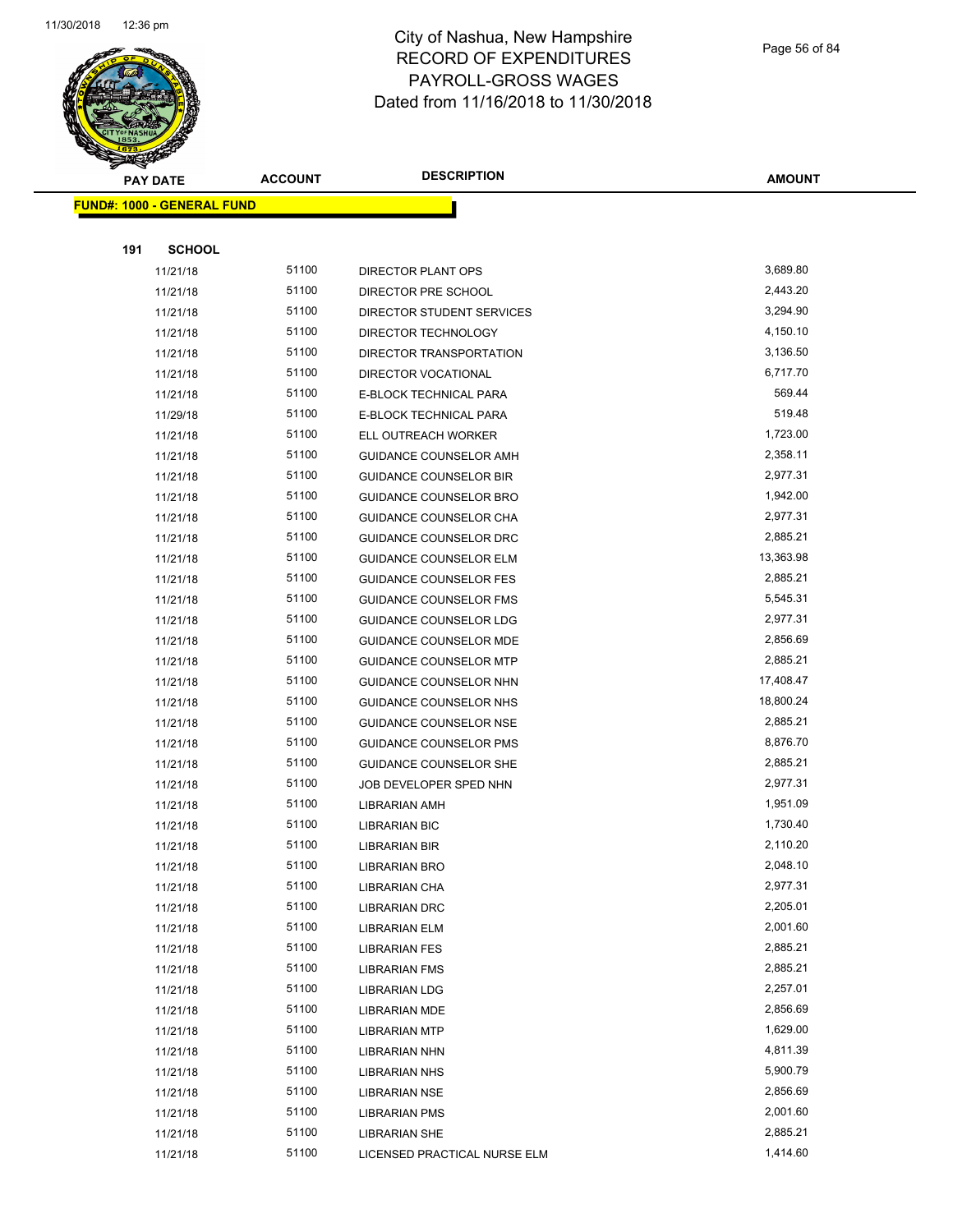

Page 57 of 84

| <b>PAY DATE</b>                   | <b>ACCOUNT</b> | <b>DESCRIPTION</b>             | <b>AMOUNT</b>      |
|-----------------------------------|----------------|--------------------------------|--------------------|
| <b>FUND#: 1000 - GENERAL FUND</b> |                |                                |                    |
|                                   |                |                                |                    |
| 191<br><b>SCHOOL</b>              |                |                                |                    |
| 11/21/18                          | 51100          | LICENSED PRACTICAL NURSE FMS   | 1,545.49           |
| 11/21/18                          | 51100          | MAINTENANCE ALARM WPO          | 998.80             |
| 11/29/18                          | 51100          | MAINTENANCE ALARM WPO          | 998.80             |
| 11/21/18                          | 51100          | MAINTENANCE ASST GRDS WPO      | 982.46             |
| 11/29/18                          | 51100          | MAINTENANCE ASST GRDS WPO      | 980.86             |
| 11/21/18                          | 51100          | MAINTENANCE CARPENTER WPO      | 975.60             |
| 11/29/18                          | 51100          | MAINTENANCE CARPENTER WPO      | 975.60             |
| 11/21/18                          | 51100          | MAINTENANCE ELECTRICIAN WPO    | 1,997.60           |
| 11/29/18                          | 51100          | MAINTENANCE ELECTRICIAN WPO    | 1,997.60           |
| 11/21/18                          | 51100          | MAINTENANCE GRDS FORMEN WPO    | 396.35             |
| 11/29/18                          | 51100          | MAINTENANCE GRDS FORMEN WPO    | 396.35             |
| 11/21/18                          | 51100          | MAINTENANCE GROUNDS WPO        | 2,874.30           |
| 11/29/18                          | 51100          | MAINTENANCE GROUNDS WPO        | 2,874.30           |
| 11/21/18                          | 51100          | MAINTENANCE HVAC WPO           | 5,869.60           |
| 11/29/18                          | 51100          | MAINTENANCE HVAC WPO           | 5,869.60           |
| 11/21/18                          | 51100          | MAINTENANCE MESSENGER WPO      | 937.60             |
| 11/29/18                          | 51100          | MAINTENANCE MESSENGER WPO      | 937.60             |
| 11/21/18                          | 51100          | MAINTENANCE PLUMBER WPO        | 1,002.80           |
| 11/29/18                          | 51100          | MAINTENANCE PLUMBER WPO        | 1,002.80           |
| 11/21/18                          | 51100          | MAINTENANCE TRADES WPO         | 2,946.00           |
| 11/29/18                          | 51100          | MAINTENANCE TRADES WPO         | 2,946.00           |
| 11/21/18                          | 51100          | <b>MARKETING TEACHER NHS</b>   | 2,799.90           |
| 11/21/18                          | 51100          | <b>NURSE AMH</b>               | 2,701.19           |
| 11/21/18                          | 51100          | <b>NURSE BIC</b>               | 2,701.19           |
| 11/21/18                          | 51100          | <b>NURSE BIR</b>               | 2,674.40           |
| 11/21/18                          | 51100          | <b>NURSE BRO</b>               | 2,701.19           |
| 11/21/18                          | 51100          | <b>NURSE CHA</b>               | 2,701.19           |
| 11/21/18                          | 51100          | <b>NURSE DRC</b>               | 2,701.19           |
| 11/21/18                          | 51100          | <b>NURSE ELM</b>               | 3,192.29           |
| 11/21/18                          | 51100          | <b>NURSE FES</b>               | 859.41             |
| 11/21/18                          | 51100          | <b>NURSE FMS</b>               | 4,431.60           |
| 11/21/18                          | 51100          | <b>NURSE LDG</b>               | 2,555.79           |
| 11/21/18                          | 51100          | NURSE MDE                      | 2,208.00           |
| 11/21/18                          | 51100          | <b>NURSE MTP</b>               | 1,819.69           |
| 11/21/18                          | 51100          | <b>NURSE NHN</b>               | 3,460.80           |
| 11/21/18                          | 51100          | <b>NURSE NHS</b>               | 3,400.69           |
| 11/21/18                          | 51100          | <b>NURSE NSE</b>               | 2,701.19           |
| 11/21/18                          | 51100          | <b>NURSE PMS</b>               | 1,561.40           |
| 11/21/18                          | 51100          | <b>NURSE SHE</b>               | 1,794.51           |
| 11/21/18                          | 51100          | OFFICE MANAGER BUSINESS        | 2,509.20           |
| 11/21/18                          | 51100          | OFFICE MANAGER HUMAN RESOURCES | 1,900.50           |
| 11/21/18                          | 51100<br>51100 | OFFICE MANAGER SPED            | 1,923.40           |
| 11/21/18                          |                | OUT DISTRICT COORDINATOR       | 3,059.80<br>745.06 |
| 11/21/18                          | 51100          | PARA PRE SCHOOL BIR            |                    |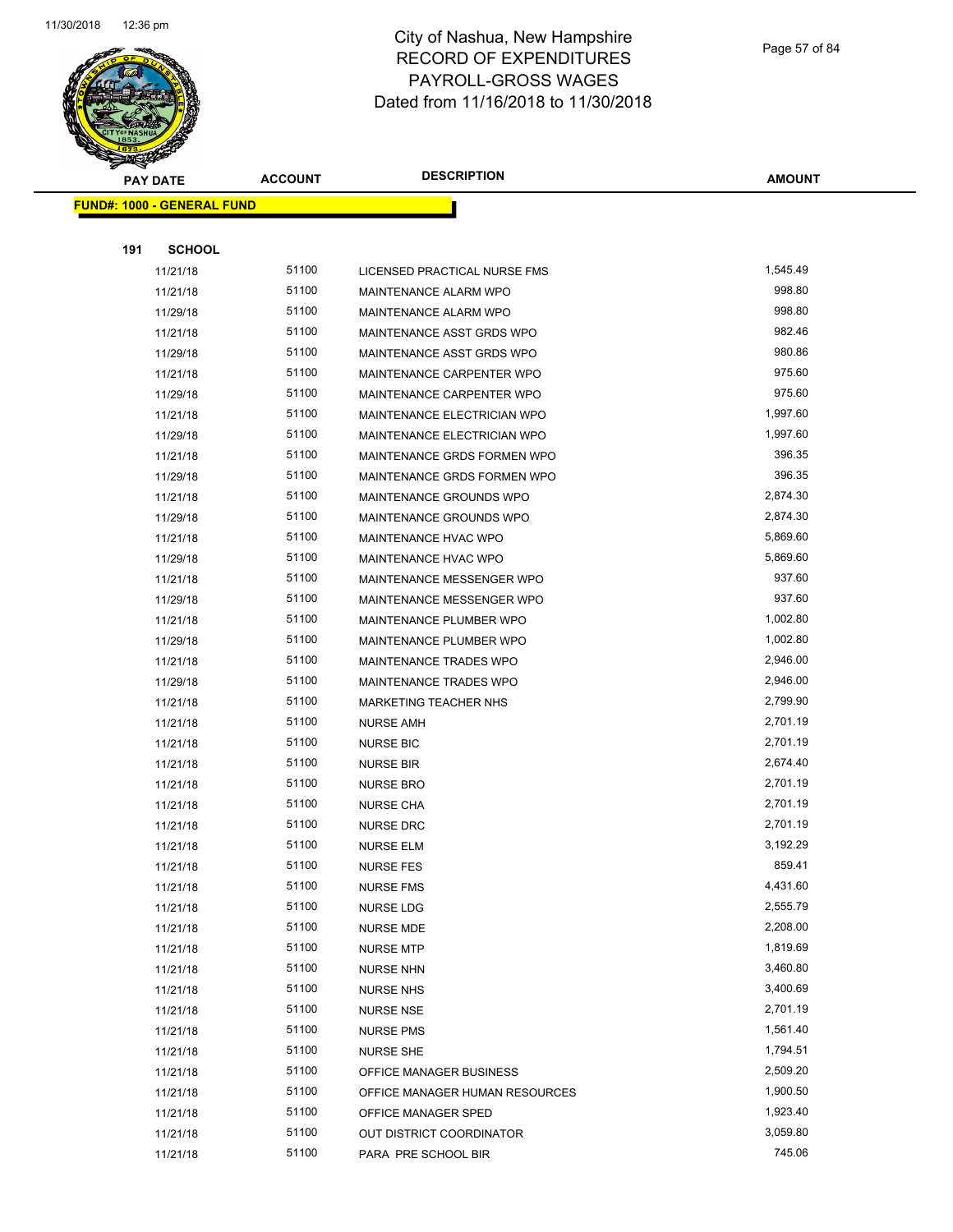

Page 58 of 84

| T<br>æ.<br><b>PAY DATE</b>        | <b>ACCOUNT</b> | <b>DESCRIPTION</b>  | <b>AMOUNT</b> |
|-----------------------------------|----------------|---------------------|---------------|
| <b>FUND#: 1000 - GENERAL FUND</b> |                |                     |               |
|                                   |                |                     |               |
| 191<br><b>SCHOOL</b>              |                |                     |               |
| 11/29/18                          | 51100          | PARA PRE SCHOOL BIR | 485.28        |
| 11/21/18                          | 51100          | PARA ALT AMH        | 380.25        |
| 11/29/18                          | 51100          | PARA ALT AMH        | 491.79        |
| 11/21/18                          | 51100          | PARA ALT DRC        | 307.28        |
| 11/29/18                          | 51100          | PARA ALT DRC        | 386.18        |
| 11/21/18                          | 51100          | PARA ALT FMS        | 509.51        |
| 11/29/18                          | 51100          | PARA ALT FMS        | 494.52        |
| 11/21/18                          | 51100          | PARA ALT LDG        | 284.72        |
| 11/29/18                          | 51100          | PARA ALT LDG        | 362.05        |
| 11/21/18                          | 51100          | PARA ALT MTP        | 172.24        |
| 11/29/18                          | 51100          | PARA ALT MTP        | 267.15        |
| 11/21/18                          | 51100          | PARA ALT PMS        | 263.64        |
| 11/29/18                          | 51100          | PARA ALT PMS        | 330.43        |
| 11/21/18                          | 51100          | PARA DW SPEC ED AMH | 8,328.07      |
| 11/29/18                          | 51100          | PARA DW SPEC ED AMH | 8,394.69      |
| 11/21/18                          | 51100          | PARA DW SPEC ED BIC | 710.65        |
| 11/29/18                          | 51100          | PARA DW SPEC ED BIC | 714.44        |
| 11/21/18                          | 51100          | PARA DW SPEC ED BIR | 1,683.38      |
| 11/29/18                          | 51100          | PARA DW SPEC ED BIR | 1,728.70      |
| 11/21/18                          | 51100          | PARA DW SPEC ED BRO | 2,187.75      |
| 11/29/18                          | 51100          | PARA DW SPEC ED BRO | 2,409.36      |
| 11/21/18                          | 51100          | PARA DW SPEC ED CHA | 8,277.38      |
| 11/29/18                          | 51100          | PARA DW SPEC ED CHA | 8,859.95      |
| 11/21/18                          | 51100          | PARA DW SPEC ED FMS | 5,592.28      |
| 11/29/18                          | 51100          | PARA DW SPEC ED FMS | 5,761.80      |
| 11/21/18                          | 51100          | PARA DW SPEC ED MDE | 6,308.50      |
| 11/29/18                          | 51100          | PARA DW SPEC ED MDE | 7,298.30      |
| 11/21/18                          | 51100          | PARA DW SPEC ED MTP | 387.99        |
| 11/29/18                          | 51100          | PARA DW SPEC ED MTP | 371.40        |
| 11/21/18                          | 51100          | PARA DW SPEC ED NHN | 3,025.54      |
| 11/29/18                          | 51100          | PARA DW SPEC ED NHN | 3,644.99      |
| 11/21/18                          | 51100          | PARA DW SPEC ED NHS | 4,199.70      |
| 11/29/18                          | 51100          | PARA DW SPEC ED NHS | 4,748.38      |
| 11/21/18                          | 51100          | PARA DW SPEC ED NSE | 2,499.56      |
| 11/29/18                          | 51100          | PARA DW SPEC ED NSE | 2,890.17      |
| 11/21/18                          | 51100          | PARA DW SPEC ED PMS | 1,163.73      |
| 11/29/18                          | 51100          | PARA DW SPEC ED PMS | 1,296.28      |
| 11/21/18                          | 51100          | PARA DW SPEC ED SHE | 9,097.04      |
| 11/29/18                          | 51100          | PARA DW SPEC ED SHE | 10,143.50     |
| 11/21/18                          | 51100          | PARA DW SPEC ED WID | 1,423.98      |
| 11/29/18                          | 51100          | PARA DW SPEC ED WID | 1,402.06      |
| 11/21/18                          | 51100          | PARA DW SPEC ELM    | 4,959.54      |
| 11/29/18                          | 51100          | PARA DW SPEC ELM    | 5,885.30      |
| 11/21/18                          | 51100          | PARA ELL DRC        | 340.74        |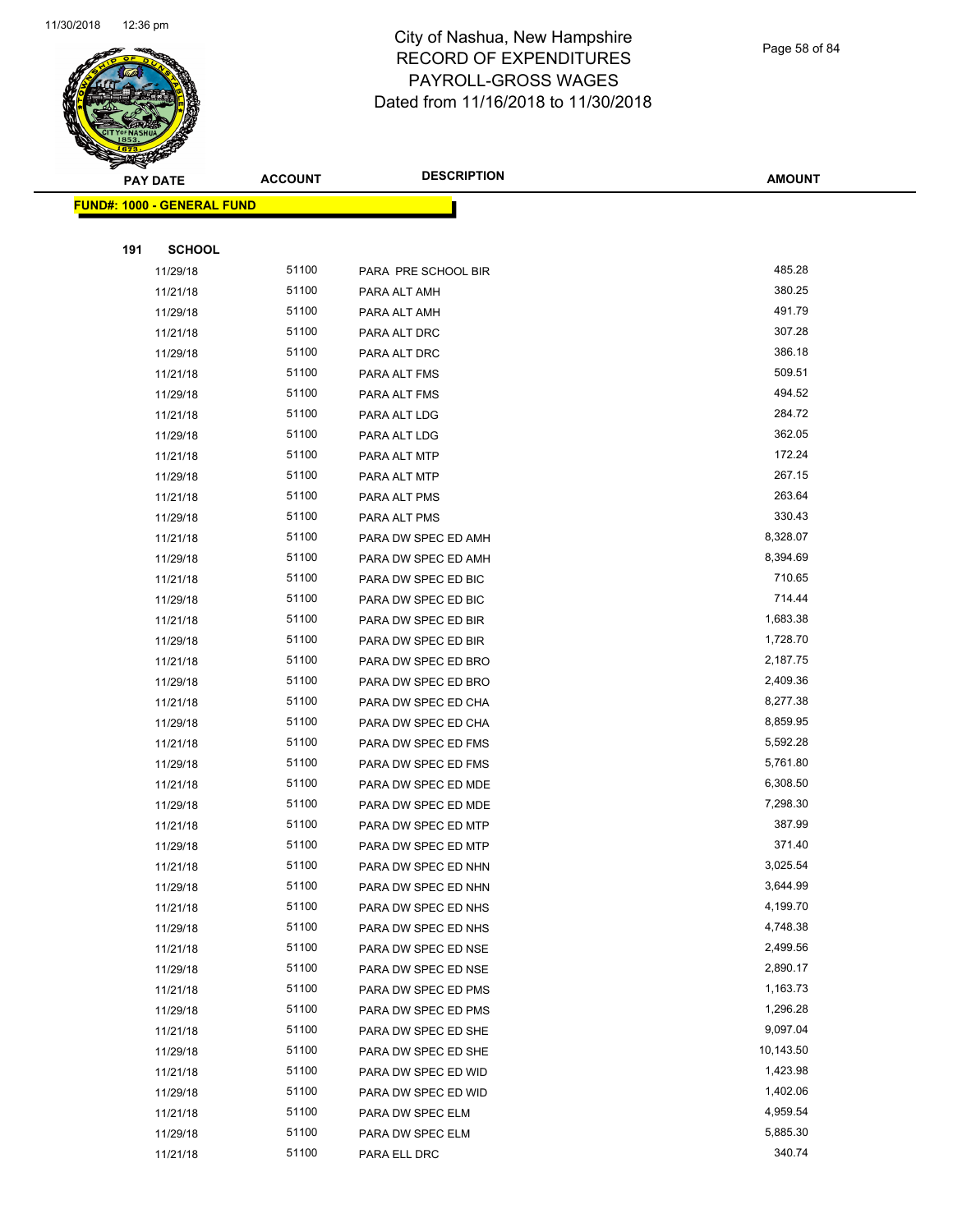

Page 59 of 84

|     | <b>PAY DATE</b>                   | <b>ACCOUNT</b> | <b>DESCRIPTION</b>             | <b>AMOUNT</b>        |
|-----|-----------------------------------|----------------|--------------------------------|----------------------|
|     | <b>FUND#: 1000 - GENERAL FUND</b> |                |                                |                      |
|     |                                   |                |                                |                      |
| 191 | <b>SCHOOL</b>                     |                |                                |                      |
|     | 11/29/18                          | 51100          | PARA ELL DRC                   | 430.66               |
|     | 11/21/18                          | 51100          | PARA ELL ELM                   | 520.89               |
|     | 11/29/18                          | 51100          | PARA ELL ELM                   | 650.14               |
|     | 11/21/18                          | 51100          | PARA ELL FES                   | 421.16               |
|     | 11/29/18                          | 51100          | PARA ELL FES                   | 416.86               |
|     | 11/21/18                          | 51100          | PARA ELL FMS                   | 341.24               |
|     | 11/29/18                          | 51100          | PARA ELL FMS                   | 341.25               |
|     | 11/21/18                          | 51100          | PARA ELL LDG                   | 825.57               |
|     | 11/29/18                          | 51100          | PARA ELL LDG                   | 1,025.85             |
|     | 11/21/18                          | 51100          | PARA ELL MTP                   | 265.72               |
|     | 11/29/18                          | 51100          | PARA ELL MTP                   | 334.88               |
|     | 11/21/18                          | 51100          | PARA ELL PMS                   | 341.24               |
|     | 11/29/18                          | 51100          | PARA ELL PMS                   | 327.60               |
|     | 11/21/18                          | 51100          | PARA ELL SHE                   | 508.04               |
|     | 11/29/18                          | 51100          | PARA ELL SHE                   | 478.73               |
|     | 11/21/18                          | 51100          | PARA INST AMH                  | 1,388.09             |
|     | 11/29/18                          | 51100          | PARA INST AMH                  | 1,589.05             |
|     | 11/21/18                          | 51100          | PARA INST BIC                  | 4,829.46             |
|     | 11/29/18                          | 51100          | PARA INST BIC                  | 5,215.03             |
|     | 11/21/18                          | 51100          | PARA INST BIR                  | 2,334.68             |
|     | 11/29/18                          | 51100          | PARA INST BIR                  | 2,554.23             |
|     | 11/21/18                          | 51100          | PARA INST BRO                  | 2,295.74             |
|     | 11/29/18                          | 51100          | PARA INST BRO                  | 2,638.62             |
|     | 11/21/18                          | 51100          | PARA INST CHA                  | 3,053.39             |
|     | 11/29/18                          | 51100          | PARA INST CHA                  | 3,343.37             |
|     | 11/21/18                          | 51100          | PARA INST DRC                  | 2,278.38             |
|     | 11/29/18                          | 51100          | PARA INST DRC                  | 2,891.92             |
|     | 11/21/18                          | 51100          | PARA INST ELM                  | 4,097.03             |
|     | 11/29/18                          | 51100          | PARA INST ELM                  | 4,497.57             |
|     | 11/21/18                          | 51100          | PARA INST FES                  | 4,765.25             |
|     | 11/29/18                          | 51100          | PARA INST FES                  | 5,050.29             |
|     | 11/21/18                          | 51100          | PARA INST FMS                  | 3,637.74             |
|     | 11/29/18                          | 51100          | PARA INST FMS                  | 3,884.17             |
|     | 11/21/18                          | 51100          | PARA INST LDG                  | 4,532.69             |
|     | 11/29/18                          | 51100          | PARA INST LDG                  | 4,290.35             |
|     | 11/21/18                          | 51100          | PARA INST MDE                  | 2,849.94             |
|     | 11/29/18                          | 51100          | PARA INST MDE                  | 3,361.03             |
|     | 11/21/18                          | 51100          | PARA INST MTP                  | 1,738.84             |
|     | 11/29/18                          | 51100          | PARA INST MTP                  | 1,653.89<br>1,918.04 |
|     | 11/21/18                          | 51100          | PARA INST NHN                  |                      |
|     | 11/29/18                          | 51100<br>51100 | PARA INST NHN                  | 2,227.16<br>1,376.20 |
|     | 11/21/18<br>11/29/18              | 51100          | PARA INST NHS                  | 1,715.13             |
|     | 11/21/18                          | 51100          | PARA INST NHS<br>PARA INST NSE | 2,960.83             |
|     |                                   |                |                                |                      |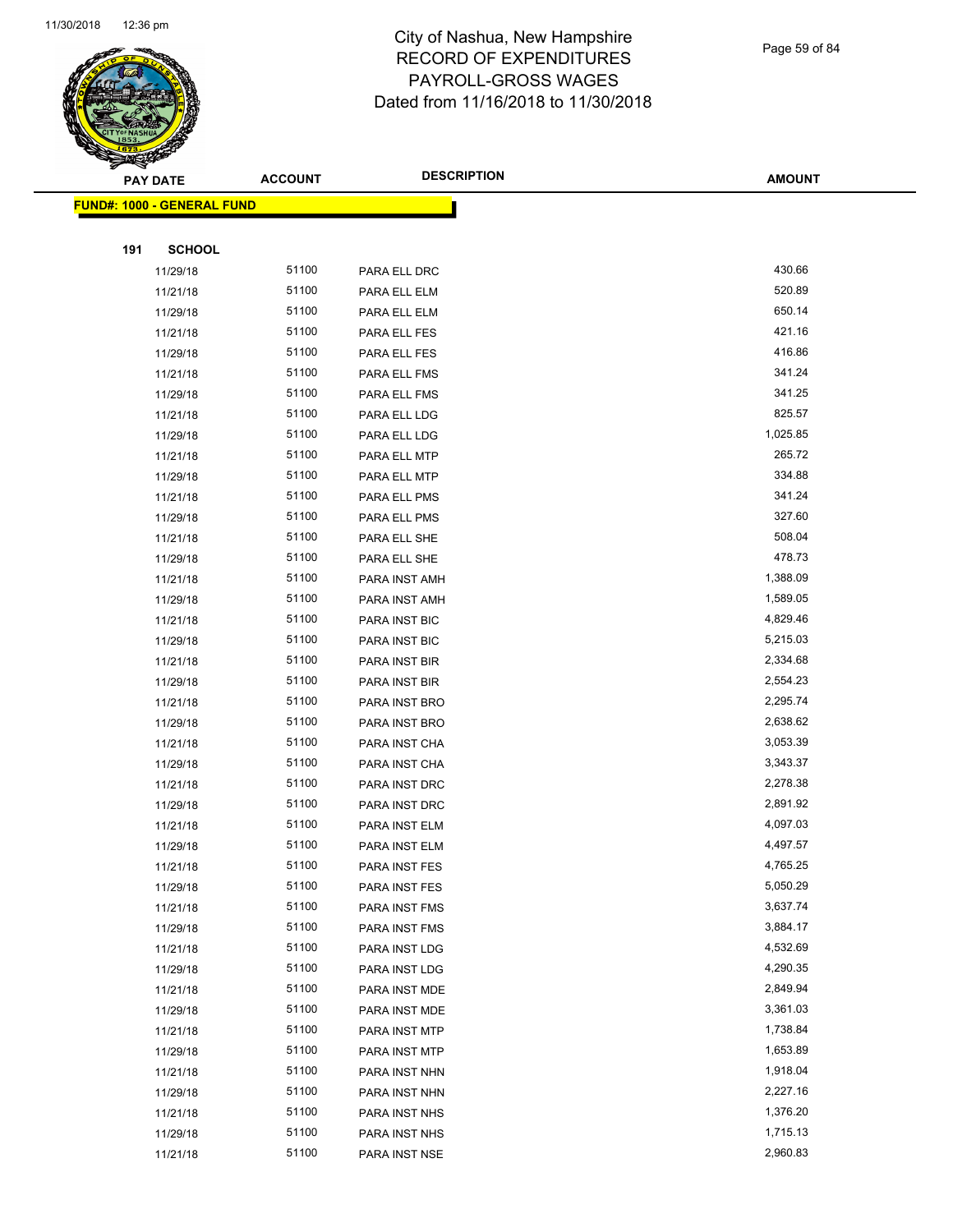

Page 60 of 84

| <b>PAY DATE</b>                   |               | <b>ACCOUNT</b> | <b>DESCRIPTION</b> | <b>AMOUNT</b> |  |
|-----------------------------------|---------------|----------------|--------------------|---------------|--|
| <b>FUND#: 1000 - GENERAL FUND</b> |               |                |                    |               |  |
|                                   |               |                |                    |               |  |
| 191                               | <b>SCHOOL</b> |                |                    |               |  |
|                                   | 11/29/18      | 51100          | PARA INST NSE      | 3,403.96      |  |
|                                   | 11/21/18      | 51100          | PARA INST PMS      | 3,825.00      |  |
|                                   | 11/29/18      | 51100          | PARA INST PMS      | 4,069.65      |  |
|                                   | 11/21/18      | 51100          | PARA INST SHE      | 2,237.84      |  |
|                                   | 11/29/18      | 51100          | PARA INST SHE      | 2,514.67      |  |
|                                   | 11/21/18      | 51100          | PARA JOB COACH     | 210.91        |  |
|                                   | 11/29/18      | 51100          | PARA JOB COACH     | 298.79        |  |
|                                   | 11/21/18      | 51100          | PARA KIND AMH      | 783.15        |  |
|                                   | 11/29/18      | 51100          | PARA KIND AMH      | 813.77        |  |
|                                   | 11/21/18      | 51100          | PARA KIND BIC      | 249.11        |  |
|                                   | 11/29/18      | 51100          | PARA KIND BIC      | 320.77        |  |
|                                   | 11/21/18      | 51100          | PARA KIND BIR      | 351.72        |  |
|                                   | 11/29/18      | 51100          | PARA KIND BIR      | 434.77        |  |
|                                   | 11/21/18      | 51100          | PARA KIND BRO      | 366.39        |  |
|                                   | 11/29/18      | 51100          | PARA KIND BRO      | 454.31        |  |
|                                   | 11/21/18      | 51100          | PARA KIND CHA      | 252.52        |  |
|                                   | 11/29/18      | 51100          | PARA KIND CHA      | 337.84        |  |
|                                   | 11/21/18      | 51100          | PARA KIND DRC      | 349.20        |  |
|                                   | 11/29/18      | 51100          | PARA KIND DRC      | 436.50        |  |
|                                   | 11/21/18      | 51100          | PARA KIND FES      | 575.64        |  |
|                                   | 11/29/18      | 51100          | PARA KIND FES      | 623.78        |  |
|                                   | 11/21/18      | 51100          | PARA KIND LDG      | 868.39        |  |
|                                   | 11/29/18      | 51100          | PARA KIND LDG      | 854.64        |  |
|                                   | 11/21/18      | 51100          | PARA KIND MDE      | 468.96        |  |
|                                   | 11/29/18      | 51100          | PARA KIND MDE      | 439.65        |  |
|                                   | 11/21/18      | 51100          | PARA KIND MTP      | 589.13        |  |
|                                   | 11/29/18      | 51100          | PARA KIND MTP      | 478.17        |  |
|                                   | 11/21/18      | 51100          | PARA KIND NSE      | 493.40        |  |
|                                   | 11/29/18      | 51100          | PARA KIND NSE      | 459.20        |  |
|                                   | 11/21/18      | 51100          | PARA KIND SHE      | 395.70        |  |
|                                   | 11/29/18      | 51100          | PARA KIND SHE      | 498.29        |  |
|                                   | 11/21/18      | 51100          | PARA LIB NHN       | 297.45        |  |
|                                   | 11/21/18      | 51100          | PARA LIB NHS       | 160.40        |  |
|                                   | 11/29/18      | 51100          | PARA LIB NHS       | 197.94        |  |
|                                   | 11/21/18      | 51100          | PARA MEDIA NHN     | 539.48        |  |
|                                   | 11/29/18      | 51100          | PARA MEDIA NHN     | 539.48        |  |
|                                   | 11/21/18      | 51100          | PARA MEDIA NHS     | 643.77        |  |
|                                   | 11/29/18      | 51100          | PARA MEDIA NHS     | 818.62        |  |
|                                   | 11/21/18      | 51100          | PARA PRE SCH BIC   | 658.60        |  |
|                                   | 11/29/18      | 51100          | PARA PRE SCH BIC   | 363.50        |  |
|                                   | 11/21/18      | 51100          | PARA PRE SCH BRO   | 5,009.93      |  |
|                                   | 11/29/18      | 51100          | PARA PRE SCH BRO   | 3,632.04      |  |
|                                   | 11/21/18      | 51100          | PARA PRE SCH MTP   | 533.72        |  |
|                                   | 11/29/18      | 51100          | PARA PRE SCH MTP   | 242.04        |  |
|                                   |               |                |                    |               |  |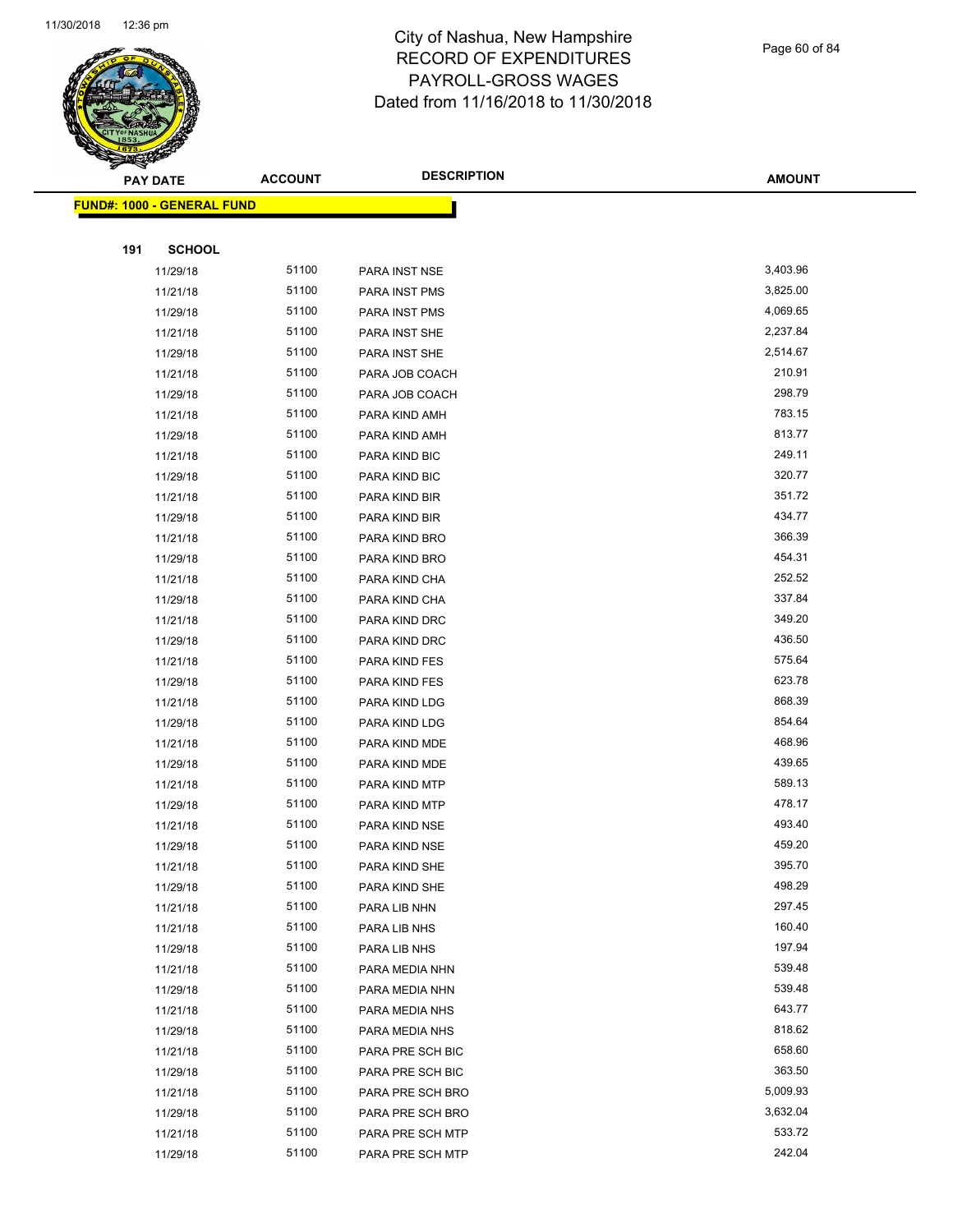

Page 61 of 84

| <b>PAY DATE</b>                   | <b>ACCOUNT</b> | <b>DESCRIPTION</b>             | <b>AMOUNT</b> |
|-----------------------------------|----------------|--------------------------------|---------------|
| <b>FUND#: 1000 - GENERAL FUND</b> |                |                                |               |
|                                   |                |                                |               |
| 191<br><b>SCHOOL</b>              |                |                                |               |
| 11/21/18                          | 51100          | PARA PRE SCH NSE               | 532.98        |
| 11/29/18                          | 51100          | PARA PRE SCH NSE               | 253.33        |
| 11/21/18                          | 51100          | PARA READ ELM                  | 488.52        |
| 11/29/18                          | 51100          | PARA READ ELM                  | 488.52        |
| 11/21/18                          | 51100          | PARA SCI NHN                   | 374.64        |
| 11/29/18                          | 51100          | PARA SCI NHN                   | 499.52        |
| 11/21/18                          | 51100          | PARA SCI NHS                   | 371.82        |
| 11/29/18                          | 51100          | PARA SCI NHS                   | 475.93        |
| 11/21/18                          | 51100          | PARA TTI AMH                   | 595.67        |
| 11/29/18                          | 51100          | PARA TTI AMH                   | 649.10        |
| 11/21/18                          | 51100          | PARA TTI NURSERY               | 409.45        |
| 11/29/18                          | 51100          | PARA TTI NURSERY               | 129.07        |
| 11/21/18                          | 51100          | PARA VOC NHS                   | 270.19        |
| 11/29/18                          | 51100          | PARA VOC NHS                   | 324.22        |
| 11/21/18                          | 51100          | PEER COACH                     | 5,862.52      |
| 11/21/18                          | 51100          | PRINCIPAL AMH                  | 3,767.30      |
| 11/21/18                          | 51100          | PRINCIPAL BIC                  | 3,727.50      |
| 11/21/18                          | 51100          | PRINCIPAL BIR                  | 3,855.80      |
| 11/21/18                          | 51100          | PRINCIPAL BRO                  | 3,621.80      |
| 11/21/18                          | 51100          | PRINCIPAL CHA                  | 3,802.60      |
| 11/21/18                          | 51100          | PRINCIPAL DRC                  | 3,745.20      |
| 11/21/18                          | 51100          | PRINCIPAL ELM                  | 3,785.30      |
| 11/21/18                          | 51100          | <b>PRINCIPAL FES</b>           | 3,740.40      |
| 11/21/18                          | 51100          | PRINCIPAL FMS                  | 3,902.50      |
| 11/21/18                          | 51100          | PRINCIPAL LDG                  | 3,973.10      |
| 11/21/18                          | 51100          | PRINCIPAL MDE                  | 3,775.60      |
| 11/21/18                          | 51100          | PRINCIPAL MTP                  | 3,851.00      |
| 11/21/18                          | 51100          | PRINCIPAL NHN                  | 4,000.00      |
| 11/21/18                          | 51100          | PRINCIPAL NHS                  | 4,245.20      |
| 11/21/18                          | 51100          | PRINCIPAL NSE                  | 3,933.30      |
| 11/21/18                          | 51100          | PRINCIPAL PMS                  | 3,838.30      |
| 11/21/18                          | 51100          | PRINCIPAL SHE                  | 3,639.40      |
| 11/21/18                          | 51100          | SCHOOL PSYCHOLOGIST WID        | 37,627.74     |
| 11/21/18                          | 51100          | SCHOOL PSYCHOLOGY INTERN       | 590.90        |
| 11/21/18                          | 51100          | SECURITY MONITOR NHN           | 1,667.52      |
| 11/29/18                          | 51100          | SECURITY MONITOR NHN           | 1,519.88      |
| 11/21/18                          | 51100          | SECURITY MONITOR NHS           | 2,240.73      |
| 11/29/18                          | 51100          | SECURITY MONITOR NHS           | 2,205.99      |
| 11/21/18                          | 51100          | SIGN LANGUAGE INTERPRETER      | 4,140.93      |
| 11/29/18                          | 51100          | SIGN LANGUAGE INTERPRETER      | 2,401.02      |
| 11/21/18                          | 51100          | SOCIAL WORKER                  | 1,927.81      |
| 11/21/18                          | 51100          | SOCIAL WORKER FMS              | 2,026.29      |
| 11/21/18                          | 51100          | SPECIAL SERVICES ADMINISTRATOR | 2,711.50      |
| 11/21/18                          | 51100          | SPEECH LANG PATHOLOGIST WID    | 61,530.89     |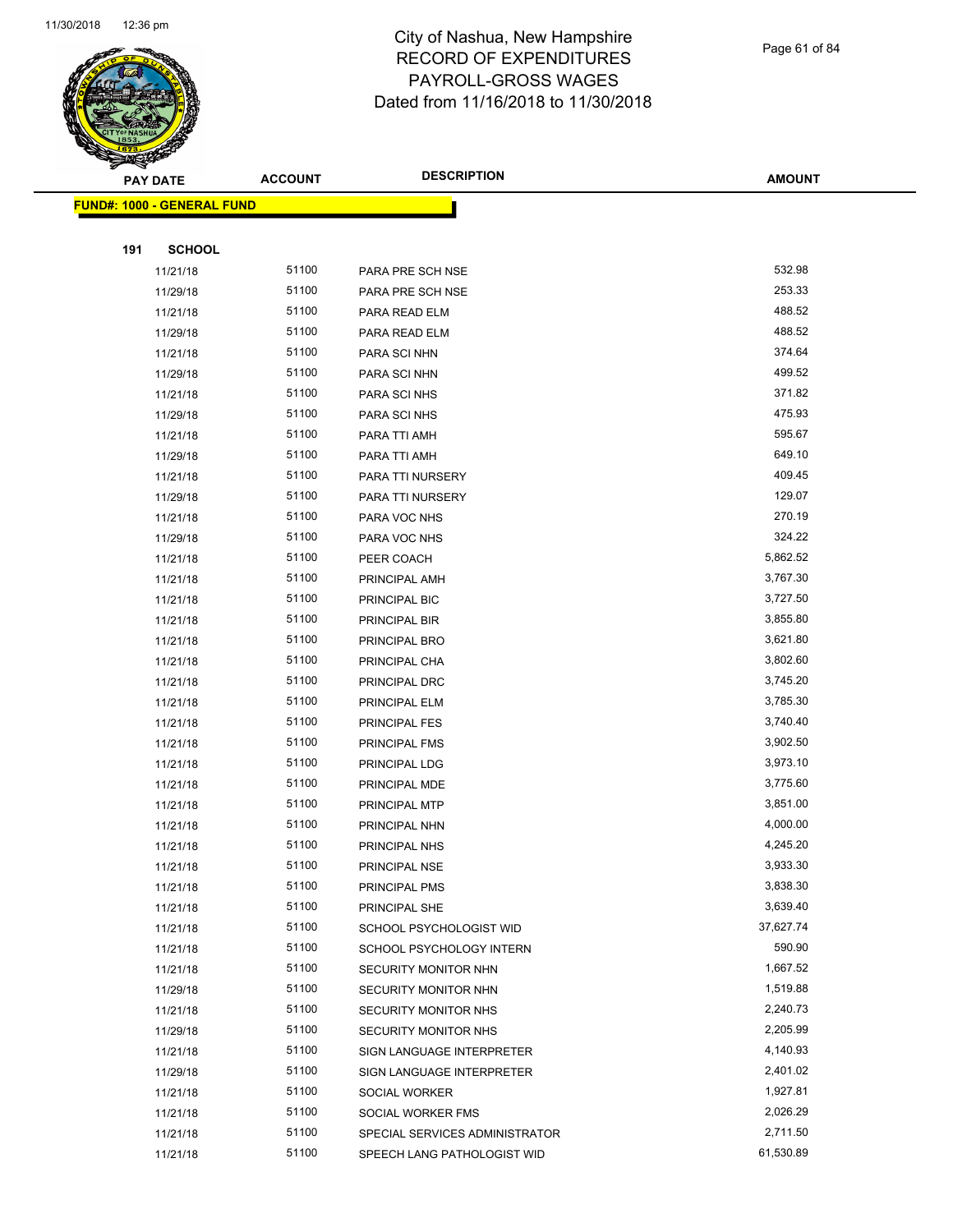

Page 62 of 84

| <b>PAY DATE</b>                   | <b>ACCOUNT</b> | <b>DESCRIPTION</b>          | <b>AMOUNT</b> |
|-----------------------------------|----------------|-----------------------------|---------------|
| <b>FUND#: 1000 - GENERAL FUND</b> |                |                             |               |
|                                   |                |                             |               |
| 191<br><b>SCHOOL</b>              |                |                             |               |
| 11/21/18                          | 51100          | SPEECH LANGUAGE ASST        | 429.69        |
| 11/29/18                          | 51100          | SPEECH LANGUAGE ASST        | 253.41        |
| 11/21/18                          | 51100          | STUDENT ACTIVITY COORD NHN  | 1,093.01      |
| 11/21/18                          | 51100          | STUDENT INFO COORDINATOR    | 1,817.70      |
| 11/21/18                          | 51100          | <b>SUPERINTENDENT</b>       | 6,105.80      |
| 11/21/18                          | 51100          | SYSTEMS ADMIN FULL YEAR     | 10,028.60     |
| 11/21/18                          | 51100          | <b>TEACHER ART AMH</b>      | 2,701.19      |
| 11/21/18                          | 51100          | TEACHER ART BIC             | 2,110.20      |
| 11/21/18                          | 51100          | <b>TEACHER ART BIR</b>      | 2,701.19      |
| 11/21/18                          | 51100          | <b>TEACHER ART BRO</b>      | 3,518.70      |
| 11/21/18                          | 51100          | <b>TEACHER ART CHA</b>      | 2,085.01      |
| 11/21/18                          | 51100          | <b>TEACHER ART DRC</b>      | 2,026.29      |
| 11/21/18                          | 51100          | <b>TEACHER ART ELM</b>      | 4,827.21      |
| 11/21/18                          | 51100          | <b>TEACHER ART FES</b>      | 1,670.29      |
| 11/21/18                          | 51100          | <b>TEACHER ART LDG</b>      | 2,701.19      |
| 11/21/18                          | 51100          | <b>TEACHER ART MDE</b>      | 2,026.29      |
| 11/21/18                          | 51100          | <b>TEACHER ART NHN</b>      | 10,627.91     |
| 11/21/18                          | 51100          | TEACHER ART NHS             | 10,418.01     |
| 11/21/18                          | 51100          | <b>TEACHER ART NSE</b>      | 2,977.31      |
| 11/21/18                          | 51100          | <b>TEACHER ART PMS</b>      | 3,985.50      |
| 11/21/18                          | 51100          | <b>TEACHER ART SHE</b>      | 2,555.79      |
| 11/21/18                          | 51100          | TEACHER AUTO NHN            | 2,701.19      |
| 11/21/18                          | 51100          | TEACHER BEHAVIOR SPEC WID   | 5,770.42      |
| 11/21/18                          | 51100          | TEACHER BIO TEC NHN         | 2,453.30      |
| 11/21/18                          | 51100          | TEACHER BUILD CONST NHS     | 2,701.19      |
| 11/21/18                          | 51100          | <b>TEACHER BUSINESS NHN</b> | 8,552.80      |
| 11/21/18                          | 51100          | <b>TEACHER BUSINESS NHS</b> | 8,754.52      |
| 11/21/18                          | 51100          | <b>TEACHER COMPUTER ELM</b> | 3,587.69      |
| 11/21/18                          | 51100          | <b>TEACHER COMPUTER FMS</b> | 5,322.71      |
| 11/21/18                          | 51100          | <b>TEACHER COMPUTER NHN</b> | 5,293.79      |
| 11/21/18                          | 51100          | TEACHER COMPUTER NHS        | 1,561.40      |
| 11/21/18                          | 51100          | <b>TEACHER COMPUTER PMS</b> | 6,077.50      |
| 11/21/18                          | 51100          | TEACHER COSMETOLOGY NHN     | 4,495.70      |
| 11/21/18                          | 51100          | TEACHER CULINARY NHN        | 5,466.70      |
| 11/21/18                          | 51100          | TEACHER DEAF NSE            | 4,690.91      |
| 11/21/18                          | 51100          | <b>TEACHER DEAF WID</b>     | 5,770.42      |
| 11/21/18                          | 51100          | <b>TEACHER DWSE AMH</b>     | 2,885.21      |
| 11/21/18                          | 51100          | <b>TEACHER DWSE BIR</b>     | 4,727.48      |
| 11/21/18                          | 51100          | <b>TEACHER DWSE BRO</b>     | 2,977.31      |
| 11/21/18                          | 51100          | <b>TEACHER DWSE ELM</b>     | 14,987.81     |
| 11/21/18                          | 51100          | <b>TEACHER DWSE FMS</b>     | 4,974.10      |
| 11/21/18                          | 51100          | TEACHER DWSE MDE            | 4,836.31      |
| 11/21/18                          | 51100          | TEACHER DWSE NHS            | 2,777.36      |
| 11/21/18                          | 51100          | TEACHER DWSE SHE            | 5,871.62      |
|                                   |                |                             |               |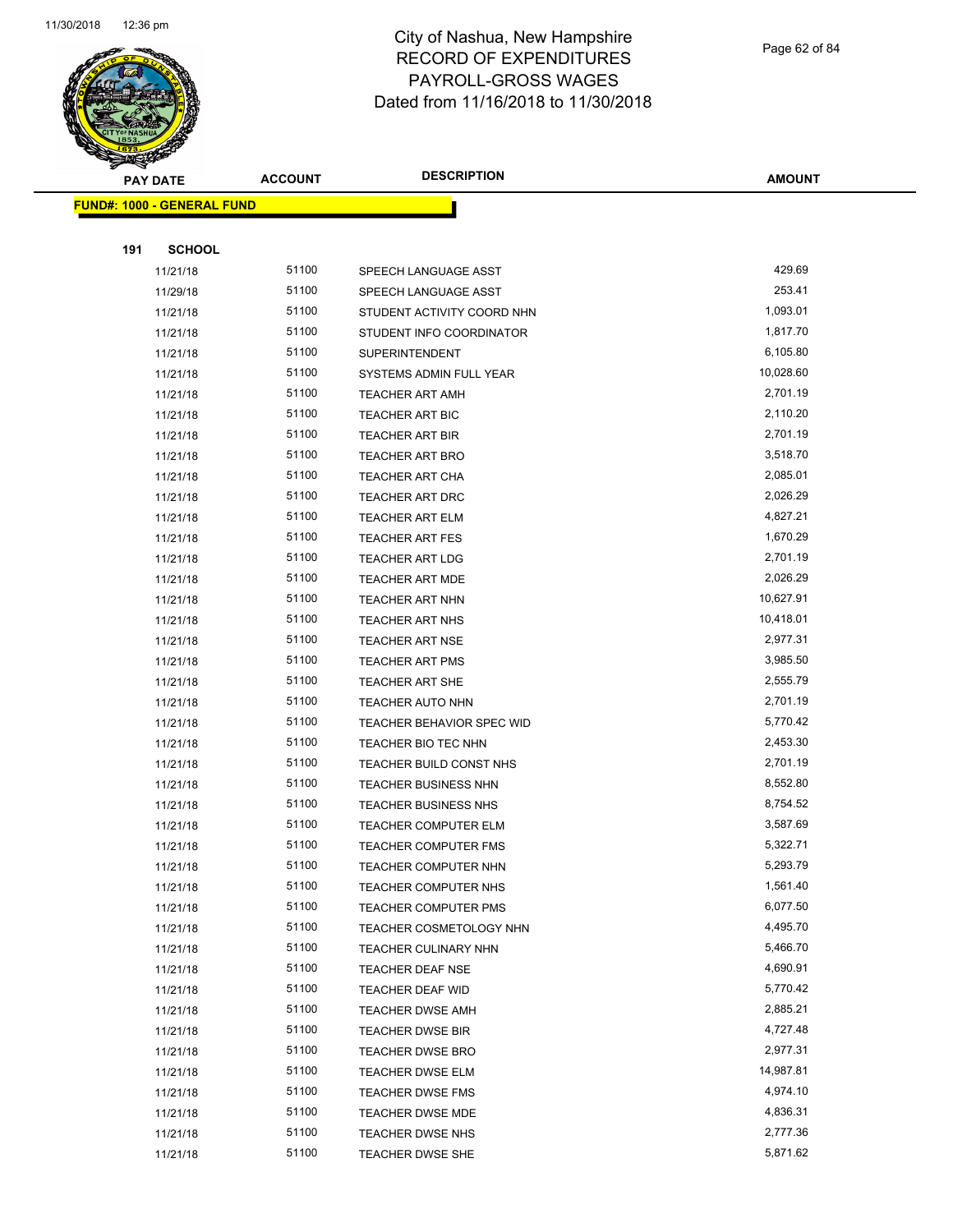

Page 63 of 84

| <b>PAY DATE</b>                   | <b>ACCOUNT</b> | <b>DESCRIPTION</b>         | <b>AMOUNT</b> |
|-----------------------------------|----------------|----------------------------|---------------|
| <b>FUND#: 1000 - GENERAL FUND</b> |                |                            |               |
|                                   |                |                            |               |
| <b>SCHOOL</b><br>191              |                |                            |               |
| 11/21/18                          | 51100          | TEACHER ECE NHS            | 5,770.42      |
| 11/21/18                          | 51100          | TEACHER ELECTRICAL NHS     | 2,701.19      |
| 11/21/18                          | 51100          | <b>TEACHER ELL AMH</b>     | 2,178.31      |
| 11/21/18                          | 51100          | TEACHER ELL BIC            | 1,927.81      |
| 11/21/18                          | 51100          | <b>TEACHER ELL BIR</b>     | 2,885.21      |
| 11/21/18                          | 51100          | <b>TEACHER ELL DRC</b>     | 5,678.41      |
| 11/21/18                          | 51100          | <b>TEACHER ELL ELM</b>     | 4,778.11      |
| 11/21/18                          | 51100          | <b>TEACHER ELL FES</b>     | 7,567.61      |
| 11/21/18                          | 51100          | <b>TEACHER ELL FMS</b>     | 1,865.80      |
| 11/21/18                          | 51100          | TEACHER ELL LDG            | 6,069.21      |
| 11/21/18                          | 51100          | TEACHER ELL MTP            | 2,885.21      |
| 11/21/18                          | 51100          | <b>TEACHER ELL NHN</b>     | 5,665.60      |
| 11/21/18                          | 51100          | <b>TEACHER ELL NHS</b>     | 11,188.93     |
| 11/21/18                          | 51100          | <b>TEACHER ELL PMS</b>     | 2,110.20      |
| 11/21/18                          | 51100          | TEACHER ELL SHE            | 2,016.90      |
| 11/21/18                          | 51100          | <b>TEACHER ENGLISH ELM</b> | 25,409.06     |
| 11/21/18                          | 51100          | <b>TEACHER ENGLISH FMS</b> | 16,511.71     |
| 11/14/18                          | 51100          | <b>TEACHER ENGLISH NHN</b> | (4,763.71)    |
| 11/21/18                          | 51100          | <b>TEACHER ENGLISH NHN</b> | 44,137.21     |
| 11/21/18                          | 51100          | <b>TEACHER ENGLISH NHS</b> | 48,068.32     |
| 11/21/18                          | 51100          | <b>TEACHER ENGLISH PMS</b> | 17,109.42     |
| 11/21/18                          | 51100          | <b>TEACHER FACS ELM</b>    | 2,048.10      |
| 11/21/18                          | 51100          | <b>TEACHER FACS FMS</b>    | 4,679.72      |
| 11/21/18                          | 51100          | <b>TEACHER FACS NHN</b>    | 6,610.70      |
| 11/21/18                          | 51100          | <b>TEACHER FACS NHS</b>    | 8,689.70      |
| 11/21/18                          | 51100          | <b>TEACHER FACS PMS</b>    | 3,190.40      |
| 11/21/18                          | 51100          | TEACHER FOREIGN LANG ELM   | 5,954.62      |
| 11/21/18                          | 51100          | TEACHER FOREIGN LANG FMS   | 2,885.21      |
| 11/21/18                          | 51100          | TEACHER FOREIGN LANG NHN   | 13,632.40     |
| 11/21/18                          | 51100          | TEACHER FOREIGN LANG NHS   | 18,232.72     |
| 11/21/18                          | 51100          | TEACHER FOREIGN LANG PMS   | 5,305.10      |
| 11/21/18                          | 51100          | <b>TEACHER GR1 AMH</b>     | 8,886.18      |
| 11/21/18                          | 51100          | <b>TEACHER GR1 BIC</b>     | 9,509.93      |
| 11/21/18                          | 51100          | <b>TEACHER GR1 BIR</b>     | 8,655.63      |
| 11/21/18                          | 51100          | <b>TEACHER GR1 BRO</b>     | 7,816.62      |
| 11/21/18                          | 51100          | TEACHER GR1 CHA            | 8,103.57      |
| 11/21/18                          | 51100          | <b>TEACHER GR1 DRC</b>     | 7,323.59      |
| 11/21/18                          | 51100          | TEACHER GR1 FES            | 8,764.78      |
| 11/21/18                          | 51100          | TEACHER GR1 LDG            | 3,696.58      |
| 11/21/18                          | 51100          | <b>TEACHER GR1 MDE</b>     | 8,842.20      |
| 11/21/18                          | 51100          | <b>TEACHER GR1 MTP</b>     | 6,543.42      |
| 11/21/18                          | 51100          | <b>TEACHER GR1 NSE</b>     | 7,536.41      |
| 11/21/18                          | 51100          | TEACHER GR1 SHE            | 8,561.82      |
| 11/21/18                          | 51100          | <b>TEACHER GR2 AMH</b>     | 5,811.99      |
|                                   |                |                            |               |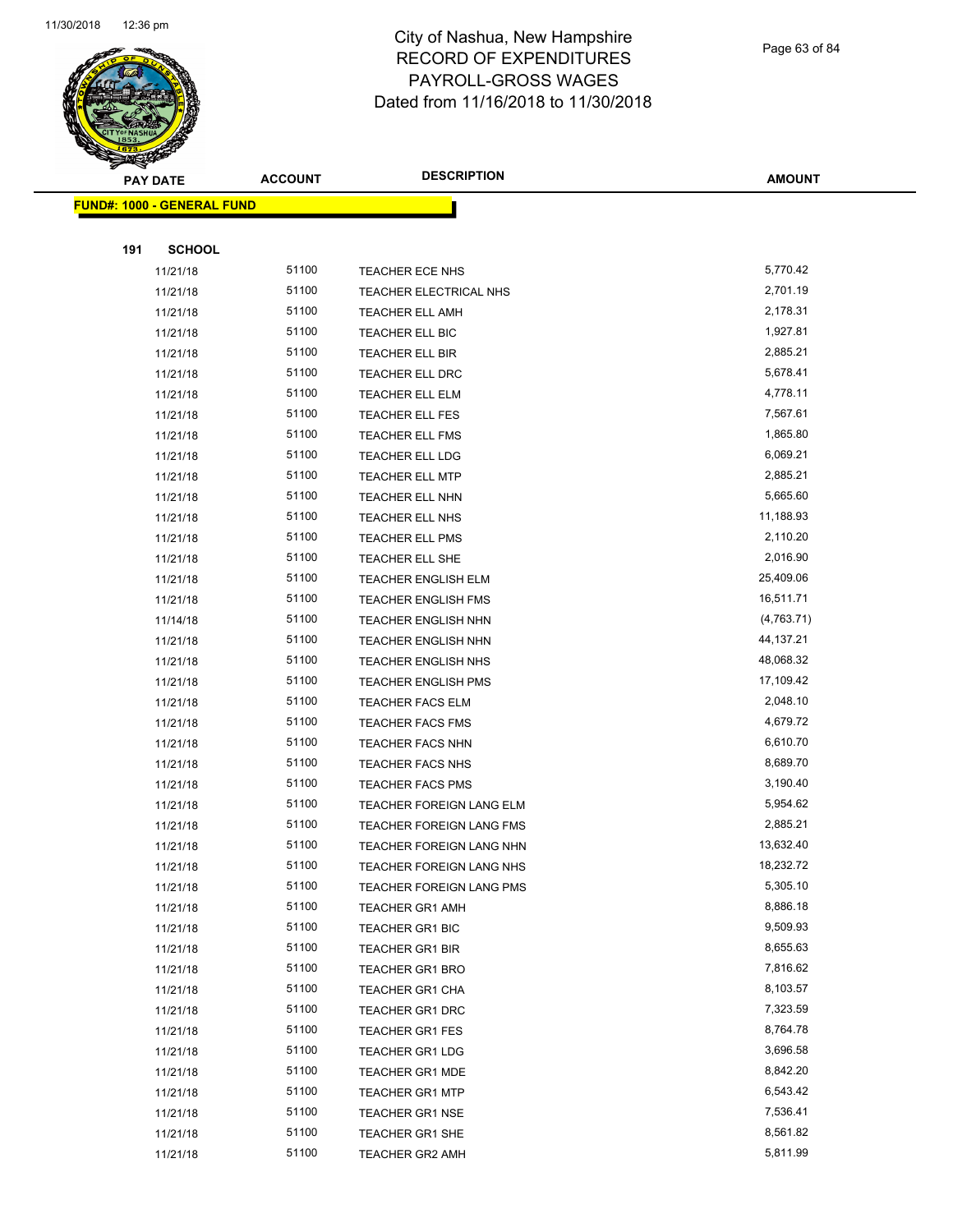

Page 64 of 84

| <b>PAY DATE</b>                   | <b>ACCOUNT</b> | <b>DESCRIPTION</b>     | <b>AMOUNT</b> |
|-----------------------------------|----------------|------------------------|---------------|
| <b>FUND#: 1000 - GENERAL FUND</b> |                |                        |               |
|                                   |                |                        |               |
| 191<br><b>SCHOOL</b>              |                |                        |               |
| 11/21/18                          | 51100          | TEACHER GR2 BIC        | 11,015.20     |
| 11/21/18                          | 51100          | TEACHER GR2 BIR        | 7,721.52      |
| 11/21/18                          | 51100          | <b>TEACHER GR2 BRO</b> | 5,586.40      |
| 11/21/18                          | 51100          | TEACHER GR2 CHA        | 7,710.51      |
| 11/21/18                          | 51100          | TEACHER GR2 DRC        | 4,807.79      |
| 11/21/18                          | 51100          | TEACHER GR2 FES        | 10,898.86     |
| 11/21/18                          | 51100          | <b>TEACHER GR2 LDG</b> | 9,789.42      |
| 11/21/18                          | 51100          | <b>TEACHER GR2 MDE</b> | 9,945.80      |
| 11/21/18                          | 51100          | <b>TEACHER GR2 MTP</b> | 7,021.70      |
| 11/21/18                          | 51100          | TEACHER GR2 NSE        | 6,951.78      |
| 11/21/18                          | 51100          | TEACHER GR2 SHE        | 6,669.48      |
| 11/21/18                          | 51100          | <b>TEACHER GR3 AMH</b> | 5,678.50      |
| 11/21/18                          | 51100          | <b>TEACHER GR3 BIC</b> | 5,266.09      |
| 11/21/18                          | 51100          | <b>TEACHER GR3 BIR</b> | 8,803.72      |
| 11/21/18                          | 51100          | <b>TEACHER GR3 BRO</b> | 5,586.40      |
| 11/21/18                          | 51100          | TEACHER GR3 CHA        | 9,153.71      |
| 11/21/18                          | 51100          | <b>TEACHER GR3 DRC</b> | 8,982.58      |
| 11/21/18                          | 51100          | <b>TEACHER GR3 FES</b> | 9,365.82      |
| 11/21/18                          | 51100          | <b>TEACHER GR3 LDG</b> | 10,370.90     |
| 11/21/18                          | 51100          | <b>TEACHER GR3 MDE</b> | 10,005.20     |
| 11/21/18                          | 51100          | <b>TEACHER GR3 MTP</b> | 6,678.58      |
| 11/21/18                          | 51100          | <b>TEACHER GR3 NSE</b> | 7,576.90      |
| 11/21/18                          | 51100          | <b>TEACHER GR3 SHE</b> | 5,678.50      |
| 11/21/18                          | 51100          | <b>TEACHER GR4 AMH</b> | 4,052.20      |
| 11/21/18                          | 51100          | TEACHER GR4 BIC        | 11,154.21     |
| 11/21/18                          | 51100          | <b>TEACHER GR4 BIR</b> | 7,832.09      |
| 11/21/18                          | 51100          | <b>TEACHER GR4 BRO</b> | 5,192.18      |
| 11/21/18                          | 51100          | TEACHER GR4 CHA        | 10,692.68     |
| 11/21/18                          | 51100          | <b>TEACHER GR4 DRC</b> | 5,372.11      |
| 11/21/18                          | 51100          | TEACHER GR4 FES        | 8,396.59      |
| 11/21/18                          | 51100          | <b>TEACHER GR4 LDG</b> | 8,387.79      |
| 11/21/18                          | 51100          | <b>TEACHER GR4 MDE</b> | 9,950.60      |
| 11/21/18                          | 51100          | <b>TEACHER GR4 MTP</b> | 6,846.90      |
| 11/21/18                          | 51100          | <b>TEACHER GR4 NSE</b> | 6,863.12      |
| 11/21/18                          | 51100          | TEACHER GR4 SHE        | 6,780.30      |
| 11/21/18                          | 51100          | <b>TEACHER GR5 AMH</b> | 7,535.60      |
| 11/21/18                          | 51100          | <b>TEACHER GR5 BIC</b> | 12,730.02     |
| 11/21/18                          | 51100          | <b>TEACHER GR5 BIR</b> | 7,904.62      |
| 11/21/18                          | 51100          | <b>TEACHER GR5 BRO</b> | 5,770.42      |
| 11/21/18                          | 51100          | <b>TEACHER GR5 CHA</b> | 10,903.26     |
| 11/21/18                          | 51100          | <b>TEACHER GR5 DRC</b> | 7,078.31      |
| 11/21/18                          | 51100          | <b>TEACHER GR5 FES</b> | 9,513.78      |
| 11/21/18                          | 51100          | <b>TEACHER GR5 LDG</b> | 10,548.53     |
| 11/21/18                          | 51100          | TEACHER GR5 MDE        | 11,538.49     |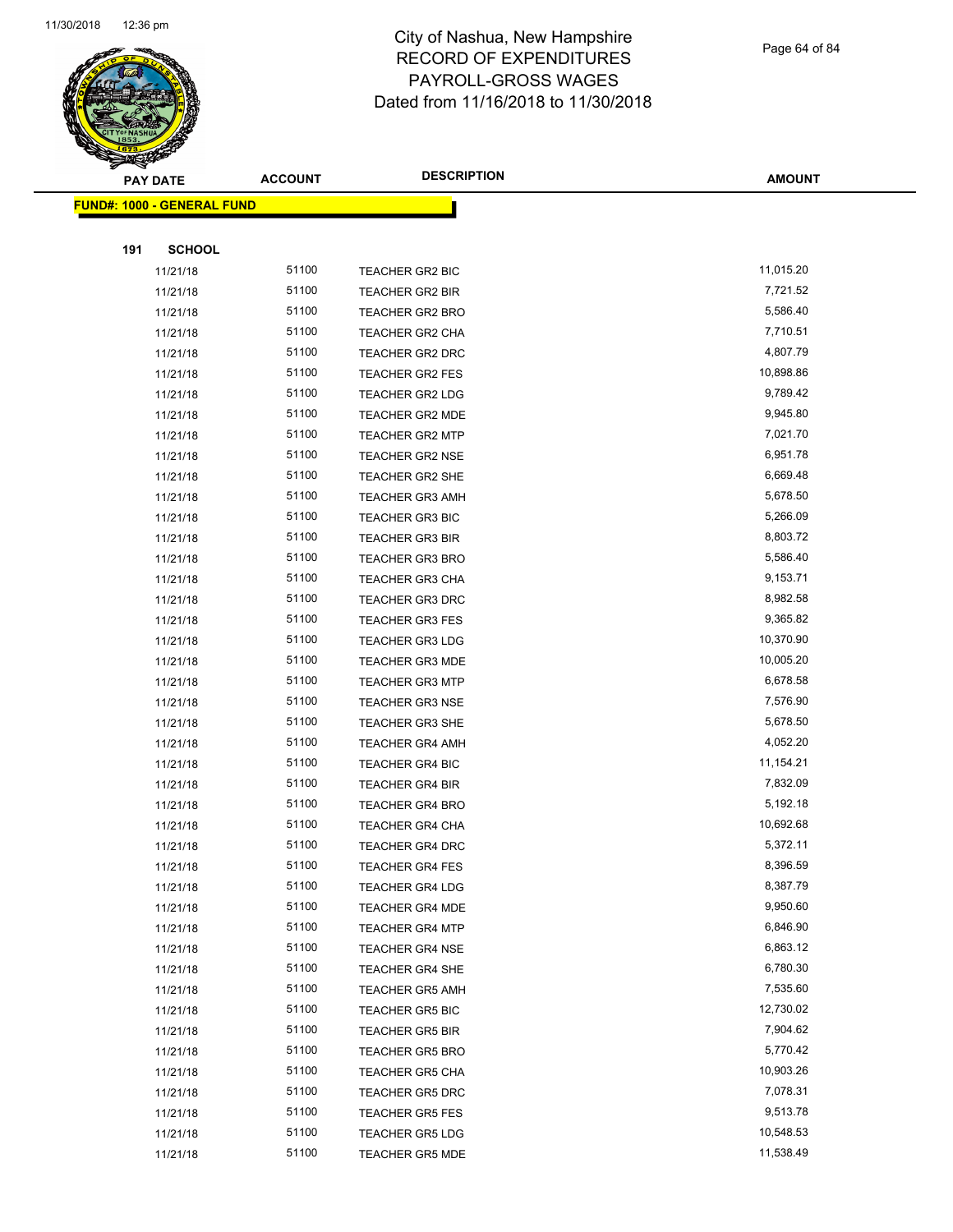

Page 65 of 84

| <b>PAY DATE</b>      | <b>ACCOUNT</b>                                                                   | <b>DESCRIPTION</b>                                  | <b>AMOUNT</b>                                                                                                                                            |
|----------------------|----------------------------------------------------------------------------------|-----------------------------------------------------|----------------------------------------------------------------------------------------------------------------------------------------------------------|
|                      |                                                                                  |                                                     |                                                                                                                                                          |
|                      |                                                                                  |                                                     |                                                                                                                                                          |
| 191<br><b>SCHOOL</b> |                                                                                  |                                                     |                                                                                                                                                          |
|                      | 51100                                                                            |                                                     | 6,845.38                                                                                                                                                 |
|                      | 51100                                                                            |                                                     | 8,563.61                                                                                                                                                 |
|                      |                                                                                  |                                                     | 8,506.02                                                                                                                                                 |
|                      |                                                                                  |                                                     | 37,840.61                                                                                                                                                |
|                      | 51100                                                                            |                                                     | 23,668.43                                                                                                                                                |
|                      | 51100                                                                            |                                                     | 19,384.74                                                                                                                                                |
|                      | 51100                                                                            | TEACHER GRAPH NHS                                   | 3,475.80                                                                                                                                                 |
| 11/21/18             | 51100                                                                            | <b>TEACHER GRAPHICS NHN</b>                         | 5,893.48                                                                                                                                                 |
| 11/21/18             | 51100                                                                            | TEACHER HEALTH NHN                                  | 3,518.70                                                                                                                                                 |
| 11/21/18             | 51100                                                                            | TEACHER HEALTH NHS                                  | 2,701.19                                                                                                                                                 |
| 11/21/18             | 51100                                                                            | TEACHER HEALTHOC NHS                                | 5,058.40                                                                                                                                                 |
| 11/21/18             | 51100                                                                            | TEACHER HVAC NHS                                    | 1,951.10                                                                                                                                                 |
| 11/21/18             | 51100                                                                            | TEACHER IN SCH SUSPENSION ELM                       | 1,805.70                                                                                                                                                 |
| 11/21/18             | 51100                                                                            | TEACHER IN SCH SUSPENSION NHN                       | 2,885.21                                                                                                                                                 |
| 11/21/18             | 51100                                                                            | TEACHER IN SCH SUSPENSION NHS                       | 1,582.70                                                                                                                                                 |
| 11/21/18             | 51100                                                                            | TEACHER INST SPED WID                               | 2,885.21                                                                                                                                                 |
| 11/21/18             | 51100                                                                            | <b>TEACHER KIND AMH</b>                             | 5,770.42                                                                                                                                                 |
| 11/21/18             | 51100                                                                            | <b>TEACHER KIND BIC</b>                             | 10,337.40                                                                                                                                                |
| 11/21/18             | 51100                                                                            | <b>TEACHER KIND BIR</b>                             | 7,070.03                                                                                                                                                 |
| 11/21/18             | 51100                                                                            | <b>TEACHER KIND BRO</b>                             | 5,678.50                                                                                                                                                 |
| 11/21/18             | 51100                                                                            | <b>TEACHER KIND CHA</b>                             | 8,691.93                                                                                                                                                 |
| 11/21/18             | 51100                                                                            | <b>TEACHER KIND DRC</b>                             | 9,760.51                                                                                                                                                 |
| 11/21/18             | 51100                                                                            | <b>TEACHER KIND FES</b>                             | 10,360.09                                                                                                                                                |
| 11/21/18             | 51100                                                                            | <b>TEACHER KIND LDG</b>                             | 10,682.68                                                                                                                                                |
| 11/21/18             | 51100                                                                            | <b>TEACHER KIND MDE</b>                             | 8,719.21                                                                                                                                                 |
| 11/21/18             | 51100                                                                            | <b>TEACHER KIND MTP</b>                             | 6,034.40                                                                                                                                                 |
| 11/21/18             | 51100                                                                            | <b>TEACHER KIND NSE</b>                             | 5,064.61                                                                                                                                                 |
| 11/21/18             | 51100                                                                            | <b>TEACHER KIND SHE</b>                             | 6,897.00                                                                                                                                                 |
| 11/21/18             | 51100                                                                            | <b>TEACHER MATH ELM</b>                             | 21,342.41                                                                                                                                                |
| 11/21/18             | 51100                                                                            | <b>TEACHER MATH FMS</b>                             | 14,605.63                                                                                                                                                |
| 11/21/18             | 51100                                                                            | <b>TEACHER MATH NHN</b>                             | 38,271.99                                                                                                                                                |
| 11/21/18             | 51100                                                                            | <b>TEACHER MATH NHS</b>                             | 49,069.53                                                                                                                                                |
| 11/21/18             | 51100                                                                            | <b>TEACHER MATH PMS</b>                             | 13,915.61                                                                                                                                                |
| 11/21/18             | 51100                                                                            | <b>TEACHER MUSIC AMH</b>                            | 1,819.69                                                                                                                                                 |
| 11/21/18             | 51100                                                                            | <b>TEACHER MUSIC BIC</b>                            | 2,701.19                                                                                                                                                 |
| 11/21/18             | 51100                                                                            | <b>TEACHER MUSIC BIR</b>                            | 1,730.40                                                                                                                                                 |
| 11/21/18             | 51100                                                                            | <b>TEACHER MUSIC BRO</b>                            | 1,602.80                                                                                                                                                 |
| 11/21/18             | 51100                                                                            | <b>TEACHER MUSIC CHA</b>                            | 2,885.21                                                                                                                                                 |
| 11/21/18             | 51100                                                                            | <b>TEACHER MUSIC DRC</b>                            | 2,793.20                                                                                                                                                 |
| 11/21/18             | 51100                                                                            | <b>TEACHER MUSIC ELM</b>                            | 4,615.61                                                                                                                                                 |
| 11/21/18             | 51100                                                                            | <b>TEACHER MUSIC FES</b>                            | 1,670.29                                                                                                                                                 |
| 11/21/18             | 51100                                                                            | <b>TEACHER MUSIC FMS</b>                            | 5,770.42                                                                                                                                                 |
| 11/21/18             | 51100                                                                            | <b>TEACHER MUSIC LDG</b>                            | 1,794.51                                                                                                                                                 |
| 11/21/18             | 51100                                                                            | <b>TEACHER MUSIC MDE</b>                            | 2,110.20                                                                                                                                                 |
|                      | 11/21/18<br>11/21/18<br>11/21/18<br>11/21/18<br>11/21/18<br>11/21/18<br>11/21/18 | <b>FUND#: 1000 - GENERAL FUND</b><br>51100<br>51100 | <b>TEACHER GR5 MTP</b><br><b>TEACHER GR5 NSE</b><br><b>TEACHER GR5 SHE</b><br><b>TEACHER GR6 ELM</b><br><b>TEACHER GR6 FMS</b><br><b>TEACHER GR6 PMS</b> |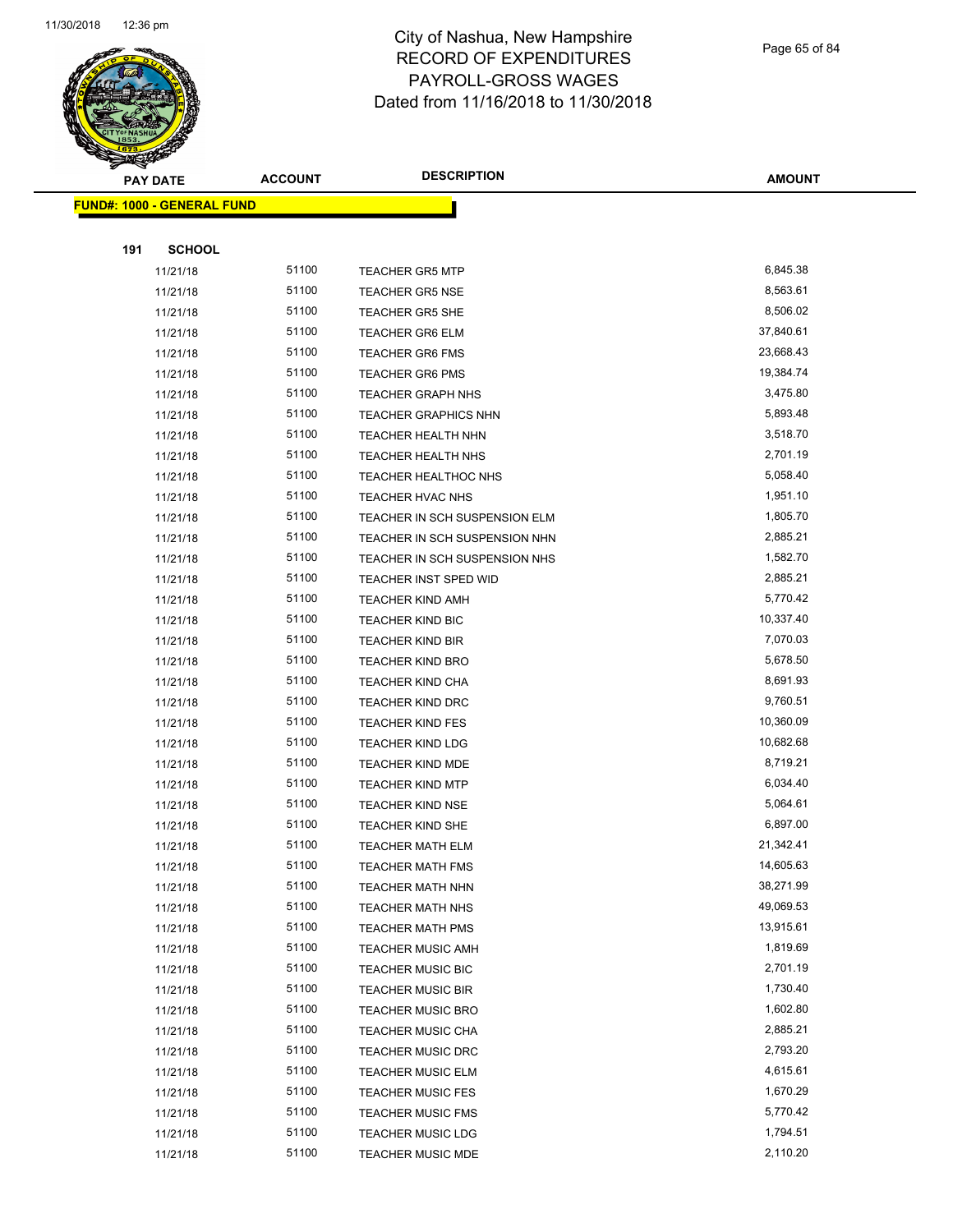

Page 66 of 84

| <b>PAY DATE</b>                   | <b>ACCOUNT</b> | <b>DESCRIPTION</b>           | <b>AMOUNT</b> |
|-----------------------------------|----------------|------------------------------|---------------|
| <b>FUND#: 1000 - GENERAL FUND</b> |                |                              |               |
|                                   |                |                              |               |
| 191<br><b>SCHOOL</b>              |                |                              |               |
| 11/21/18                          | 51100          | <b>TEACHER MUSIC NHN</b>     | 4,690.91      |
| 11/21/18                          | 51100          | <b>TEACHER MUSIC NHS</b>     | 5,402.38      |
| 11/21/18                          | 51100          | <b>TEACHER MUSIC NSE</b>     | 2,626.80      |
| 11/21/18                          | 51100          | <b>TEACHER MUSIC PMS</b>     | 4,250.59      |
| 11/21/18                          | 51100          | <b>TEACHER MUSIC SHE</b>     | 2,701.19      |
| 11/21/18                          | 51100          | TEACHER PE BIC               | 2,490.99      |
| 11/21/18                          | 51100          | TEACHER PE BIR               | 2,977.31      |
| 11/21/18                          | 51100          | TEACHER PE BRO               | 2,793.20      |
| 11/21/18                          | 51100          | TEACHER PE CHA               | 2,674.40      |
| 11/21/18                          | 51100          | TEACHER PE DRC               | 2,885.21      |
| 11/21/18                          | 51100          | TEACHER PE ELM               | 9,537.00      |
| 11/21/18                          | 51100          | TEACHER PE FES               | 1,730.40      |
| 11/21/18                          | 51100          | TEACHER PE FMS               | 5,402.38      |
| 11/21/18                          | 51100          | TEACHER PE LDG               | 1,974.29      |
| 11/21/18                          | 51100          | TEACHER PE MDE               | 2,977.31      |
| 11/21/18                          | 51100          | TEACHER PE NHN               | 8,887.41      |
| 11/21/18                          | 51100          | TEACHER PE NHS               | 11,628.20     |
| 11/21/18                          | 51100          | <b>TEACHER PE NSE</b>        | 2,943.89      |
| 11/21/18                          | 51100          | TEACHER PE PMS               | 3,597.50      |
| 11/21/18                          | 51100          | TEACHER PE SHE               | 2,735.60      |
| 11/21/18                          | 51100          | TEACHER PRE SCHOOL BIR       | 4,570.00      |
| 11/21/18                          | 51100          | TEACHER PRESCHOOL BIC        | 5,678.41      |
| 11/21/18                          | 51100          | TEACHER PRESCHOOL BRO        | 11,635.79     |
| 11/21/18                          | 51100          | <b>TEACHER PRESCHOOL MTP</b> | 1,730.40      |
| 11/21/18                          | 51100          | <b>TEACHER PRESCHOOL NHS</b> | 802.30        |
| 11/21/18                          | 51100          | <b>TEACHER PRESCHOOL NSE</b> | 8,904.22      |
| 11/21/18                          | 51100          | <b>TEACHER READ AMH</b>      | 2,977.31      |
| 11/21/18                          | 51100          | TEACHER READ BIC             | 2,885.20      |
| 11/21/18                          | 51100          | TEACHER READ BIR             | 2,885.21      |
| 11/21/18                          | 51100          | <b>TEACHER READ BRO</b>      | 2,885.21      |
| 11/21/18                          | 51100          | <b>TEACHER READ CHA</b>      | 2,085.01      |
| 11/21/18                          | 51100          | <b>TEACHER READ DRC</b>      | 2,977.32      |
| 11/21/18                          | 51100          | TEACHER READ ELM             | 5,862.52      |
| 11/21/18                          | 51100          | <b>TEACHER READ FES</b>      | 2,885.21      |
| 11/21/18                          | 51100          | <b>TEACHER READ FMS</b>      | 2,885.21      |
| 11/21/18                          | 51100          | <b>TEACHER READ LDG</b>      | 3,518.69      |
| 11/21/18                          | 51100          | TEACHER READ MDE             | 2,885.21      |
| 11/21/18                          | 51100          | TEACHER READ MTP             | 2,257.01      |
| 11/21/18                          | 51100          | TEACHER READ NHN             | 1,951.10      |
| 11/21/18                          | 51100          | <b>TEACHER READ NHS</b>      | 2,885.21      |
| 11/21/18                          | 51100          | <b>TEACHER READ NSE</b>      | 2,885.21      |
| 11/21/18                          | 51100          | <b>TEACHER READ PMS</b>      | 2,885.21      |
| 11/21/18                          | 51100          | <b>TEACHER READ SHE</b>      | 2,885.21      |
| 11/21/18                          | 51100          | <b>TEACHER ROTC NHN</b>      | 4,904.79      |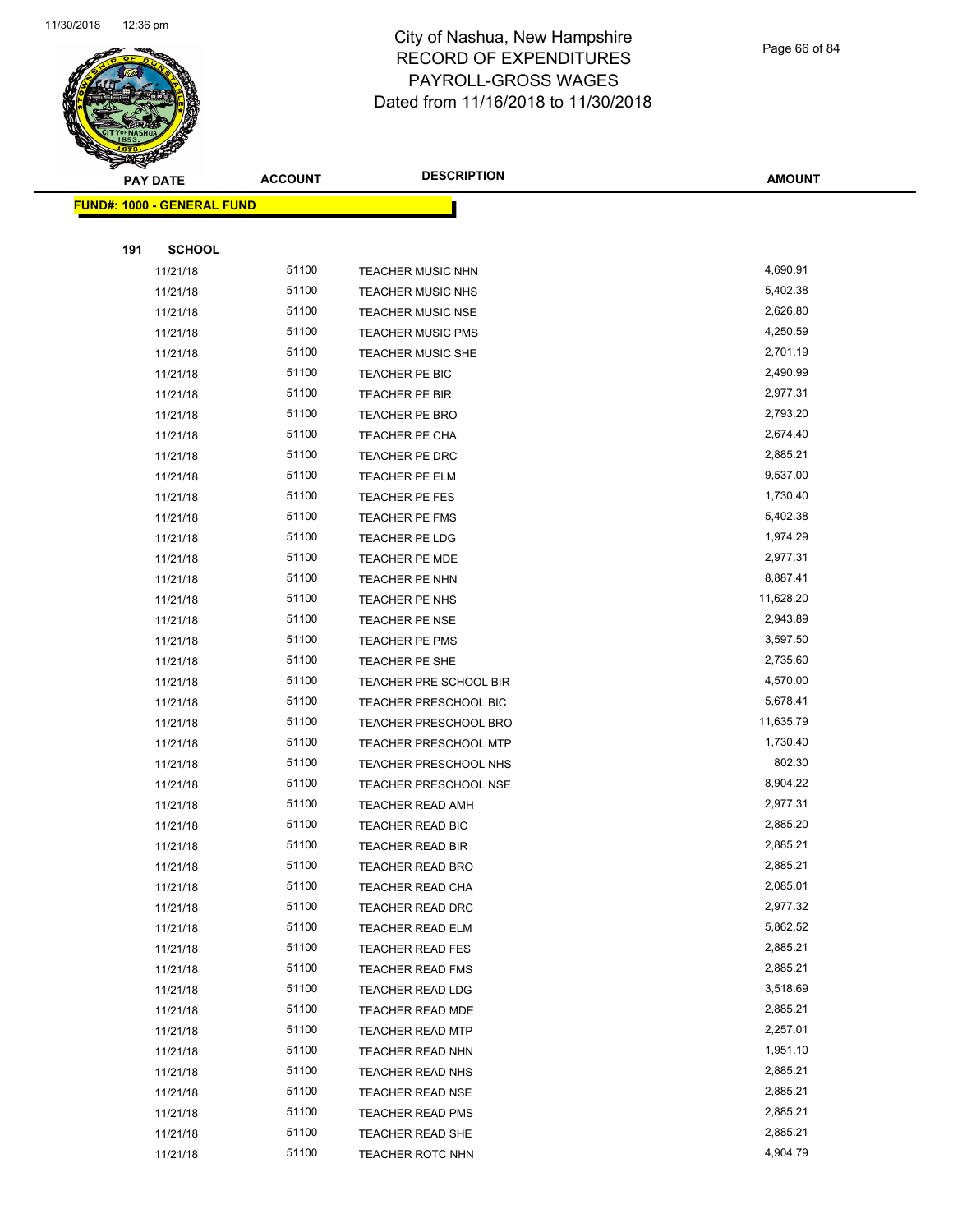

Page 67 of 84

| <b>PAY DATE</b>                   | <b>ACCOUNT</b> | <b>DESCRIPTION</b>         | <b>AMOUNT</b> |
|-----------------------------------|----------------|----------------------------|---------------|
| <b>FUND#: 1000 - GENERAL FUND</b> |                |                            |               |
|                                   |                |                            |               |
| <b>SCHOOL</b><br>191              |                |                            |               |
| 11/21/18                          | 51100          | <b>TEACHER SCIENCE ELM</b> | 20,056.01     |
| 11/21/18                          | 51100          | <b>TEACHER SCIENCE FMS</b> | 12,081.08     |
| 11/21/18                          | 51100          | <b>TEACHER SCIENCE NHN</b> | 30,772.72     |
| 11/21/18                          | 51100          | <b>TEACHER SCIENCE NHS</b> | 32,663.80     |
| 11/21/18                          | 51100          | <b>TEACHER SCIENCE PMS</b> | 9,735.11      |
| 11/21/18                          | 51100          | TEACHER SOCIAL STUDIES ELM | 16,957.30     |
| 11/21/18                          | 51100          | TEACHER SOCIAL STUDIES FMS | 12,469.92     |
| 11/21/18                          | 51100          | TEACHER SOCIAL STUDIES NHN | 33,358.54     |
| 11/21/18                          | 51100          | TEACHER SOCIAL STUDIES NHS | 41,341.14     |
| 11/21/18                          | 51100          | TEACHER SOCIAL STUDIES PMS | 13,227.83     |
| 11/21/18                          | 51100          | <b>TEACHER SPED AMH</b>    | 9,013.98      |
| 11/21/18                          | 51100          | <b>TEACHER SPED BIC</b>    | 5,483.49      |
| 11/21/18                          | 51100          | <b>TEACHER SPED BIR</b>    | 5,586.39      |
| 11/21/18                          | 51100          | <b>TEACHER SPED BRO</b>    | 8,143.53      |
| 11/21/18                          | 51100          | <b>TEACHER SPED CHA</b>    | 9,695.18      |
| 11/21/18                          | 51100          | <b>TEACHER SPED DRC</b>    | 5,483.40      |
| 11/21/18                          | 51100          | <b>TEACHER SPED ELM</b>    | 17,240.32     |
| 11/21/18                          | 51100          | <b>TEACHER SPED FES</b>    | 5,247.07      |
| 11/21/18                          | 51100          | <b>TEACHER SPED FMS</b>    | 12,831.51     |
| 11/21/18                          | 51100          | <b>TEACHER SPED LDG</b>    | 6,428.62      |
| 11/21/18                          | 51100          | <b>TEACHER SPED MDE</b>    | 4,727.70      |
| 11/21/18                          | 51100          | <b>TEACHER SPED MTP</b>    | 3,870.41      |
| 11/21/18                          | 51100          | <b>TEACHER SPED NHN</b>    | 23,809.51     |
| 11/21/18                          | 51100          | <b>TEACHER SPED NHS</b>    | 36,911.66     |
| 11/21/18                          | 51100          | <b>TEACHER SPED PMS</b>    | 12,668.07     |
| 11/21/18                          | 51100          | <b>TEACHER SPED SHE</b>    | 7,020.50      |
| 11/21/18                          | 51100          | <b>TEACHER TECHED ELM</b>  | 8,536.92      |
| 11/21/18                          | 51100          | <b>TEACHER TECHED FMS</b>  | 3,532.22      |
| 11/21/18                          | 51100          | TEACHER TECHED NHN         | 6,837.32      |
| 11/21/18                          | 51100          | <b>TEACHER TECHED NHS</b>  | 11,264.90     |
| 11/21/18                          | 51100          | <b>TEACHER TECHED PMS</b>  | 5,770.42      |
| 11/21/18                          | 51100          | <b>TEACHER TTI AMH</b>     | 2,443.80      |
| 11/21/18                          | 51100          | TEACHER TTI LDG            | 1,636.08      |
| 11/21/18                          | 51100          | <b>TEACHER TTI MTP</b>     | 3,399.06      |
| 11/21/18                          | 51100          | TEACHER TV PROD NHS        | 2,885.21      |
| 11/21/18                          | 51100          | <b>TEACHER VISION WID</b>  | 5,324.40      |
| 11/21/18                          | 51100          | TECH INTERGRATION ASST AMH | 400.99        |
| 11/29/18                          | 51100          | TECH INTERGRATION ASST AMH | 238.43        |
| 11/21/18                          | 51100          | TECH INTERGRATION ASST BIC | 349.23        |
| 11/29/18                          | 51100          | TECH INTERGRATION ASST BIC | 218.84        |
| 11/21/18                          | 51100          | TECH INTERGRATION ASST CHA | 252.00        |
| 11/29/18                          | 51100          | TECH INTERGRATION ASST CHA | 193.50        |
| 11/21/18                          | 51100          | TECH INTERGRATION ASST FES | 366.35        |
| 11/29/18                          | 51100          | TECH INTERGRATION ASST FES | 221.74        |
|                                   |                |                            |               |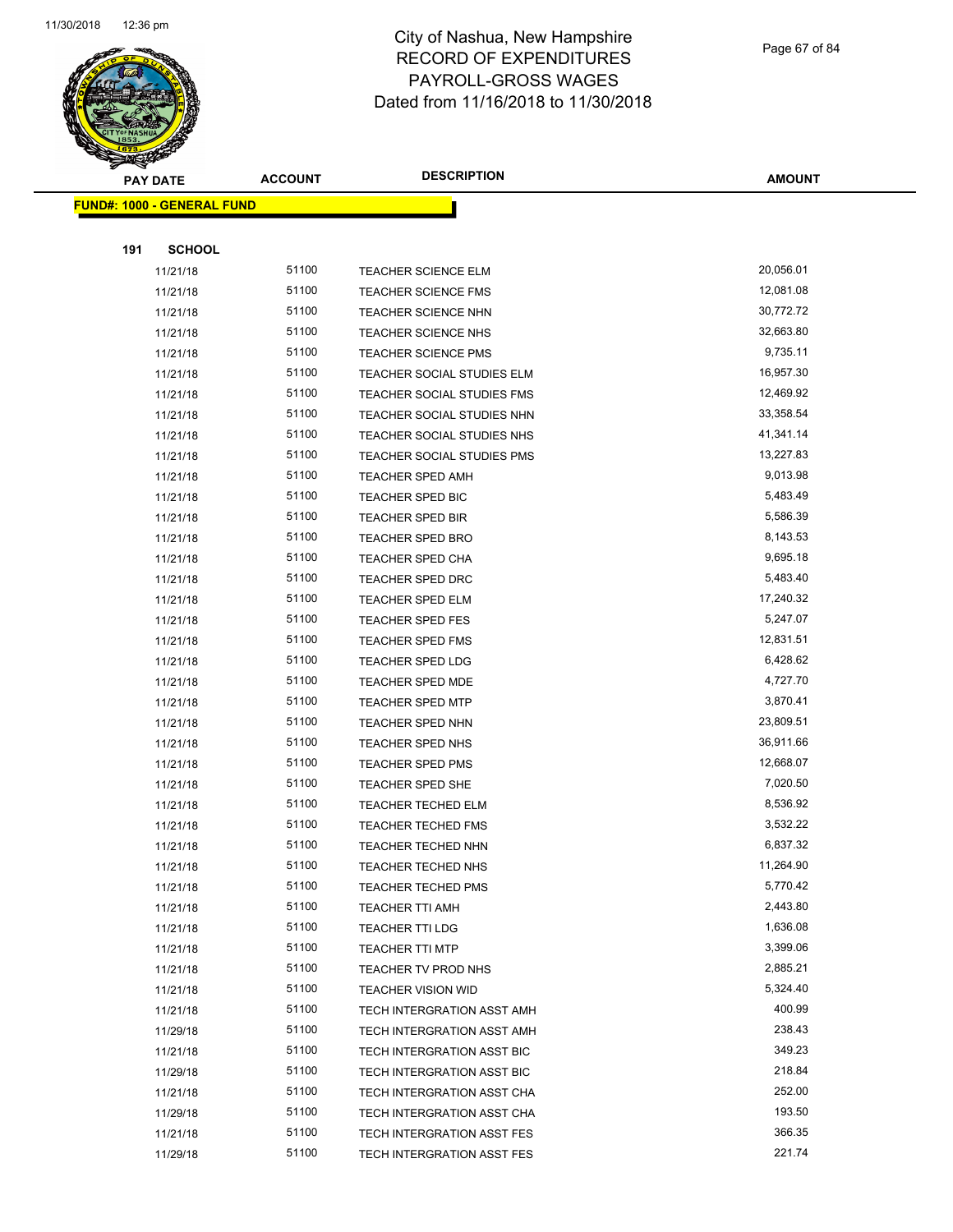

Page 68 of 84

| <b>PAY DATE</b>                   | <b>ACCOUNT</b> | <b>DESCRIPTION</b>             | <b>AMOUNT</b> |
|-----------------------------------|----------------|--------------------------------|---------------|
| <b>FUND#: 1000 - GENERAL FUND</b> |                |                                |               |
|                                   |                |                                |               |
| 191<br><b>SCHOOL</b>              |                |                                |               |
| 11/21/18                          | 51100          | TECH INTERGRATION ASST MDE     | 324.00        |
| 11/29/18                          | 51100          | TECH INTERGRATION ASST MDE     | 216.00        |
| 11/21/18                          | 51100          | TECH INTERGRATION ASST MTP     | 362.14        |
| 11/29/18                          | 51100          | TECH INTERGRATION ASST MTP     | 218.28        |
| 11/21/18                          | 51100          | TECH INTERGRATION ASST SHE     | 335.18        |
| 11/29/18                          | 51100          | TECH INTERGRATION ASST SHE     | 199.30        |
| 11/21/18                          | 51100          | TITLE ONE PARA FES             | 356.61        |
| 11/29/18                          | 51100          | TITLE ONE PARA FES             | 444.54        |
| 11/21/18                          | 51200          | ATHLETIC TRAINER NHN           | 60.00         |
| 11/21/18                          | 51200          | CLERICAL BOARD OF ED SUP       | 680.55        |
| 11/29/18                          | 51200          | CLERICAL BOARD OF ED SUP       | 720.26        |
| 11/21/18                          | 51200          | <b>CROSSING GUARD WPO</b>      | 1,421.33      |
| 11/29/18                          | 51200          | <b>CROSSING GUARD WPO</b>      | 877.10        |
| 11/29/18                          | 51200          | <b>CUSTODIAN ASST HEAD NHN</b> | 89.91         |
| 11/29/18                          | 51200          | <b>CUSTODIAN HEAD AMH</b>      | 31.18         |
| 11/21/18                          | 51200          | <b>CUSTODIAN HEAD BRO</b>      | 46.77         |
| 11/29/18                          | 51200          | <b>CUSTODIAN HEAD BRO</b>      | 31.18         |
| 11/21/18                          | 51200          | <b>CUSTODIAN HEAD FES</b>      | 15.59         |
| 11/29/18                          | 51200          | <b>CUSTODIAN HEAD MTP</b>      | 15.59         |
| 11/21/18                          | 51200          | <b>CUSTODIAN MTP</b>           | 31.18         |
| 11/21/18                          | 51200          | <b>CUSTODIAN NHS</b>           | 158.13        |
| 11/29/18                          | 51200          | <b>CUSTODIAN NHS</b>           | 158.13        |
| 11/21/18                          | 51200          | DIRECTOR ADULT ED              | 2,520.40      |
| 11/21/18                          | 51200          | FOOD SERVICE ASST PT AMH       | 30.00         |
| 11/29/18                          | 51200          | FOOD SERVICE ASST PT AMH       | 10.00         |
| 11/21/18                          | 51200          | FOOD SERVICE ASST PT CHA       | 30.00         |
| 11/29/18                          | 51200          | FOOD SERVICE ASST PT CHA       | 20.00         |
| 11/29/18                          | 51200          | FOOD SERVICE ASST PT ELM       | 10.42         |
| 11/21/18                          | 51200          | FOOD SERVICE ASST PT MDE       | 7.50          |
| 11/29/18                          | 51200          | FOOD SERVICE ASST PT MDE       | 5.00          |
| 11/21/18                          | 51200          | FOOD SERVICE ASST PT NHS       | 23.39         |
| 11/29/18                          | 51200          | FOOD SERVICE ASST PT NHS       | 15.59         |
| 11/21/18                          | 51200          | <b>GUIDANCE COUNSELOR NHS</b>  | 1,704.90      |
| 11/21/18                          | 51200          | <b>INSTRUMENTAL MUSIC</b>      | 450.00        |
| 11/29/18                          | 51200          | <b>INSTRUMENTAL MUSIC</b>      | 125.00        |
| 11/21/18                          | 51200          | LUNCH MONITOR AMH              | 256.99        |
| 11/29/18                          | 51200          | LUNCH MONITOR AMH              | 118.39        |
| 11/21/18                          | 51200          | LUNCH MONITOR BIC              | 412.88        |
| 11/29/18                          | 51200          | LUNCH MONITOR BIC              | 262.76        |
| 11/21/18                          | 51200          | LUNCH MONITOR BIR              | 388.99        |
| 11/29/18                          | 51200          | LUNCH MONITOR BIR              | 210.91        |
| 11/21/18                          | 51200          | LUNCH MONITOR BRO              | 239.56        |
| 11/29/18                          | 51200          | LUNCH MONITOR BRO              | 179.96        |
| 11/21/18                          | 51200          | LUNCH MONITOR CHA              | 412.91        |
|                                   |                |                                |               |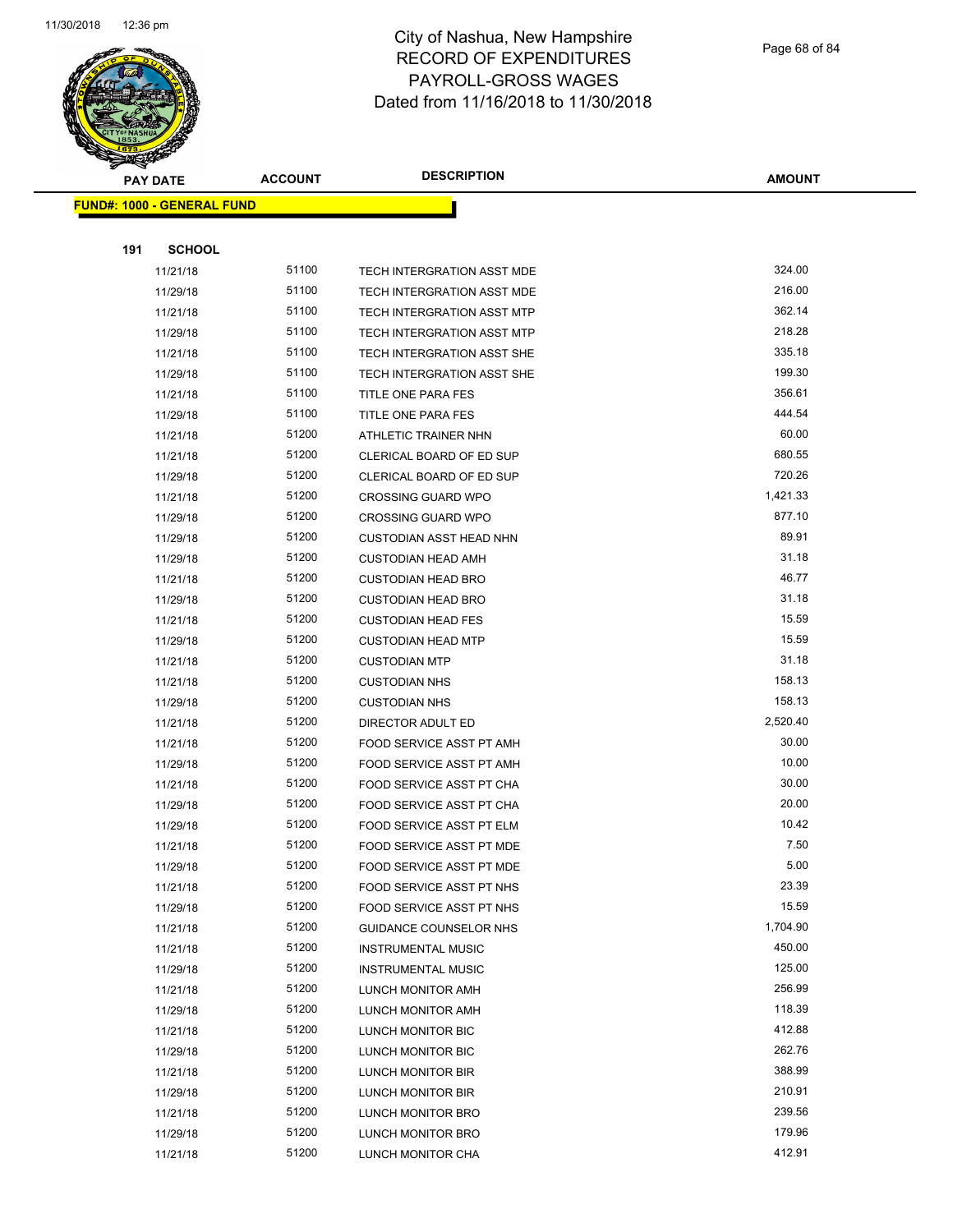

Page 69 of 84

| <b>PAY DATE</b>                   | <b>ACCOUNT</b> | <b>DESCRIPTION</b>       | <b>AMOUNT</b> |
|-----------------------------------|----------------|--------------------------|---------------|
| <b>FUND#: 1000 - GENERAL FUND</b> |                |                          |               |
|                                   |                |                          |               |
| <b>SCHOOL</b><br>191              |                |                          |               |
| 11/29/18                          | 51200          | LUNCH MONITOR CHA        | 317.65        |
| 11/21/18                          | 51200          | LUNCH MONITOR DRC        | 352.08        |
| 11/29/18                          | 51200          | LUNCH MONITOR DRC        | 170.26        |
| 11/21/18                          | 51200          | LUNCH MONITOR ELM        | 158.80        |
| 11/29/18                          | 51200          | LUNCH MONITOR ELM        | 112.61        |
| 11/21/18                          | 51200          | LUNCH MONITOR FES        | 444.64        |
| 11/29/18                          | 51200          | <b>LUNCH MONITOR FES</b> | 222.32        |
| 11/21/18                          | 51200          | LUNCH MONITOR FMS        | 167.70        |
| 11/29/18                          | 51200          | LUNCH MONITOR FMS        | 97.37         |
| 11/21/18                          | 51200          | LUNCH MONITOR LDG        | 455.02        |
| 11/29/18                          | 51200          | LUNCH MONITOR LDG        | 266.77        |
| 11/21/18                          | 51200          | LUNCH MONITOR MDE        | 476.40        |
| 11/29/18                          | 51200          | LUNCH MONITOR MDE        | 285.87        |
| 11/21/18                          | 51200          | <b>LUNCH MONITOR MTP</b> | 318.78        |
| 11/29/18                          | 51200          | LUNCH MONITOR MTP        | 172.09        |
| 11/21/18                          | 51200          | LUNCH MONITOR NHN        | 259.92        |
| 11/29/18                          | 51200          | <b>LUNCH MONITOR NHN</b> | 57.76         |
| 11/21/18                          | 51200          | LUNCH MONITOR NHS        | 141.48        |
| 11/29/18                          | 51200          | LUNCH MONITOR NHS        | 54.86         |
| 11/21/18                          | 51200          | LUNCH MONITOR NSE        | 334.74        |
| 11/29/18                          | 51200          | LUNCH MONITOR NSE        | 191.39        |
| 11/21/18                          | 51200          | LUNCH MONITOR PMS        | 195.78        |
| 11/29/18                          | 51200          | LUNCH MONITOR PMS        | 124.74        |
| 11/21/18                          | 51200          | LUNCH MONITOR SHE        | 340.52        |
| 11/29/18                          | 51200          | LUNCH MONITOR SHE        | 217.38        |
| 11/21/18                          | 51200          | PARA PRE SCHOOL BIR      | 449.76        |
| 11/29/18                          | 51200          | PARA PRE SCHOOL BIR      | 240.47        |
| 11/21/18                          | 51200          | PARA ALT FMS             | 5.00          |
| 11/29/18                          | 51200          | PARA ALT FMS             | 10.00         |
| 11/21/18                          | 51200          | PARA DW SPEC ED BIR      | 668.91        |
| 11/29/18                          | 51200          | PARA DW SPEC ED BIR      | 556.08        |
| 11/21/18                          | 51200          | PARA DW SPEC ED MDE      | 129.96        |
| 11/29/18                          | 51200          | PARA DW SPEC ED MDE      | 79.42         |
| 11/21/18                          | 51200          | PARA ELL FES             | 22.50         |
| 11/29/18                          | 51200          | PARA ELL FES             | 15.00         |
| 11/21/18                          | 51200          | PARA INST AMH            | 679.37        |
| 11/29/18                          | 51200          | PARA INST AMH            | 337.41        |
| 11/21/18                          | 51200          | PARA INST BIC            | 473.56        |
| 11/29/18                          | 51200          | PARA INST BIC            | 194.90        |
| 11/21/18                          | 51200          | PARA INST BIR            | 15.00         |
| 11/29/18                          | 51200          | PARA INST BIR            | 10.00         |
| 11/21/18                          | 51200          | PARA INST DRC            | 42.00         |
| 11/29/18                          | 51200          | PARA INST DRC            | 28.00         |
| 11/21/18                          | 51200          | PARA INST FES            | 15.00         |
|                                   |                |                          |               |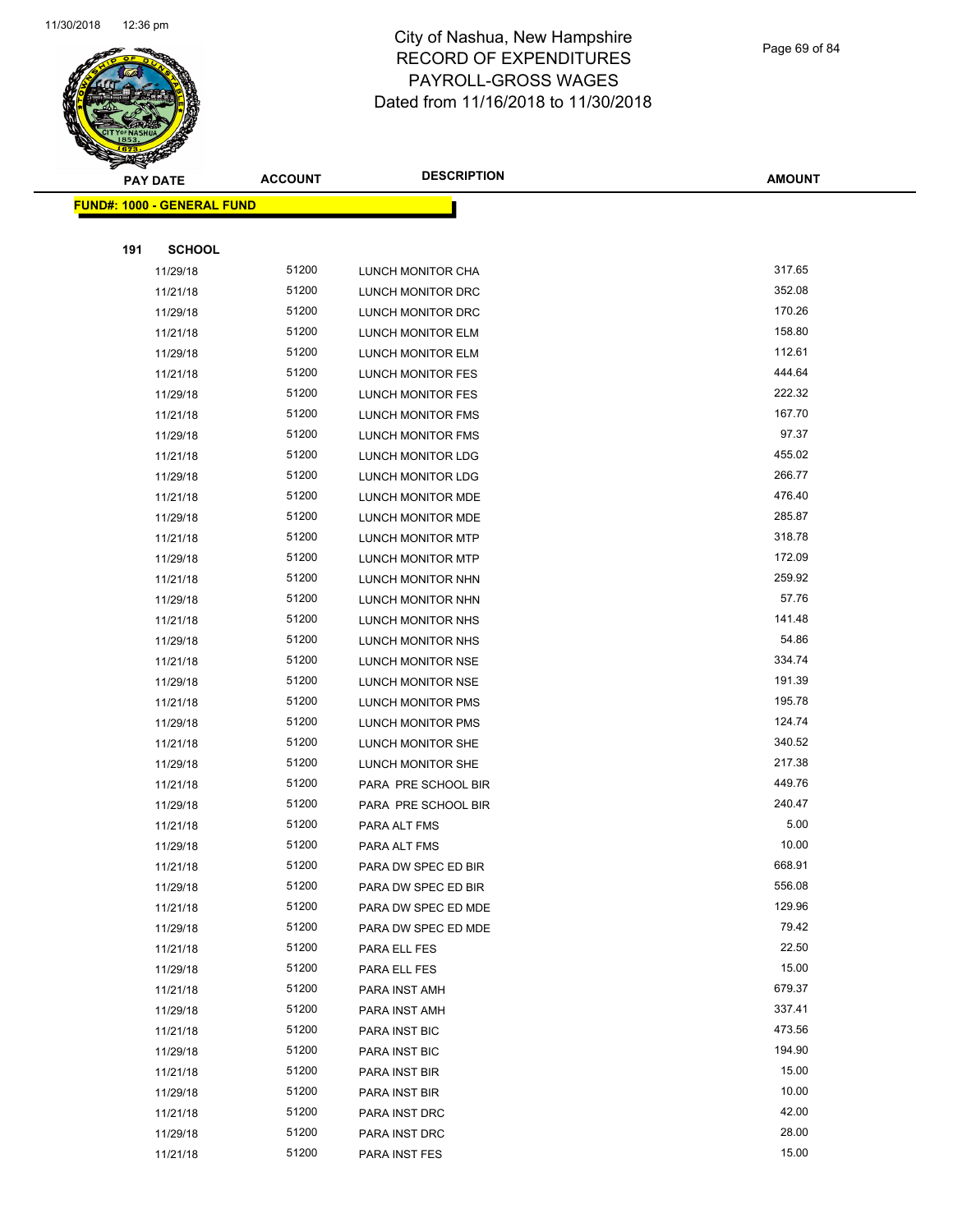

Page 70 of 84

|     | <b>PAY DATE</b>                   | <b>ACCOUNT</b> | <b>DESCRIPTION</b>                        | <b>AMOUNT</b>      |
|-----|-----------------------------------|----------------|-------------------------------------------|--------------------|
|     | <b>FUND#: 1000 - GENERAL FUND</b> |                |                                           |                    |
|     |                                   |                |                                           |                    |
| 191 | <b>SCHOOL</b>                     |                |                                           |                    |
|     | 11/29/18                          | 51200          | PARA INST FES                             | 15.00              |
|     | 11/21/18                          | 51200          | <b>PARA INST FMS</b>                      | 10.00              |
|     | 11/21/18                          | 51200          | PARA INST LDG                             | 7.50               |
|     | 11/29/18                          | 51200          | PARA INST LDG                             | 5.00               |
|     | 11/21/18                          | 51200          | PARA INST MTP                             | 218.34             |
|     | 11/29/18                          | 51200          | PARA INST MTP                             | 72.78              |
|     | 11/21/18                          | 51200          | PARA INST NHN                             | 194.00             |
|     | 11/29/18                          | 51200          | PARA INST NHN                             | 213.40             |
|     | 11/21/18                          | 51200          | PARA INST NSE                             | 15.00              |
|     | 11/29/18                          | 51200          | PARA INST NSE                             | 10.00              |
|     | 11/29/18                          | 51200          | PARA INST PMS                             | 80.85              |
|     | 11/21/18                          | 51200          | PARA INST SHE                             | 241.36             |
|     | 11/29/18                          | 51200          | PARA INST SHE                             | 118.31             |
|     | 11/21/18                          | 51200          | PARA LIB PMS                              | 226.95             |
|     | 11/29/18                          | 51200          | PARA LIB PMS                              | 77.00              |
|     | 11/21/18                          | 51200          | PARA PRE SCH BIC                          | 1,228.54           |
|     | 11/29/18                          | 51200          | PARA PRE SCH BIC                          | 702.26             |
|     | 11/21/18                          | 51200          | PARA PRE SCH BRO                          | 1,854.34           |
|     | 11/29/18                          | 51200          | PARA PRE SCH BRO                          | 1,132.31           |
|     | 11/21/18                          | 51200          | PARA PRE SCH MTP                          | 273.06             |
|     | 11/29/18                          | 51200          | PARA PRE SCH MTP                          | 91.02              |
|     | 11/21/18                          | 51200          | PARA PRE SCH NSE                          | 3,738.70           |
|     | 11/29/18                          | 51200          | PARA PRE SCH NSE                          | 2,201.41           |
|     | 11/21/18                          | 51200          | PARA TTI LDG                              | 46.77              |
|     | 11/29/18                          | 51200          | PARA TTI LDG                              | 31.18              |
|     | 11/21/18                          | 51200          | PARA TTI NURSERY                          | 324.32             |
|     | 11/29/18                          | 51200          | PARA TTI NURSERY                          | 341.75             |
|     | 11/21/18                          | 51200          | SCHOOL PSYCHOLOGIST WID                   | 3,880.00           |
|     | 11/21/18                          | 51200          | SPEECH LANG PATHOLOGIST WID               | 7,110.02           |
|     | 11/21/18                          | 51200          | STUDENT ACTIVITY COORD NHS                | 1,066.39           |
|     | 11/21/18                          | 51200          | SUB CLERICAL                              | 359.40             |
|     | 11/29/18                          | 51200          | <b>SUB CLERICAL</b>                       | 119.80             |
|     | 11/21/18                          | 51200          | <b>SUB TEACHER</b>                        | 225.00             |
|     | 11/21/18                          | 51200          | SUB TEACHER LONG TERM                     | 425.00             |
|     | 11/29/18                          | 51200<br>51200 | SUB TEACHER LONG TERM                     | 250.00<br>2,846.09 |
|     | 11/21/18                          | 51200          | TEACHER ART FMS<br><b>TEACHER ART NHS</b> | 975.52             |
|     | 11/21/18<br>11/21/18              | 51200          | TEACHER BIO TEC NHN                       | 551.29             |
|     | 11/21/18                          | 51200          | <b>TEACHER ENGLISH NHN</b>                | 375.00             |
|     | 11/21/18                          | 51200          | TEACHER FOREIGN LANG FMS                  | 1,165.20           |
|     | 11/21/18                          | 51200          | <b>TEACHER GR3 BIR</b>                    | 25.00              |
|     | 11/21/18                          | 51200          | <b>TEACHER MUSIC AMH</b>                  | 262.50             |
|     | 11/21/18                          | 51200          | <b>TEACHER MUSIC DRC</b>                  | 125.00             |
|     | 11/21/18                          | 51200          | <b>TEACHER MUSIC ELM</b>                  | 1,934.40           |
|     |                                   |                |                                           |                    |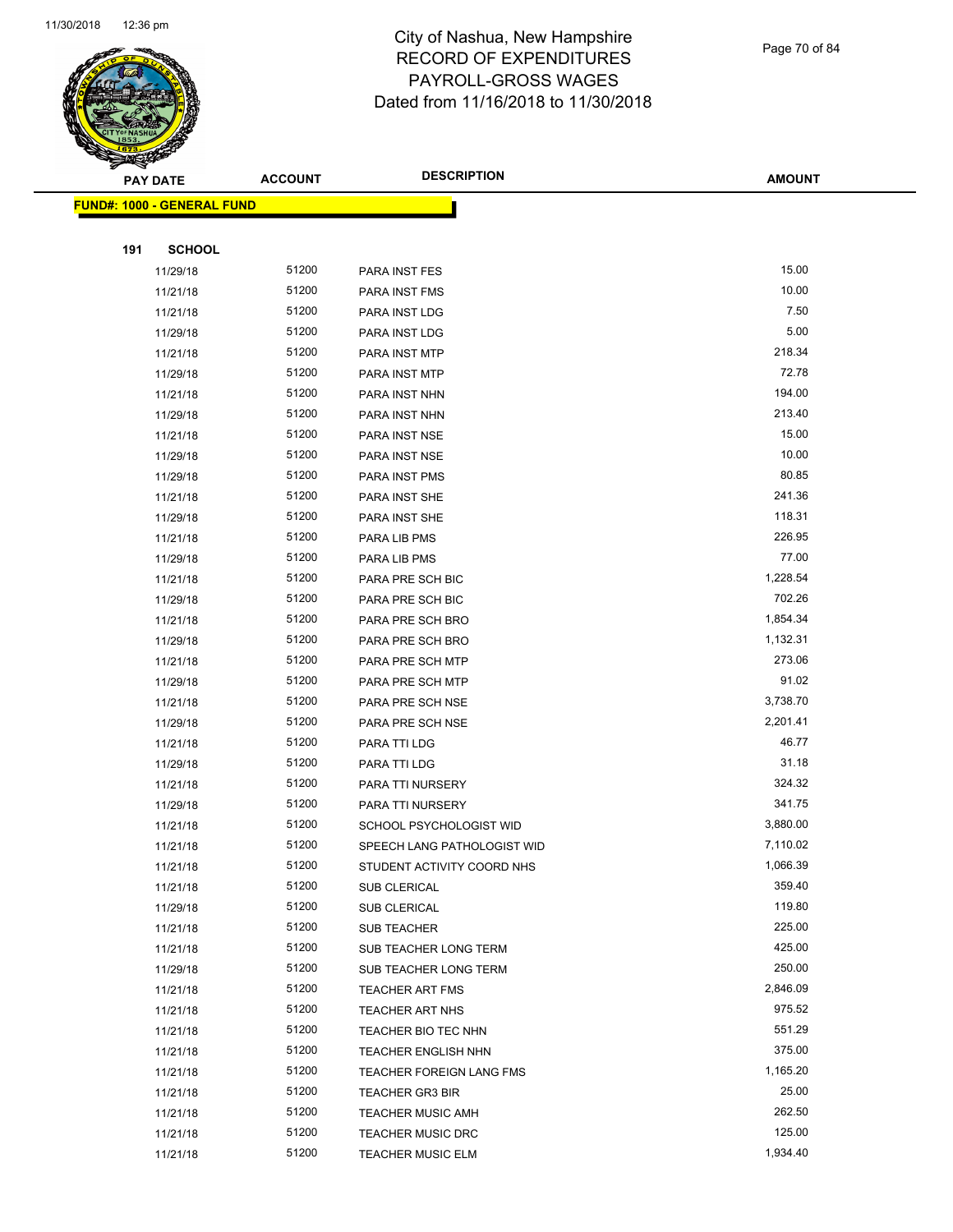

**FUND#: 1000 - GENERAL FUND 191 SCHOOL** 11/21/18 51200 TEACHER MUSIC LDG 112.50 11/21/18 51200 TEACHER MUSIC MTP 1,620.69 11/21/18 51200 TEACHER PE BIR 400.00 11/21/18 51200 TEACHER PE NHN 50.00 11/21/18 51200 TEACHER READ ELM 1,704.90 11/21/18 51200 TEACHER READ NHN 175.00 51200 51200 TEACHER READ NHN 11/21/18 51200 TEACHER SCIENCE NHS 774.70 11/21/18 51200 TEACHER SOCIAL STUDIES NHN 825.00 11/21/18 51200 TEACHER SPED NHN 1,786.40 11/21/18 51200 TEACHER SPED NHS 2,946.86 11/21/18 51200 TEACHER VISION WID 802.29 11/21/18 51300 OVERTIME-REGULAR 10,544.79 11/29/18 51300 OVERTIME-REGULAR 4,948.57

> 11/21/18 51400 WAGES TEMPORARY-SEASONAL 11/21/18 1,657.28 11/29/18 51400 WAGES TEMPORARY-SEASONAL 11/29/18 1,502.26 11/16/18 51412 WAGES PER DIEM (804.00) 11/21/18 51412 WAGES PER DIEM 18,842.48 11/29/18 51412 WAGES PER DIEM 11,772.20 11/21/18 51650 ADDITIONAL HOURS 5,142.81 11/29/18 51650 ADDITIONAL HOURS 1,567.42 11/21/18 51700 STIPENDS 2,594.06 11/21/18 51750 RETIREMENT & SEPARATION PAY 2,250.00 11/21/18 52800 EDUCATIONAL ASSISTANCE **11/21/18** 7,728.00 11/21/18 55118 TELEPHONE-CELLULAR 2,360.00

#### **TOTAL 191 - SCHOOL \$3,202,074.04**

. . . . . . . . . . . . . . . .

**TOTAL FUND 1000 - GENERAL FUND \$5,551,312.48** 

#### **FUND#: 2100 - FOOD SERVICES FUND**

| 11/21/18 | 51100 | CLERICAL FOOD SERVICE NHS     | 773.25   |
|----------|-------|-------------------------------|----------|
| 11/29/18 | 51100 | CLERICAL FOOD SERVICE NHS     | 773.25   |
| 11/21/18 | 51100 | DELIVERY DRIVER FOOD SERVICE  | 633.42   |
| 11/29/18 | 51100 | DELIVERY DRIVER FOOD SERVICE  | 257.04   |
| 11/21/18 | 51100 | FOOD SERVICE BUSINESS MANAGER | 2.132.50 |
| 11/21/18 | 51100 | FOOD SERVICE COOK AMH         | 394.80   |
| 11/29/18 | 51100 | FOOD SERVICE COOK AMH         | 384.23   |
| 11/21/18 | 51100 | FOOD SERVICE COOK BIC         | 404.88   |
| 11/29/18 | 51100 | FOOD SERVICE COOK BIC         | 404.88   |
| 11/21/18 | 51100 | FOOD SERVICE COOK BIR         | 408.80   |
| 11/29/18 | 51100 | FOOD SERVICE COOK BIR         | 408.80   |

Page 71 of 84

**AMOUNT**

. . . . . . . . . . . . . . . . . . .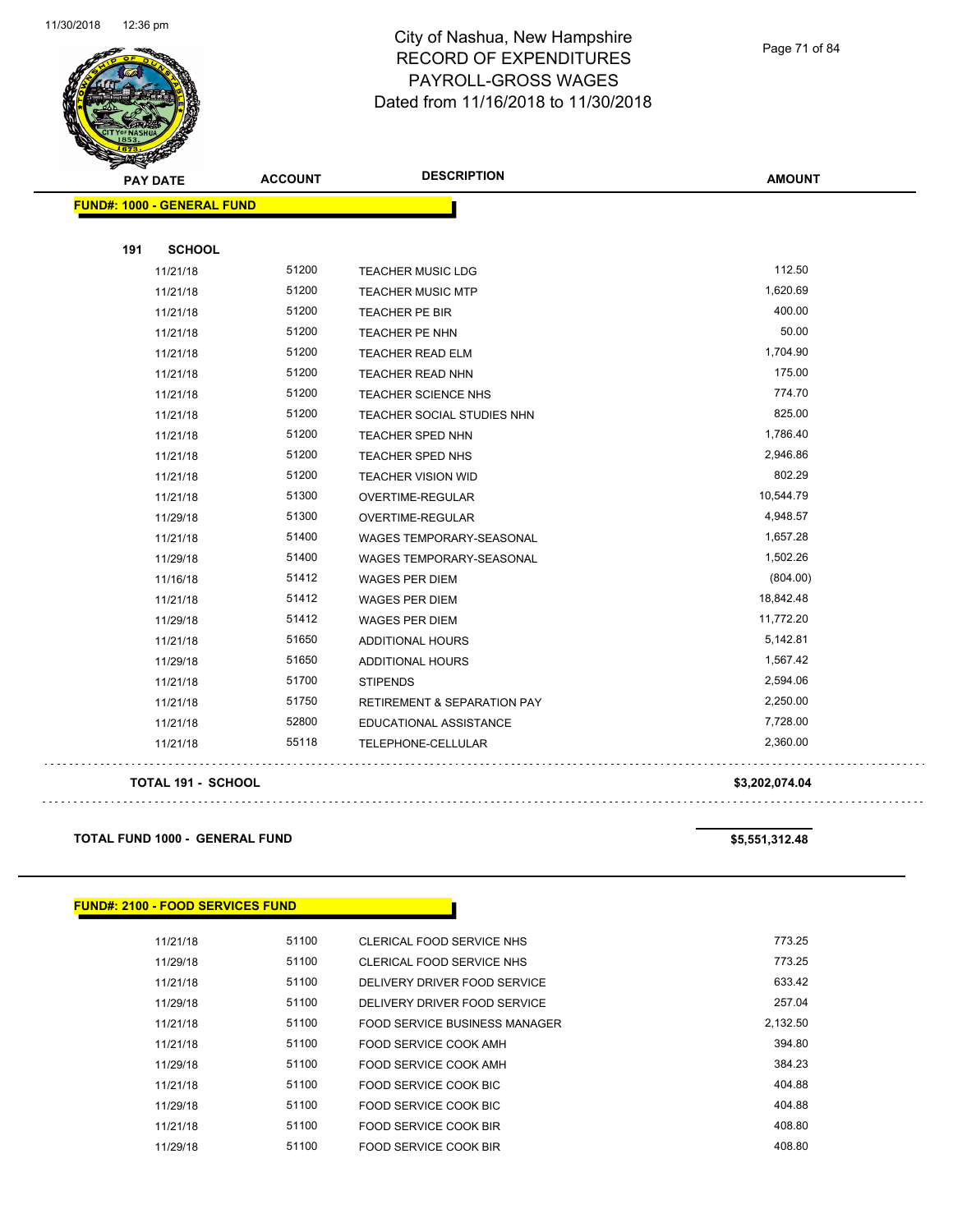

Page 72 of 84

| <b>PAY DATE</b>                         | <b>ACCOUNT</b> | <b>DESCRIPTION</b>            | <b>AMOUNT</b> |  |  |  |
|-----------------------------------------|----------------|-------------------------------|---------------|--|--|--|
| <b>FUND#: 2100 - FOOD SERVICES FUND</b> |                |                               |               |  |  |  |
| 11/21/18                                | 51100          | FOOD SERVICE COOK BRO         | 404.88        |  |  |  |
| 11/29/18                                | 51100          | FOOD SERVICE COOK BRO         | 397.65        |  |  |  |
| 11/21/18                                | 51100          | FOOD SERVICE COOK CHA         | 408.80        |  |  |  |
| 11/29/18                                | 51100          | FOOD SERVICE COOK CHA         | 408.80        |  |  |  |
| 11/21/18                                | 51100          | FOOD SERVICE COOK DRC         | 408.80        |  |  |  |
| 11/29/18                                | 51100          | FOOD SERVICE COOK DRC         | 386.90        |  |  |  |
| 11/21/18                                | 51100          | FOOD SERVICE COOK ELM         | 782.32        |  |  |  |
| 11/29/18                                | 51100          | FOOD SERVICE COOK ELM         | 768.35        |  |  |  |
| 11/21/18                                | 51100          | FOOD SERVICE COOK FES         | 408.80        |  |  |  |
| 11/29/18                                | 51100          | FOOD SERVICE COOK FES         | 390.55        |  |  |  |
| 11/21/18                                | 51100          | FOOD SERVICE COOK FMS         | 399.28        |  |  |  |
| 11/29/18                                | 51100          | FOOD SERVICE COOK FMS         | 399.28        |  |  |  |
| 11/21/18                                | 51100          | FOOD SERVICE COOK LDG         | 370.88        |  |  |  |
| 11/29/18                                | 51100          | FOOD SERVICE COOK LDG         | 353.43        |  |  |  |
| 11/21/18                                | 51100          | FOOD SERVICE COOK MDE         | 394.80        |  |  |  |
| 11/29/18                                | 51100          | <b>FOOD SERVICE COOK MDE</b>  | 387.75        |  |  |  |
| 11/21/18                                | 51100          | FOOD SERVICE COOK NHN         | 883.56        |  |  |  |
| 11/29/18                                | 51100          | FOOD SERVICE COOK NHN         | 842.94        |  |  |  |
| 11/21/18                                | 51100          | FOOD SERVICE COOK NHS         | 818.72        |  |  |  |
| 11/29/18                                | 51100          | FOOD SERVICE COOK NHS         | 796.80        |  |  |  |
| 11/21/18                                | 51100          | FOOD SERVICE COOK NSE         | 404.88        |  |  |  |
| 11/29/18                                | 51100          | FOOD SERVICE COOK NSE         | 401.27        |  |  |  |
| 11/21/18                                | 51100          | FOOD SERVICE COOK PMS         | 417.20        |  |  |  |
| 11/29/18                                | 51100          | <b>FOOD SERVICE COOK PMS</b>  | 417.20        |  |  |  |
| 11/21/18                                | 51100          | FOOD SERVICE COOK SHE         | 394.80        |  |  |  |
| 11/29/18                                | 51100          | FOOD SERVICE COOK SHE         | 394.80        |  |  |  |
| 11/21/18                                | 51100          | <b>FOOD SERVICE SITE CORD</b> | 11,698.10     |  |  |  |
| 11/21/18                                | 51100          | <b>FOOD SERVICECOOK MTP</b>   | 373.24        |  |  |  |
| 11/29/18                                | 51100          | <b>FOOD SERVICECOOK MTP</b>   | 359.91        |  |  |  |
| 11/21/18                                | 51200          | FOOD SERVICE ASST PT AMH      | 474.24        |  |  |  |
| 11/29/18                                | 51200          | FOOD SERVICE ASST PT AMH      | 471.06        |  |  |  |
| 11/21/18                                | 51200          | FOOD SERVICE ASST PT BIC      | 428.08        |  |  |  |
| 11/29/18                                | 51200          | FOOD SERVICE ASST PT BIC      | 425.16        |  |  |  |
| 11/21/18                                | 51200          | FOOD SERVICE ASST PT BIR      | 426.48        |  |  |  |
| 11/29/18                                | 51200          | FOOD SERVICE ASST PT BIR      | 426.48        |  |  |  |
| 11/21/18                                | 51200          | FOOD SERVICE ASST PT BRO      | 292.56        |  |  |  |
| 11/29/18                                | 51200          | FOOD SERVICE ASST PT BRO      | 286.47        |  |  |  |
| 11/21/18                                | 51200          | FOOD SERVICE ASST PT CHA      | 444.96        |  |  |  |
| 11/29/18                                | 51200          | FOOD SERVICE ASST PT CHA      | 444.96        |  |  |  |
| 11/21/18                                | 51200          | FOOD SERVICE ASST PT DRC      | 491.42        |  |  |  |
| 11/29/18                                | 51200          | FOOD SERVICE ASST PT DRC      | 468.01        |  |  |  |
| 11/21/18                                | 51200          | FOOD SERVICE ASST PT ELM      | 1,816.38      |  |  |  |
| 11/29/18                                | 51200          | FOOD SERVICE ASST PT ELM      | 1,684.57      |  |  |  |
| 11/21/18                                | 51200          | FOOD SERVICE ASST PT FES      | 623.06        |  |  |  |
| 11/29/18                                | 51200          | FOOD SERVICE ASST PT FES      | 500.20        |  |  |  |
|                                         |                |                               |               |  |  |  |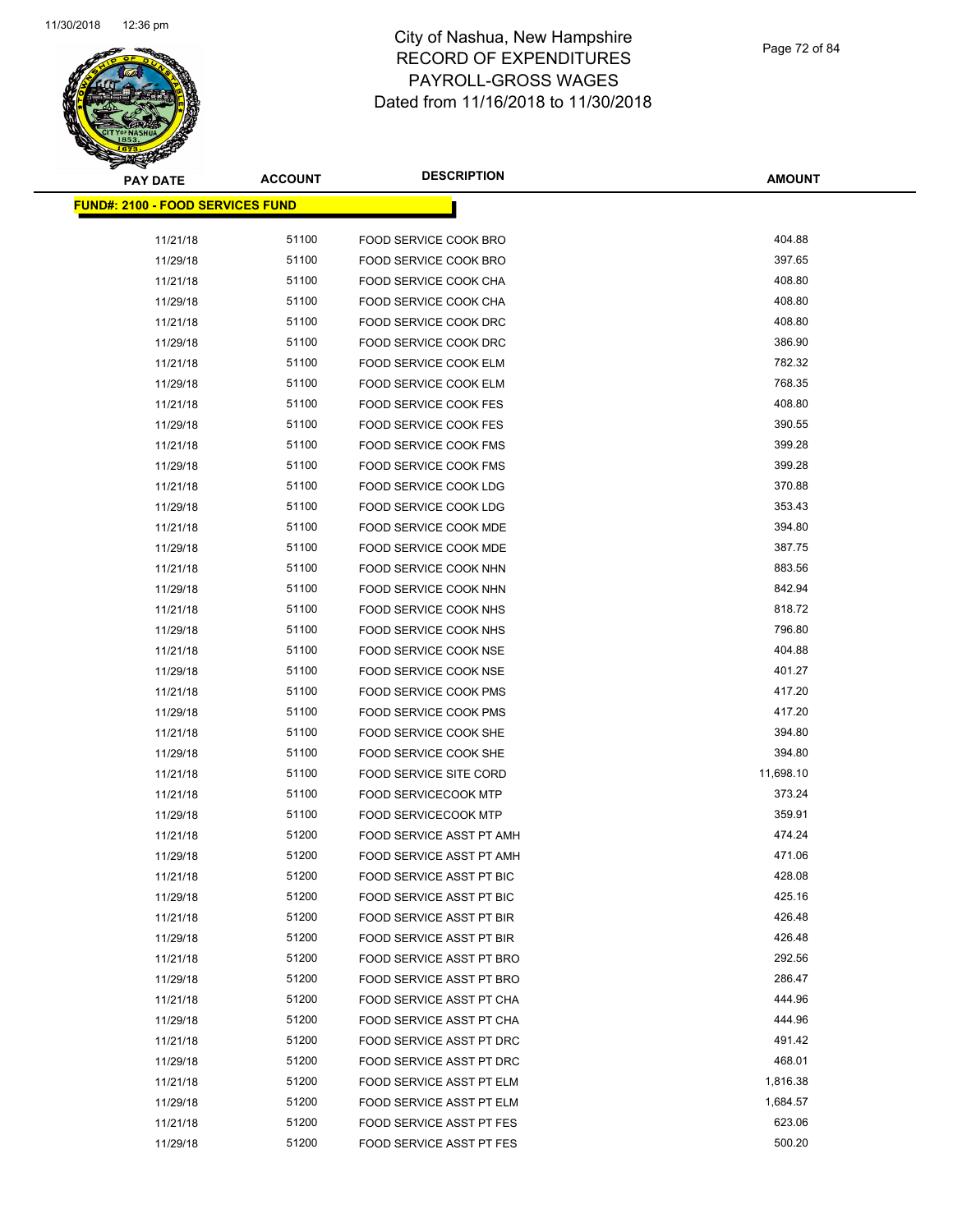

Page 73 of 84

| <b>PAY DATE</b>                         | <b>ACCOUNT</b> | <b>DESCRIPTION</b>              | <b>AMOUNT</b> |
|-----------------------------------------|----------------|---------------------------------|---------------|
| <b>FUND#: 2100 - FOOD SERVICES FUND</b> |                |                                 |               |
|                                         |                |                                 |               |
| 11/21/18                                | 51200          | FOOD SERVICE ASST PT FMS        | 1,623.76      |
| 11/29/18                                | 51200          | FOOD SERVICE ASST PT FMS        | 1,544.64      |
| 11/21/18                                | 51200          | <b>FOOD SERVICE ASST PT LDG</b> | 776.02        |
| 11/29/18                                | 51200          | <b>FOOD SERVICE ASST PT LDG</b> | 701.97        |
| 11/21/18                                | 51200          | <b>FOOD SERVICE ASST PT MDE</b> | 354.22        |
| 11/29/18                                | 51200          | <b>FOOD SERVICE ASST PT MDE</b> | 446.47        |
| 11/21/18                                | 51200          | <b>FOOD SERVICE ASST PT MTP</b> | 163.80        |
| 11/29/18                                | 51200          | <b>FOOD SERVICE ASST PT MTP</b> | 157.95        |
| 11/21/18                                | 51200          | FOOD SERVICE ASST PT NHN        | 3,406.97      |
| 11/29/18                                | 51200          | FOOD SERVICE ASST PT NHN        | 2,907.46      |
| 11/21/18                                | 51200          | FOOD SERVICE ASST PT NHS        | 3,159.23      |
| 11/29/18                                | 51200          | FOOD SERVICE ASST PT NHS        | 2,783.51      |
| 11/21/18                                | 51200          | FOOD SERVICE ASST PT NSE        | 262.24        |
| 11/29/18                                | 51200          | FOOD SERVICE ASST PT NSE        | 262.24        |
| 11/21/18                                | 51200          | FOOD SERVICE ASST PT PMS        | 2,004.33      |
| 11/29/18                                | 51200          | <b>FOOD SERVICE ASST PT PMS</b> | 1,919.58      |
| 11/21/18                                | 51200          | FOOD SERVICE ASST PT SHE        | 268.20        |
| 11/29/18                                | 51200          | FOOD SERVICE ASST PT SHE        | 268.20        |
| 11/21/18                                | 51300          | <b>OVERTIME-REGULAR</b>         | 233.50        |
| 11/29/18                                | 51300          | <b>OVERTIME-REGULAR</b>         | 13.63         |
| 11/21/18                                | 51412          | <b>WAGES PER DIEM</b>           | 1,120.28      |
| 11/29/18                                | 51412          | <b>WAGES PER DIEM</b>           | 573.30        |
| 11/21/18                                | 55118          | TELEPHONE-CELLULAR              | 40.00         |
|                                         |                |                                 |               |

### **TOTAL FUND 2100 - FOOD SERVICES FUND \$66,946.13**

## **FUND#: 2201 - DRIVERS EDUCATION FUND**

| 11/21/18 | 51200 | DRIVER INSTRUCTOR  | 1,790.00 |  |
|----------|-------|--------------------|----------|--|
| 11/21/18 | 51200 | TEACHER ELL FES    | 525.00   |  |
| 11/21/18 | 51200 | TEACHER TECHED ELM | 490.00   |  |
|          |       |                    |          |  |

### **TOTAL FUND 2201 - DRIVERS EDUCATION FUND \$2,805.00**

|  | <b>FUND#: 2207 - ADULT ED/CONTINUING ED</b> |
|--|---------------------------------------------|
|--|---------------------------------------------|

| 11/21/18 | 51100 | CLERICAL ADULT ED NHN       | 778.13 |
|----------|-------|-----------------------------|--------|
| 11/29/18 | 51100 | CLERICAL ADULT ED NHN       | 773.25 |
| 11/21/18 | 51200 | ADULT ED ENRICHMENT INST    | 225.00 |
| 11/21/18 | 51200 | ADULT ED ENRICHMENT TEACHER | 150.00 |
| 11/21/18 | 51200 | ADULT ED INSTRUCTOR         | 50.00  |
| 11/21/18 | 51200 | <b>SUB TEACHER</b>          | 100.00 |
| 11/21/18 | 51200 | <b>TEACHER ART NHN</b>      | 150.00 |
|          |       |                             |        |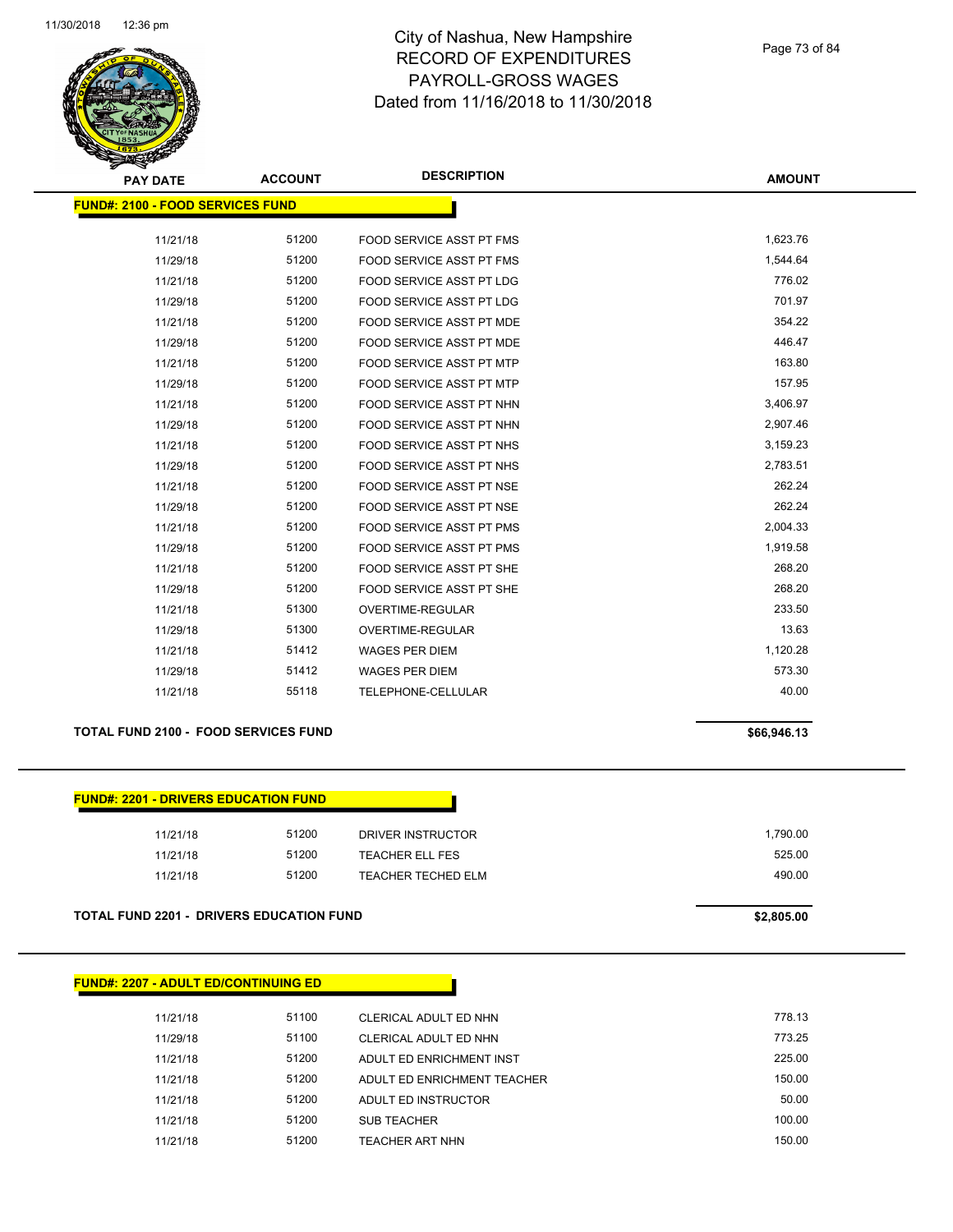| 11/30/2018<br>12:36 pm            |                 |                                                        | City of Nashua, New Hampshire<br><b>RECORD OF EXPENDITURES</b><br>PAYROLL-GROSS WAGES<br>Dated from 11/16/2018 to 11/30/2018 | Page 74 of 84 |
|-----------------------------------|-----------------|--------------------------------------------------------|------------------------------------------------------------------------------------------------------------------------------|---------------|
|                                   | <b>PAY DATE</b> | <b>ACCOUNT</b>                                         | <b>DESCRIPTION</b>                                                                                                           | <b>AMOUNT</b> |
|                                   |                 | <b>FUND#: 2207 - ADULT ED/CONTINUING ED</b>            |                                                                                                                              |               |
|                                   | 11/21/18        | 51200                                                  | <b>TEACHER BUSINESS NHS</b>                                                                                                  | 150.00        |
|                                   |                 | TOTAL FUND 2207 - ADULT ED/CONTINUING ED               |                                                                                                                              | \$2,376.38    |
|                                   |                 | FUND#: 2222 - AFTER SCHOOL PROGRAM                     |                                                                                                                              |               |
|                                   | 11/21/18        | 51100                                                  | 21 CENTURY COORDINATOR                                                                                                       | 2,230.80      |
|                                   | 11/21/18        | 55118                                                  | TELEPHONE-CELLULAR                                                                                                           | 40.00         |
|                                   |                 | TOTAL FUND 2222 - AFTER SCHOOL PROGRAM                 |                                                                                                                              | \$2,270.80    |
| <b>FUND#: 2252 - DAY CARE</b>     |                 |                                                        |                                                                                                                              |               |
|                                   | 11/21/18        | 51100                                                  | PANTHER PRESCHOOL DIRECTOR                                                                                                   | 1,096.19      |
| <b>TOTAL FUND 2252 - DAY CARE</b> |                 |                                                        |                                                                                                                              | \$1,096.19    |
| FUND#: 2257 - SPECIAL ED LOCAL    |                 |                                                        |                                                                                                                              |               |
|                                   | 11/21/18        | 51100                                                  | PARA DW SPEC ED CHA                                                                                                          | 281.58        |
|                                   | 11/29/18        | 51100                                                  | PARA DW SPEC ED CHA                                                                                                          | 375.44        |
|                                   | 11/21/18        | 51100                                                  | PARA DW SPEC ED NHS                                                                                                          | 270.75        |
|                                   | 11/29/18        | 51100                                                  | PARA DW SPEC ED NHS                                                                                                          | 335.73        |
|                                   | 11/21/18        | 51100                                                  | PARA INST SHE                                                                                                                | 493.40        |
|                                   | 11/29/18        | 51100                                                  | PARA INST SHE                                                                                                                | 488.52        |
|                                   |                 | TOTAL FUND 2257 - SPECIAL ED LOCAL                     |                                                                                                                              | \$2,245.42    |
|                                   |                 | <b>FUND#: 2503 - PARKS &amp; REC PROGRAMS FUND</b>     |                                                                                                                              |               |
|                                   | 11/21/18        | 51100                                                  | PROGRAM COORDINATOR                                                                                                          | 382.70        |
|                                   | 11/29/18        | 51100                                                  | PROGRAM COORDINATOR                                                                                                          | 382.70        |
|                                   | 11/21/18        | 51300                                                  | OVERTIME-REGULAR                                                                                                             | 21.53         |
|                                   |                 | <b>TOTAL FUND 2503 - PARKS &amp; REC PROGRAMS FUND</b> |                                                                                                                              | \$786.93      |
|                                   |                 | <b>FUND#: 2505 - PEG ACCESS CHANNELS FUND</b>          |                                                                                                                              |               |
|                                   | 11/21/18        | 51100                                                  | ECHANNEL ACCESS ADMINISTRATOR                                                                                                | 1 164 25      |

| 11/21/18 | 51100 | ECHANNEL ACCESS ADMINISTRATOR | 1.164.25 |
|----------|-------|-------------------------------|----------|
| 11/29/18 | 51100 | ECHANNEL ACCESS ADMINISTRATOR | 1.164.25 |
| 11/21/18 | 51100 | PEG PROGRAM MANAGER           | 1.261.25 |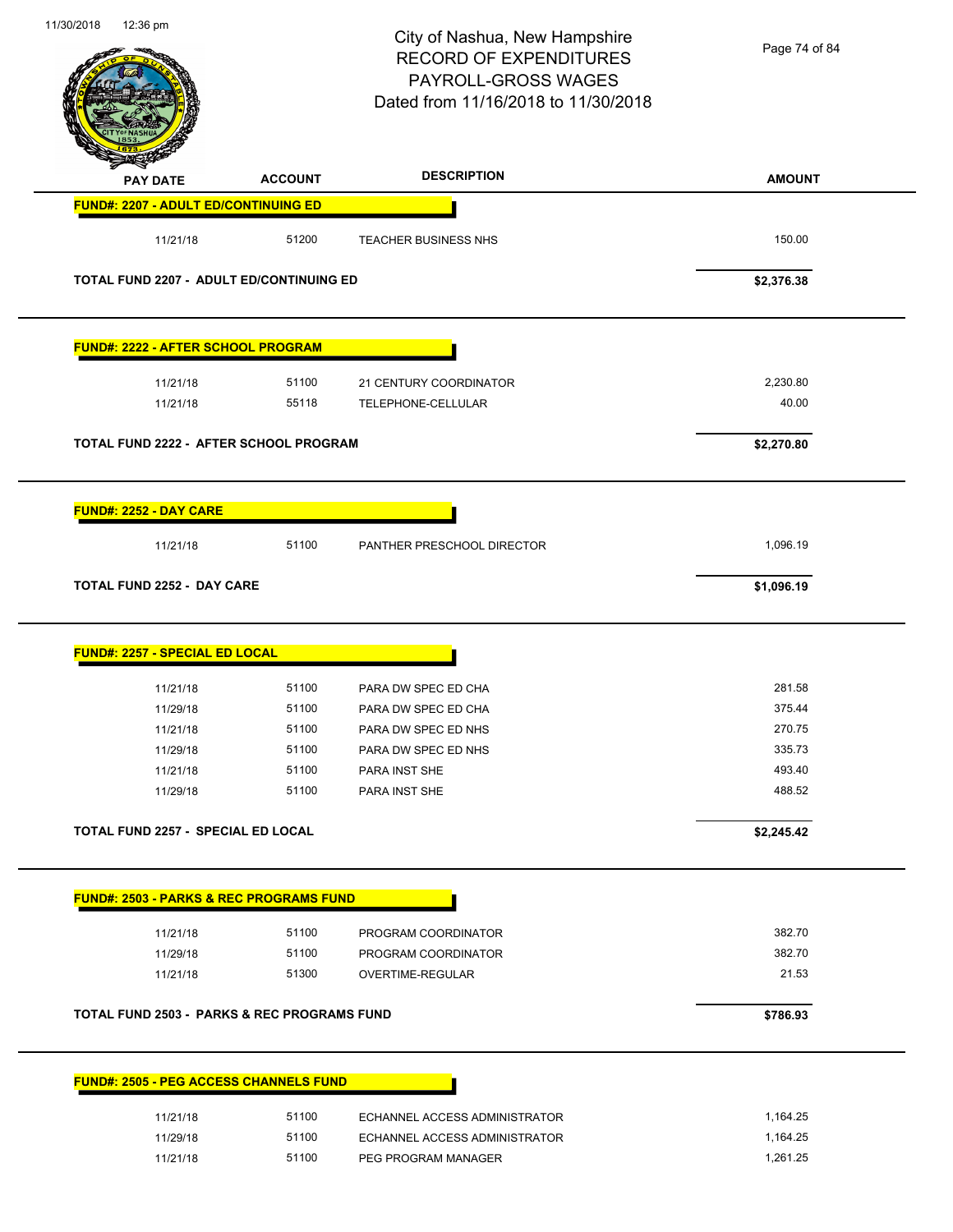Page 75 of 84

| <b>REAL PROPERTY</b><br><b>PAY DATE</b>             | <b>ACCOUNT</b> | <b>DESCRIPTION</b>             | <b>AMOUNT</b> |
|-----------------------------------------------------|----------------|--------------------------------|---------------|
| <b>FUND#: 2505 - PEG ACCESS CHANNELS FUND</b>       |                |                                |               |
| 11/29/18                                            | 51100          | PEG PROGRAM MANAGER            | 1,261.25      |
| 11/21/18                                            | 51200          | TEACHER PE NHN                 | 60.00         |
| 11/21/18                                            | 51200          | <b>VIDEOGRAPHER</b>            | 562.50        |
| 11/29/18                                            | 51200          | <b>VIDEOGRAPHER</b>            | 442.50        |
| 11/29/18                                            | 55118          | TELEPHONE-CELLULAR             | 100.00        |
| <b>TOTAL FUND 2505 - PEG ACCESS CHANNELS FUND</b>   |                |                                | \$6,016.00    |
| <b>FUND#: 2506 - HUNT BLDG FACILITY RENTAL FUND</b> |                |                                |               |
| 11/29/18                                            | 55118          | TELEPHONE-CELLULAR             | 17.00         |
| TOTAL FUND 2506 - HUNT BLDG FACILITY RENTAL FUND    |                |                                | \$17.00       |
| <b>FUND#: 3030 - EMERGENCY MGMT GRANTS FUND</b>     |                |                                |               |
| 11/21/18                                            | 51200          | EMERGENCY MANAGEMENT COORDINAT | 718.16        |
| 11/29/18                                            | 51200          | EMERGENCY MANAGEMENT COORDINAT | 718.17        |
| TOTAL FUND 3030 - EMERGENCY MGMT GRANTS FUND        |                |                                | \$1,436.33    |
| <b>FUND#: 3050 - POLICE GRANTS FUND</b>             |                |                                |               |
| 11/21/18                                            | 51100          | DOMESTIC VIOLENCE ADVOCATE     | 882.25        |
|                                                     |                |                                |               |
| 11/29/18                                            | 51100          | DOMESTIC VIOLENCE ADVOCATE     | 882.25        |
| 11/21/18                                            | 51100          | PATROLMAN ALL RANKS            | 1,476.25      |
| 11/29/18                                            | 51100          | PATROLMAN ALL RANKS            | 1,476.25      |
| 11/21/18                                            | 51300          | OVERTIME-REGULAR               | 5,747.24      |
| 11/29/18                                            | 51300          | OVERTIME-REGULAR               | 5,482.40      |
| 11/21/18                                            | 51628          | <b>EXTRA HOLIDAY</b>           | 295.25        |
| 11/29/18                                            | 51628          | <b>EXTRA HOLIDAY</b>           | 295.25        |

| 11/21/18 | 51100 | BILINGUAL COMM HEALTH WORKER | 89.26  |
|----------|-------|------------------------------|--------|
| 11/29/18 | 51100 | BILINGUAL COMM HEALTH WORKER | 89.27  |
| 11/21/18 | 51100 | <b>EPIDEMIOLOGIST</b>        | 146.50 |
| 11/29/18 | 51100 | <b>EPIDEMIOLOGIST</b>        | 146.50 |
| 11/21/18 | 51100 | PHNS PROGRAM ASSISTANT       | 807.66 |
| 11/29/18 | 51100 | PHNS PROGRAM ASSISTANT       | 807.65 |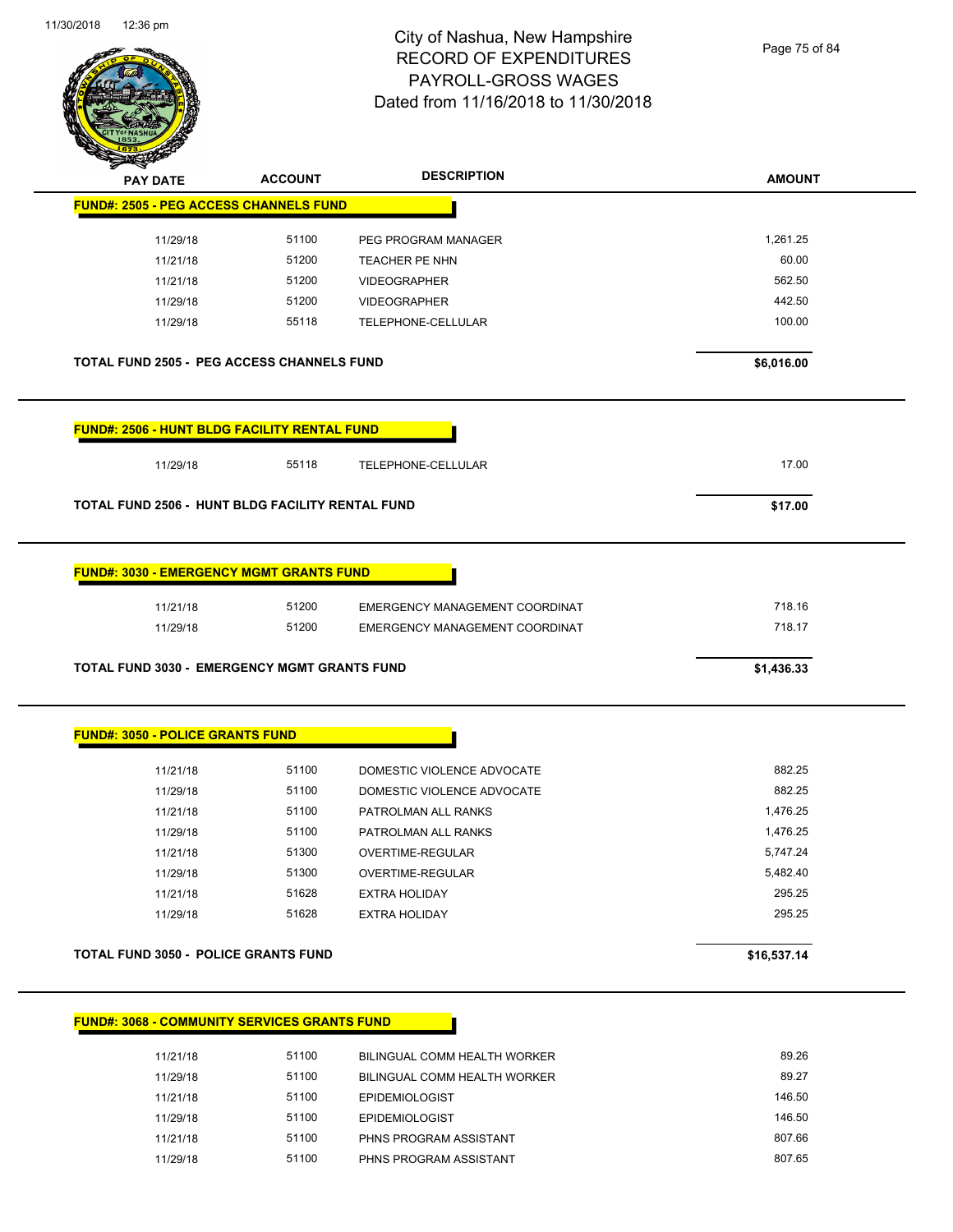

| <b>PAY DATE</b>                                     | <b>ACCOUNT</b> | <b>DESCRIPTION</b>            | <b>AMOUNT</b> |
|-----------------------------------------------------|----------------|-------------------------------|---------------|
| <b>FUND#: 3068 - COMMUNITY SERVICES GRANTS FUND</b> |                |                               |               |
| 11/21/18                                            | 51100          | PROGRAM ASSISTANT             | 211.80        |
| 11/29/18                                            | 51100          | PROGRAM ASSISTANT             | 211.80        |
| 11/21/18                                            | 51100          | PUB HEALTH NET SVS COORD      | 1,317.40      |
| 11/29/18                                            | 51100          | PUB HEALTH NET SVS COORD      | 1,317.40      |
| 11/21/18                                            | 51100          | PUB HEALTH PREPAREDNESS COORD | 1,033.40      |
| 11/29/18                                            | 51100          | PUB HEALTH PREPAREDNESS COORD | 1,033.40      |
| 11/21/18                                            | 51100          | SMP PROGRAM COORDINATOR       | 975.36        |
| 11/29/18                                            | 51100          | SMP PROGRAM COORDINATOR       | 975.35        |
| 11/29/18                                            | 55118          | TELEPHONE-CELLULAR            | 100.00        |
|                                                     |                |                               |               |
| TOTAL FUND 3068 - COMMUNITY SERVICES GRANTS FUND    |                |                               | \$9,262.75    |

### **FUND#: 3070 - COMMUNITY HEALTH GRANTS FUND**

| 11/21/18 | 51100 | BILINGUAL COMM HEALTH WORKER        | 624.77 |
|----------|-------|-------------------------------------|--------|
| 11/29/18 | 51100 | <b>BILINGUAL COMM HEALTH WORKER</b> | 624.75 |
| 11/21/18 | 51100 | PROGRAM ASSISTANT                   | 635.39 |
| 11/29/18 | 51100 | PROGRAM ASSISTANT                   | 635.39 |
| 11/21/18 | 51412 | WAGES PER DIEM                      | 143.50 |
|          |       |                                     |        |

**TOTAL FUND 3070 - COMMUNITY HEALTH GRANTS FUND \$2,663.80** 

## **FUND#: 3090 - URBAN PROGRAM GRANTS FUND**

| 11/21/18 | 51100 | CODE ENFORCEMENT OFFICER II        | 498.20   |
|----------|-------|------------------------------------|----------|
| 11/29/18 | 51100 | <b>CODE ENFORCEMENT OFFICER II</b> | 498.20   |
| 11/21/18 | 51100 | <b>GRANT MGMT SPECIALIST</b>       | 1,080.35 |
| 11/29/18 | 51100 | <b>GRANT MGMT SPECIALIST</b>       | 1,080.35 |
| 11/21/18 | 51100 | <b>MANAGER URBAN PROGRAMS</b>      | 1,649.35 |
| 11/29/18 | 51100 | <b>MANAGER URBAN PROGRAMS</b>      | 1,649.35 |
| 11/21/18 | 51100 | PROGRAM COORDINATOR LP&HH          | 1,255.30 |
| 11/29/18 | 51100 | PROGRAM COORDINATOR LP&HH          | 1,255.30 |
| 11/21/18 | 51100 | PROJECT ADMINISTRATOR              | 1,306.00 |
| 11/29/18 | 51100 | PROJECT ADMINISTRATOR              | 1,306.00 |
| 11/21/18 | 51100 | PROJECT ADMINISTRATOR LP&HH        | 1,230.70 |
| 11/29/18 | 51100 | PROJECT ADMINISTRATOR LP&HH        | 1,230.70 |
| 11/21/18 | 51100 | PROJECT SPECIALIST URBAN PROGR     | 1,171.10 |
| 11/29/18 | 51100 | PROJECT SPECIALIST URBAN PROGR     | 1,171.10 |
| 11/29/18 | 55118 | TELEPHONE-CELLULAR                 | 134.00   |
|          |       |                                    |          |

**TOTAL FUND 3090 - URBAN PROGRAM GRANTS FUND \$16,516.00**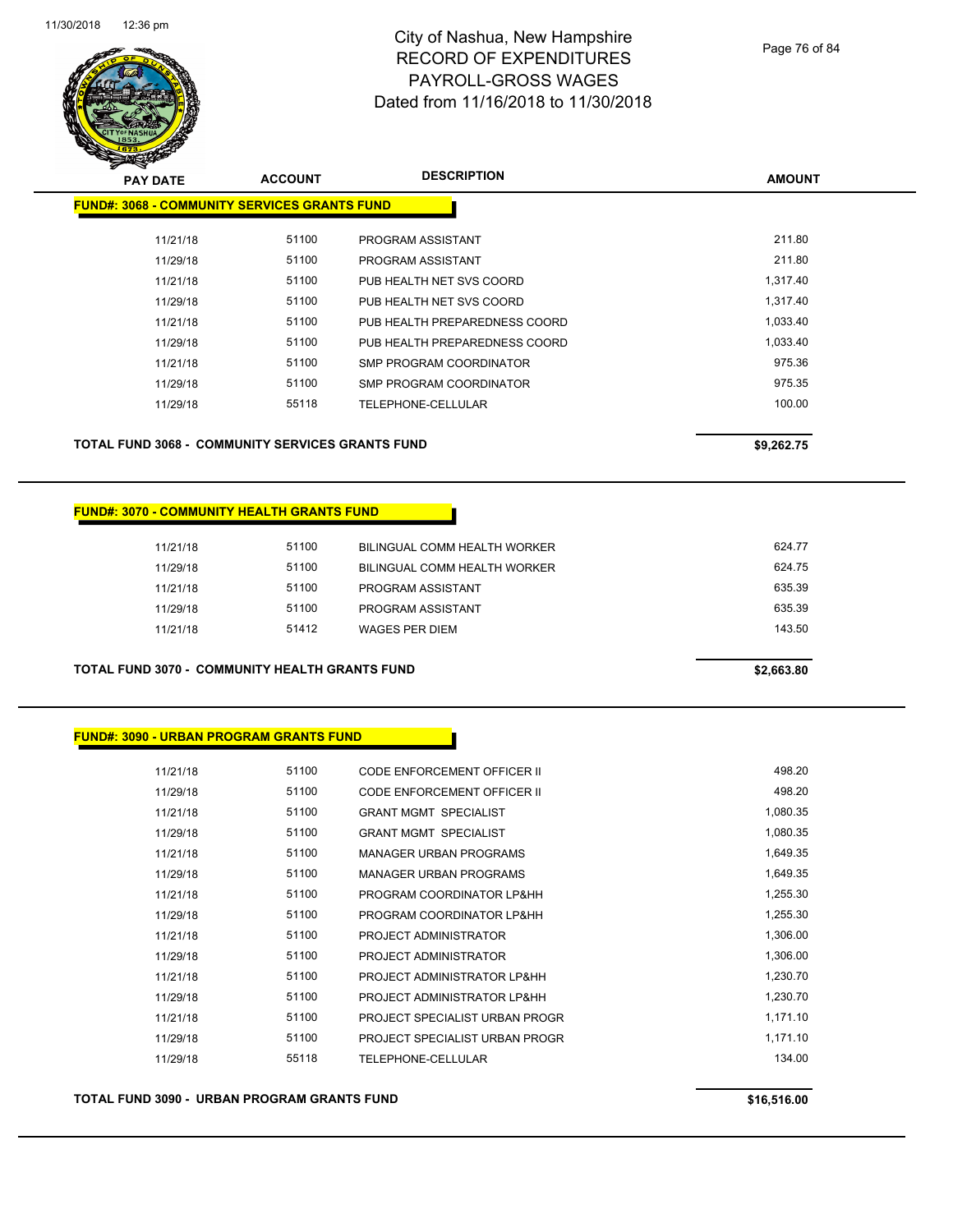

### Page 77 of 84

| <b>PAY DATE</b>                          | <b>ACCOUNT</b> | <b>DESCRIPTION</b>                    | <b>AMOUNT</b> |
|------------------------------------------|----------------|---------------------------------------|---------------|
| <b>FUND#: 3120 - TRANSIT GRANTS FUND</b> |                |                                       |               |
|                                          |                |                                       |               |
| 11/21/18                                 | 51100          | <b>COMMUNICATION SPEC</b>             | 996.55        |
| 11/29/18                                 | 51100          | <b>COMMUNICATION SPEC</b>             | 996.55        |
| 11/21/18                                 | 51100          | <b>TRANSIT FINANCE COORDINATOR</b>    | 1,280.40      |
| 11/29/18                                 | 51100          | <b>TRANSIT FINANCE COORDINATOR</b>    | 1,280.40      |
| 11/21/18                                 | 51100          | <b>TRANSIT FLEET FACILITIES SUPV</b>  | 1,080.35      |
| 11/29/18                                 | 51100          | <b>TRANSIT FLEET FACILITIES SUPV</b>  | 1,080.35      |
| 11/21/18                                 | 51100          | <b>TRANSIT MECHANICS</b>              | 2,106.72      |
| 11/29/18                                 | 51100          | <b>TRANSIT MECHANICS</b>              | 2,005.78      |
| 11/21/18                                 | 51100          | <b>TRANSIT OPERATIONS COORDINATOR</b> | 1,079.13      |
| 11/29/18                                 | 51100          | <b>TRANSIT OPERATIONS COORDINATOR</b> | 1,079.13      |
| 11/21/18                                 | 51100          | <b>TRANSIT OPERATIONS SUPERVISOR</b>  | 1,161.20      |
| 11/29/18                                 | 51100          | <b>TRANSIT OPERATIONS SUPERVISOR</b>  | 1,161.20      |
| 11/21/18                                 | 51100          | <b>TRANSIT UTILITY SERVICE WORKER</b> | 1,476.84      |
| 11/29/18                                 | 51100          | <b>TRANSIT UTILITY SERVICE WORKER</b> | 1,839.22      |
| 11/21/18                                 | 51100          | <b>TRANSPORTATION DEPT MANAGER</b>    | 2,056.33      |
| 11/29/18                                 | 51100          | <b>TRANSPORTATION DEPT MANAGER</b>    | 1,746.35      |
| 11/21/18                                 | 51300          | OVERTIME-REGULAR                      | 234.06        |
| 11/29/18                                 | 51300          | OVERTIME-REGULAR                      | 74.74         |
| 11/29/18                                 | 55118          | TELEPHONE-CELLULAR                    | 67.00         |
|                                          |                |                                       |               |

**TOTAL FUND 3120 - TRANSIT GRANTS FUND \$22,802.30** 

## **FUND#: 3800 - SCHOOL GRANTS FUND**

| 11/21/18 | 51100 | 21 CENTURY ELEM MFAM RES COORD | 5,417.08 |
|----------|-------|--------------------------------|----------|
| 11/21/18 | 51100 | ASSISTANT PRINCIPAL AMH        | 1,469.60 |
| 11/21/18 | 51100 | ASSISTANT PRINCIPAL BRO        | 1,659.60 |
| 11/21/18 | 51100 | ASSISTANT PRINCIPAL DR CRSP    | 1,614.10 |
| 11/21/18 | 51100 | ASSISTANT PRINCIPAL SHE        | 1,437.50 |
| 11/21/18 | 51100 | <b>CLERICAL 21 CENTURY</b>     | 701.08   |
| 11/29/18 | 51100 | <b>CLERICAL 21 CENTURY</b>     | 773.25   |
| 11/21/18 | 51100 | <b>CLERICAL PRINCIPAL FES</b>  | 327.60   |
| 11/29/18 | 51100 | <b>CLERICAL PRINCIPAL FES</b>  | 331.01   |
| 11/21/18 | 51100 | <b>DIRECTOR TITLE 1</b>        | 3,220.10 |
| 11/21/18 | 51100 | DW TECHNOLOGY PEER COACH       | 3,068.83 |
| 11/21/18 | 51100 | ELL OUTREACH WORKER HOURLY     | 781.25   |
| 11/29/18 | 51100 | ELL OUTREACH WORKER HOURLY     | 918.75   |
| 11/21/18 | 51100 | <b>INTRUCTIONAL LEADER FES</b> | 2,947.81 |
| 11/21/18 | 51100 | LICENSED PRACTICAL NURSE NHS   | 2,086.39 |
| 11/21/18 | 51100 | <b>OFFICE MANAGER TITLE 1</b>  | 1,619.30 |
| 11/21/18 | 51100 | PARA DW SPEC ED AMH            | 398.28   |
| 11/29/18 | 51100 | PARA DW SPEC ED AMH            | 537.96   |
| 11/21/18 | 51100 | PARA INST AMH                  | 239.37   |
| 11/29/18 | 51100 | <b>PARA INST AMH</b>           | 439.65   |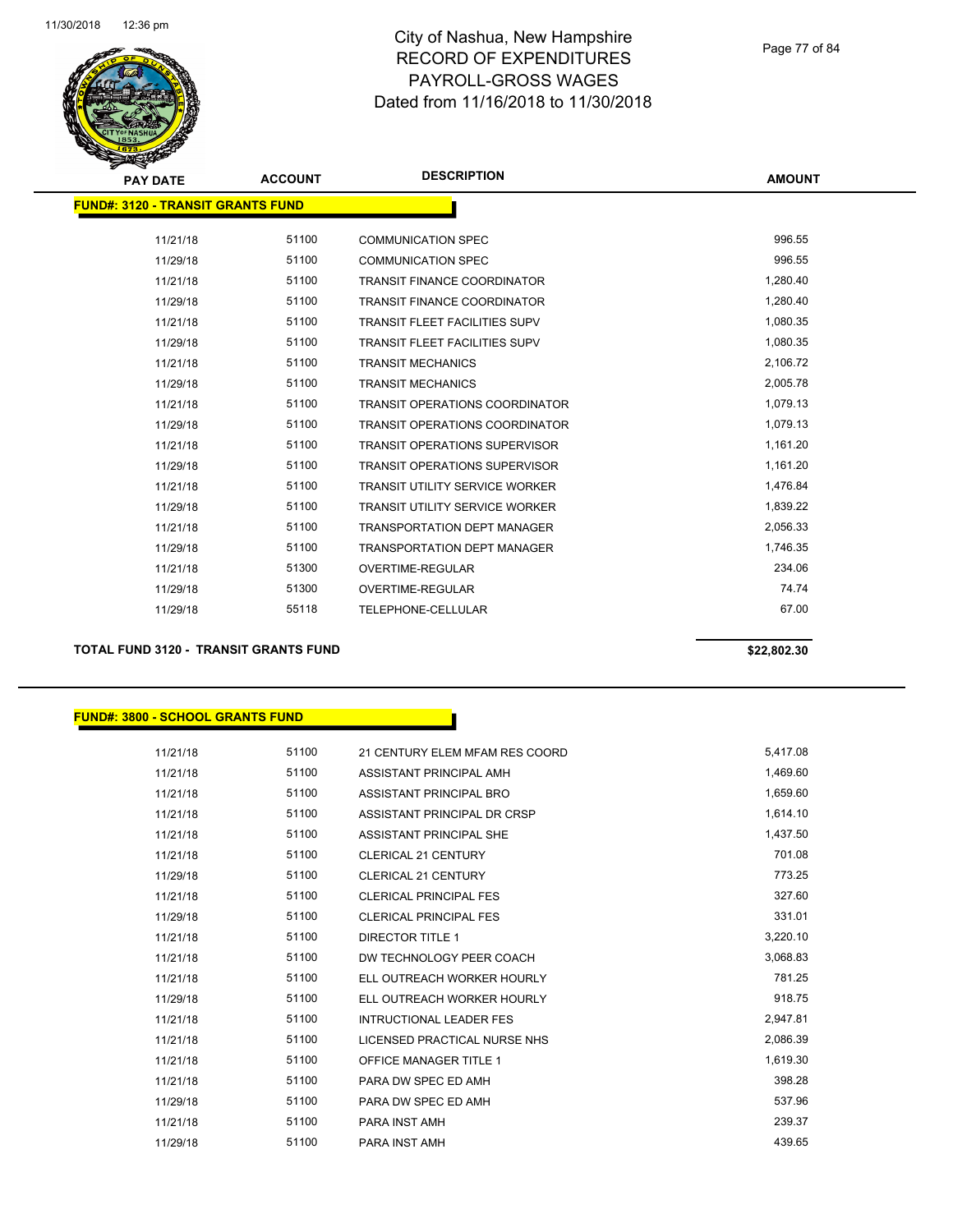

Page 78 of 84

| <b>PAY DATE</b>                         | <b>ACCOUNT</b> | <b>DESCRIPTION</b>            | <b>AMOUNT</b> |
|-----------------------------------------|----------------|-------------------------------|---------------|
| <b>FUND#: 3800 - SCHOOL GRANTS FUND</b> |                |                               |               |
|                                         |                |                               | 327.60        |
| 11/21/18                                | 51100<br>51100 | PARA INST MTP                 | 313.95        |
| 11/29/18                                | 51100          | PARA INST MTP                 | 249.11        |
| 11/21/18                                |                | PARA TTI AMH                  | 303.71        |
| 11/29/18                                | 51100          | PARA TTI AMH                  |               |
| 11/21/18                                | 51100          | PARA TTI DRC                  | 608.46        |
| 11/29/18                                | 51100          | PARA TTI DRC                  | 604.41        |
| 11/21/18                                | 51100          | PARA TTI LDG                  | 1,923.59      |
| 11/29/18                                | 51100          | PARA TTI LDG                  | 1,894.33      |
| 11/21/18                                | 51100          | PARA TTI MTP                  | 649.69        |
| 11/29/18                                | 51100          | PARA TTI MTP                  | 653.01        |
| 11/21/18                                | 51100          | PEER COACH                    | 4,956.91      |
| 11/21/18                                | 51100          | SIGN LANGUAGE INTERPRETER     | 635.50        |
| 11/29/18                                | 51100          | SIGN LANGUAGE INTERPRETER     | 407.97        |
| 11/21/18                                | 51100          | SOCIAL WORKER                 | 2,885.21      |
| 11/21/18                                | 51100          | <b>TEACHER DWSE BRO</b>       | 1,794.51      |
| 11/21/18                                | 51100          | TEACHER DWSE CHA              | 3,976.00      |
| 11/21/18                                | 51100          | <b>TEACHER DWSE NHS</b>       | 2,674.40      |
| 11/21/18                                | 51100          | <b>TEACHER PRESCHOOL NHS</b>  | 1,872.10      |
| 11/21/18                                | 51100          | <b>TEACHER SPED AMH</b>       | 2,085.01      |
| 11/21/18                                | 51100          | TEACHER SPED BIC              | 1,949.20      |
| 11/21/18                                | 51100          | <b>TEACHER SPED DRC</b>       | 1,805.69      |
| 11/21/18                                | 51100          | <b>TEACHER SPED ELM</b>       | 1,737.51      |
| 11/21/18                                | 51100          | TEACHER SPED FES              | 1,561.40      |
| 11/21/18                                | 51100          | <b>TEACHER SPED FMS</b>       | 2,007.11      |
| 11/21/18                                | 51100          | <b>TEACHER SPED LDG</b>       | 1,797.19      |
| 11/21/18                                | 51100          | <b>TEACHER SPED MDE</b>       | 3,954.10      |
| 11/21/18                                | 51100          | <b>TEACHER SPED NHN</b>       | 9,525.73      |
| 11/21/18                                | 51100          | TEACHER SPED NHS              | 4,684.80      |
| 11/21/18                                | 51100          | TEACHER SPED NSE              | 6,712.99      |
| 11/21/18                                | 51100          | <b>TEACHER SPED PMS</b>       | 3,537.19      |
| 11/21/18                                | 51100          | TITLE ONE PARA FES            | 699.73        |
| 11/29/18                                | 51100          | TITLE ONE PARA FES            | 784.01        |
| 11/21/18                                | 51200          | 21 CENTURY PROGRAM ASSISTANT  | 1,282.50      |
| 11/29/18                                | 51200          | 21 CENTURY PROGRAM ASSISTANT  | 70.00         |
| 11/21/18                                | 51200          | 21ST CENTURY INSTRUCTOR       | 442.50        |
| 11/29/18                                | 51200          | 21ST CENTURY INSTRUCTOR       | 35.00         |
| 11/21/18                                | 51200          | <b>FAMILY LIAISON</b>         | 312.50        |
| 11/29/18                                | 51200          | <b>FAMILY LIAISON</b>         | 325.00        |
| 11/21/18                                | 51200          | <b>GUIDANCE COUNSELOR FES</b> | 150.00        |
| 11/21/18                                | 51200          | HOME SCHOOL CORD TTI          | 2,249.86      |
| 11/29/18                                | 51200          | HOME SCHOOL CORD TTI          | 1,372.08      |
| 11/21/18                                | 51200          | LUNCH MONITOR DRC             | 105.00        |
| 11/29/18                                | 51200          | LUNCH MONITOR DRC             | 35.00         |
| 11/21/18                                | 51200          | LUNCH MONITOR FES             | 50.00         |
| 11/21/18                                | 51200          | SPECIAL EDUCATION TUTOR       | 1,200.00      |
|                                         |                |                               |               |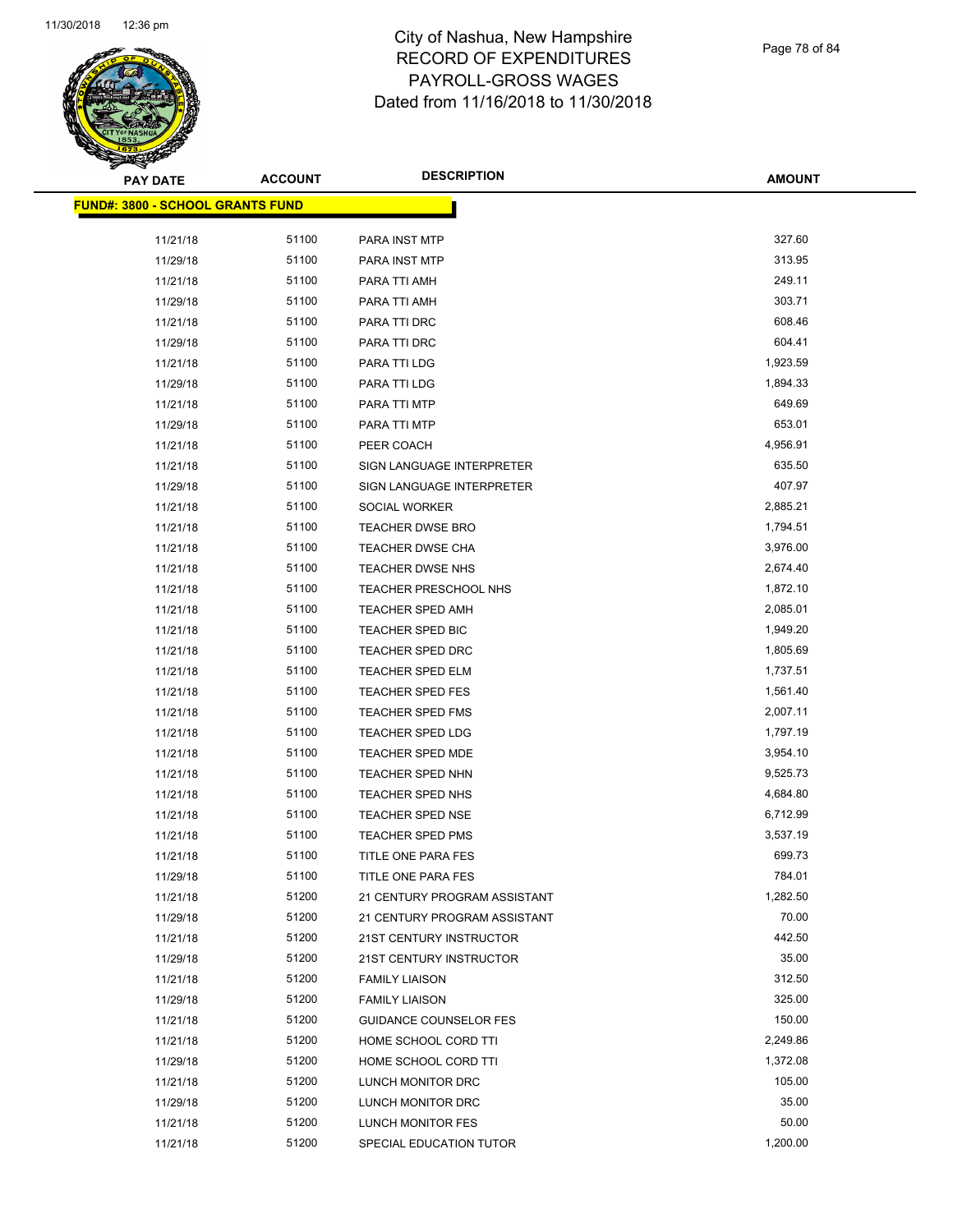

Page 79 of 84

**AMOUNT**

| <b>FUND#: 3800 - SCHOOL GRANTS FUND</b> |       |                               |          |
|-----------------------------------------|-------|-------------------------------|----------|
| 11/29/18                                | 51200 | SPECIAL EDUCATION TUTOR       | 406.25   |
| 11/21/18                                | 51200 | <b>TEACHER ELL NHN</b>        | 100.00   |
| 11/21/18                                | 51200 | <b>TEACHER ENGLISH NHN</b>    | 100.00   |
| 11/21/18                                | 51200 | <b>TEACHER GR1 DRC</b>        | 93.75    |
| 11/21/18                                | 51200 | <b>TEACHER GR1 LDG</b>        | 50.00    |
| 11/21/18                                | 51200 | <b>TEACHER GR2 FES</b>        | 100.00   |
| 11/21/18                                | 51200 | <b>TEACHER GR3 DRC</b>        | 75.00    |
| 11/21/18                                | 51200 | <b>TEACHER GR3 LDG</b>        | 50.00    |
| 11/21/18                                | 51200 | <b>TEACHER GR5 DRC</b>        | 25.00    |
| 11/21/18                                | 51200 | TEACHER IN SCH SUSPENSION NHN | 100.00   |
| 11/21/18                                | 51200 | <b>TEACHER KIND LDG</b>       | 100.00   |
| 11/21/18                                | 51200 | <b>TEACHER MATH NHN</b>       | 100.00   |
| 11/21/18                                | 51200 | <b>TEACHER SCIENCE NHN</b>    | 100.00   |
| 11/21/18                                | 51200 | <b>TEACHER TTI AMH</b>        | 8,702.39 |
| 11/21/18                                | 51200 | <b>TEACHER TTI FES</b>        | 2,308.19 |
| 11/21/18                                | 51200 | <b>TEACHER TTI LDG</b>        | 5,814.49 |
| 11/21/18                                | 51200 | <b>TEACHER TTI MTP</b>        | 3,972.58 |
| 11/21/18                                | 51200 | <b>TEACHER TTI NURSERY</b>    | 4,885.71 |
| 11/21/18                                | 51200 | <b>TEACHER TTIDRC</b>         | 6,107.56 |
| 11/14/18                                | 51650 | ADDITIONAL HOURS              | (200.00) |
| 11/21/18                                | 51650 | ADDITIONAL HOURS              | 5,237.50 |
| 11/29/18                                | 51650 | ADDITIONAL HOURS              | 100.00   |
|                                         |       |                               |          |

## **TOTAL FUND 3800 - SCHOOL GRANTS FUND \$145,518.49**

| <b>FUND#: 3810 - FOOD SERVICE GRANTS FUND</b> |  |
|-----------------------------------------------|--|

| TOTAL FUND 3810 - FOOD SERVICE GRANTS FUND |       |                  | \$966.84 |
|--------------------------------------------|-------|------------------|----------|
| 11/29/18                                   | 51300 | OVERTIME-REGULAR | 225.93   |
| 11/21/18                                   | 51300 | OVERTIME-REGULAR | 740.91   |

Π

| 11/21/18 | 51100 | <b>MVR CLERK II</b>                   | 320.50 |
|----------|-------|---------------------------------------|--------|
| 11/29/18 | 51100 | <b>MVR CLERK II</b>                   | 320.50 |
| 11/21/18 | 51100 | ORDINANCE VIOLATIONS COORDINATOR      | 729.50 |
| 11/29/18 | 51100 | ORDINANCE VIOLATIONS COORDINATOR      | 729.50 |
| 11/21/18 | 51100 | <b>PARKING MANAGER</b>                | 298.80 |
| 11/29/18 | 51100 | <b>PARKING MANAGER</b>                | 298.80 |
| 11/21/18 | 51200 | <b>MVR CLERK I</b>                    | 292.88 |
| 11/29/18 | 51200 | <b>MVR CLERK I</b>                    | 366.10 |
| 11/21/18 | 51200 | <b>PARKING ENFORCEMENT SPECIALIST</b> | 880.36 |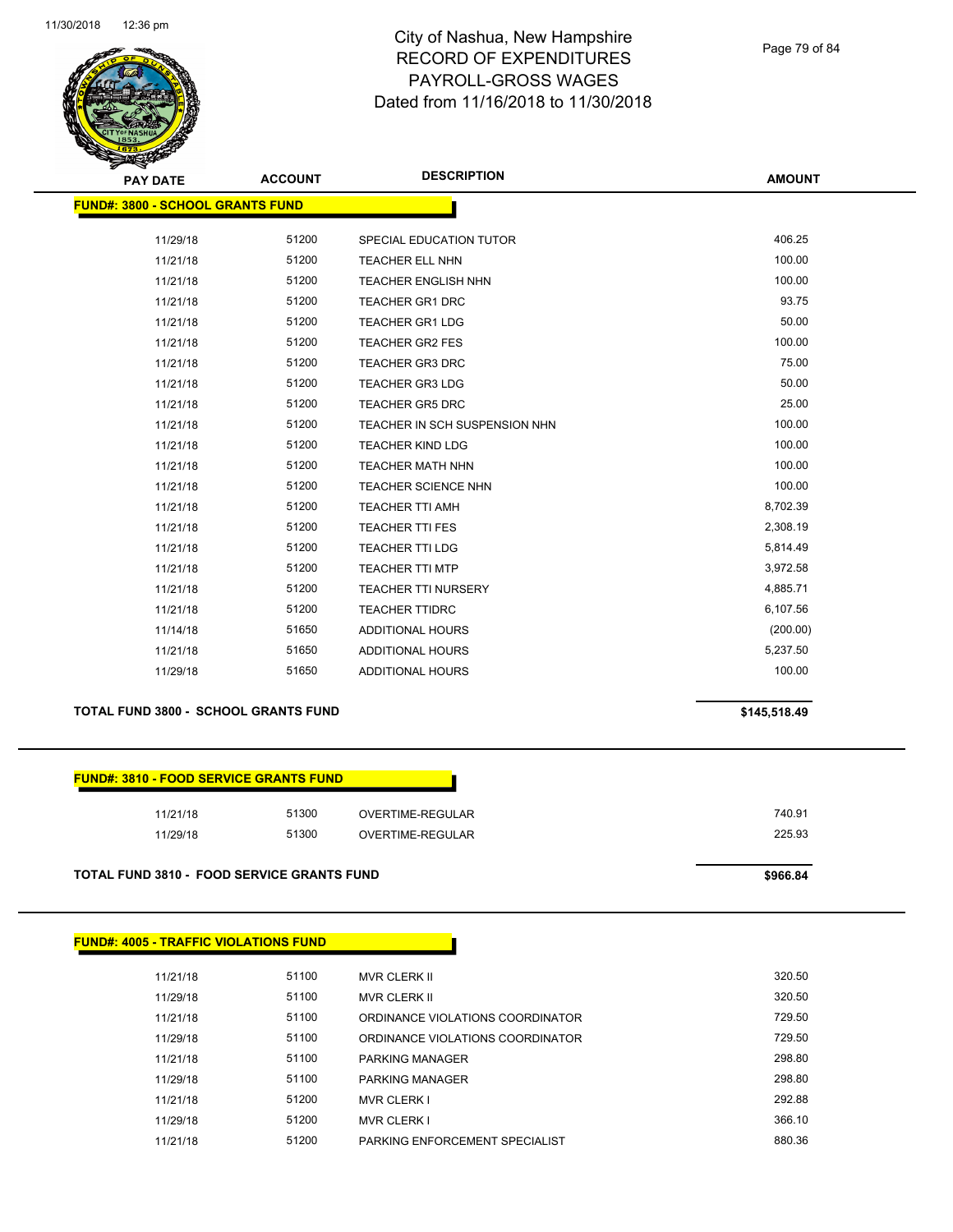

Page 80 of 84

| <b>PAY DATE</b>                                  | <b>ACCOUNT</b> | <b>DESCRIPTION</b>                                         | <b>AMOUNT</b>     |
|--------------------------------------------------|----------------|------------------------------------------------------------|-------------------|
| <b>FUND#: 4005 - TRAFFIC VIOLATIONS FUND</b>     |                |                                                            |                   |
| 11/29/18                                         | 51200          | PARKING ENFORCEMENT SPECIALIST                             | 973.80            |
| 11/29/18                                         | 51300          | OVERTIME-REGULAR                                           | 3.01              |
| <b>TOTAL FUND 4005 - TRAFFIC VIOLATIONS FUND</b> |                |                                                            | \$5,213.75        |
| <b>FUND#: 4030 - POLICE SPECIAL DETAILS FUND</b> |                |                                                            |                   |
| 11/21/18                                         | 51710          | SPECIAL DETAIL-NON PENSIONABLE                             | 9,260.74          |
| 11/29/18                                         | 51710          | SPECIAL DETAIL-NON PENSIONABLE                             | 8,707.89          |
| 11/21/18                                         | 51712          | SPECIAL DETAIL-PENSIONABLE                                 | 4,571.39          |
| 11/29/18                                         | 51712          | SPECIAL DETAIL-PENSIONABLE                                 | 4,198.75          |
| TOTAL FUND 4030 - POLICE SPECIAL DETAILS FUND    |                |                                                            | \$26,738.77       |
| 11/21/18<br>11/29/18                             | 51300<br>51300 | OVERTIME-REGULAR<br>OVERTIME-REGULAR                       | 831.31<br>(29.51) |
| TOTAL FUND 4035 - POLICE OVERTIME BILLING FUND   |                |                                                            | \$801.80          |
| <b>FUND#: 4065 - FIRE WATCHGUARDS FUND</b>       |                |                                                            |                   |
| 11/29/18                                         | 51712          | SPECIAL DETAIL-PENSIONABLE                                 | 1,213.40          |
| <b>TOTAL FUND 4065 - FIRE WATCHGUARDS FUND</b>   |                |                                                            | \$1,213.40        |
| <b>FUND#: 6000 - SOLID WASTE FUND</b>            |                |                                                            |                   |
|                                                  |                |                                                            |                   |
| 11/21/18                                         | 51100<br>51100 | ADMINISTRATIVE ASSISTANT I                                 | 721.94<br>721.95  |
| 11/29/18                                         | 51100          | ADMINISTRATIVE ASSISTANT I                                 | 858.88            |
| 11/21/18                                         | 51100          | ADMINISTRATIVE ASSISTANT II<br>ADMINISTRATIVE ASSISTANT II | 821.31            |
| 11/29/18                                         | 51100          | ASSIST DIRECTOR PUBLIC WORKS                               | 202.40            |
| 11/21/18                                         | 51100          |                                                            | 202.40            |
| 11/29/18                                         |                | ASSIST DIRECTOR PUBLIC WORKS                               |                   |
| 11/21/18                                         | 51100          | AUTOMATED TRASH COLLECTION OPR                             | 4,836.78          |
| 11/29/18                                         | 51100          | AUTOMATED TRASH COLLECTION OPR                             | 4,898.03          |
| 11/21/18                                         | 51100          | <b>CITY ENGINEER</b>                                       | 343.40            |
| 11/29/18                                         | 51100          | <b>CITY ENGINEER</b>                                       | 343.40            |
| 11/21/18                                         | 51100          | <b>COLLECTION EQUIP OPR</b>                                | 7,364.22          |
| 11/29/18                                         | 51100          | <b>COLLECTION EQUIP OPR</b>                                | 7,411.20          |
| 11/21/18                                         | 51100          | COLLECTION EQUIP OPR LANDFILL                              | 970.40            |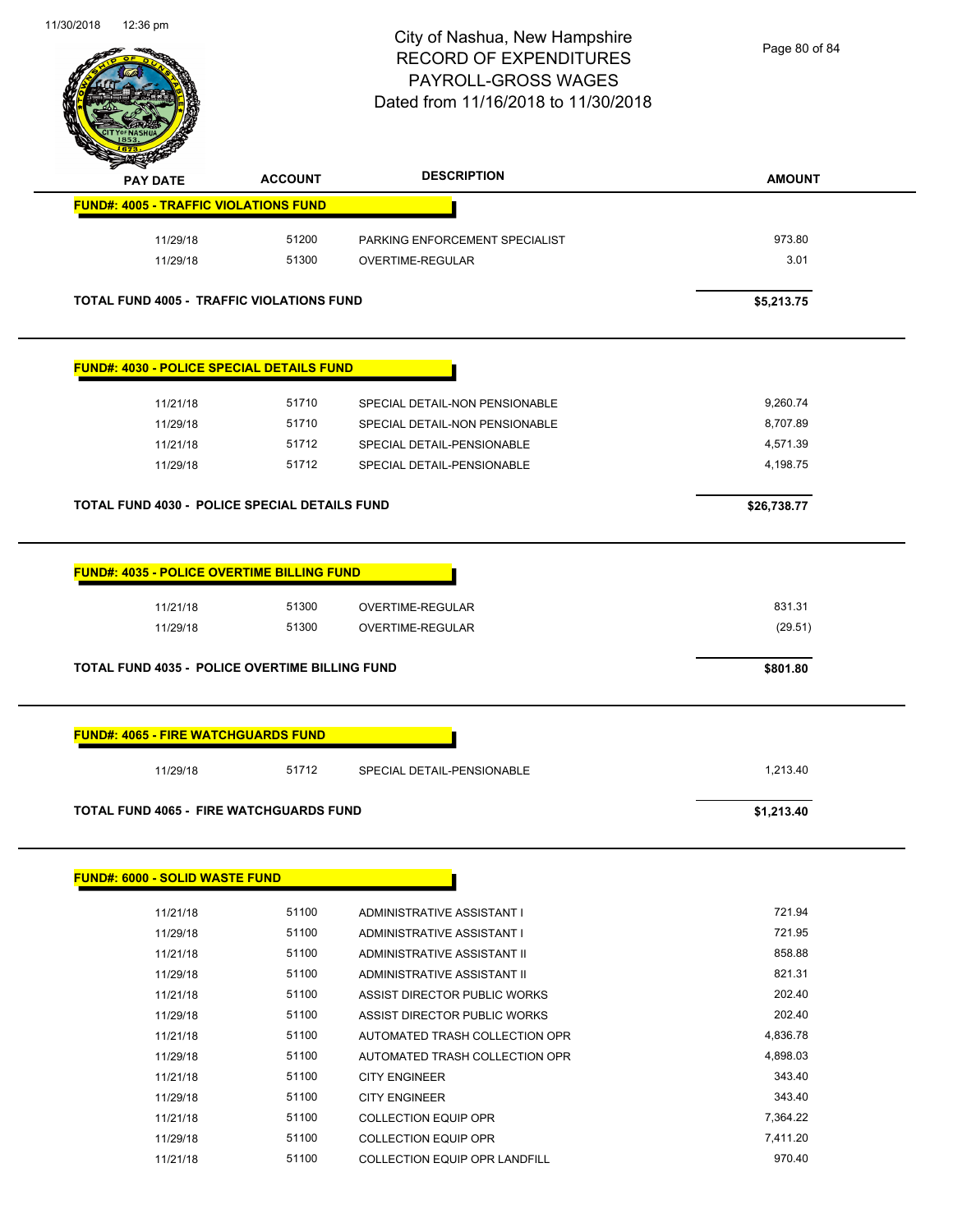

**AMOUNT**

| <u> FUND#: 6000 - SOLID WASTE FUND</u> |       |                                  |           |
|----------------------------------------|-------|----------------------------------|-----------|
| 11/29/18                               | 51100 | COLLECTION EQUIP OPR LANDFILL    | 970.40    |
| 11/21/18                               | 51100 | DEP TREASURER TAX COLLECTOR      | 261.95    |
| 11/29/18                               | 51100 | DEP TREASURER TAX COLLECTOR      | 261.95    |
| 11/21/18                               | 51100 | DEPUTY CITY ENGINEER             | 82.05     |
| 11/29/18                               | 51100 | DEPUTY CITY ENGINEER             | 82.05     |
| 11/21/18                               | 51100 | DIRECTOR PUBLIC WORKS            | 261.20    |
| 11/29/18                               | 51100 | DIRECTOR PUBLIC WORKS            | 261.20    |
| 11/21/18                               | 51100 | DPW BILLING ACCOUNTANT           | 499.05    |
| 11/29/18                               | 51100 | DPW BILLING ACCOUNTANT           | 499.05    |
| 11/21/18                               | 51100 | DPW COLLECTIONS SPEC III         | 406.05    |
| 11/29/18                               | 51100 | DPW COLLECTIONS SPEC III         | 406.05    |
| 11/21/18                               | 51100 | DPW CONTRACT ADMINISTRATOR       | 121.66    |
| 11/29/18                               | 51100 | DPW CONTRACT ADMINISTRATOR       | 121.65    |
| 11/21/18                               | 51100 | <b>ENVIRONMENTAL ENGINEER</b>    | 1,480.85  |
| 11/29/18                               | 51100 | <b>ENVIRONMENTAL ENGINEER</b>    | 1,480.85  |
| 11/21/18                               | 51100 | <b>EQUIPMENT OPR LANDFILL</b>    | 4,932.02  |
| 11/29/18                               | 51100 | <b>EQUIPMENT OPR LANDFILL</b>    | 4,932.00  |
| 11/21/18                               | 51100 | <b>EXECUTIVE ASSISTANT</b>       | 164.35    |
| 11/29/18                               | 51100 | <b>EXECUTIVE ASSISTANT</b>       | 164.35    |
| 11/21/18                               | 51100 | <b>FINANCE AND ADMIN MANAGER</b> | 436.60    |
| 11/29/18                               | 51100 | FINANCE AND ADMIN MANAGER        | 436.60    |
| 11/21/18                               | 51100 | FLEET MANAGER STREET DEPT        | 346.35    |
| 11/29/18                               | 51100 | FLEET MANAGER STREET DEPT        | 346.35    |
| 11/29/18                               | 51100 | <b>MASON PIPELAYER</b>           | 128.81    |
| 11/21/18                               | 51100 | PUBLIC RELATIONS ADMINISTRATOR   | 164.40    |
| 11/29/18                               | 51100 | PUBLIC RELATIONS ADMINISTRATOR   | 164.40    |
| 11/21/18                               | 51100 | RECYCLING COORDINATOR            | 1,192.80  |
| 11/29/18                               | 51100 | RECYCLING COORDINATOR            | 1,192.80  |
| 11/21/18                               | 51100 | <b>SENIOR STAFF ENGINEER</b>     | 143.80    |
| 11/29/18                               | 51100 | <b>SENIOR STAFF ENGINEER</b>     | 143.80    |
| 11/21/18                               | 51100 | <b>SOLID WASTE FOREMAN</b>       | 2,593.30  |
| 11/29/18                               | 51100 | SOLID WASTE FOREMAN              | 2,333.98  |
| 11/21/18                               | 51100 | SOLID WASTE TECHNICIAN           | 1,128.30  |
| 11/29/18                               | 51100 | SOLID WASTE TECHNICIAN           | 1,128.31  |
| 11/21/18                               | 51100 | SR MGR ACCT FIN REPORTING        | 191.25    |
| 11/29/18                               | 51100 | SR MGR ACCT FIN REPORTING        | 191.25    |
| 11/21/18                               | 51100 | SUPERINTENDENT OF SOLID WASTE    | 1,804.30  |
| 11/29/18                               | 51100 | SUPERINTENDENT OF SOLID WASTE    | 1,804.30  |
| 11/29/18                               | 51100 | TRUCK DRIVER STREET REPAIR       | 254.76    |
| 11/21/18                               | 51100 | WASTEWATER ASSISTANT             | 1,296.96  |
| 11/29/18                               | 51100 | <b>WASTEWATER ASSISTANT</b>      | 1,204.32  |
| 11/21/18                               | 51300 | OVERTIME-REGULAR                 | 17,702.02 |
| 11/29/18                               | 51300 | OVERTIME-REGULAR                 | 15,146.02 |
| 11/29/18                               | 55118 | TELEPHONE-CELLULAR               | 128.00    |
|                                        |       |                                  |           |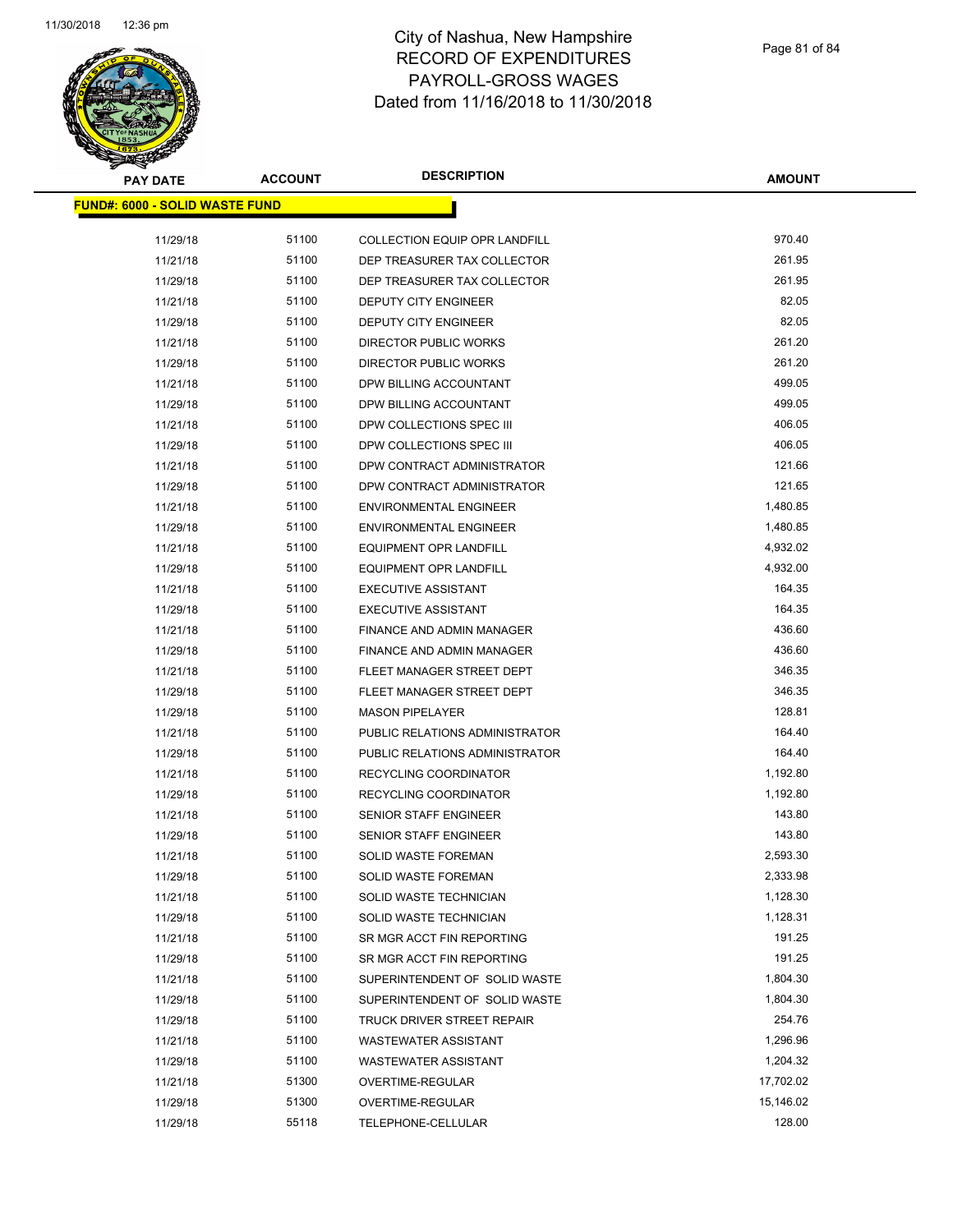

**AMOUNT PAY DATE ACCOUNT DESCRIPTION TOTAL FUND 6000 - SOLID WASTE FUND \$98,688.82 FUND#: 6200 - WASTEWATER FUND** 11/21/18 51100 ANALYTICAL CHEMIST 861.95 11/29/18 51100 ANALYTICAL CHEMIST 861.95 11/21/18 51100 ASSIST DIRECTOR PUBLIC WORKS 202.35 11/29/18 51100 ASSIST DIRECTOR PUBLIC WORKS 202.35 11/21/18 51100 ASSISTANT CONSTRUCTION ENGINEER 1,339.75 11/29/18 51100 ASSISTANT CONSTRUCTION ENGINEER 1,339.75 11/21/18 51100 CITY ENGINEER 801.30 11/29/18 51100 CITY ENGINEER 801.30 11/21/18 51100 COLLECTION SYSTEMS OPERATOR 2,126.66 11/29/18 51100 COLLECTION SYSTEMS OPERATOR 2,118.39 11/21/18 51100 COLLECTION SYSTEMS TECHNICIAN 2,103.21 11/29/18 51100 COLLECTION SYSTEMS TECHNICIAN 2,103.20 11/21/18 51100 COLLECTIONS SPEC II 854.85 11/29/18 51100 COLLECTIONS SPEC II 854.85 11/21/18 51100 DEP TREASURER TAX COLLECTOR 261.95 11/29/18 51100 DEP TREASURER TAX COLLECTOR 261.95 11/21/18 51100 DEPUTY CITY ENGINEER 820.35 11/29/18 51100 DEPUTY CITY ENGINEER 820.35 11/21/18 51100 DIRECTOR PUBLIC WORKS 522.40 11/29/18 522.40 51100 DIRECTOR PUBLIC WORKS 522.40 11/21/18 51100 DPW BILLING ACCOUNTANT 499.05 11/29/18 51100 DPW BILLING ACCOUNTANT 499.05 11/21/18 51100 DPW COLLECTIONS SPEC III 406.10 11/29/18 51100 DPW COLLECTIONS SPEC III 406.10 11/21/18 51100 DPW CONTRACT ADMINISTRATOR 730.00 11/29/18 51100 DPW CONTRACT ADMINISTRATOR 730.00 11/21/18 51100 ELECTRICAL DIAGNOSTIC TECH I 2,240.00 11/29/18 51100 ELECTRICAL DIAGNOSTIC TECH I 2,240.00 11/21/18 51100 EXECUTIVE ASSISTANT 164.40 11/29/18 51100 EXECUTIVE ASSISTANT 164.40 11/21/18 51100 FINANCE AND ADMIN MANAGER 436.60 11/29/18 51100 FINANCE AND ADMIN MANAGER 436.60 11/21/18 51100 FLEET MANAGER STREET DEPT 6 115.45 11/29/18 51100 FLEET MANAGER STREET DEPT **115.45** 11/21/18 51100 MECHANIC WWTP 1ST CLASS 4,207.32

> 11/29/18 51100 MECHANIC WWTP 1ST CLASS 6 4,315.20 11/21/18 51100 OPERATOR II WWTP 1st 4,293.60 11/29/18 51100 OPERATOR II WWTP 1st 4,293.61 11/21/18 51100 OPERATOR II WWTP 2nd 2,172.80 11/29/18 51100 OPERATOR II WWTP 2nd 2,172.80 11/21/18 51100 OPERATOR II WWTP 3rd 2,180.83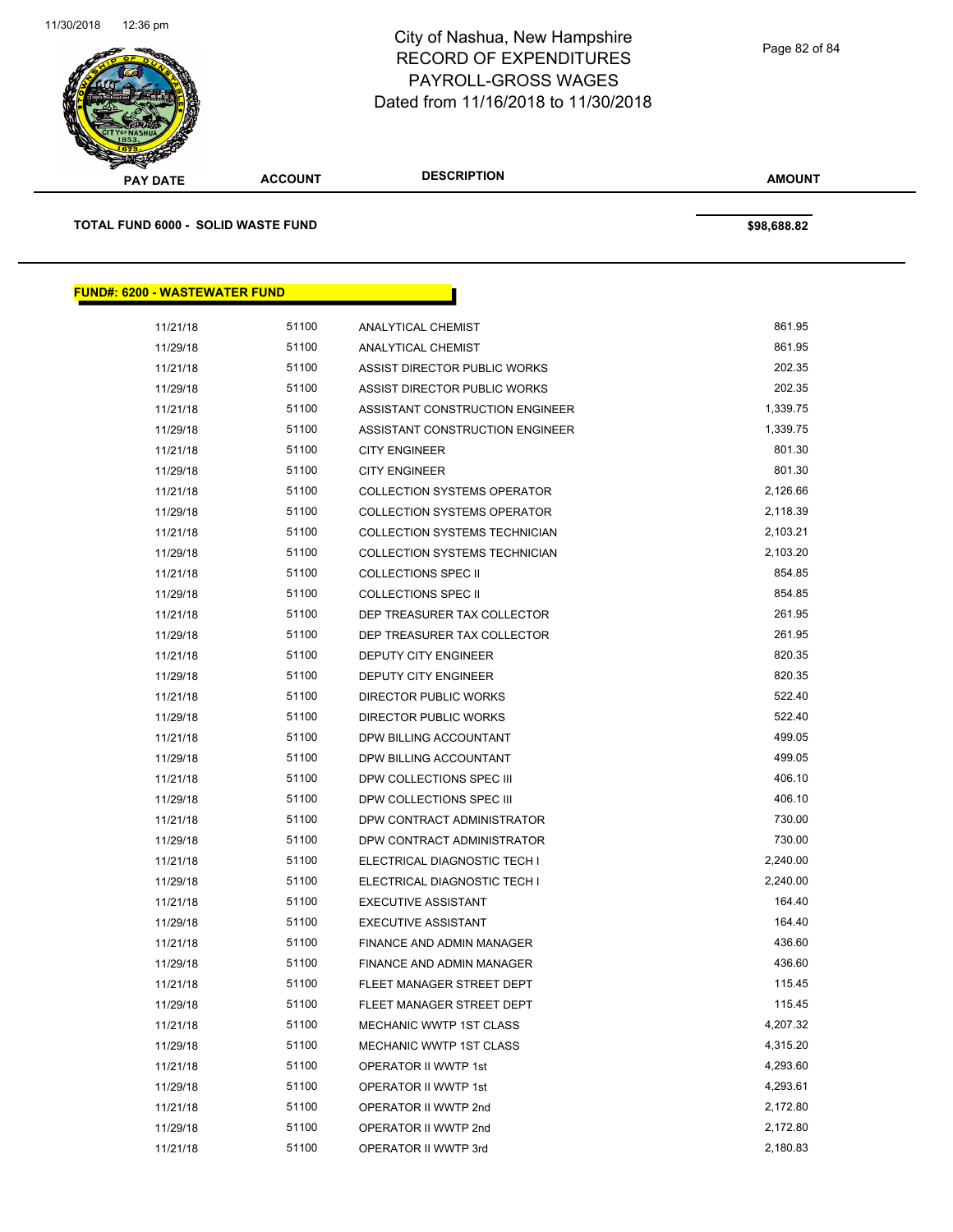

| <b>PAY DATE</b>                      | <b>ACCOUNT</b> | <b>DESCRIPTION</b>                 | <b>AMOUNT</b> |
|--------------------------------------|----------------|------------------------------------|---------------|
| <b>FUND#: 6200 - WASTEWATER FUND</b> |                |                                    |               |
| 11/29/18                             | 51100          | OPERATOR II WWTP 3rd               | 2,180.83      |
| 11/21/18                             | 51100          | <b>OPERATOR III WWTP 1st</b>       | 3,388.40      |
| 11/29/18                             | 51100          | <b>OPERATOR III WWTP 1st</b>       | 3,390.80      |
| 11/21/18                             | 51100          | PLANT OPERATIONS SUPERVISOR        | 1,490.15      |
| 11/29/18                             | 51100          | PLANT OPERATIONS SUPERVISOR        | 1,192.12      |
| 11/21/18                             | 51100          | PROCESS CHEMIST                    | 1,001.00      |
| 11/29/18                             | 51100          | PROCESS CHEMIST                    | 1,001.00      |
| 11/21/18                             | 51100          | PUBLIC RELATIONS ADMINISTRATOR     | 219.15        |
| 11/29/18                             | 51100          | PUBLIC RELATIONS ADMINISTRATOR     | 219.15        |
| 11/21/18                             | 51100          | SENIOR STAFF ENGINEER              | 1,559.20      |
| 11/29/18                             | 51100          | <b>SENIOR STAFF ENGINEER</b>       | 1,559.20      |
| 11/21/18                             | 51100          | SR MGR ACCT FIN REPORTING          | 382.70        |
| 11/29/18                             | 51100          | SR MGR ACCT FIN REPORTING          | 382.70        |
| 11/21/18                             | 51100          | <b>STAFF ENGINEER</b>              | 1,595.90      |
| 11/29/18                             | 51100          | <b>STAFF ENGINEER</b>              | 1,595.90      |
| 11/21/18                             | 51100          | SUPERINTENDENT OF WASTEWATER       | 1,890.35      |
| 11/29/18                             | 51100          | SUPERINTENDENT OF WASTEWATER       | 1,890.35      |
| 11/21/18                             | 51100          | <b>SUPV LABORATORY</b>             | 1,211.50      |
| 11/29/18                             | 51100          | <b>SUPV LABORATORY</b>             | 1,211.50      |
| 11/21/18                             | 51100          | TRUCK DRIVER STREET REPAIR         | 916.00        |
| 11/29/18                             | 51100          | TRUCK DRIVER STREET REPAIR         | 896.40        |
| 11/21/18                             | 51100          | <b>WASTEWATER ASSISTANT</b>        | 1,434.24      |
| 11/29/18                             | 51100          | <b>WASTEWATER ASSISTANT</b>        | 1,523.88      |
| 11/21/18                             | 51100          | <b>WASTEWATER FOREMAN</b>          | 2,593.30      |
| 11/29/18                             | 51100          | <b>WASTEWATER FOREMAN</b>          | 2,593.30      |
| 11/21/18                             | 51100          | <b>WASTEWATER PROJECT ENGINEER</b> | 1,524.70      |
| 11/29/18                             | 51100          | <b>WASTEWATER PROJECT ENGINEER</b> | 1,524.70      |
| 11/21/18                             | 51300          | OVERTIME-REGULAR                   | 5,516.71      |
| 11/29/18                             | 51300          | OVERTIME-REGULAR                   | 3,326.77      |
| 11/29/18                             | 55118          | TELEPHONE-CELLULAR                 | 149.75        |
|                                      |                |                                    |               |

## **TOTAL FUND 6200 - WASTEWATER FUND \$101,962.27**

| <b>FUND#: 6500 - PROPERTY &amp; CASUALTY FUND</b> |
|---------------------------------------------------|
|---------------------------------------------------|

| 11/21/18 | 51100 | ADMINISTRATIVE ASSISTANT I     | 695.60   |
|----------|-------|--------------------------------|----------|
| 11/29/18 | 51100 | ADMINISTRATIVE ASSISTANT I     | 695.60   |
| 11/21/18 | 51100 | <b>PROGRAM SUPV</b>            | 1.347.95 |
| 11/29/18 | 51100 | <b>PROGRAM SUPV</b>            | 1.347.95 |
| 11/21/18 | 51100 | PROPERTY AND CASUALTY ADJUSTER | 2.356.80 |
| 11/29/18 | 51100 | PROPERTY AND CASUALTY ADJUSTER | 2,356.80 |
| 11/21/18 | 51100 | <b>RISK MANAGER</b>            | 1,808.50 |
| 11/29/18 | 51100 | <b>RISK MANAGER</b>            | 1.808.50 |
| 11/21/18 | 51100 | SAFETY LOSS PREVENTION SPEC    | 1.136.95 |